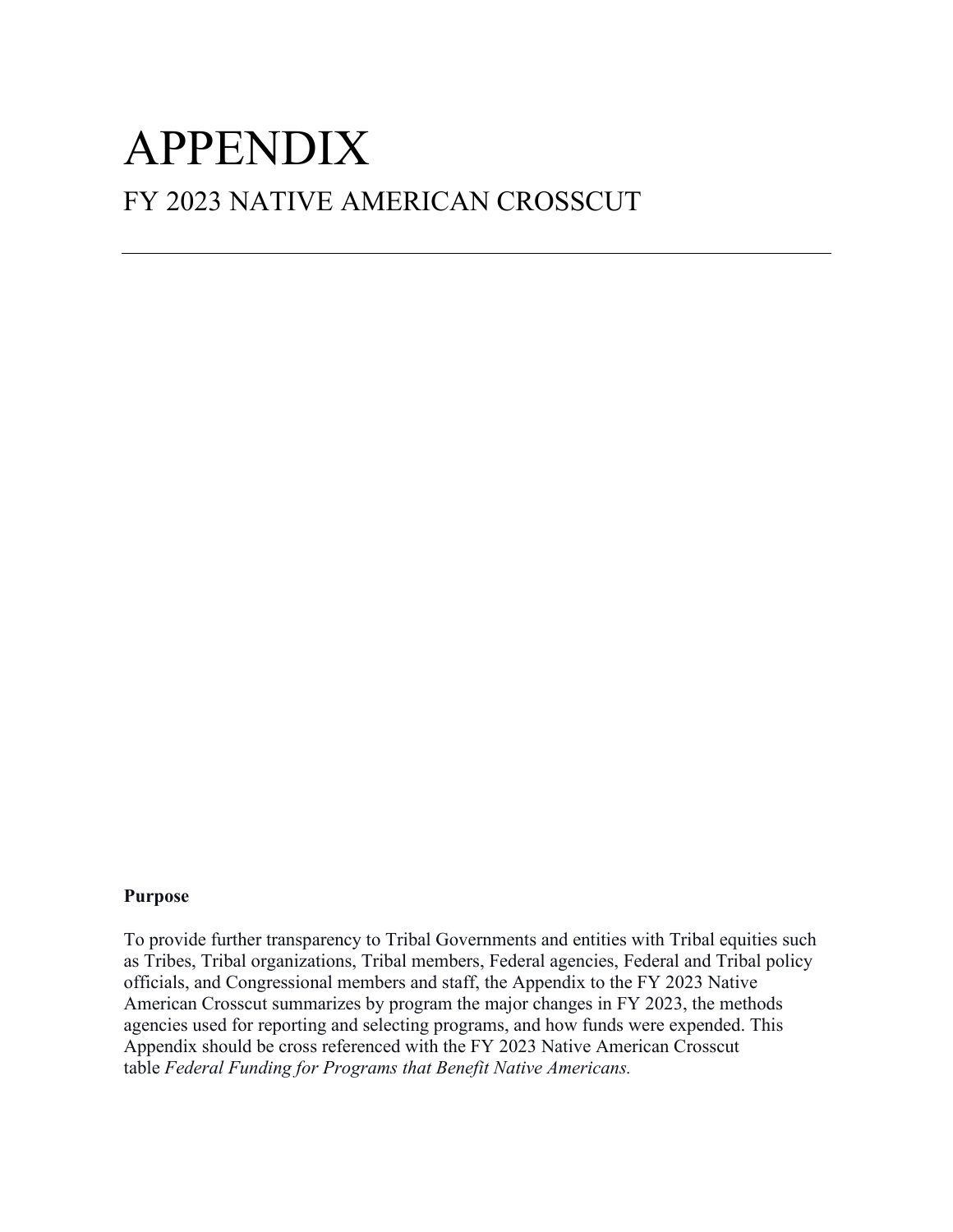# **Alyce Spotted Bear and Walter Soboleff Commission on Native Children**

# **Major Changes in FY 2023 Budget**

The FY23 President's Budget will not propose additional funding for the Commission on Native Children given the availability of existing resources for this temporary Commission.

# **Description of Data**

The Alyce Spotted Bear and Walter Soboleff Commission on Native Children was established by Public Law 114-244 to conduct a comprehensive study of Federal, State, local, and tribal programs that serve Native children, and to make recommendations on ways those programs can be improved. The Commission receives support from federal agencies including the Department of the Interior, and will utilize available resources for its ongoing activities. The Commission will terminate 90 days after it submits the required comprehensive report, which is due 5 years after Commission members are appointed. The original deadline of 3 years was extended to 5 years with P.L. 117-41 (passed September 2021).

The Commission was housed and funded under DOJ from its creation in 2016 through 2018. The FY20 Interior bill made it independent and DOI provides the Commission with administrative support.

# **Description of How Funds are Expended**

Direct implementation activities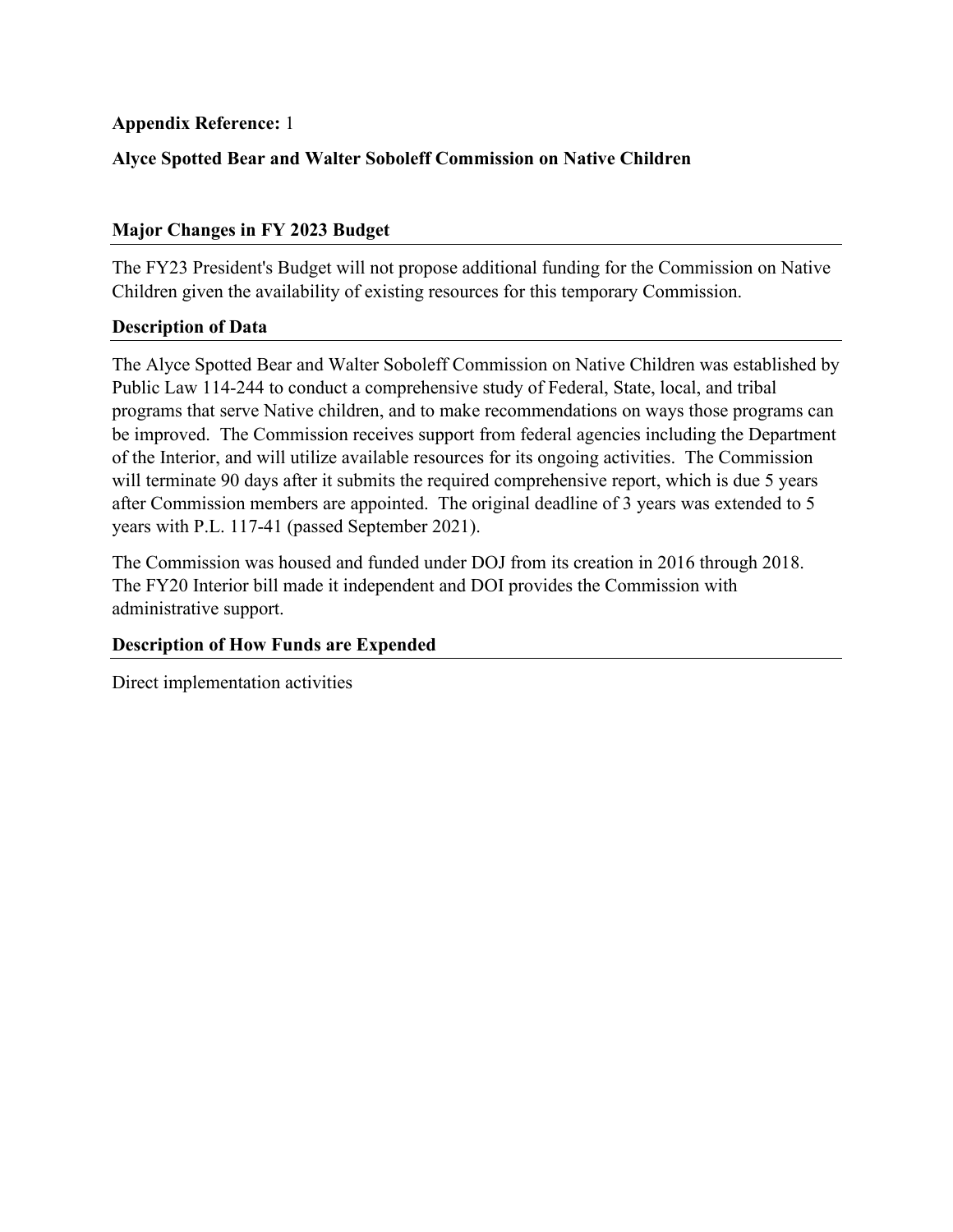**Army Corps of Engineers** 

# **Major Changes in FY 2023 Budget**

None.

## **Description of Data**

Annual funding is determined based on the number of current and anticipated projects with costsharing agreements and in consideration of prior year balances.

## **Description of How Funds are Expended**

Tribal Partnership Program: Annual funding and prior year appropriations will be used, in conjunction with the Tribe's cost-share, to continue and complete work on feasibility studies and watershed assessments with signed cost-sharing agreements, including termination of negative activities where appropriate; to develop, negotiate and execute cost-sharing agreements for new feasibility studies and/or watershed assessments; and for program coordination. The Tribe is generally responsible for 50 percent of the costs of all feasibility studies and 25 percent of the costs of all watershed studies with the exception of a \$530,000 waiver for Federally-recognized Tribes that is subject to an annual inflation adjustment (Section 1156 of WRDA 86, as amended). If a feasibility study identifies a project for construction, the Army Corps and Tribe can agree to cost-share the preconstruction engineering and design phase and complete sufficient design to award the first construction contract. Upon completion of design, the Army Corps and Tribe can agree to cost-share construction of the project. All projects funded under the Tribal Partnership Program must not exceed \$18.5 million Federal share.

Regular Program: For projects anticipated to exceed \$18.5 million, design and construction are funded individually in the Budget and congressional authorization is required prior to initiation of construction.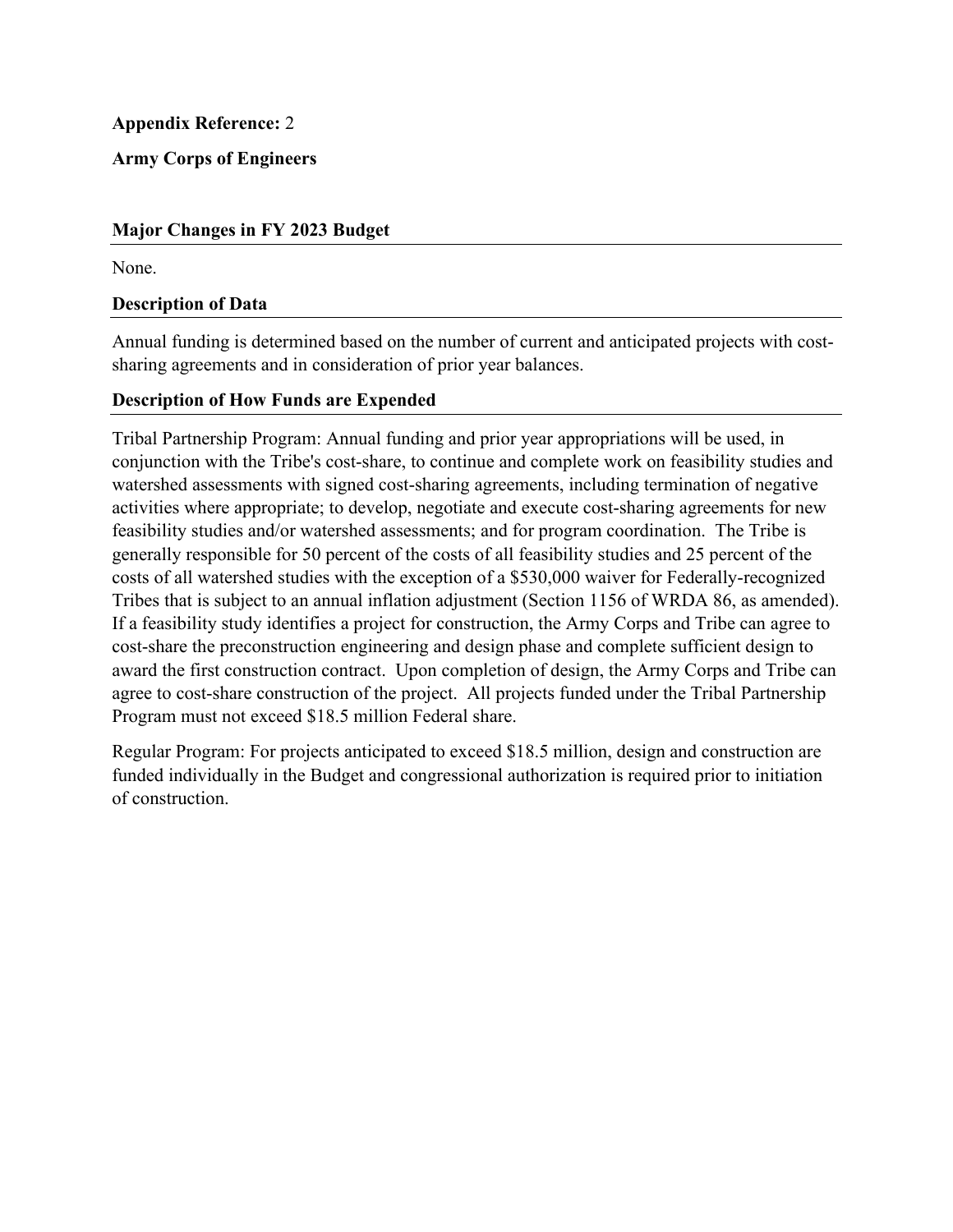# **Corporation for National and Community Service**

# **Major Changes in FY 2023 Budget**

In FY 2021, AmeriCorps reestablished the Committee on Native American Affairs. This cross agency working group established an internal Native American Affairs Action Plan that reaffirms our agency's obligation to honor our federal trust responsibility. The Action Plan established three main goals, and put forth more than 60 action items that AmeriCorps will prioritize over the next two to three years. While there are not specific plans to increase funding, through the extensive work of the Committee, the agency expects positive growth in funding and programming across Indian Country in FY 2023 .

FY 222 Budget/Enacted Mandatory includes ARP ASN funding.

# **Description of Data**

For the Senior Corps program (now dba AmeriCorps Seniors), our existing data collection and validation mechanisms allow us to report only on grant funding that goes directly to federallyrecognized tribes. For our AmeriCorps State & National program, our authorizing legislation requires us to track and report grant funding awarded directly to federally-recognized tribes as defined in the legislation. For AmeriCorps VISTA, our available data allows us to also report on the funding associated with the human resources (VISTA members) that we provide to organizations that self-report as tribal or that have tribal communities as their sole target population. Based on these methodologies, the funding values we report do not represent our agency's full investment in tribal communities as defined in the BDR (which allows for the inclusion of "funding for programs and activities whose primary intent may not be to support or benefit Indian Country").

# **Description of How Funds are Expended**

For our AmeriCorps State & National and AmeriCorps Seniors programs, funding is provided directly to federally-recognized tribes in the form of grants. For AmeriCorps VISTA, funds are expended to support the human resources (VISTA members) that we provide to organizations that self-report as tribal or that have tribal communities as their sole target population.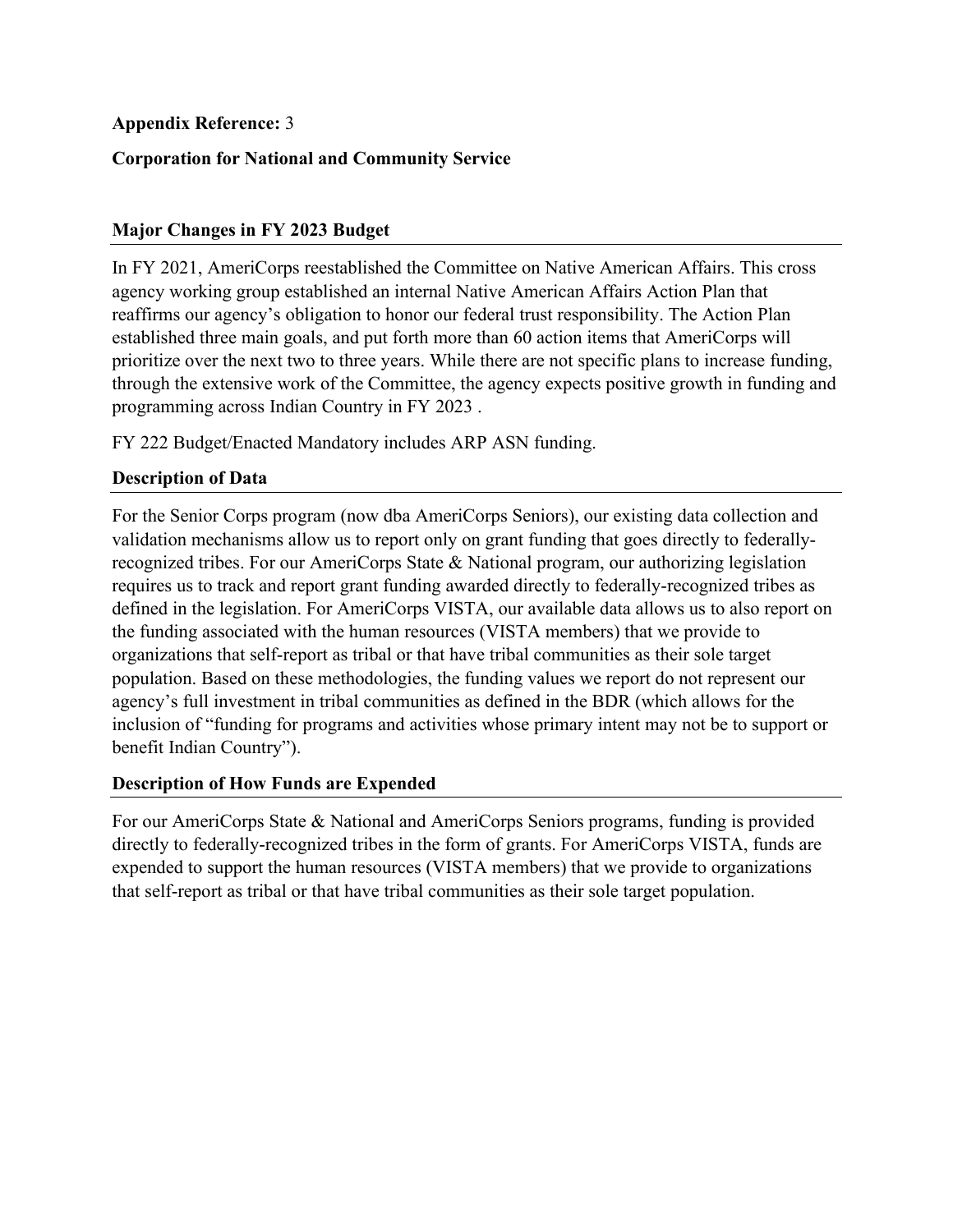## **Denali Commission**

# **Major Changes in FY 2023 Budget**

No change in strategy as the commission has always invested in rural Alaskan communities which impacts Alaska Native individuals and Alaska Native interests.

## **Description of Data**

For FY21 and FY22 Enacted, all of the funding for the agency is considered related to Native Alaskan tribes, communities, and individuals, as Native Alaska villages are the primary recipients and/or beneficiaries of the Denali Commission's need-based grant awards. The Denali Commission is an independent federal agency focusing on the development of basic infrastructure, economic development, and workforce training needs for rural Alaska in collaboration with federal, state, local, tribal, and private partners.

## **Description of How Funds are Expended**

After paying administrative expenses all our funds are expended to support rural Alaskan projects in the following categories: Energy and Bulk Fuel, Housing, Village Infrastructure, Transportation, Sanitation, Health Facilities, Broadband and Workforce/Economic Development.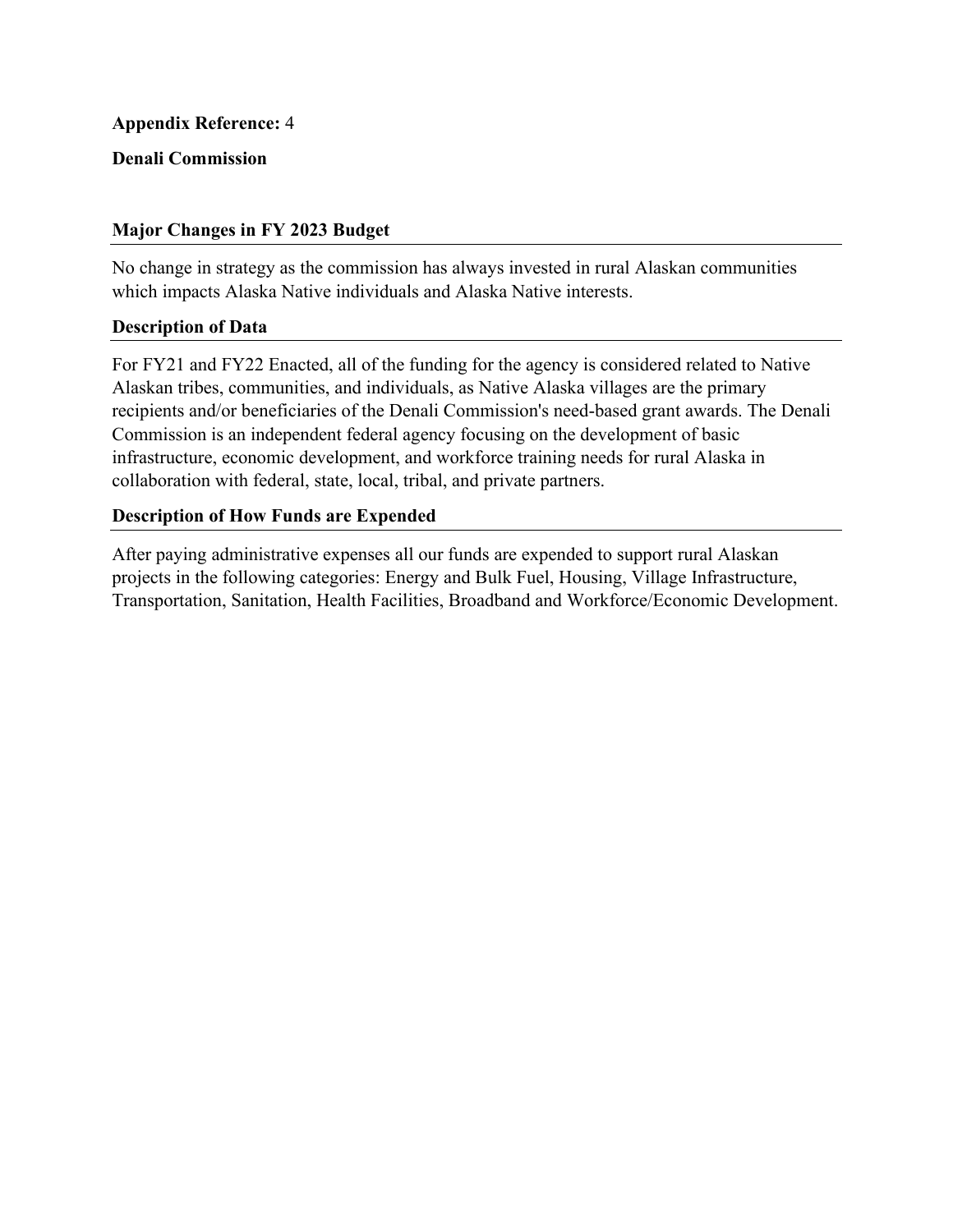# **Department of Agriculture**

## **Major Changes in FY 2023 Budget**

 Native American grants and the CF tribal college grants. The FY 2023 Budget requests \$10 million for tribal college grants, funding was the same as the 2022 enacted level. For WEP, the The FY 2023 Budget requests \$800.6 million in Water and Environmental Programs (WEP) and Community Facilities Programs (CF) loans and grants. This request includes funding for WEP FY2023 budget provides a set-aside of \$62 million for Water and Waste Disposal Tribal Grants and rural Alaska Villages, an \$18 million increase from the 2022 enacted level, with set asides of \$26 million and \$18 million in FY 2022, respectively. The FY 2023 budget includes a \$331,000 tribal set aside in the Intermediary Relending Program and, a \$4 million tribal set aside in the Rural Business Development Grant Program (RBDG). The RBDG set-aside funding is the same in the FY 2023 budget request as the FY 2022 enacted level, while the Intermediary Relending Program (IRP) tribal set-aside FY 2023 request is an increased by \$164,000.

The FY 2023 Budget also requests \$6,857,000 for the Section 502 Direct Native American Relending Demonstration Program, providing a loan level of \$20,842,000. This is the first budget request for this demonstration program.

The tribal specific Rural Development (RD) program funding streams listed in the chart are legislatively mandated through annual discretionary appropriations language, with no mandatory funding from the Farm Bill or other authorizing statutes.

 Infrastructure Investment and Jobs Act (IIJA) for FY 2022 or FY 2023. ReConnect Program did Additionally, none of the programs above received supplemental funding through the not receive supplemental funding set aside for Tribal Areas through IIJA for FY2022 or FY2023. However, the IIJA directed RD to waive any matching funds required for pilot program projects funded from amounts provided under this heading in this Act for Alaska Native Corporations for federally-recognized Tribes. It is not yet known how much in applications will be eligible for match-free grants in FY 2022 and FY 2023.

The FY 2023 Budget request of \$0.751 million for Section 502 Single Family Housing loans is an increase of \$0.437 million from the FY 2022 level, while Section 504 Housing Repairs Loans and Grants is an increase of \$0.197 million from the FY 2022 level.

## **Description of Data**

Congress provides appropriations language that determines the level of funding set-aside for Native American and Alaskan Villages within the respective programs. This is true for every program except the Water and Waste Disposal Tribal and Rural Alaska Village Grant programs. Those two programs combined received \$44 million in the FY 2022 enacted budget. RUS' Water & Environmental Program (WEP) leadership determines, based on past year(s) demand, the level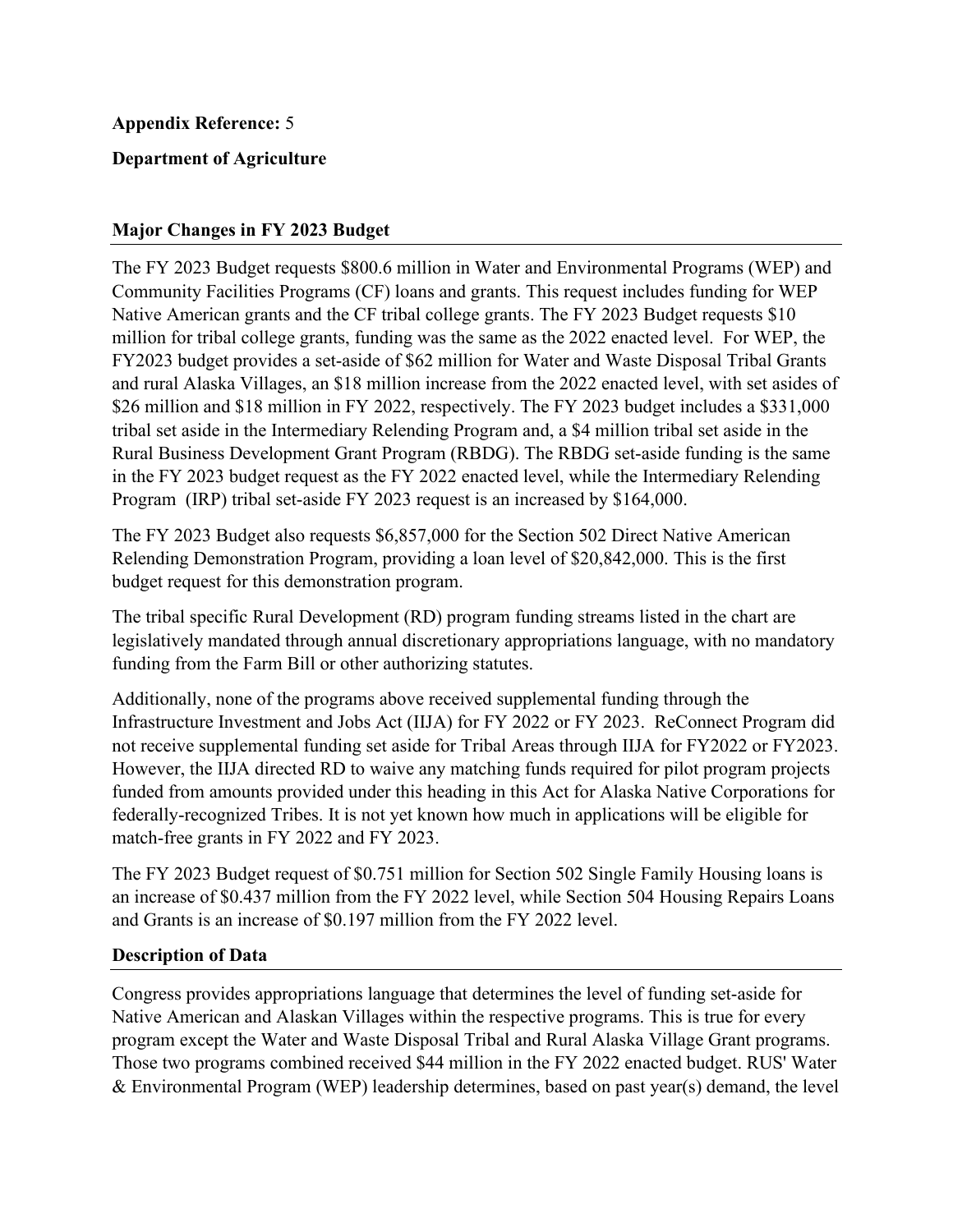of funding allocated to each account. The same parameters were used for the FY 2023 budget allocations for these accounts.

There is no budgetary set aside in funding for tribal areas under ReConnect. RUS' Telecommunication Program does set priorities for making awards in tribal areas.

There is no budgetary set aside in funding for Section 502 Direct and Guaranteed Single Family Housing Loans or for Sec. 504 Housing Repair Loans and Grants. Outreach on the 502 Direct and Guaranteed Loan Programs is conducted by RD State Office program staff, National Office Program staff, and RD's Tribal Relations Team. Outreach is focused on tribal housing authorities, Native Community Development Financial Institutions (CDFIs), tribal housing nonprofits and other stakeholders and lenders. The FY 2023 Budget requests \$6,857,000 for the Section 502 Direct Native American Relending Demonstration Program, providing a loan level of \$20,842,000. This is the first budget request for this demonstration program.

# **Description of How Funds are Expended**

 project will benefit members of federally recognized tribes. The Water & Environmental The Community Facilities Programs (CF) Tribal College grants are distributed directly to 1994 Tribal Land Grant Colleges and Universities. The Native American set-aside funding for the Intermediary Relending Program and Rural Business Development Grant Program is distributed either directly to Tribes or to non-profit organizations that certify that at least 75 percent of the Program Native American set-aside dollars are primarily used directly by federally recognized Tribes, although tribal water authorities and tribal water utilities can also access the funding. Occasionally, non-Tribal water utilities access this funding in partnership with Tribes. In those cases, the non-Tribal applicant must certify that at least 50 percent of the project will benefit members of federally-recognized Tribes and document that the respective Tribal government(s) support(s) the project.

ReConnect recipients in tribal areas may be used directly by tribes, or entities owned by tribes, as well as non-tribal entities. Funds are distributed directly to the award recipient.

Section 502 Single Family Housing Direct Loan Program provides direct loans that enable lowand very low-income families unable to obtain credit elsewhere to purchase, build, repair or renovate modest homes in rural areas. The 502 Guaranteed loan provides loan guarantees to approved lenders, that provide homeownership loans to eligible borrowers (including Native Americans) in rural areas. Outreach on the 502 Direct and Guaranteed Loan Programs is conducted by Rural Development (RD) State Office program staff, National Office Program staff and RD's Tribal Relations Team. Outreach is focused on tribal housing authorities, Native Community Development Financial Institutions (CDFIs), tribal housing non-profits and other stakeholders and lenders. The Section 502 Direct Native American Relending Demonstration Program will provide loans to Native CDFIs that will then relend the funds to improve homeownership opportunities on tribal trust lands.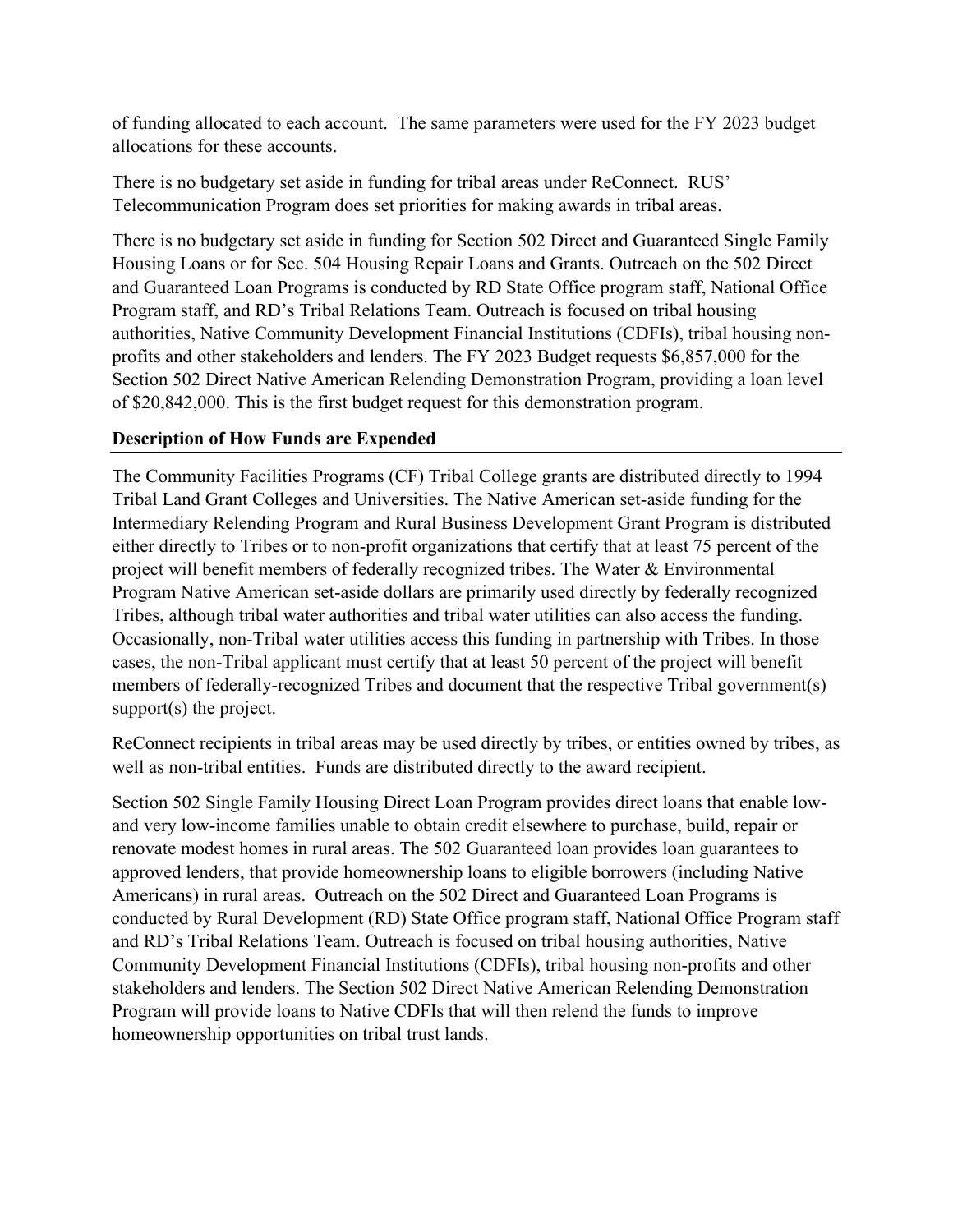Section 504 Home Repair program, provides loans to very-low-income homeowners to repair, improve or modernize their homes or grants to elderly very-low-income homeowners to remove health and safety hazards. Tribal communities may become recipients of these programs.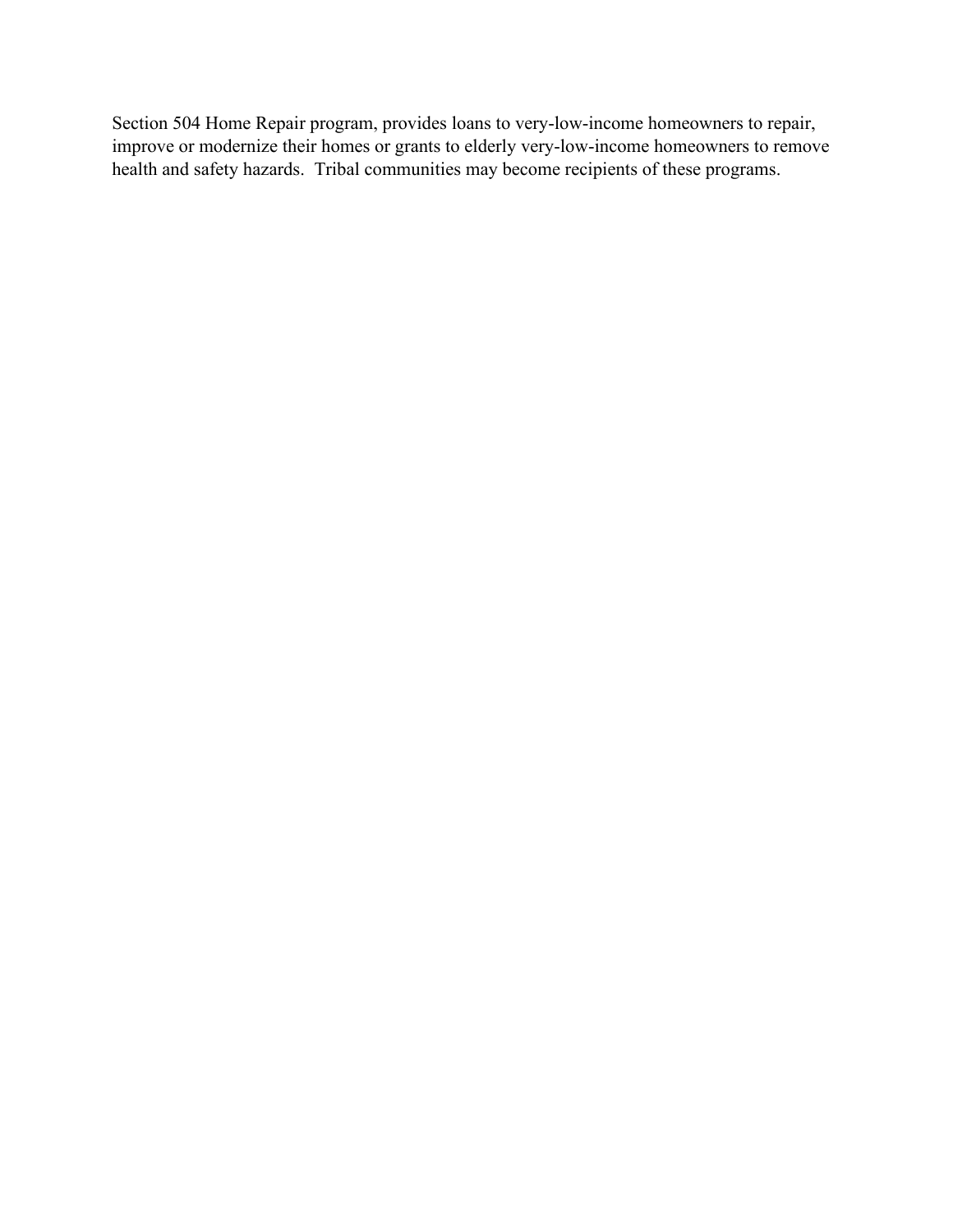# **Department of Agriculture**

## **Major Changes in FY 2023 Budget**

Tribal Colleges Education Equity Grants Program/Payments to 1994 Institution-Increase of \$9,500,000 (\$5,500,000 available in FY22 Omnibus): Increased funding will help maximize impact to Tribal colleges and universities and help develop a stronger pool of Tribal students in the agriculture and food areas.

Extension Services at 1994 Institutions-Increase of \$9,500,000 (\$9,500,000 available in FY22 Omnibus): Increased funding will allow 1994 Institutions' Extension Service to increase efforts in ensuring equity in access and opportunities for tribal communities.

Federally Recognized Tribes Extension-Increase of \$4,200,000 (\$3,500,000 available in FY22 Omnibus): Increased funding will allow the program to serve the demand from 1994 Land-Grant Institutions more fully and effectively

## **Description of Data**

The interest earned is based on the specific amount of interest earned at Treasury.

The Tribal Colleges Education Equity Payments and Native American Institutions Endowment payments are equally split per eligible institutions.

Federally Recognized Tribes Extension, Extension at the 1994 Institutions,1994 Research Programs for 2022 are based enacted amounts while 2023 are based on PB request

## **Description of How Funds are Expended**

Tribal Colleges Education Equity Grants Program and Native American Institutions-equal payments to each school

1994 Institutions Research Program-competitive grant

Extension Services at the 1994 Institutions-competitive grant

Alaska Native-Serving and Native Hawaiian-Serving Institutions-competitive grants

Federally Recognized Tribes Extension Program-competitive grant

Native American Institutions Endowment Fund-precluded from obligation and invested to earn interest

New Beginning for Tribal Students are competitive grants to colleges and universities to provide support targeted for Tribal students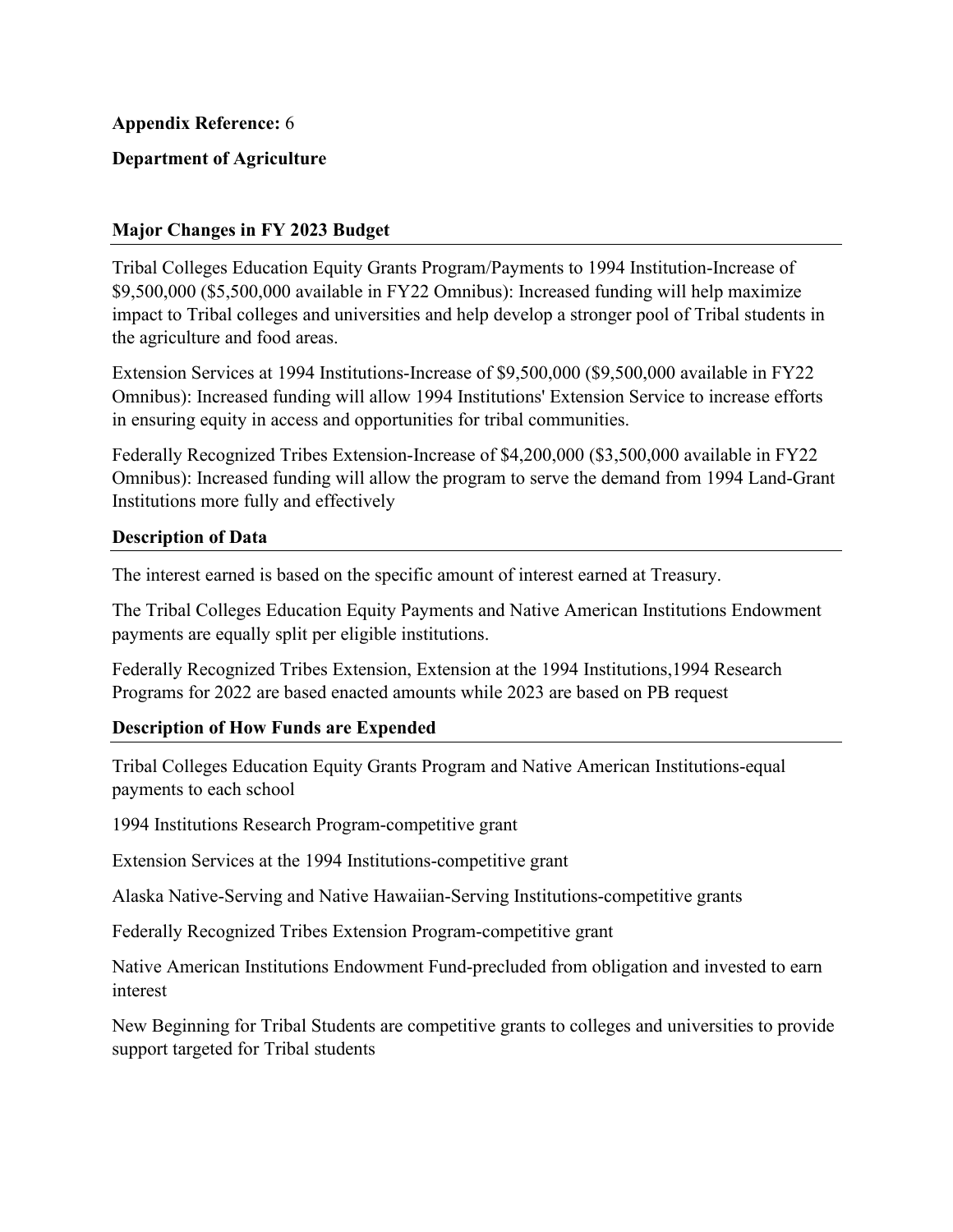# **Department of Agriculture**

## **Major Changes in FY 2023 Budget**

The Office of Tribal Relations (OTR) was merged with the Office of Partnerships and Public Engagement (OPPE) in 2018 under the Office of the Secretary. For 2022 OTR was taken out of OPPE, restored to the Office of the Secretary, and received its own direct funding of \$2.12M. For the 2023 President's budget, OTR is requesting continued separate appropriations under the Office of the Secretary (OSEC). The Department is requesting \$4m for the functions under the OTR office, which includes the base from FY22 plus \$1m that would be transferred from OPPE to OTR for the realignment the Office of Tribal Colleges & Universities (OTCUs/1994 Program) to be placed under OTR, per the direction of tribal leaders, and additional funding to implement the Indigenous Food Sovereignty Initiative, the Tribal Self Determination Initiative, and the CEQ Indigenous Traditional Ecological Knowledge directive.

The President's Budget also requests \$2.45M for the Intertribal Technical Assistance Network (ITAN) that was previously funded under the Department's Shared Cost Program in FY21 to be directly appropriated to OTR. After the Department conducted an analysis of the Shared Costs Programs, USDA determined that the realignment of resources associated with certain programs to the servicing organizations would better serve and meet the needs of the Department by improving oversight, transparency, and accountability, in addition to a realization in management efficiencies by reducing workload and administrative expenses. The combined total 2023 request is \$6.45M.

## **Description of Data**

Funding for the OTR is appropriated within the amount provided by Congress to OSEC. OTR leads the intergovernmental role for the Department with 574 Federally recognized tribes. Efforts through consultation, coordination and collaboration support the preservation of the government to government relationship and enhance access to USDA's various programs and services to tribes, tribal organizations and citizens. The additional Budget request in FY23 will fund the USDA's Tribal Self-Determination Initiative (TSDI) and the Indigenous Food Sovereignty Initiative (IFSA), both announced with the President at the White House Tribal Nations Summit in FY2022. The TSDI will bring the necessary expertise, training, capacity building to institutionalize tribal self-determination throughout USDA. The IFSA – which will also incorporate CEQs Indigenous Ecological Knowledge (ITEK) directive – will institutionalize traditional food ways and agricultural practices, Indian Country fair food and agriculture markets, and Indigenous health through foods tailored to American Indian/Alaska Native (AI/AN) dietary needs.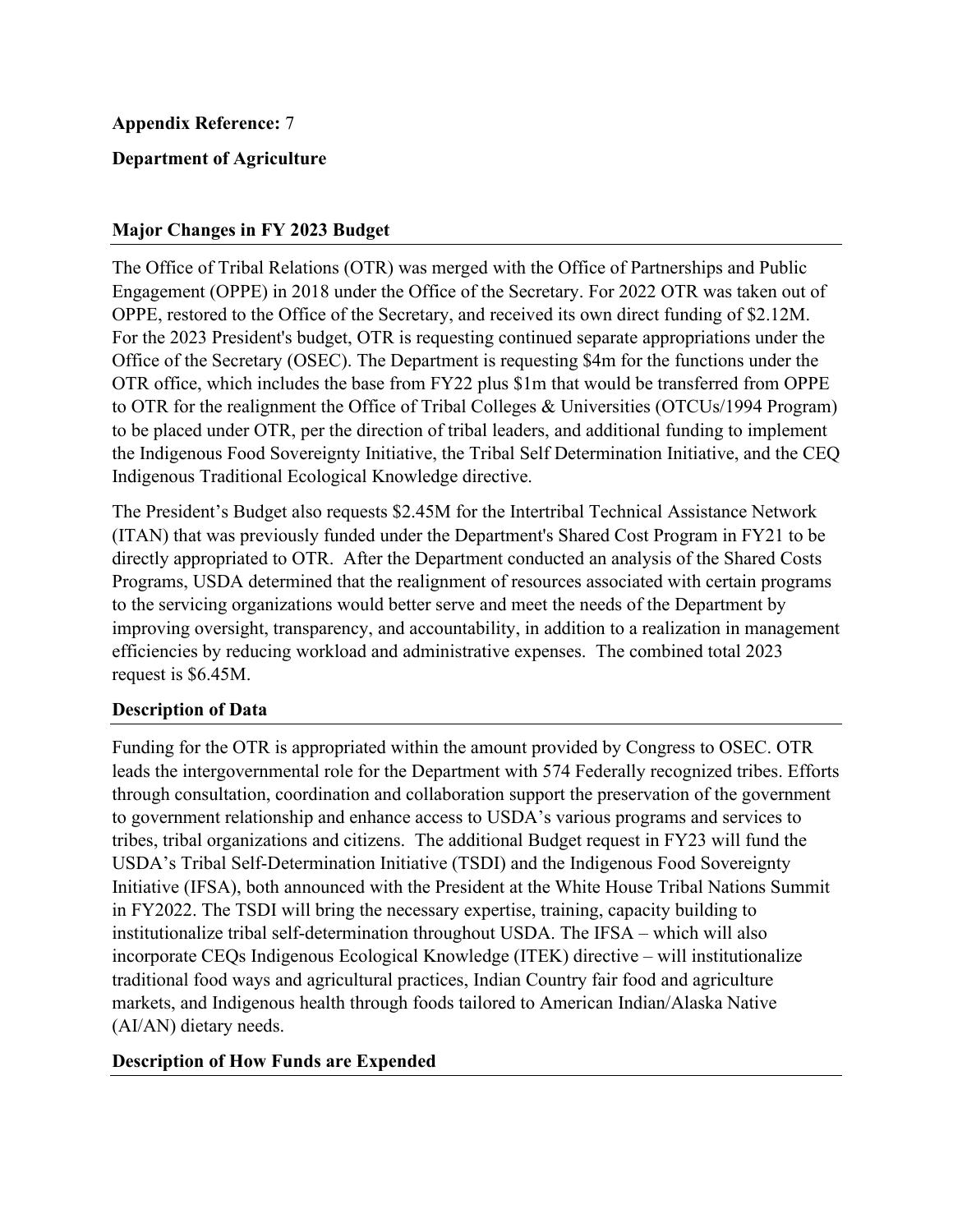The funds are used to support the staff including salaries, benefits, travel, supplies, and equipment and external cooperative agreements. For FY23, of the \$2.45 million for ITAN, around \$250,000 is allocated to staffing and travel; the remaining \$2.2 million is paid through a Cooperative Agreement to the Intertribal Agriculture Council (IAC) that provides direct technical support to Tribes and Native Americans.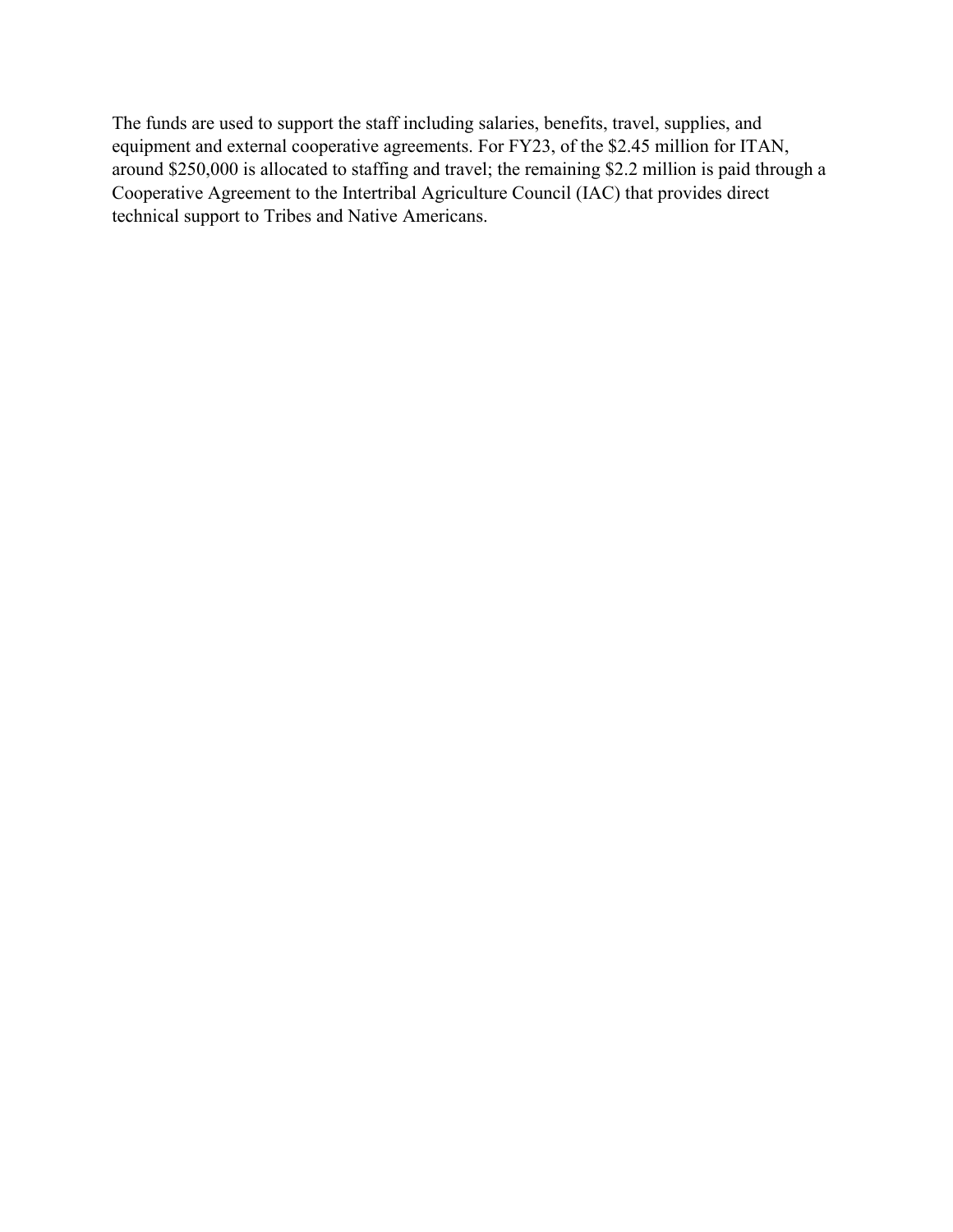## **Department of Agriculture**

## **Major Changes in FY 2023 Budget**

No major changes from FY22

#### **Description of Data**

Forest Service Research and Development (FS RD) does not have dedicated funding for tribally controlled colleges and universities (TCCU). FS R&D contributes funding yearly to universities which supports the FS research mission, including universities with TCCU programs. Enacted and outyear funding estimates are based on budget planning and budget proposals, respectively, and reflect long-term averages of actual funding. Actual funding amounts in a given year are variable and difficult to predict as they depend on the specific characteristics of the universities that receives FS R&D funding in that year and the amount of funding ultimately dedicated to agreement and contracts with universities in that year.

 proposals to the Bureau of Indian Affairs. Those projects are advanced to the Forest Service for available funding. Funding of selected projects is transfered to the Department of the Interior for Joint Chiefs - This number reflects the Joint Chief's projects that benefit Native American tribes, communities, and individuals wholly or in part. Tribal Nations submit treatment/Activity consideration. The Forest Service evaluates these proposals and funds according to criteria and allocation to the tribes. Additionaly, National Forests continue to work with Tribes to establish TFPAs so they can contract with Tribes under the 638 authority to treat on Federal Lands. Regions and National Forests also enter into agreements with Native American and Alaska Native Tribes who cannot utilitize the TFPA authorities.

 Relations to support on-going program efforts. Total of \$5.4 million set aside from IIJA Hazardous Fuels - The negotiated funding level was agreed upon with the Office of Tribal Hazardous Fuels funds to support TFPA agreements and contracts with Tribes to do fuels treatments on Federal lands. \$.3 million is for tribal projects using Wood Innovations Community.

 Indian Affairs. Those projects are advanced to the Forest Service for consideration. The Forest of selected projects is transferred to the Department of the Interior for allocation to the tribes. Forest Health Protection - Tribal Nations submit treatment/Activity proposals to the Bureau of Service evaluates these proposals and funds according to criteria and available funding. Funding

Ecosystems Management Coordination - No specific appropriation is made in NFMP for tribal funding. Regions requested approximately \$1m from the overall available NFMP allocation for challenge-cost share agreements and contract instruments for various purposes related to tribal engagement in Land Management Planning.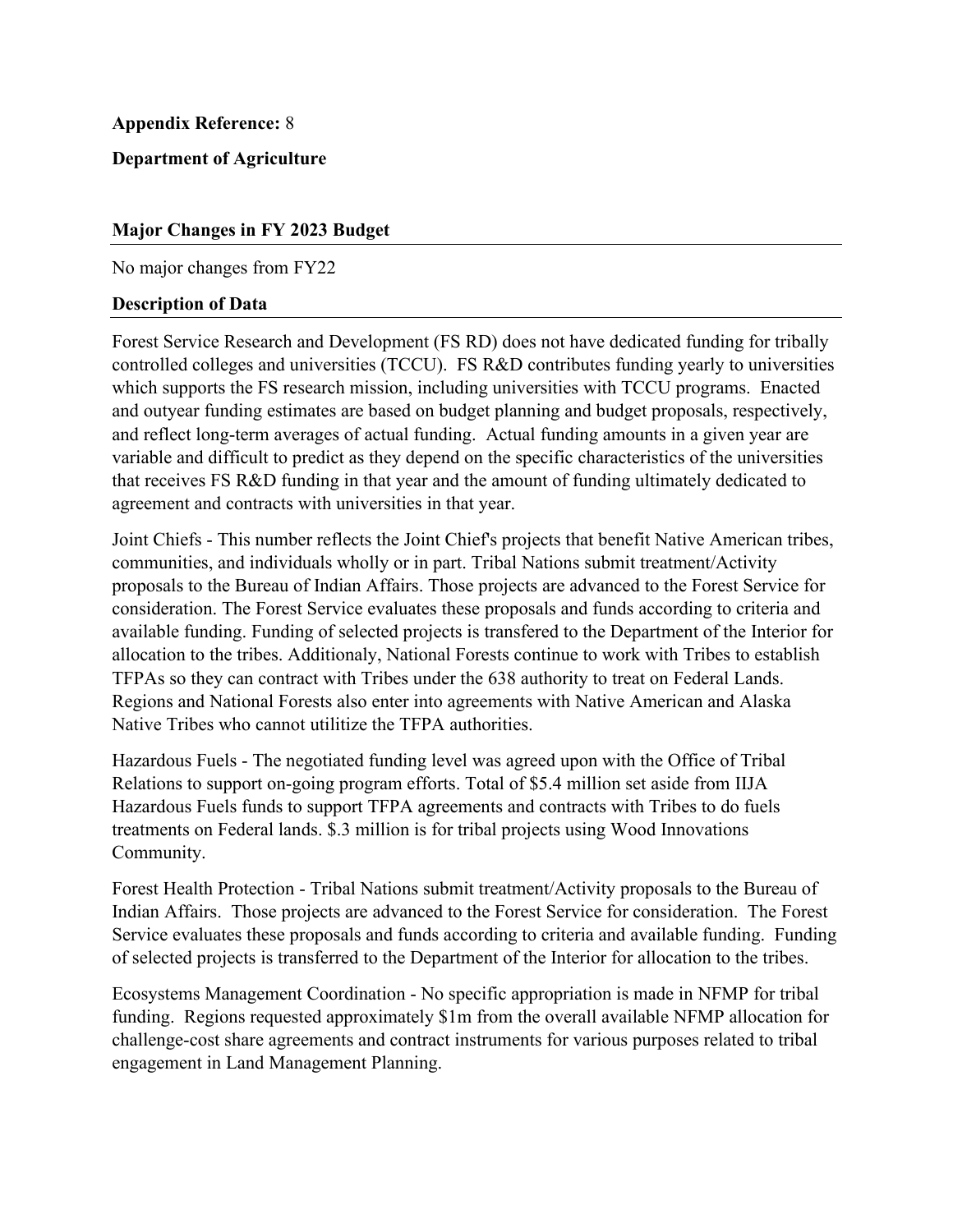Recreation Heritage and Volunteer Resources - Funding for Native American Graves Protection and Repatriation and Reburial costs across NFS.

Forest Management, Range Management and Vegetation Ecology - In April, 2022, the US Forest Service will undertake consultation with Tribes regarding IIJA provisions, including the provision that allocates \$160M for GNA and TFPA agreements. That consultation will inform USFS allocation decisions, including how funding will be allocated between GNA and TFPA agreements. We have shown estimates for implementation/spending of IIJA funding in FY2022 and FY2023 and will update in next year's crosscut with actual data based on program implementation.

 of funding given to tribes. Each grant program has different criteria consistent with Federal Business Operations - The Forest Service has several grant programs that determine the amount grants rules to award funding.

Risk Mapping - To include Tribal at Risk Communities, we are coordinating with the USDA Office of Tribal Relations and DOI Bureau of Indian Affairs and Office of Wildland Fire Management.

Reverse 911 - No portion of the funding has been set aside, or prioritized for Indian Tribes. Indian Tribes will compete for the grant funding in the same manner as other eligible entities.

WFM PODS - This funding level was developed based on months of discussions with several key federal, state, university, and private companies. This effort is being jointly led by the Forest Service Fire & Aviation Management program and Research program.

Cooperative Forestry - Program development identified key tribal partners and funding was determined through identification of appropriate projects.

(Landscape Scale Restoration - No funding yet, but it is anticipated.)

(Footnote: Future crosscut data for the agency may incorporate supplemental disaster funds as applicable.)

# **Description of How Funds are Expended**

 Tribes or contract with Tribes to do work on Federal lands. The funds are awarded to carry out Joint Chiefs - Funds are provided to national forests to conduct restoration activities on NFS lands for the benefit of adjacent and downstream Native American communities in the form of reduced wildfire hazard, protection of source water quality and supply, and restoration of at-risk species habitat. National Forests also establish TFPAs and agreements to either transfer funds to treatment activities to reduce hazardous fuels to reduce wildfire threats, protect water quality and supply, and improve wildlife habitat for at-risk species.

Hazardous Fuels - Collaboration and partnership with the Office of Tribal Relations and regional program managers, projects will be selected on a competitive basis with greater weight give to those forests that have established TFPA agreements and can fund hazardous fuels treatments through 638 contracts or shared stewardship agreements directly with Tribes. Tribal projects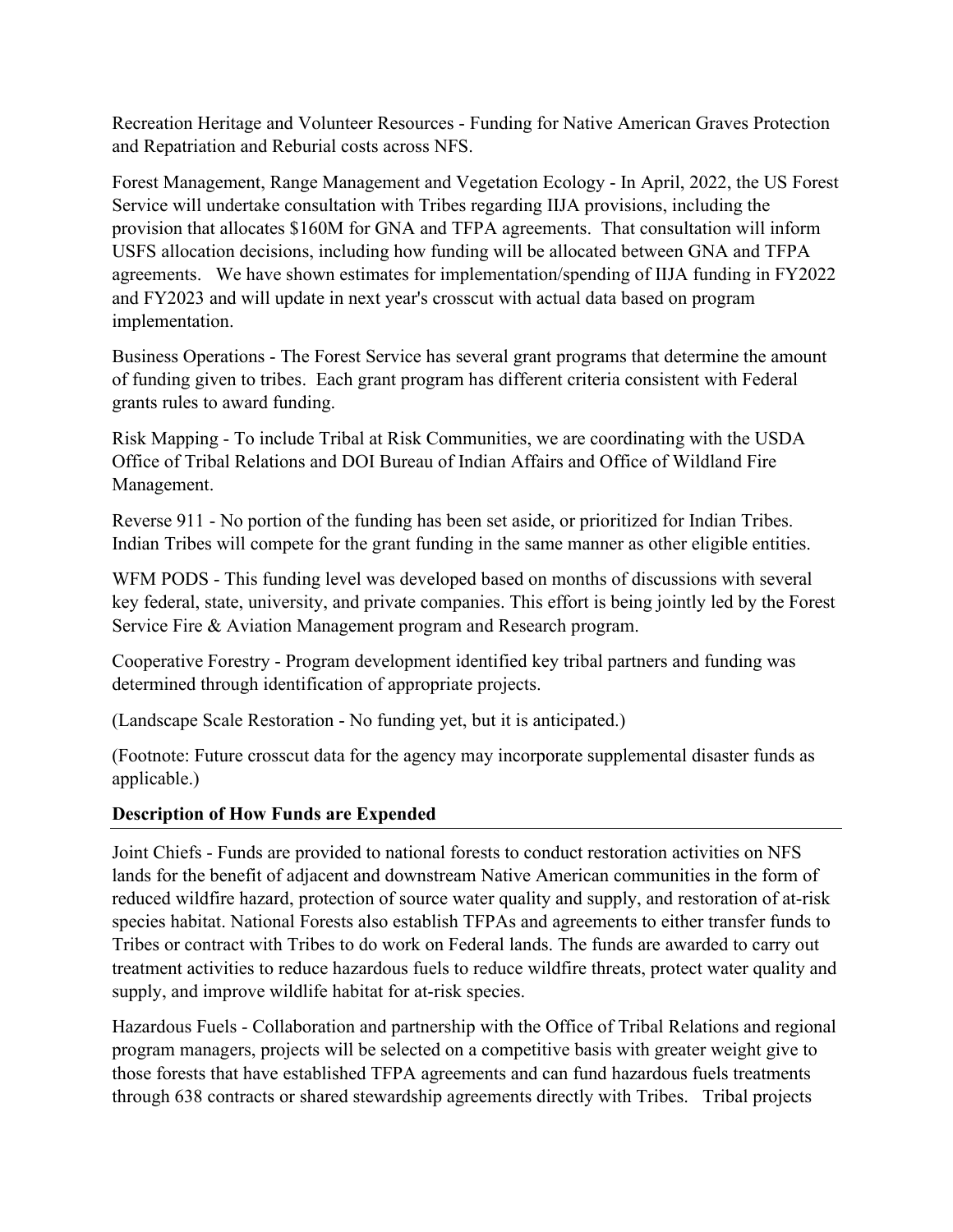using Wood Innovations and Community Wood Energy competitive and non-competitive grants. Estimate \$250,000 for these projects in FY22 and FY23 IIJA funds.

Forest Health Protection - The funds are awarded to carry out treatment activities for the suppression or prevention of forest pests.

Ecosystem Management Coordination - NFMP funding is planned for challenge-cost share agreements and various contract instruments in support of tribal engagement and resource monitoring associated with revision and maintenance of Land Management Plans.

Recreation Heritage and Volunteer Resources - Funds are expended on Tribal consultation, collaboration, repatriation, and reburial of Native American human remains and funerary objects.

Forest Management, Range Management and Vegetation Ecology - Under the TFPA authority, the USFS enters into tribally-proposed projects on Forest Service land bordering or adjacent to Indian trust land to protect the Indian trust resources from fire, disease, or other threats coming off of that Forest Service land. These are contract or agreement based projects utilizing a variety of agreement types (638 authority for example) or contracts such as stewardship.

 Business Operations - Tribal Colleges and Universities Support: Expended to fund internships giving Native American students exposure and experience in career fields related to natural resource sciences.

Risk Mapping - For phase 1, about \$155,000 will go directly into existing non-tribal grants and agreements for developing the wildfire risk base data and to include tribal lands onto the Wildfire Risk to Communities website sometime this Spring. In phase 2, the remaining \$715,000 will go into new grants or agreements to add additional tribal data and information into the Wildfire Risk Communities application/website.

 competitive grant process managed by the Forest Service and its Regional Offices. Reverse 911 - Funds will be awarded to eligible States, Indian Tribes, and units of local government to establish and operate Reverse-911 tele-communication systems; through a

WFM PODS - Funding will be used to further on-going efforts to coordinate and host crossboundary workshops that will inform the development and implementation fire management and planning units within which fire risk to values can be quantified and summarized. Where FS lands are adjacent to tribes, they will be incorporated into the cross-boundary workshops and planning efforts. It is estimated that approximately \$3m of the annual PODs work will include tribal lands in the development of the PODs.

Cooperative Forestry - Funding will be provided for these programs through: 1. Woodbanks in IIJA tracker (should read "Firewood Banks")2. Skidders in IIJA tracker (should read "Skidder Bridges")Both of these are non-competitive Grants to Tribal governments, organizations, or individuals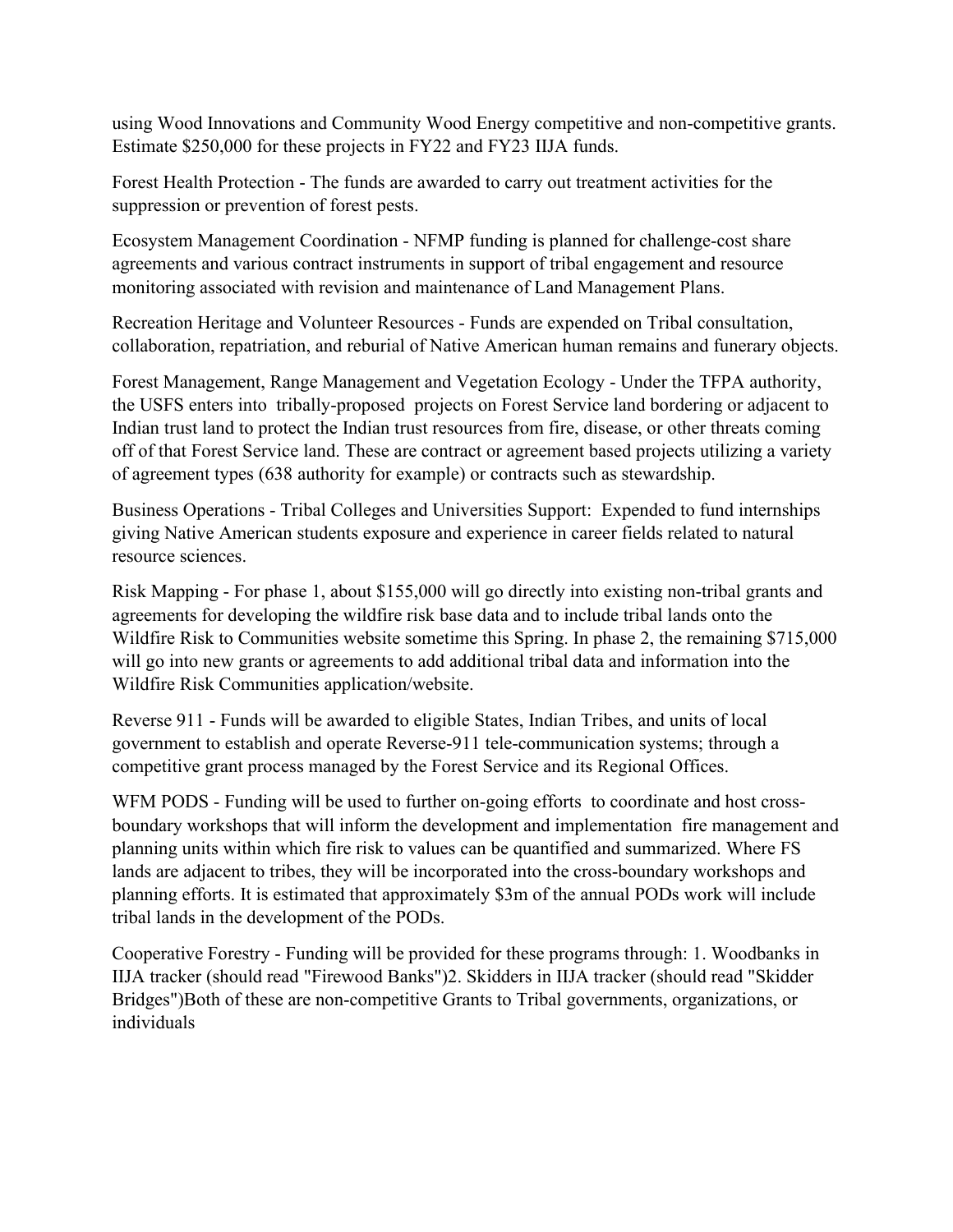# **Department of Agriculture**

# **Major Changes in FY 2023 Budget**

In FY22, the Joint Chiefs' Program was codified by the Infrastructure Investment and Jobs Act (IIJA) and increasing the Agency's outreach of the Joint Chiefs' Program to Native American and Alaska Native Tribes. Additionally, project proposals that provide benefits and partnerships with Tribes are ranked higher during the evaluation process.

**Description of Data** 

-

**-**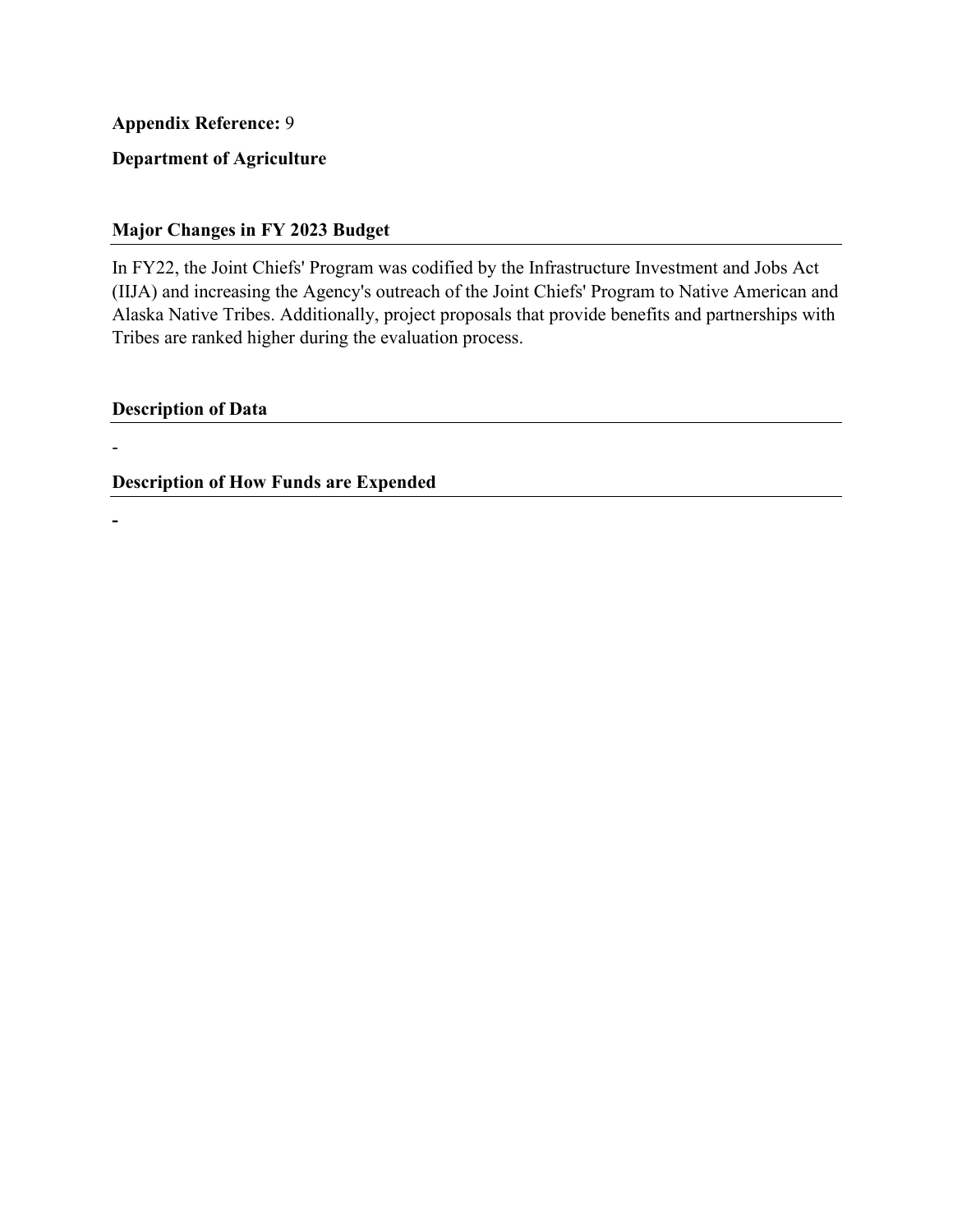**Department of Agriculture** 

# **Major Changes in FY 2023 Budget**

No major changes from FY22

## **Description of Data**

The passage of the Infrastructure Investment and Jobs Act (IIJA) provided an opportunity to set aside Hazardous Fuels funding for National Forests that have utilized the Tribal Forest Protection Act (TFPA) to enter into agreements and contracts with Tribes to do work on Federal lands. Under the TFPA, Tribes also propose treatments on Federal lands involving features and/or circumstances unique to the proposing Tribe and National Forests can contract with Tribes to do work or transfer funds into an agreement to complete the work.

## **Description of How Funds are Expended**

**-**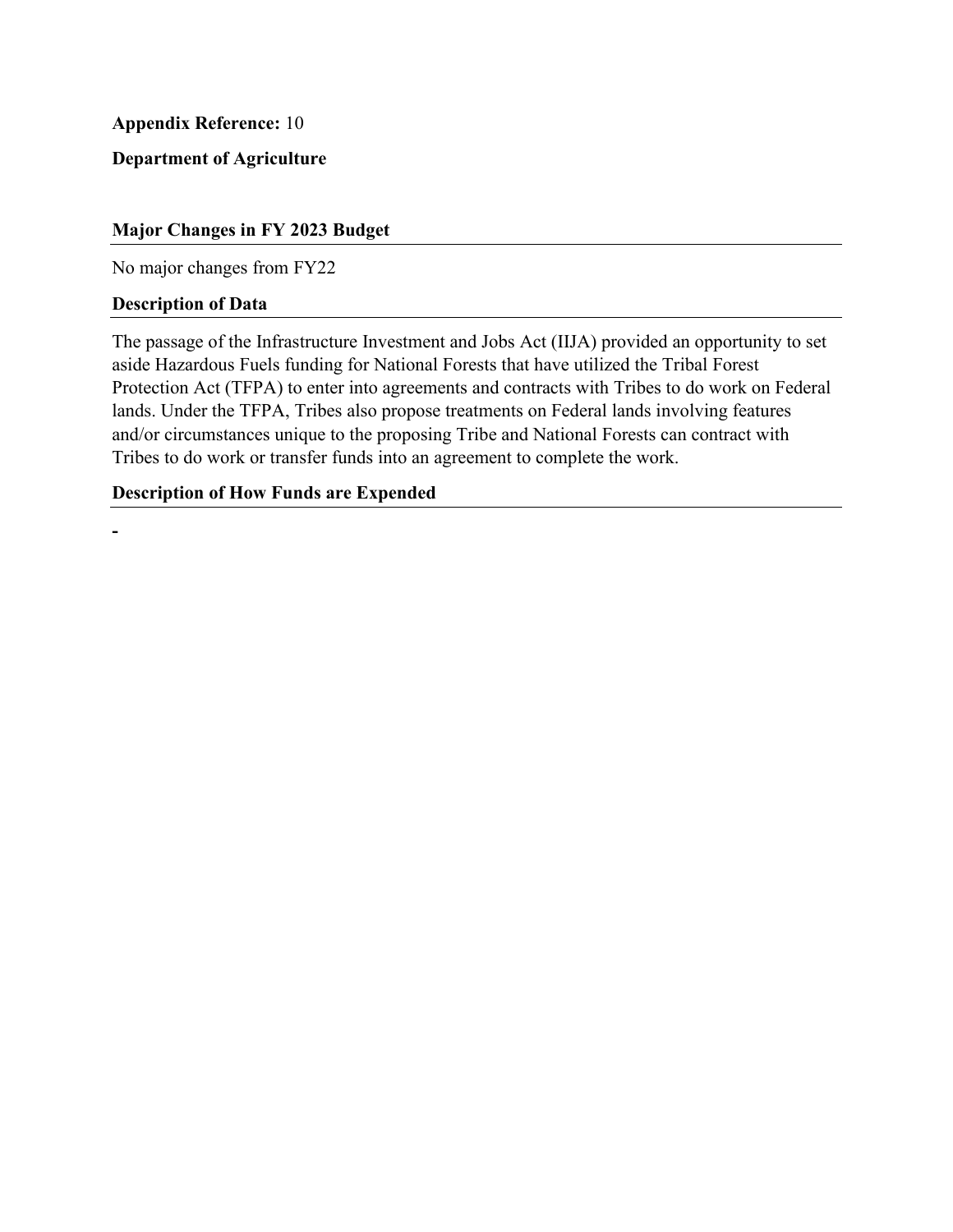# **Department of Agriculture**

## **Major Changes in FY 2023 Budget**

No major changes from FY22

## **Description of Data**

**-**

Forest Health Protection - In addition to our annual forest health management assistance on tribal lands in partnership with the DOI Bureau of Indian Affairs, US Forest Service Forest Health Protection is seeking opportunities to assist forest health management projects on non-federal tribal lands in cross boundary partnerships in support of the Administration's Justice 40 initiative.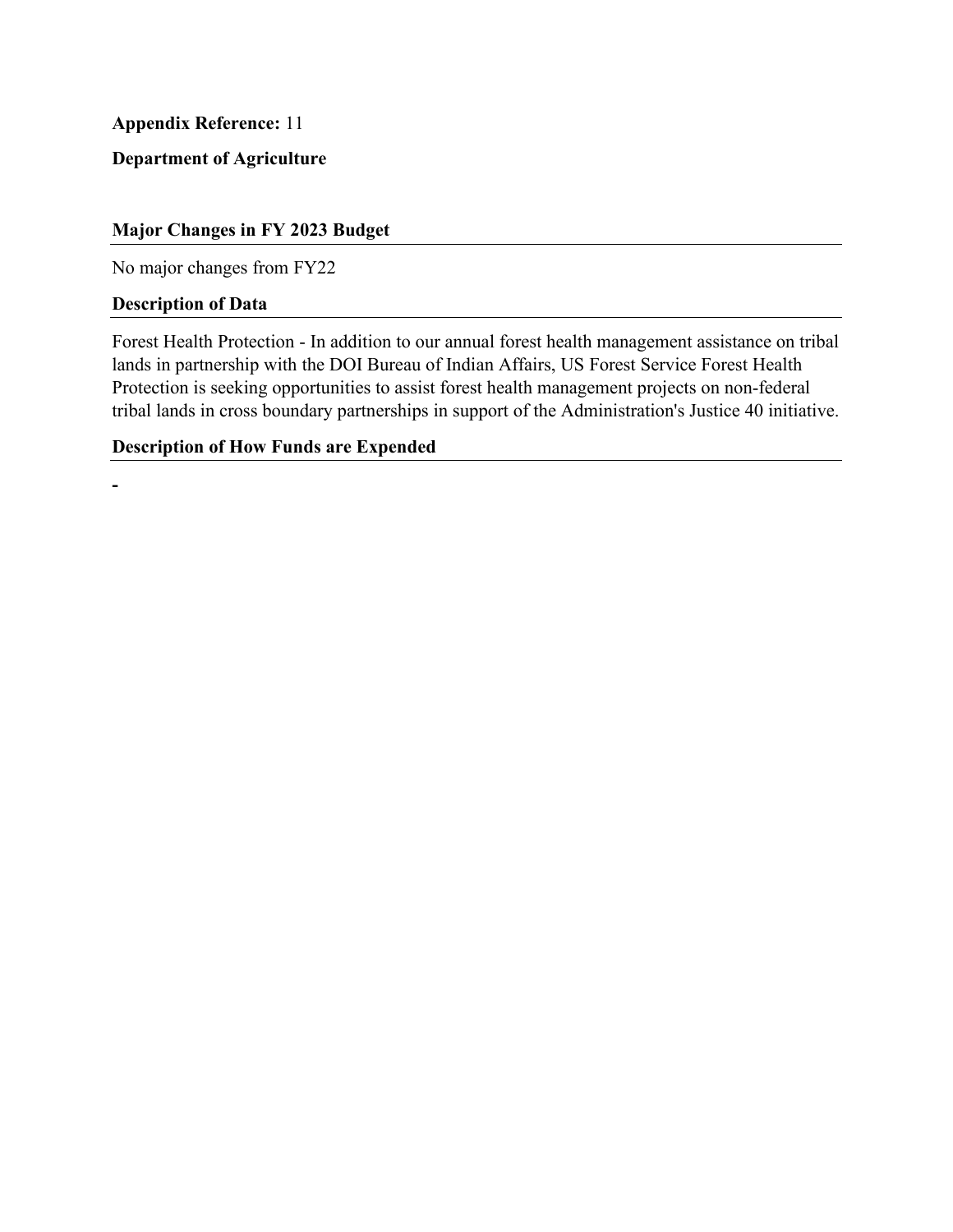**Department of Agriculture** 

**Major Changes in FY 2023 Budget** 

No major changes from FY22

**Description of Data** 

-

**-**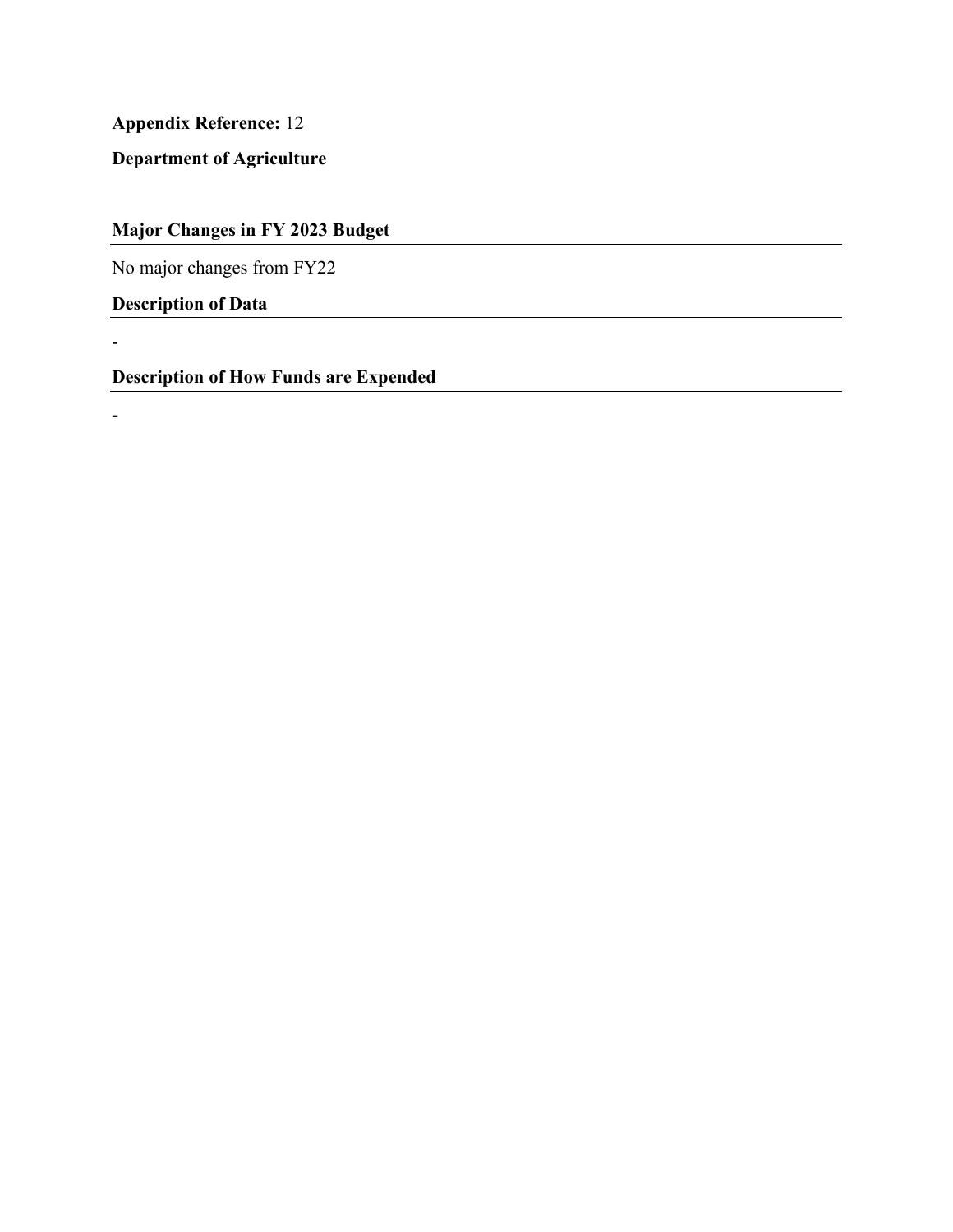**Department of Agriculture** 

**Major Changes in FY 2023 Budget** 

No major changes from FY22

**Description of Data** 

-

**-**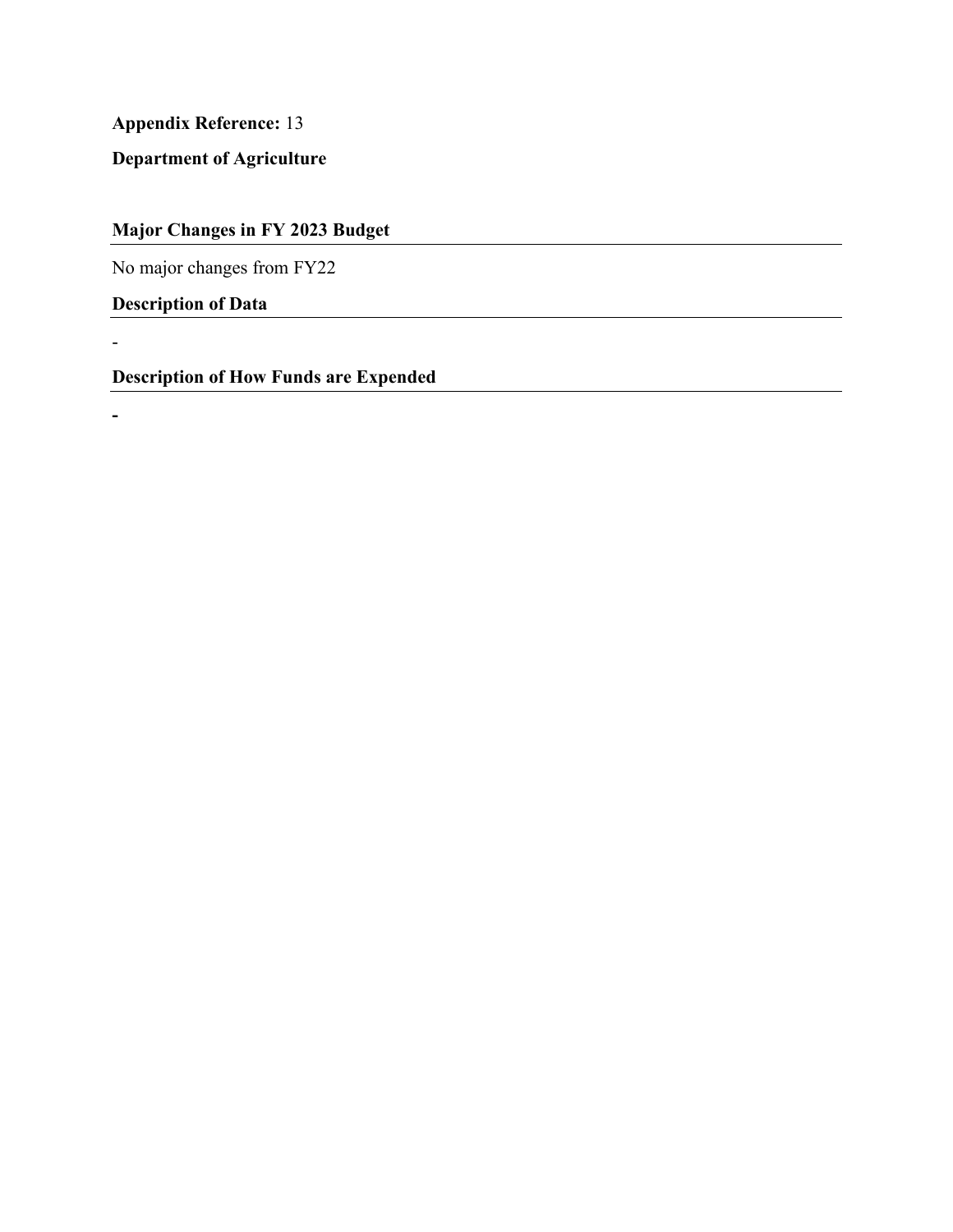**Department of Agriculture** 

# **Major Changes in FY 2023 Budget**

No major changes from FY22

#### **Description of Data**

Forest Management, Range Management and Vegetation Ecology - The IIJA provides \$160M in support of Good Neighbor Authority agreements with States and Tribal Forest Protection Act agreements with Tribes. This will significantly increase Forest Service ability to expand collaborative projects with tribes across the country. In past fiscal years, there was no dedicated budget line item for tribal projects with projects implemented from other funding sources as available.

## **Description of How Funds are Expended**

**-**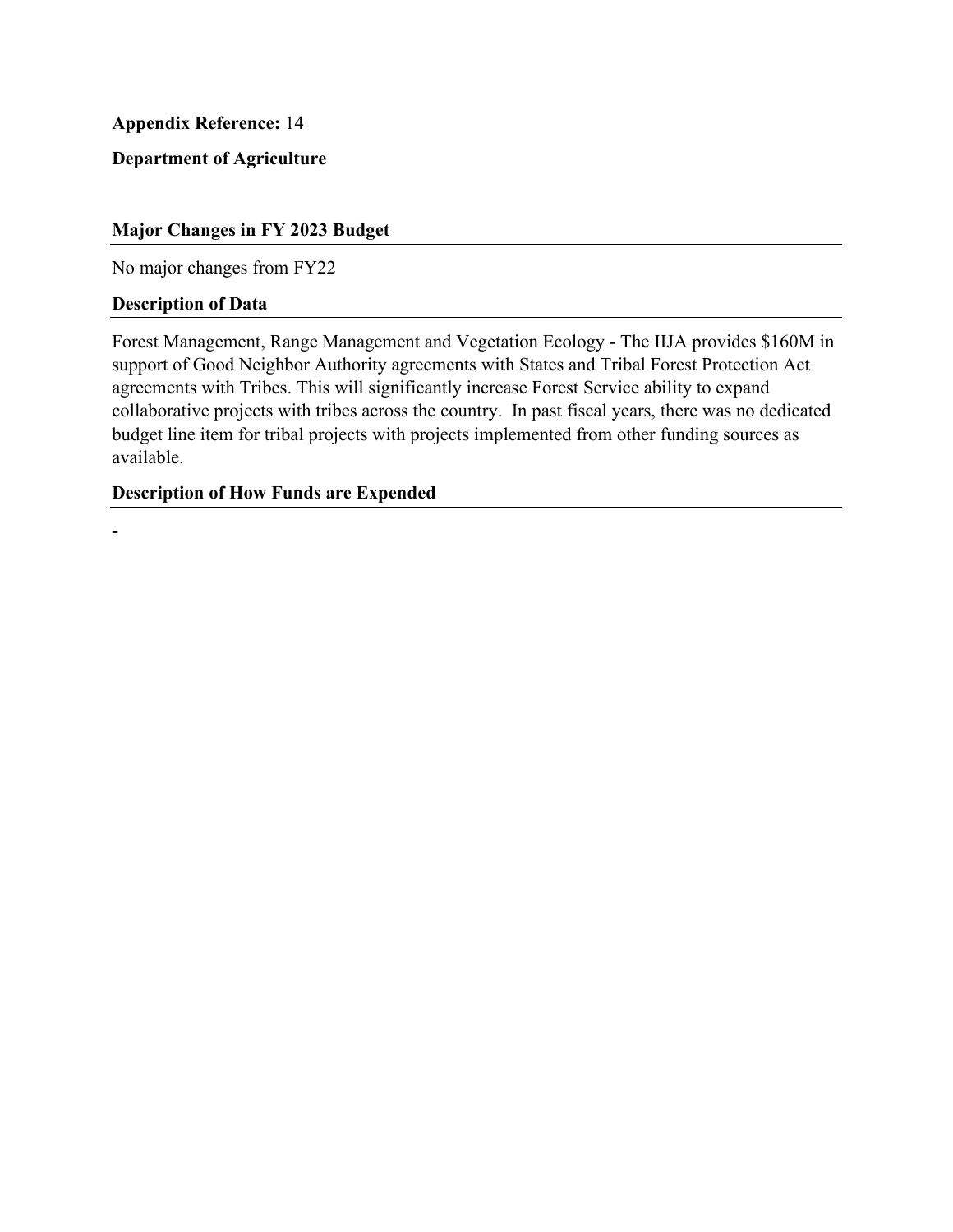# **Department of Agriculture**

## **Major Changes in FY 2023 Budget**

No major changes from FY22

#### **Description of Data**

**-**

Business Operations - 1984 Tribal Scholars Program - Funds support capacity building to Tribal colleges and universities and program/information outreach to Tribal Communities. Funds enhance the natural resource curriculum and development of students for employment with the Forest Service workforce and provides financial assistance (full tuition/books/fees) for scholars, considering or pursuing disciplines primarily in natural resources. Greening Youth Foundation Agreement – Funding to support students from our long-standing partner universities (ie., the three Minority Serving Institutions with accredited Forestry degree Programs: Alabama A&M, New Mexico Highlands University and Salish Kootenai, Tuskegee, New Mexico State University, etc.) and Affinity groups. Over 96% of the students placed over the last 3 years thru GYF were candidates from underrepresented populations. Working as a GYF Resource Assistance Program Intern for Forest Service will provide students with permanent work experience. Approximately 25% of funding through this agreement is targeted to Native American students.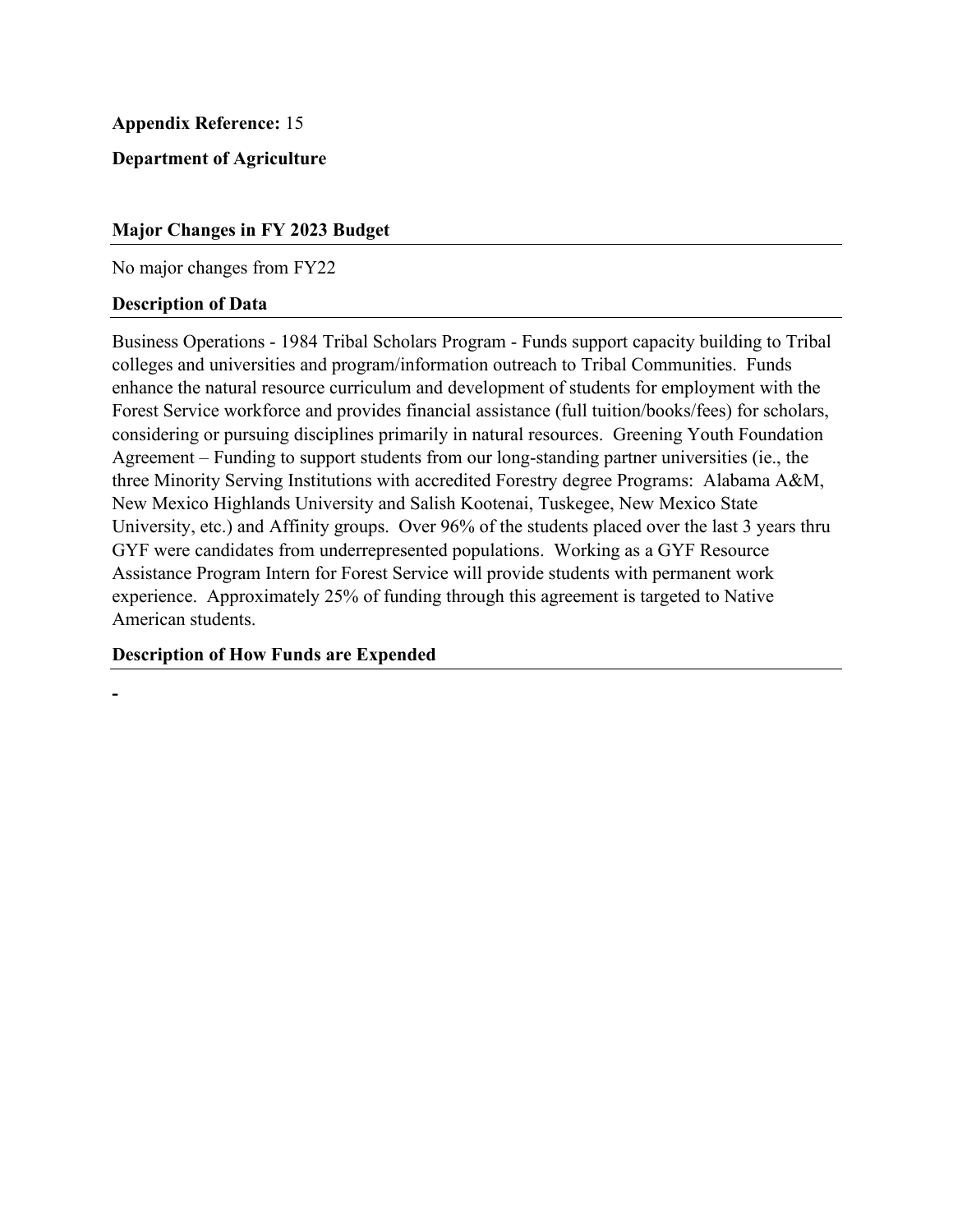# **Department of Agriculture**

# **Major Changes in FY 2023 Budget**

 Risk Mapping - The current plan is to excute all funding in FY22 to meet the intent of the IIJA of including Tribal at Risk Communities to the Wildfire Risk to Communities application/website. Additional funds may be needed depending on contract costs for phase 2 of this project.

## **Description of Data**

-

**-**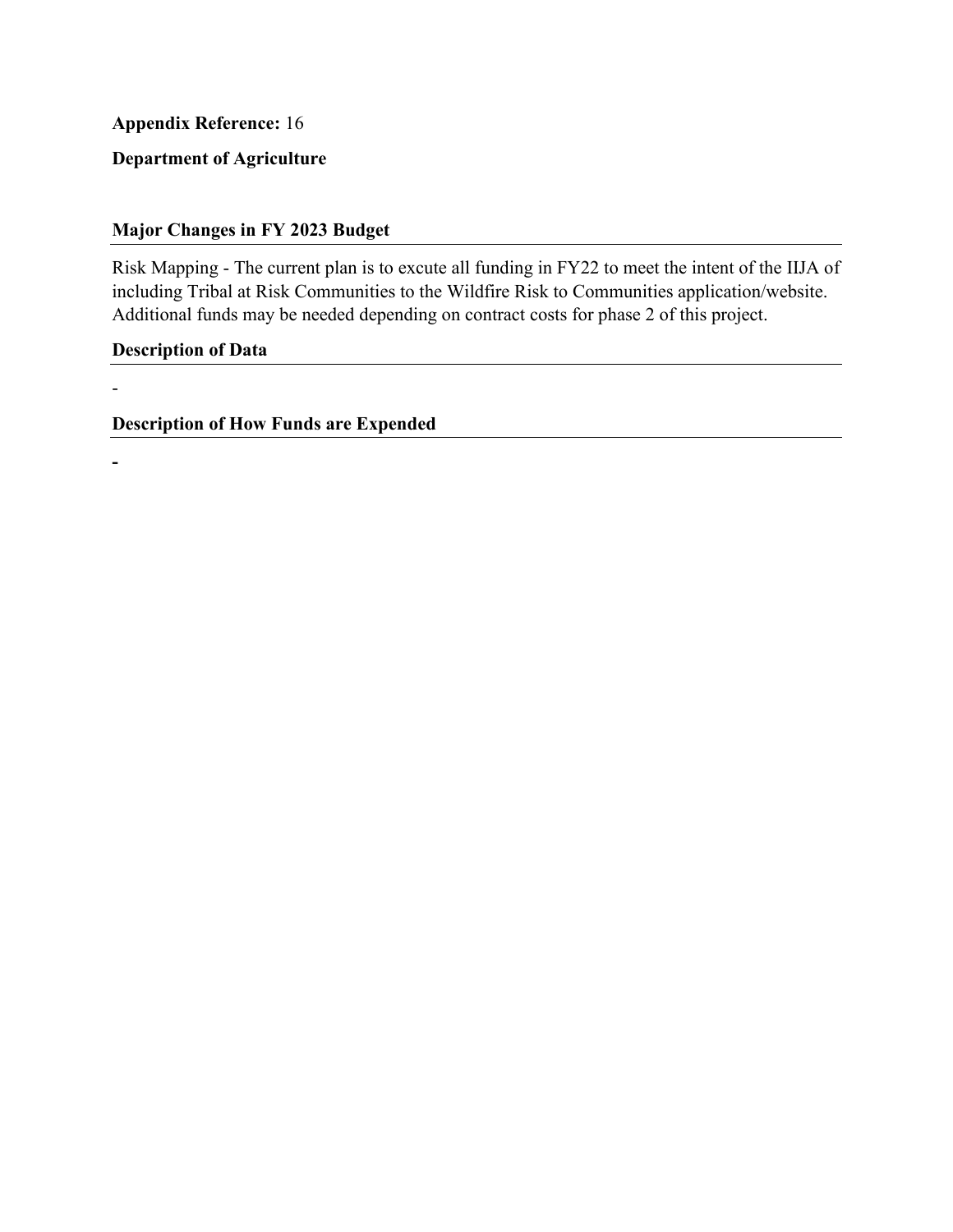**Department of Agriculture** 

# **Major Changes in FY 2023 Budget**

No major changes from FY22

# **Description of Data**

**-**

 Reverse 911 - The FY2023 Forest Service funding is at the same level as FY2022 plus will include any FY2022 funding that was not expended on project grants.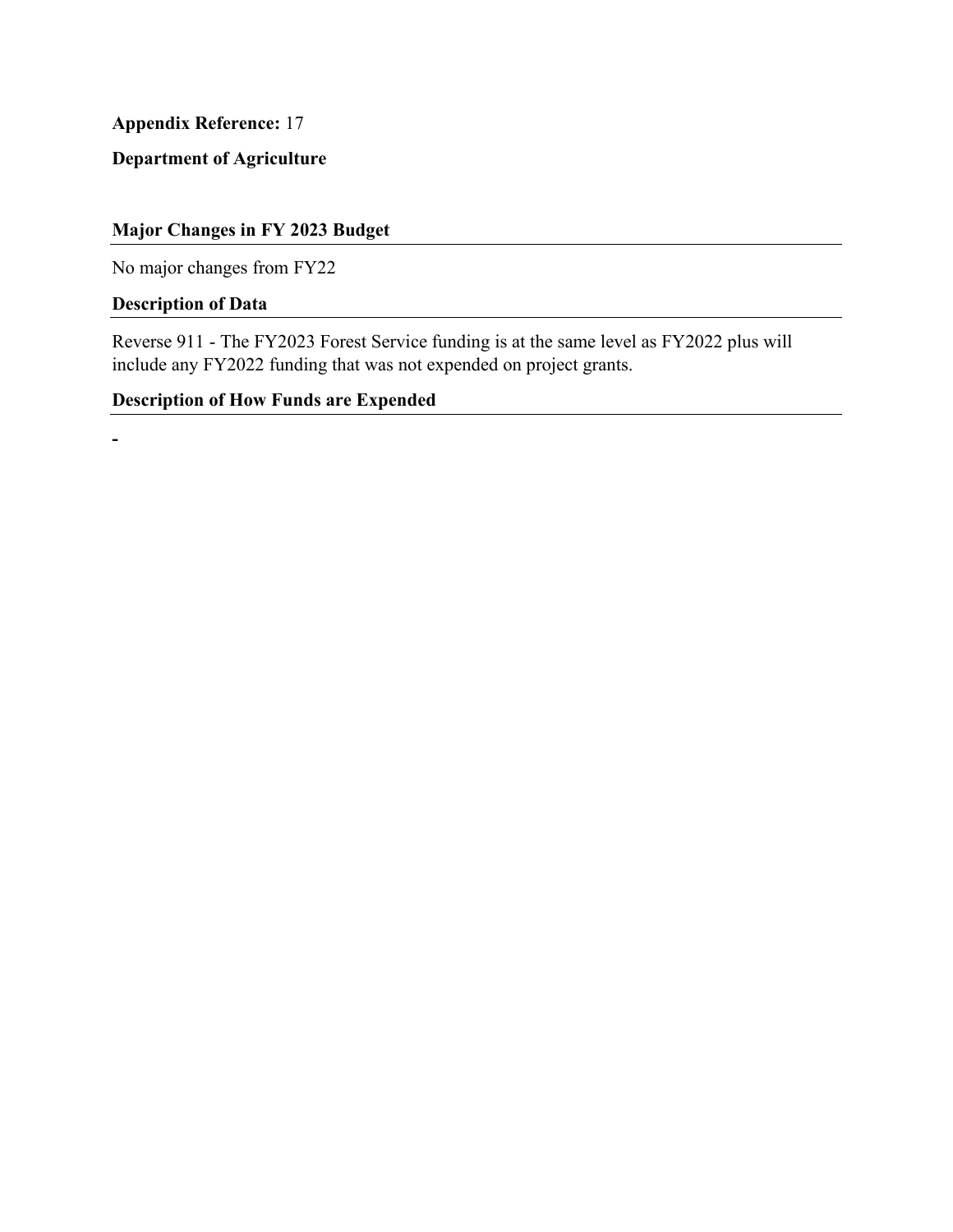**Department of Agriculture** 

**Major Changes in FY 2023 Budget** 

No major changes from FY22

**Description of Data** 

-

**-**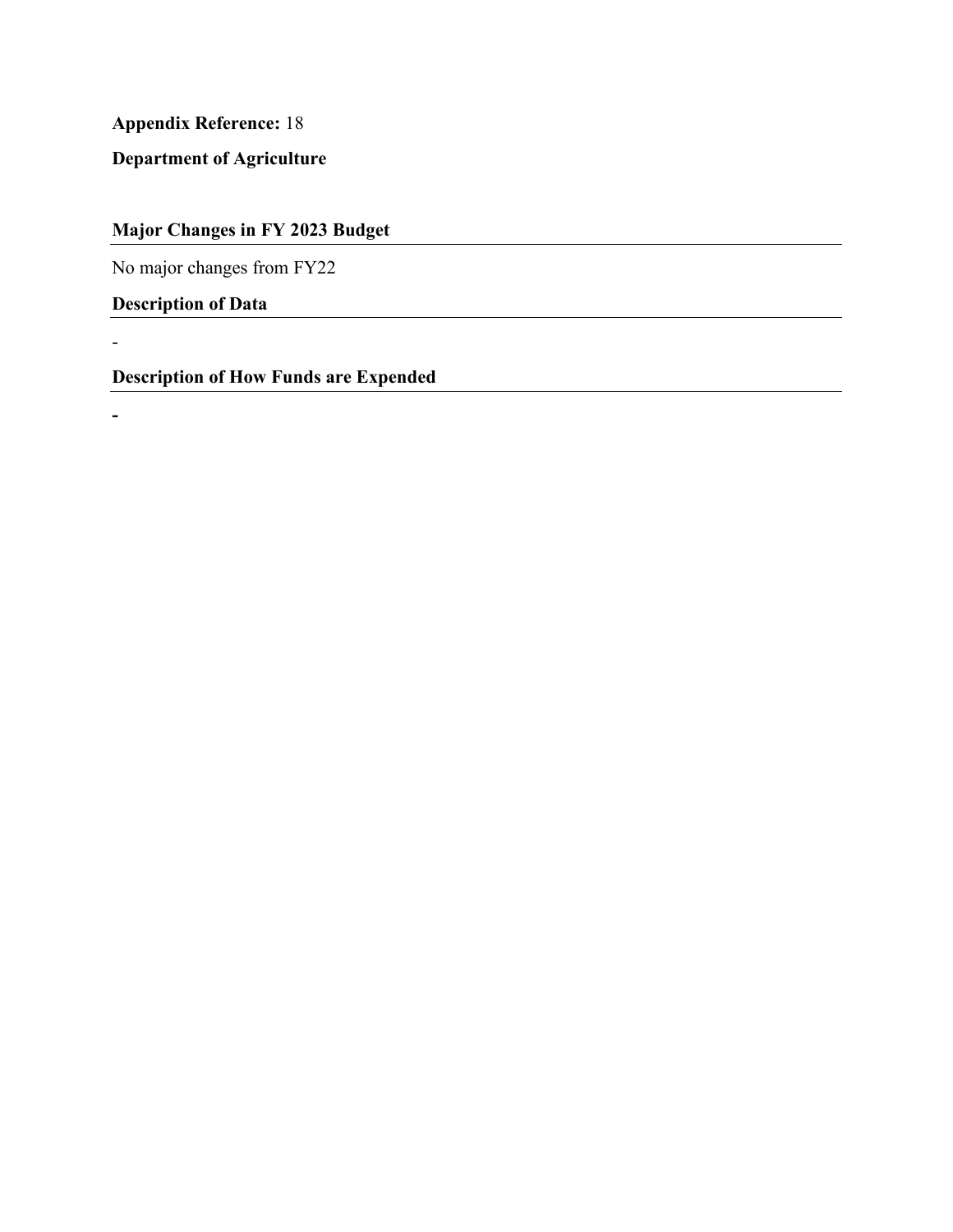# **Department of Agriculture**

# **Major Changes in FY 2023 Budget**

In FY23 the Landscape Scale Restoration program will institute a significant change to invite greater tribal participation. The agency will advertise a unique request for proposals for Tribes to submit project proposals for consideration for FY23 competitive funding.

## **Description of Data**

**-**

 Cooperative Forestry - In FY 23, we will continue to deploy program funding for IIJA provisions including: 40803(c)17 Firewood Banks; 40803(b)5 Skidder Bridges, Division J Wood Innovations.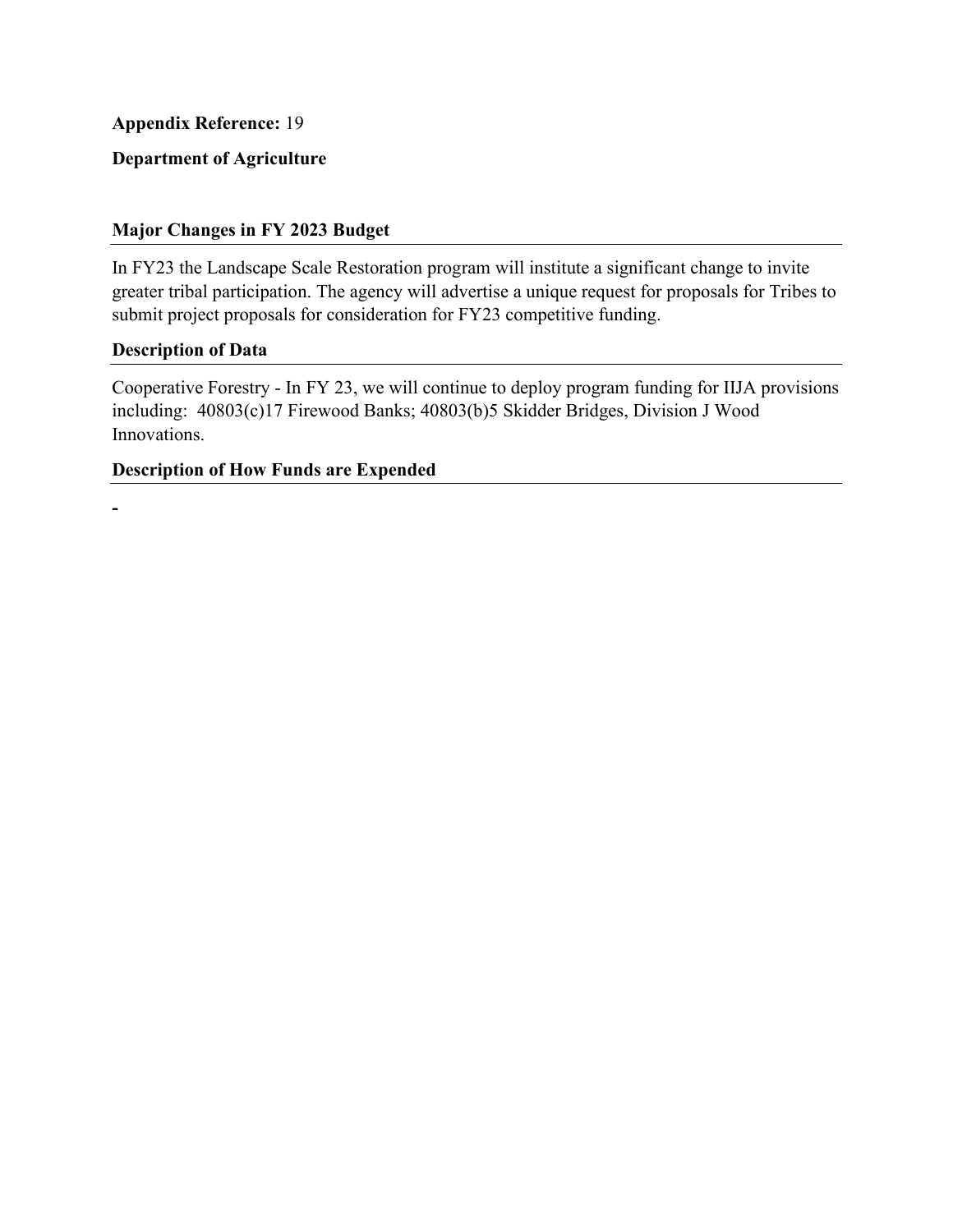# **Department of Agriculture**

## **Major Changes in FY 2023 Budget**

Funds are awarded on a competitive basis and as such FAS cannot provide projections for these programs. The FY 2022 Enacted (awarded) amount was \$815,000.

 emergency preparedness and response, expand chronic wasting disease surveillance and   result, the estimated funding amount for FY 2023 may increase. FY 2021 Enacted level and FYs 2022 and 2023 President's Budget amounts include \$3.2 million and \$3.4 million in funding for the Animal and Plant Health Inspection Service. In FY 2023, APHIS will continue to work with tribes to enhance their emergency response capabilities for management activities and increase sampling and reporting of significant animal diseases. As a

#### **Description of Data**

Funds are awarded on a competitive basis and as such FAS cannot provide projections for these programs.

APHIS' FY 2021 Enacted level and FYs 2022 and 2023 President's Budget amounts are \$3.2 million and \$3.4 million. APHIS develops a work plan with the Native American partners, including estimated costs for doing the work.  The plan allows the Agency to conduct relevant activities such as testing or treating for animal and plant pests and diseases or provides the funding to our partners to do the work on behalf of the Agency. No supplemental funding was received, by the Agency, for Native American activities, toward the COVID-19 response.

## **Description of How Funds are Expended**

For the Foreign Agricultural Service, funding is made via competitive grants awards to the Intertribal Agriculture Council under the Market Access Program.

 management activities, spay/neuter clinics, or we conduct the work directly. The Agency also APHIS provides funding indirectly through cooperative agreements or grants to support Agency activities including animal and plant pest and disease surveillance and response, wildlife damage provides a variety of in-kind service through Tribal Outreach and establishing working groups. They also provide funding for youth exposure to agriculture and internships program and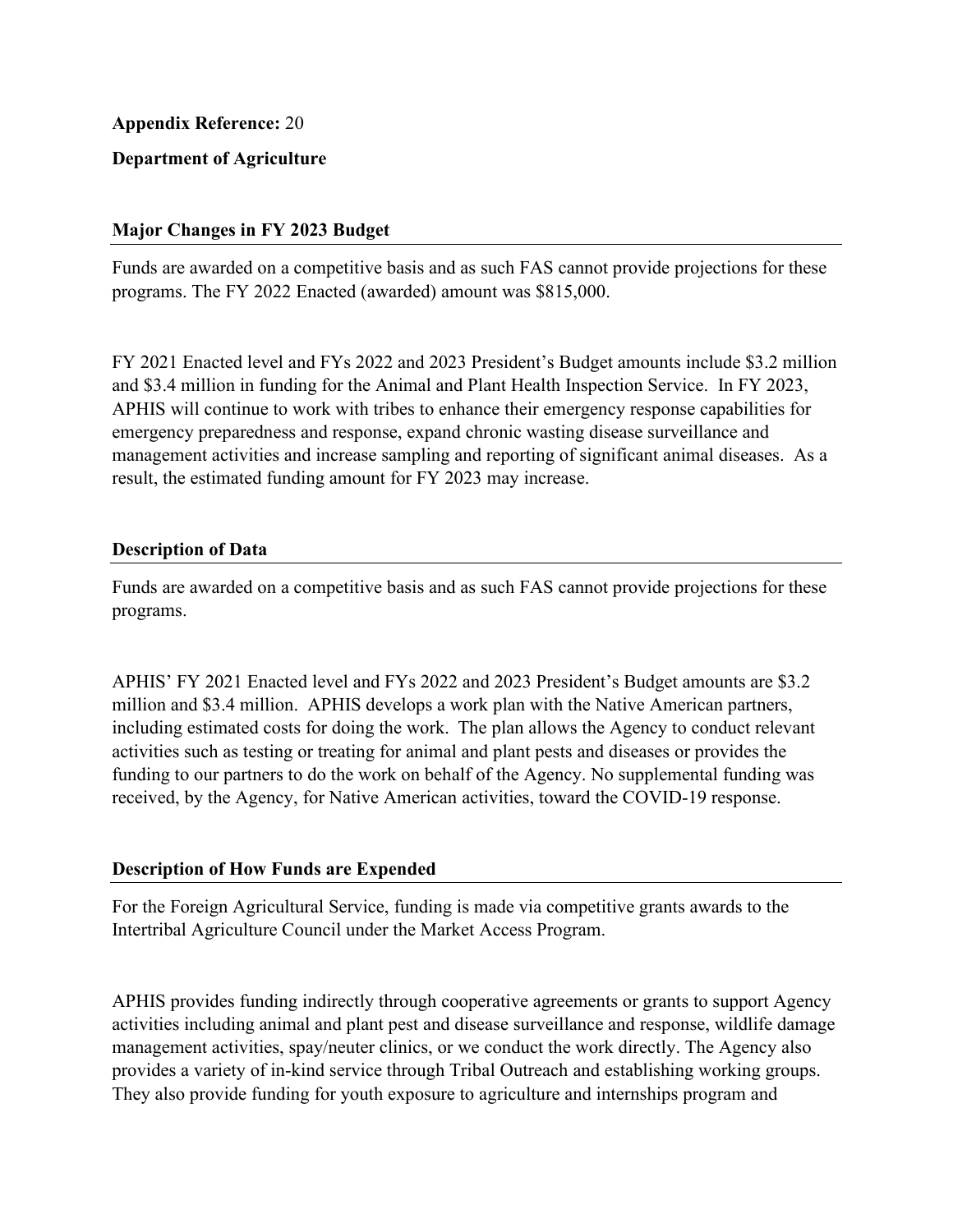funding for a variety of animal and plant activities, such as: surveys for a variety of plant pests; animal disease traceability activities; various wildlife damage management projects including rabies management, feral swine control and eradication, which protect the environment and Indian lands; education and outreach regarding pest and disease programs; spay and neuter clinics; Plant Protection Act Section 7721 projects; Tribal outreach; Special Emphasis Program activities, and related salaries and travel costs.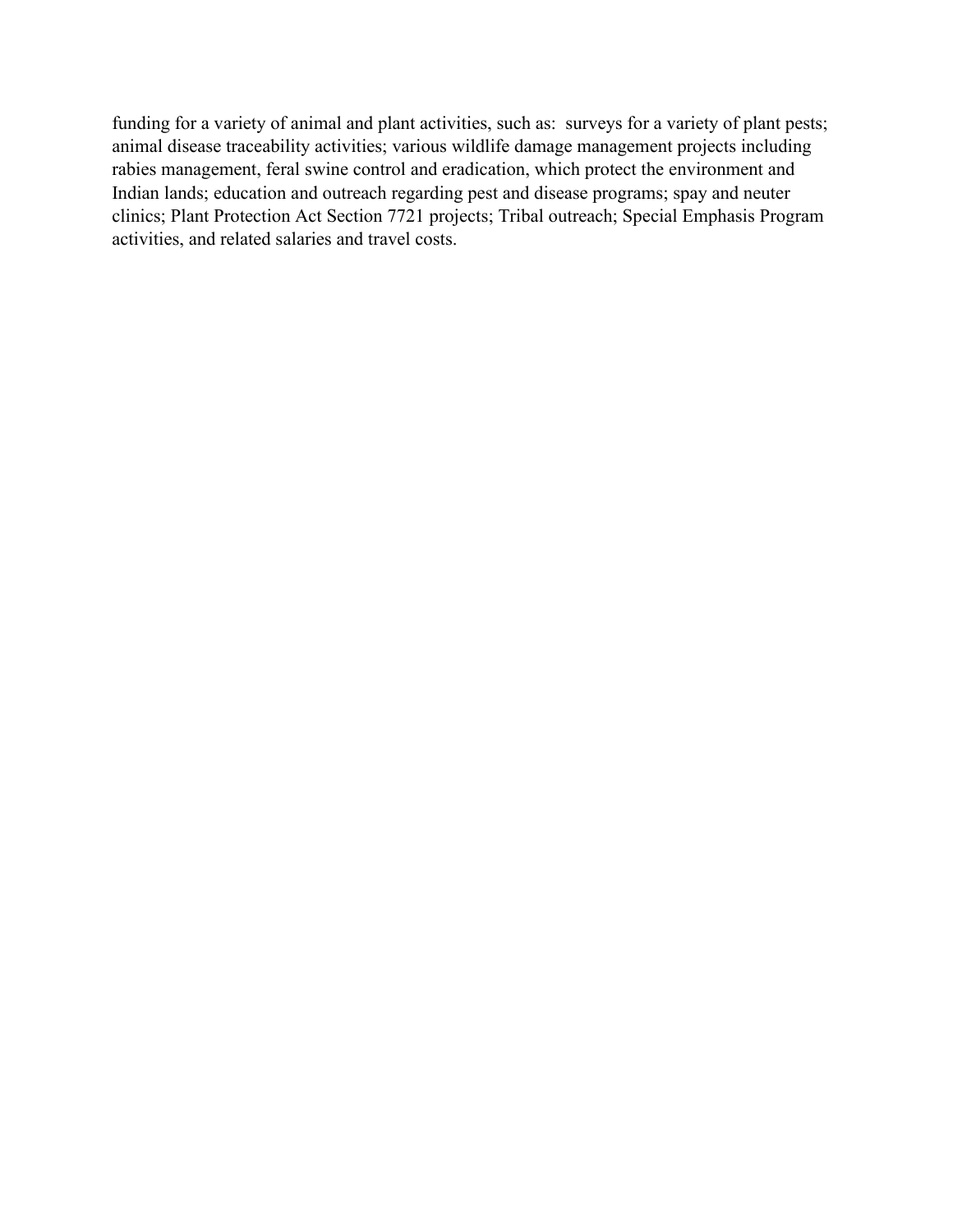# **Department of Agriculture**

## **Major Changes in FY 2023 Budget**

There are no major changes in the regular program. However, the FY 2023 Budget request for FDPIR includes an increase of \$4 million in additional funding for Nutrition Education.

## **Description of Data**

 package and administrative costs. Approximately \$1 million is provided in legislation for FDPIR funding is based on projections of participation as well as projected commodity food discretionary Nutrition Education Grants going to Indian Tribal Organizations (ITOs).

## **Description of How Funds are Expended**

FDPIR administrative funds are used by ITOs or an agency of the State government to operate a food distribution program for income-eligible households residing on Indian reservations or designated service areas near reservations or in Oklahoma who prefer USDA Foods to SNAP benefits. Commodity funds are used by USDA to purchase commodities for the program. Participating households receive a monthly food package to help maintain a nutritionally balanced diet.

FDPIR Nutrition Education Grants can be used by ITOs to conduct special nutrition education activities. Nutrition education activities may also be funded through the regular FDPIR administrative funds.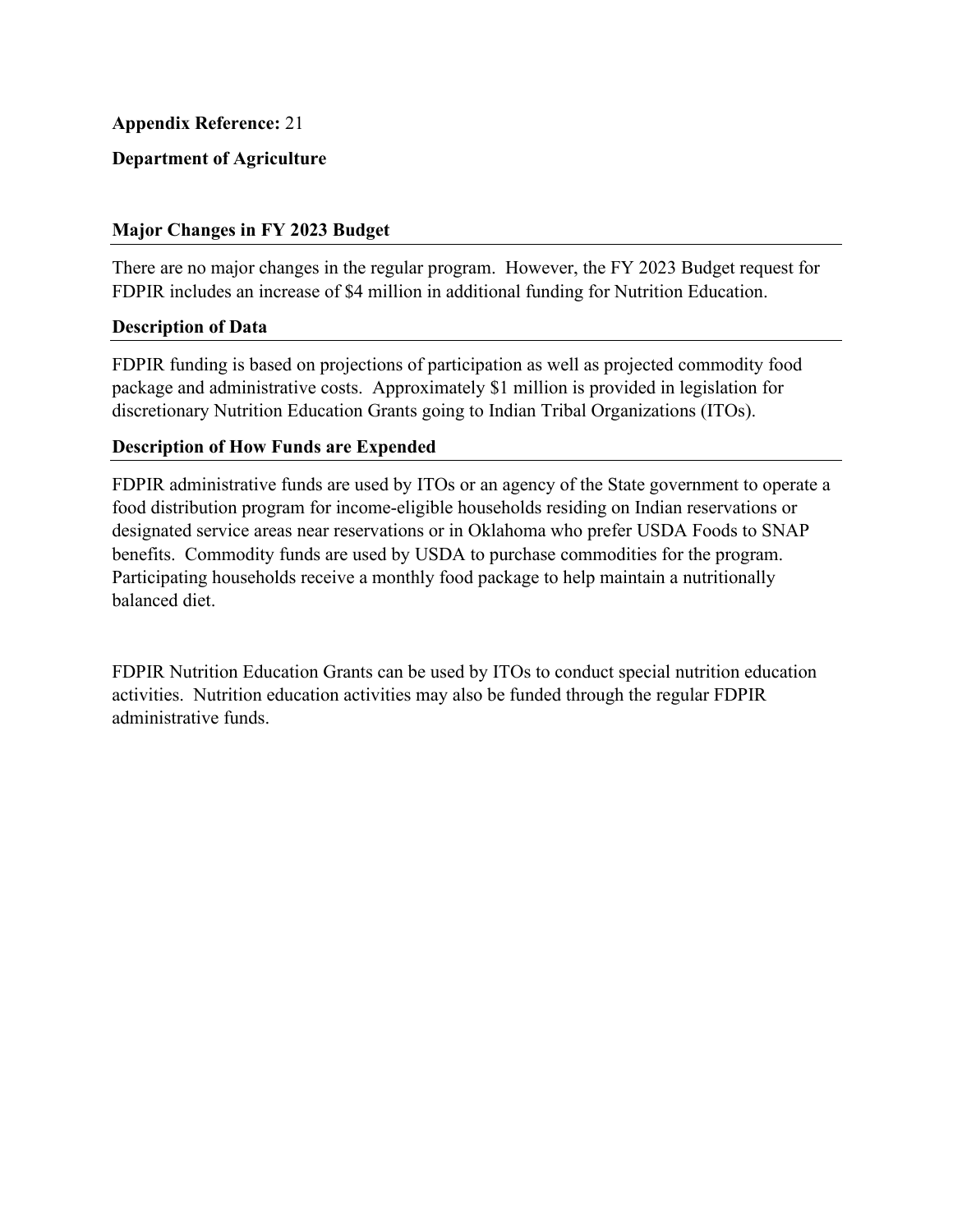# **Department of Agriculture**

## **Major Changes in FY 2023 Budget**

No major changes in the regular program funding. However, current estimates assume that the Public Health Emergency in response to COVID-19 will end in July of FY 2022 and that no further emergency allotments in SNAP will be paid after August of FY 2022.

## **Description of Data**

 directly to Native American households throughout the country using historical data as well as The level of funding is an estimate of SNAP Electronic Benefit Transfer (EBT) benefits that go current National Data Bank reports.

#### **Description of How Funds are Expended**

Benefit Transfer (EBT) card. Benefits are redeemable for food at authorized retail stores. an estimate of Native Americans participating only in SNAP. SNAP issues monthly allotments of benefits directly to participants through use of an Electronic Eligibility and allotment amounts are based on household size, income, and expenses and several other factors. Native Americans that qualify for food assistance can only participate in SNAP or FDPIR where available but not both. Many SNAP participants do live on tribal lands, but this is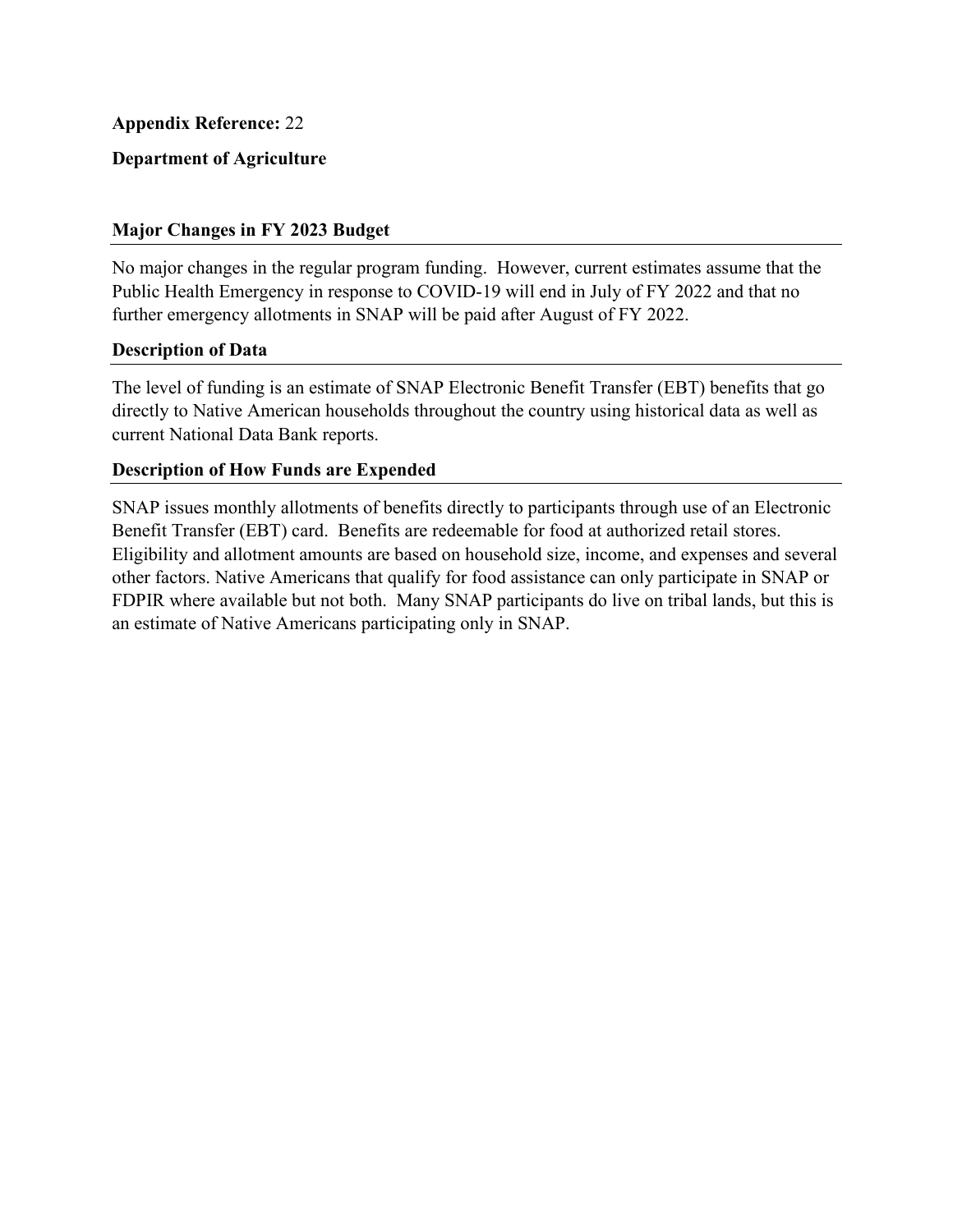## **Department of Agriculture**

## **Major Changes in FY 2023 Budget**

No major changes in the regular Child Nutrition Program. However, Pandemic Electronic Transfer Funding (P-EBT) is included in this crosscut for the FY 2021 COVID-19 response as P-EBT supports Child Nutrition. In FY 2020 the Families First Coronavirus Response Act (Public Law 116-127) provided such funding amounts as necessary to support child nutrition efforts in relation to a pandemic related public health emergency as designated by Congress. Similar P-EBT funding is provided in FY 2021 funding under the Continuing Appropriations Act, 2021 (P.L. 116-159, 134 STAT 744, Section 4601) amending the FFCRA, Section 1101 (P.L. 116- 127, 134 STAT 179), such amounts as are necessary. Funding is extended into FY 2022 or through the duration of the public emergency by the American Rescue Plan Act of 2021 (PL 117-2). It should be noted that current estimates assume that the Public Health Emergency in response to COVID-19 will end in July of FY 2022 and that no further emergency allotments in SNAP will be paid after August of FY 2022.

#### **Description of Data**

The level of funding is estimated by using historical data as well as current National Data Bank reports.

## **Description of How Funds are Expended**

The Child Nutrition Program provides benefits to public and private elementary, middle and secondary schools, and in residential child care institutions for School Meal Programs.

Pandemic Electronic Transfer Funding (P-EBT) is included in this crosscut for the FY 2021 COVID-19 response as P-EBT supports Child Nutrition. In FY 2020 the Families First Coronavirus Response Act (Public Law 116-127) provided such funding amounts as necessary to support child nutrition efforts in relation to a pandemic related public health emergency as designated by Congress. Similar P-EBT funding is provided in FY 2021 funding under the Continuing Appropriations Act, 2021 (P.L. 116-159, 134 STAT 744, Section 4601) amending the FFCRA, Section 1101 (P.L. 116-127, 134 STAT 179), such amounts as are necessary. Funding is extended into FY 2022 or through the duration of the public emergency by the American Rescue Plan Act of 2021 (PL 117-2). P-EBT benefits are provided to participants through Electronic Benefit Transfer (EBT) cards. It should be noted that current estimates assume that the Public Health Emergency in response to COVID-19 will end in July of FY 2022 and that no further emergency allotments in SNAP will be paid after August of FY 2022.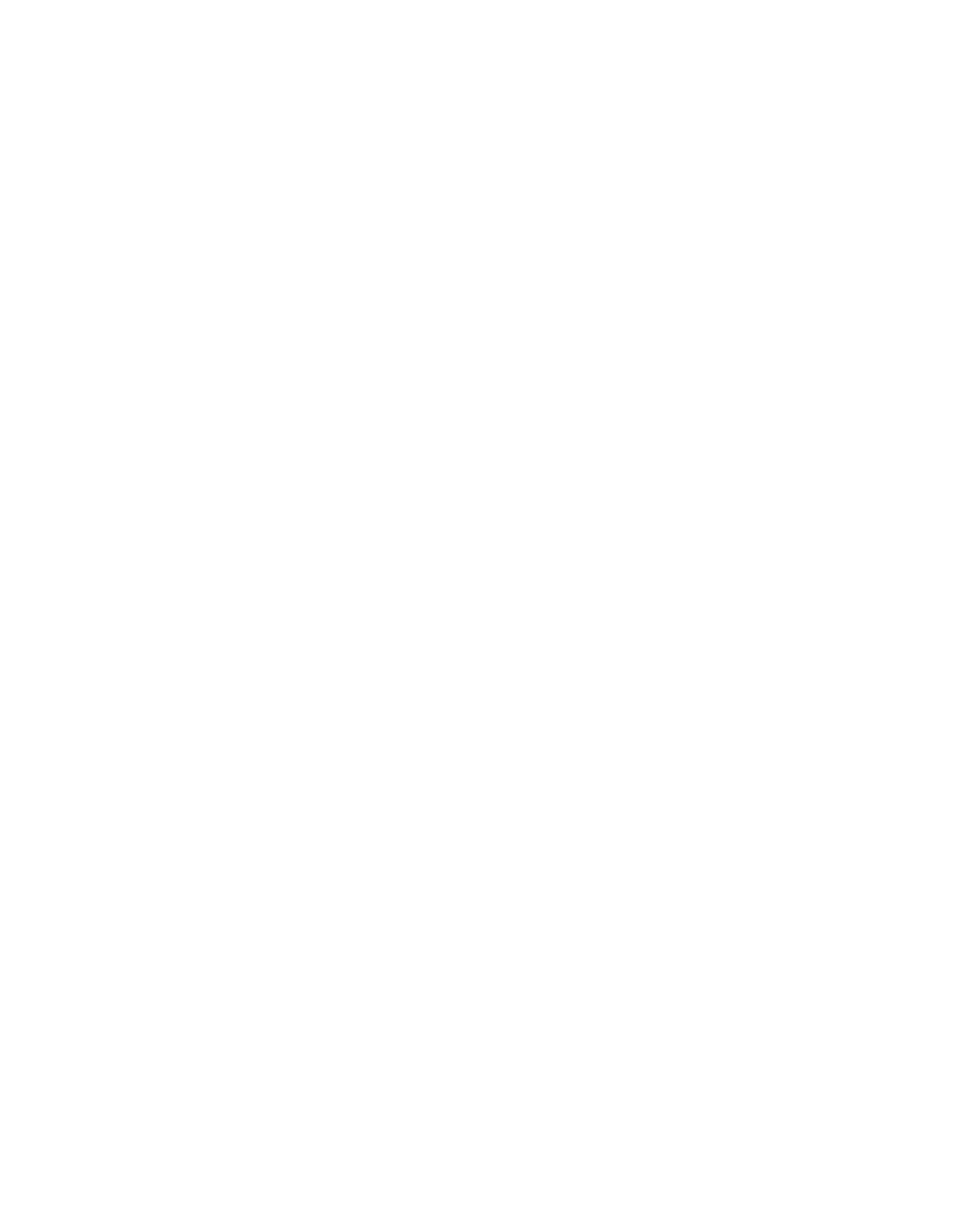# **Department of Agriculture**

## **Major Changes in FY 2023 Budget**

No major changes in the program. However, the FY 2023 budget proposes to fund the Cash Value Benefits (CVB) at levels consistent with those provided by the National Academies of Science, Engineering and Medicine (NASEM), adjusted by inflation.

## **Description of Data**

The level of funding is estimated by using historical characteristics data to determine the percentage of the service population.

## **Description of How Funds are Expended**

WIC provides nutritious supplemental foods, nutrition education, breastfeeding promotion and support, and health care referrals at no cost to low-income pregnant, postpartum, and breastfeeding women, to infants, and to children up to their fifth birthday, who are determined by health professionals to be at nutritional risk.

 (ITOs) that, in turn, distribute the funds to participating local agencies. State and local agencies FNS makes funds available to participating State health agencies and Indian Tribal Organizations use WIC funds to pay for specified nutrition services and administration costs, including the cost of nutrition assessments, blood tests for anemia, nutrition education, breastfeeding promotion and health care referrals.

 increased amounts through FY 2021, and benefits may be redeemed through FY 2022. The WIC In FY 2021 the American Rescue Plan Act of 2021 (Public Law 117-2) provides additional funding for a 4 month bump up in the WIC Cash Value Voucher (CVV). States may issue CVV can be redeemed for fruits and vegetables at participating stores and Farmers' Markets.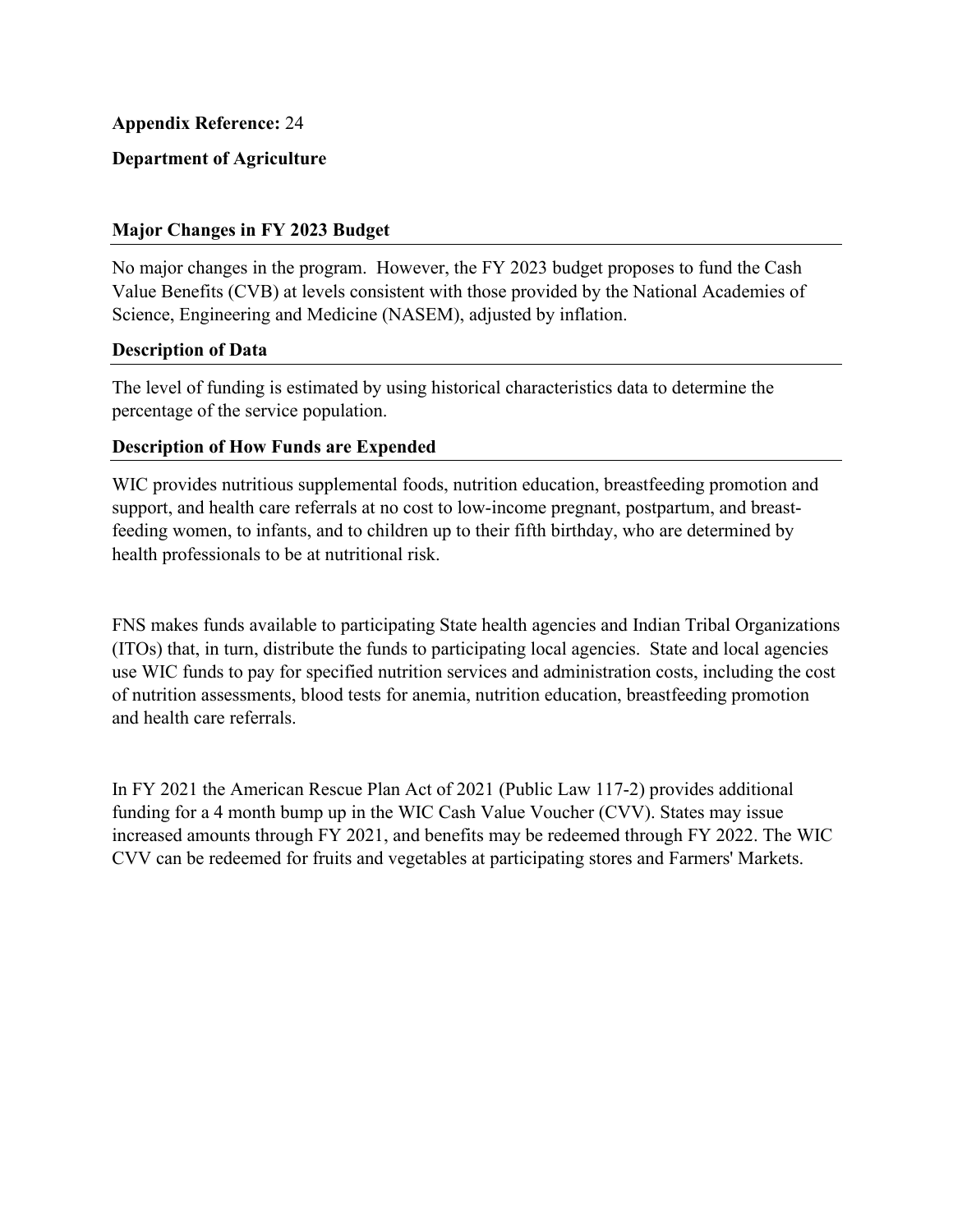# **Department of Agriculture**

## **Major Changes in FY 2023 Budget**

#### **Description of Data**

For Indian Land Acquisition Loans and Indian Highly Fractionated land loans, funding levels reported reflect program levels as specified in enacted legislation. Only the Native American population is eligible for these loans.

# **Description of How Funds are Expended**

Indian land acquisition loans are available to Native American tribes for purchasing privately held lands within their respective reservations-boundaries. Loan funds may be used to pay expenses incidental to the purchase of the land, but not for land development.

Highly fractionated Indian land loans are available to Tribes and Tribal members through intermediary financial institutions.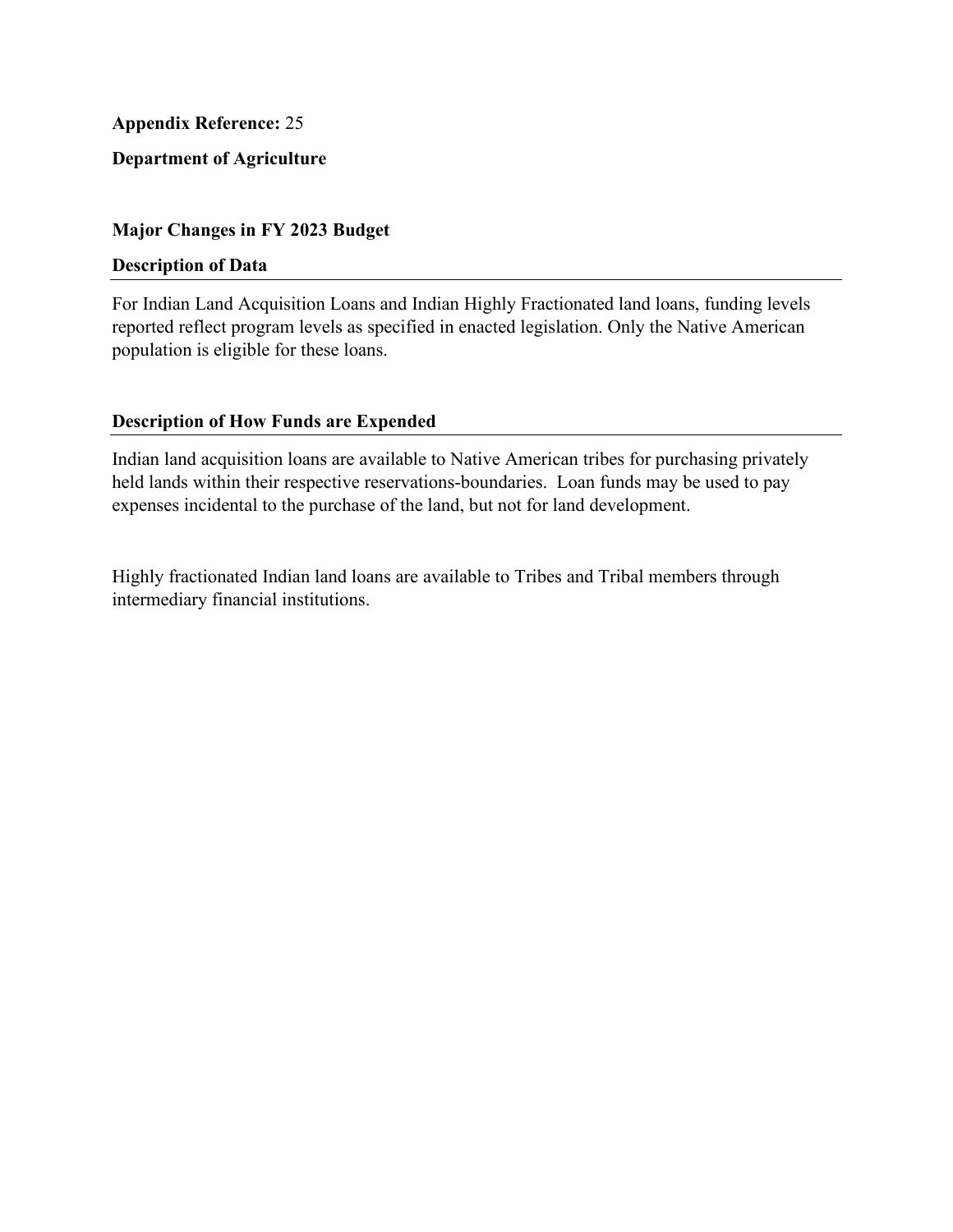# **Department of Agriculture**

# **Major Changes in FY 2023 Budget**

No changes from FY22

# **Description of Data**

The data provided reflects financial assistance obligations, on contracts where the participant has labeled himself/herself as American Indian/Alaska Native.

# **Description of How Funds are Expended**

The funds are provided directly to the individual(s) on the contract.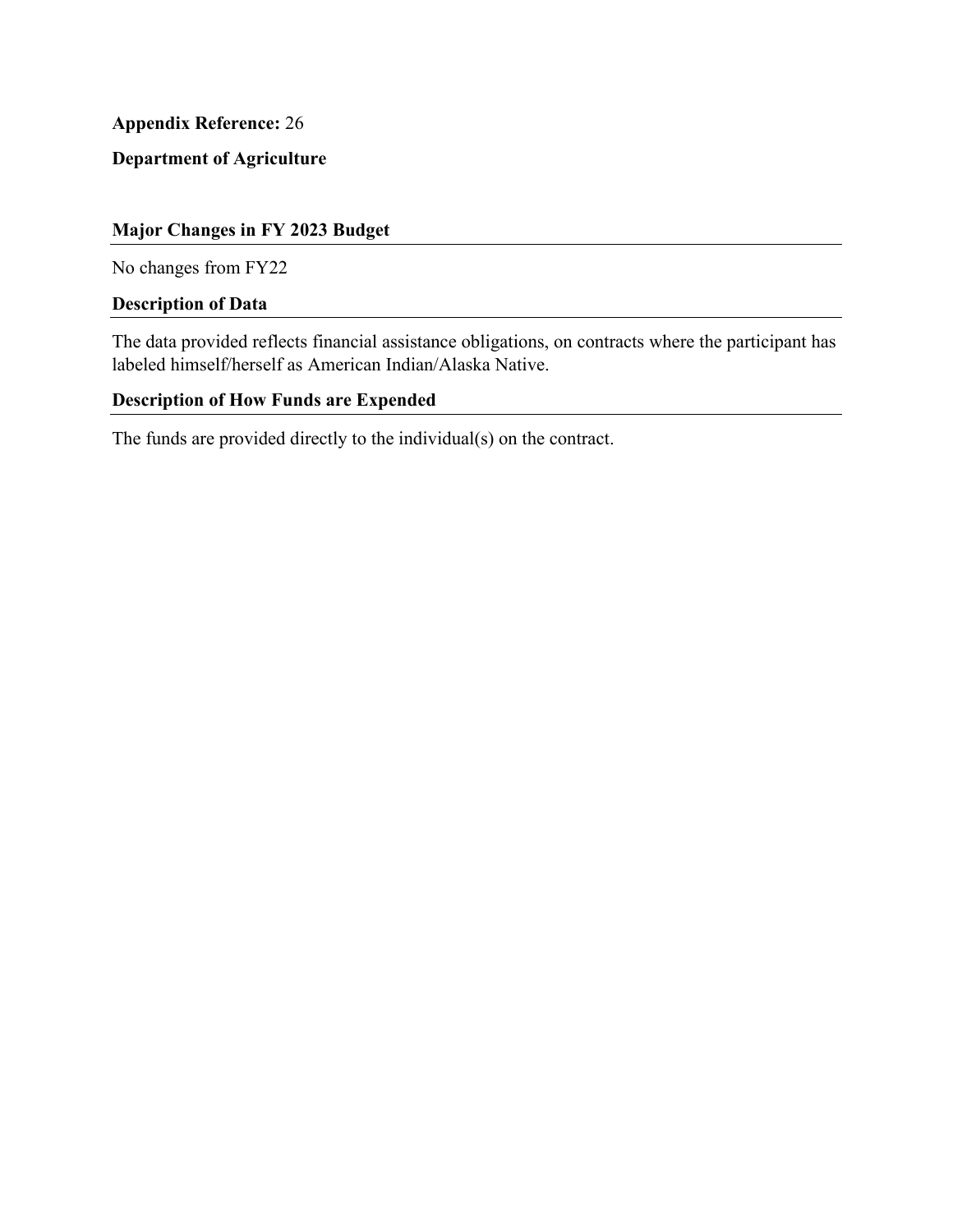**Department of Agriculture** 

# **Major Changes in FY 2023 Budget**

No changes from FY22

**Description of Data** 

-

# **Description of How Funds are Expended**

This program does not exist anymore for new obligations.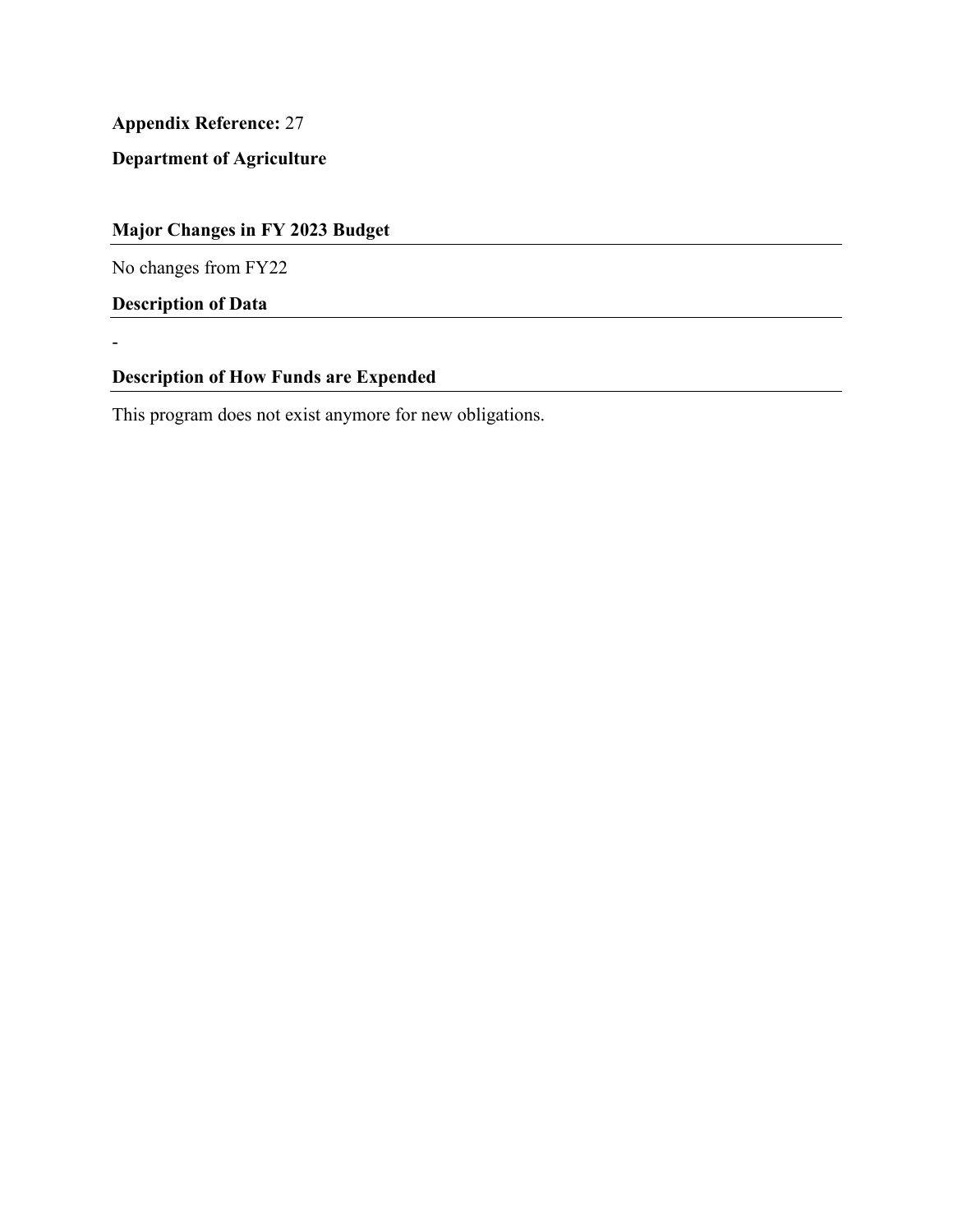**Department of Agriculture** 

## **Major Changes in FY 2023 Budget**

No changes from FY22

#### **Description of Data**

The data provided reflects financial assistance obligations, on contracts where the participant has labeled himself/herself as American Indian/Alaska Native.

## **Description of How Funds are Expended**

have been increased to project a higher participation based on the FY 21 enacted amount The funds are provided directly to the individual(s) on the contract. The FY 22 and 23 estimates Participation is voluntary in the agency programs - outreach is performed to increase participation.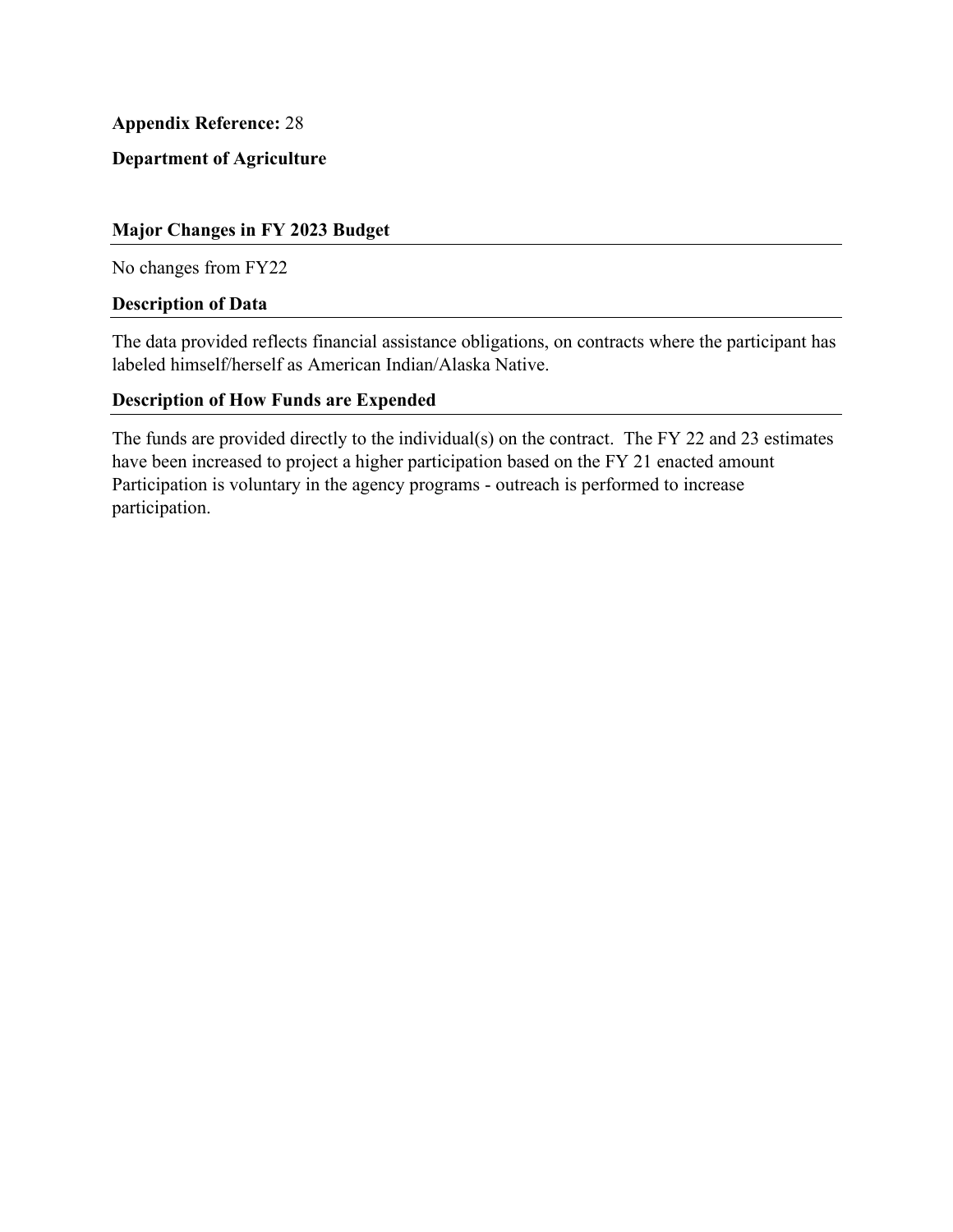**Department of Agriculture** 

# **Major Changes in FY 2023 Budget**

No changes from FY22

# **Description of Data**

The data provided reflects financial assistance obligations, on contracts where the participant has labeled himself/herself as American Indian/Alaska Native.

## **Description of How Funds are Expended**

The funds are provided directly to the individual(s) on the contract.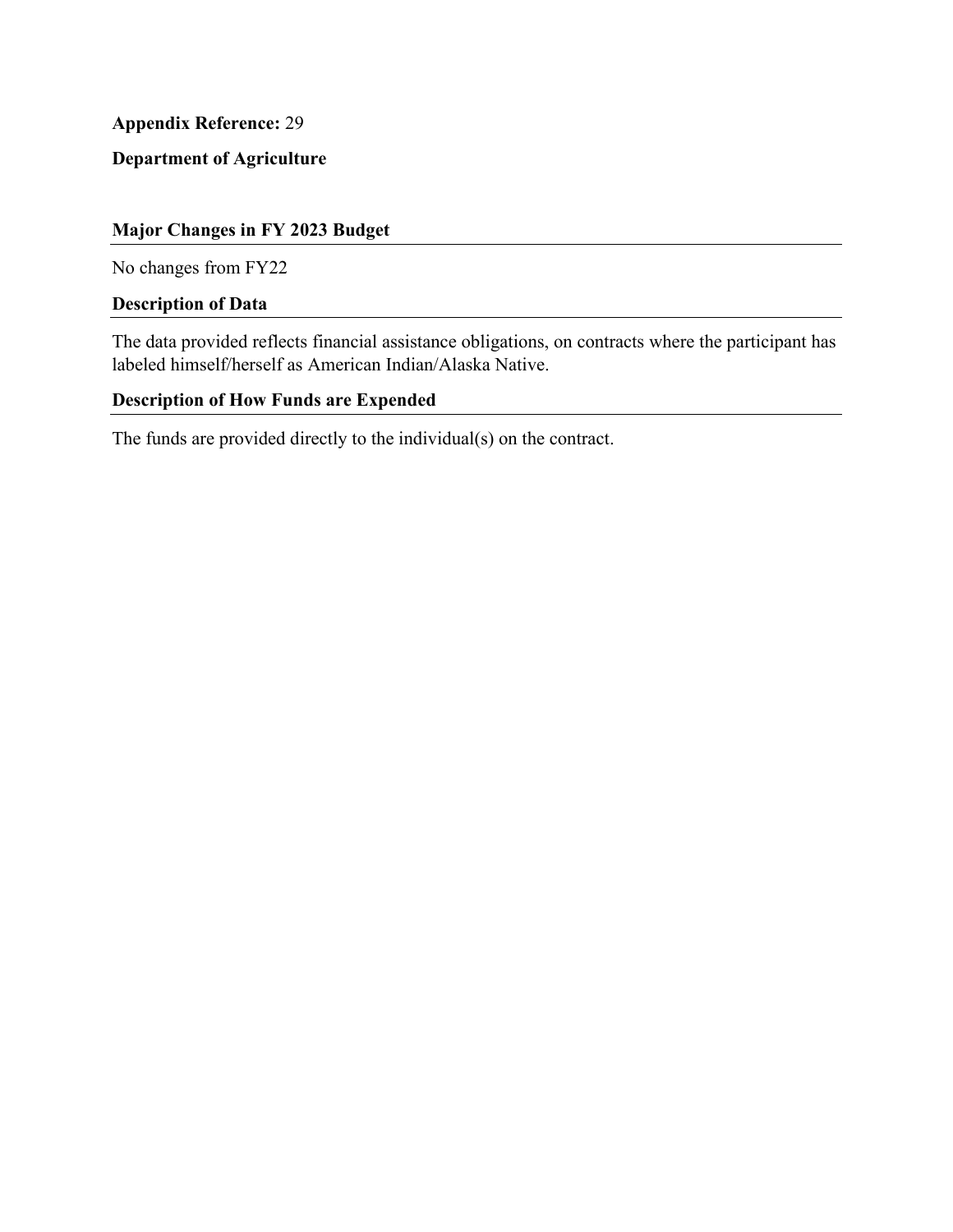**Department of Agriculture** 

# **Major Changes in FY 2023 Budget**

No changes from FY22

**Description of Data** 

-

## **Description of How Funds are Expended**

This program does not exist anymore for new obligations.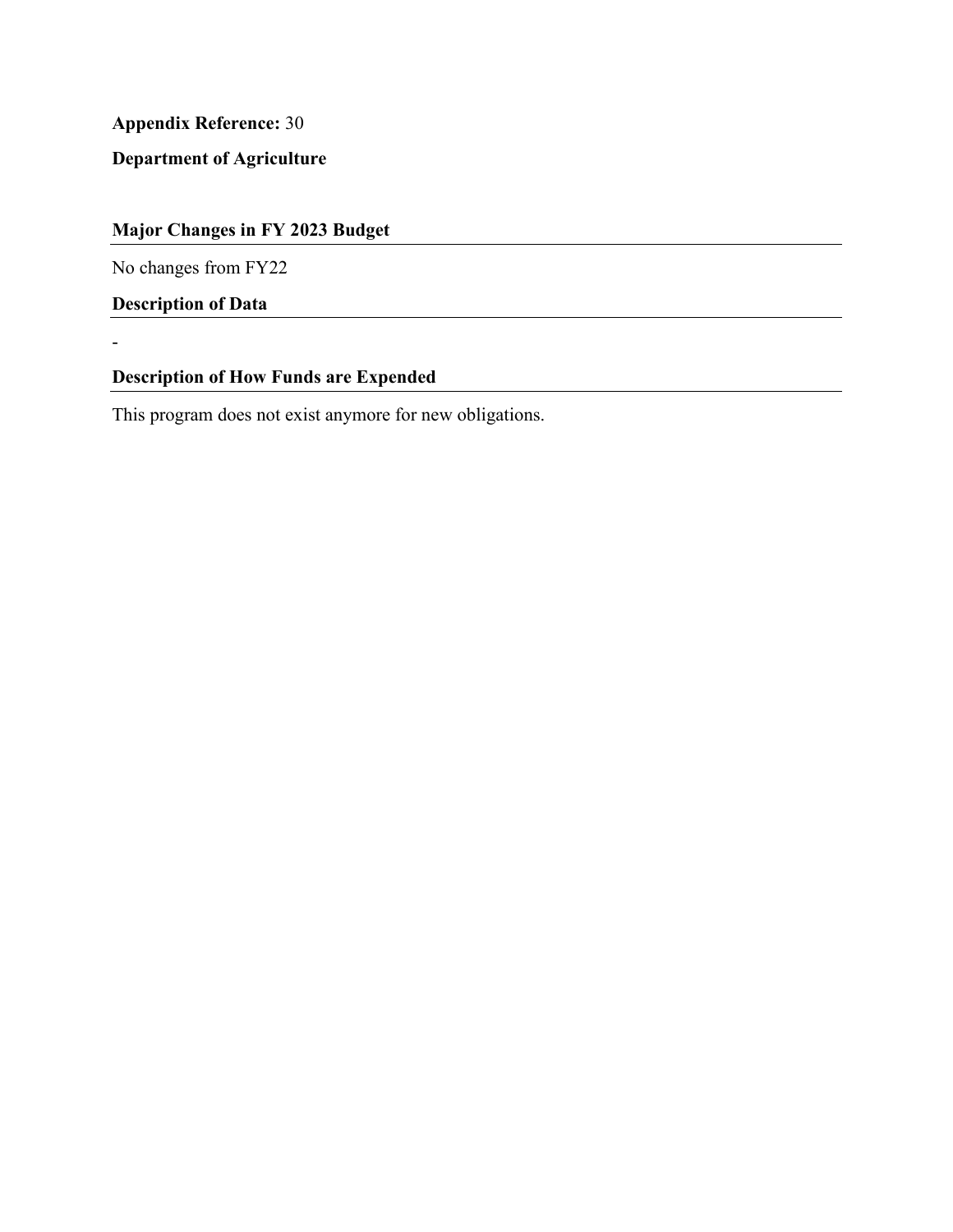**Department of Agriculture** 

## **Major Changes in FY 2023 Budget**

No changes from FY22

**Description of Data** 

-

# **Description of How Funds are Expended**

ACEP program does not have special holdout or set asides for Native Americans. However, tribes have a unique option where they can enroll land into ACEP under a 30-year contract. The option is only available to Tribes. There is not enacted funding associated with the enrollment option. Individual tribal members may also participle in ACEP under general enrollment options offered to all landowners.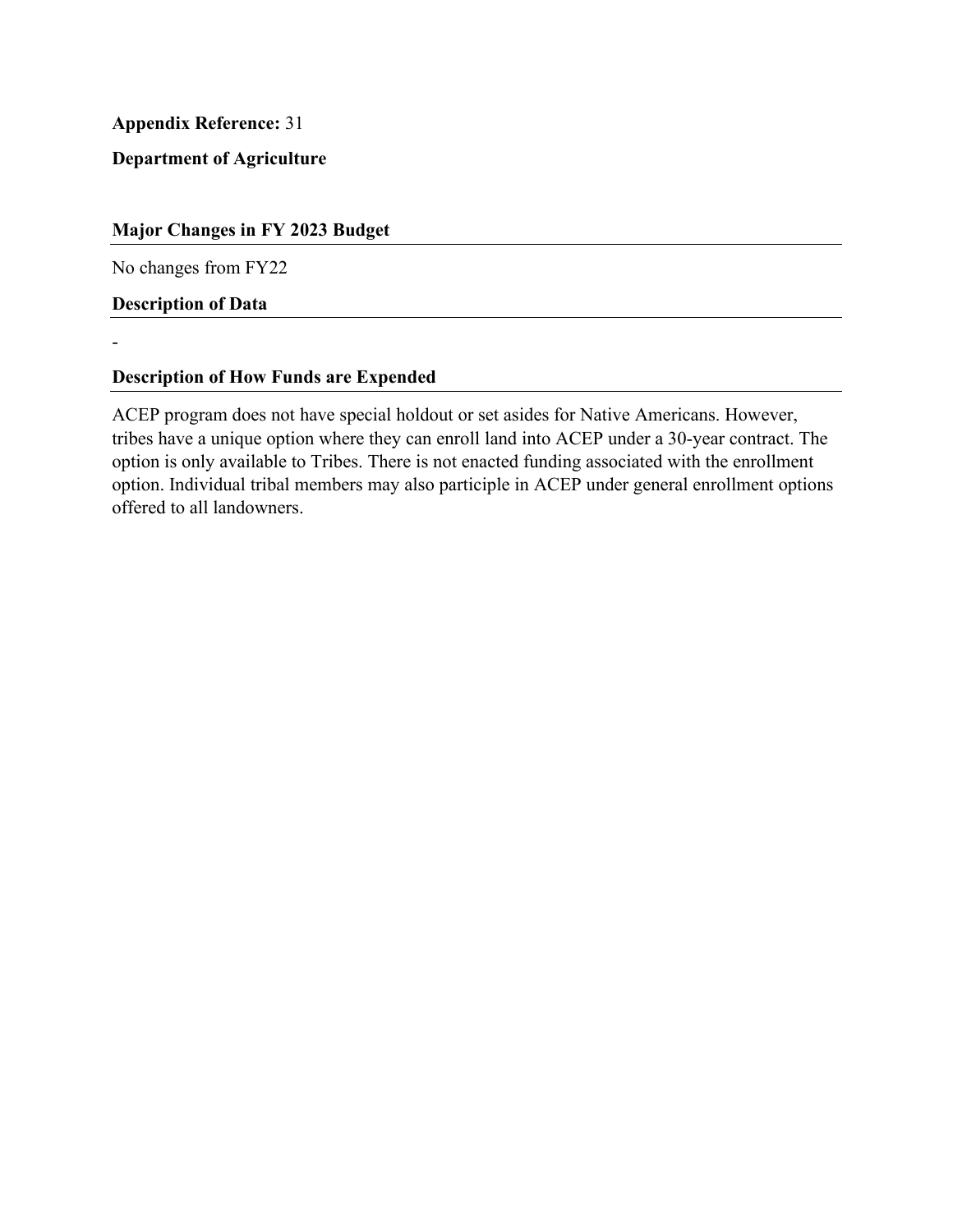# **Department of Agriculture**

# **Major Changes in FY 2023 Budget**

No changes from FY22

# **Description of Data**

The data provided reflects financial assistance obligations, on contracts where the participant has labeled himself/herself as American Indian/Alaska Native.

## **Description of How Funds are Expended**

The funds are provided directly to the individual(s) on the contract.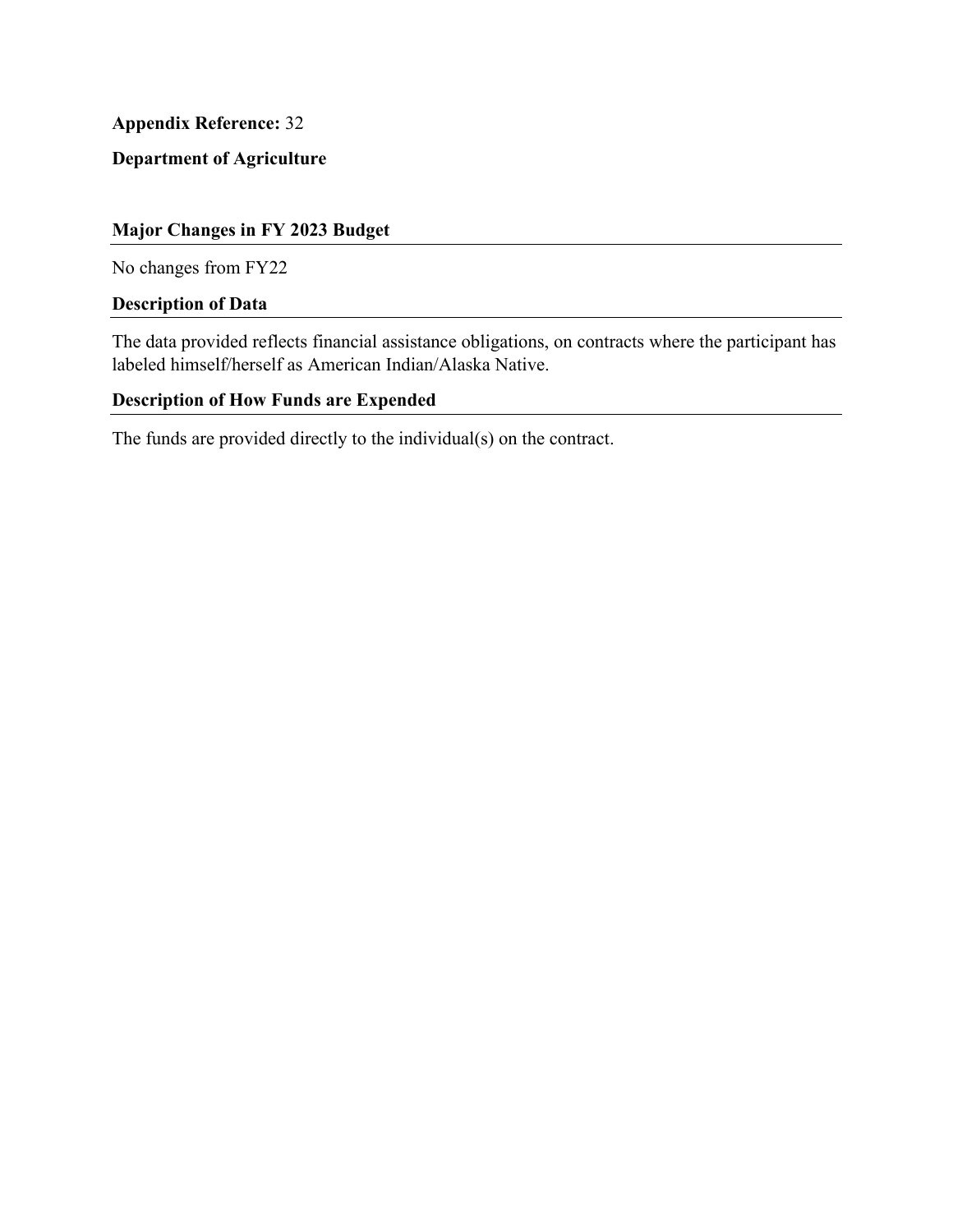## **Department of Agriculture**

### **Major Changes in FY 2023 Budget**

BIL funding amounts are estimates.

### **Description of Data**

The data provided reflects financial assistance obligations, on contracts where the project benefits will go directly to American Indian/Alaska Native.

### **Description of How Funds are Expended**

The funds are provided directly to the Sponsors on the contract. Explanation of year-to-year changes: The reason for the changes is mainly based on the number of requests that are received for tribal projects. That number varies from year to year. However, in 2022 based on the levels of funding provided by BIL (IIJA) the agency set aside funding and had specific targets for Tribal WFPO projects.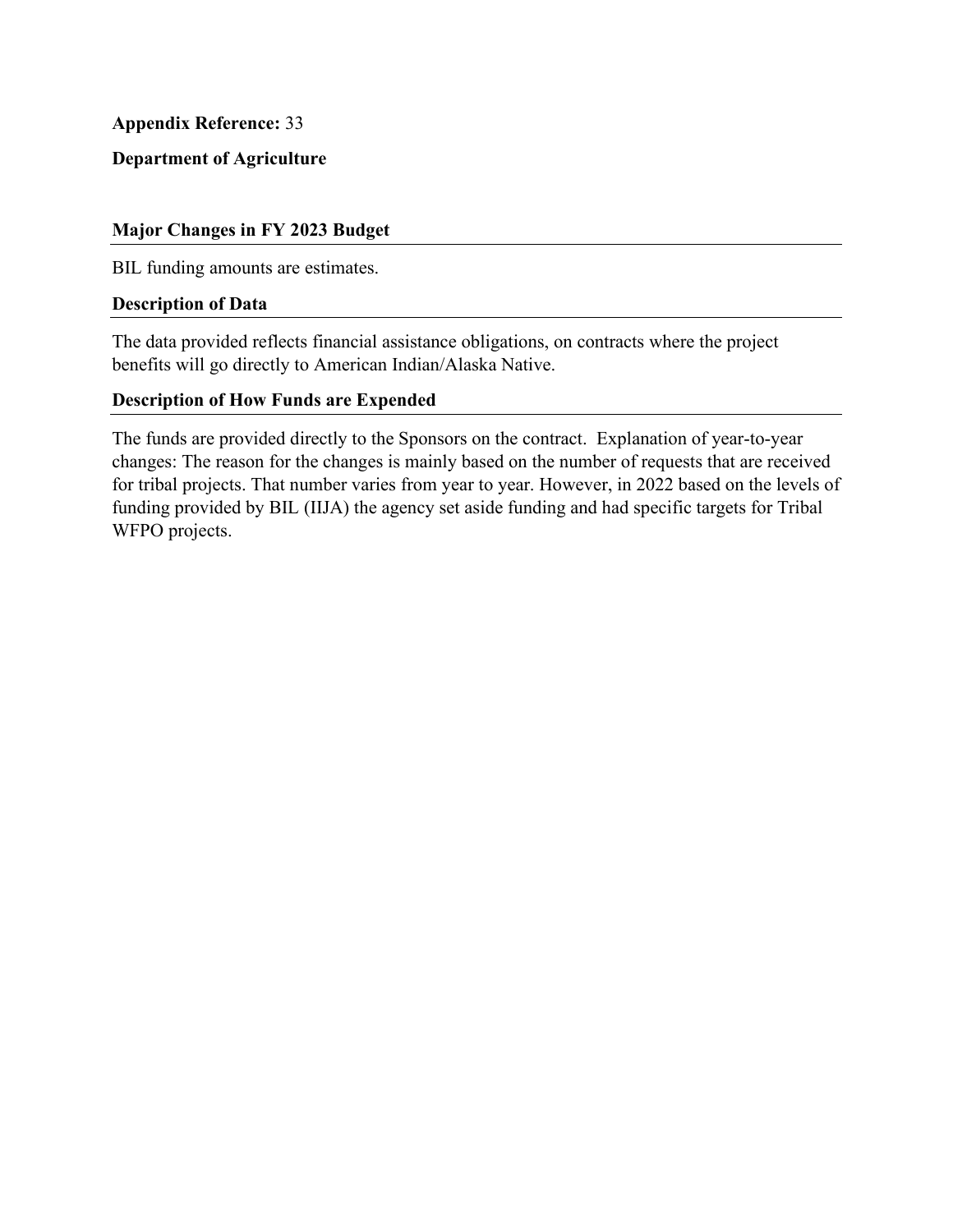## **Department of Agriculture**

### **Major Changes in FY 2023 Budget**

BIL funding amounts are estimates.

### **Description of Data**

 is based on the number of requests that are received for tribal projects. That number varies from The data provided reflects financial assistance obligations, on contracts where the project benefits will go directly to American Indian/Alaska Native. The reason for year to year changes year to year. However, in 2022 based on the levels of funding provided by BIL (IIJA) the agency set aside funding and had specific targets for Tribal WFPO projects.

### **Description of How Funds are Expended**

The funds are provided directly to the Sponsors on the contract.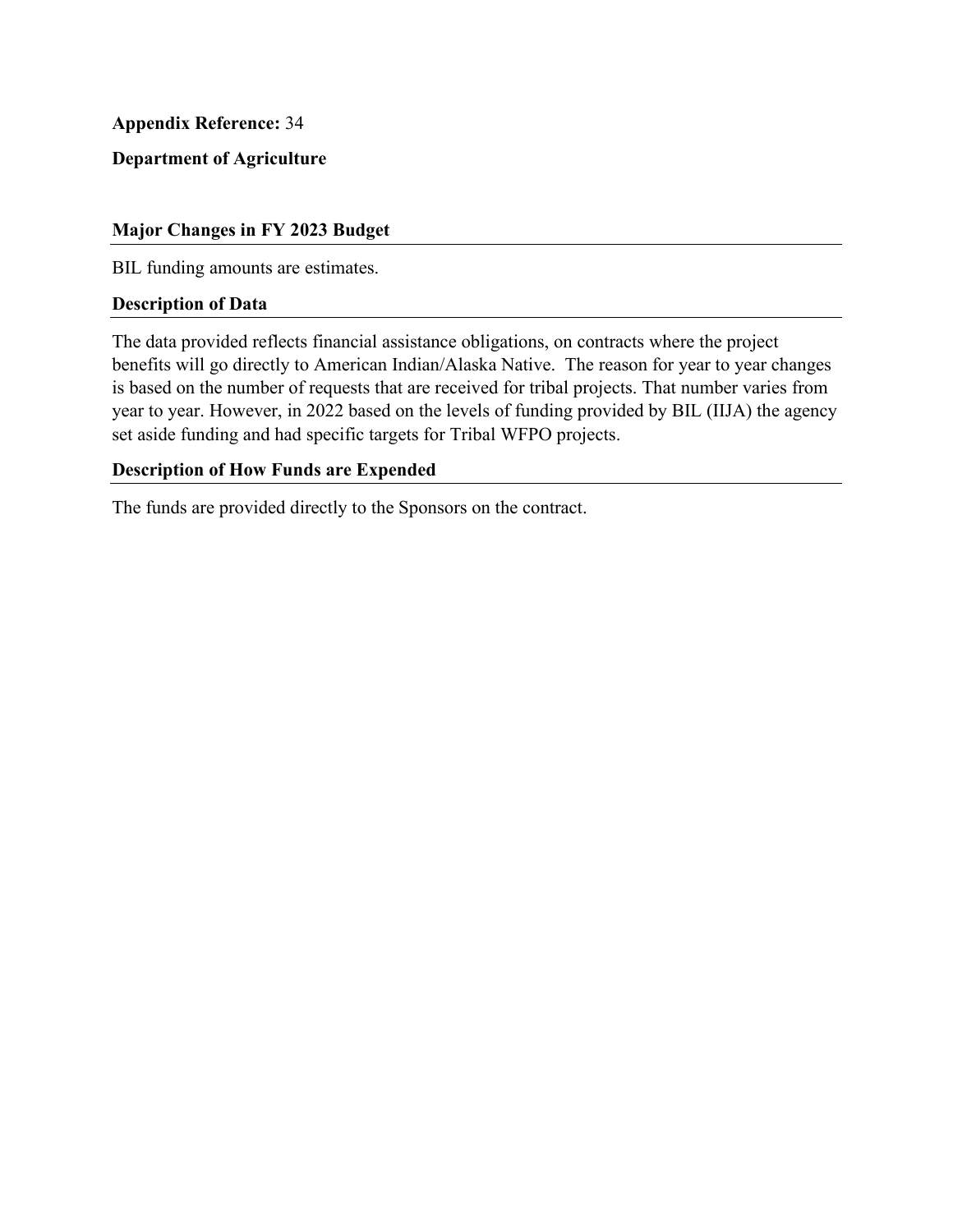## **Department of Agriculture**

### **Major Changes in FY 2023 Budget**

BIL funding amounts are estimates.

### **Description of Data**

 benefits will go directly to American Indian/Alaska Native. The reason for year to year changes is based on the number of requests that are received for tribal projects. That number varies from The data provided reflects financial assistance obligations, on contracts where the project year to year. However, in 2022 based on the levels of funding provided by BIL (IIJA) the agency set aside funding and had specific targets for Tribal WFPO projects.

### **Description of How Funds are Expended**

The funds are provided directly to the Sponsors on the contract.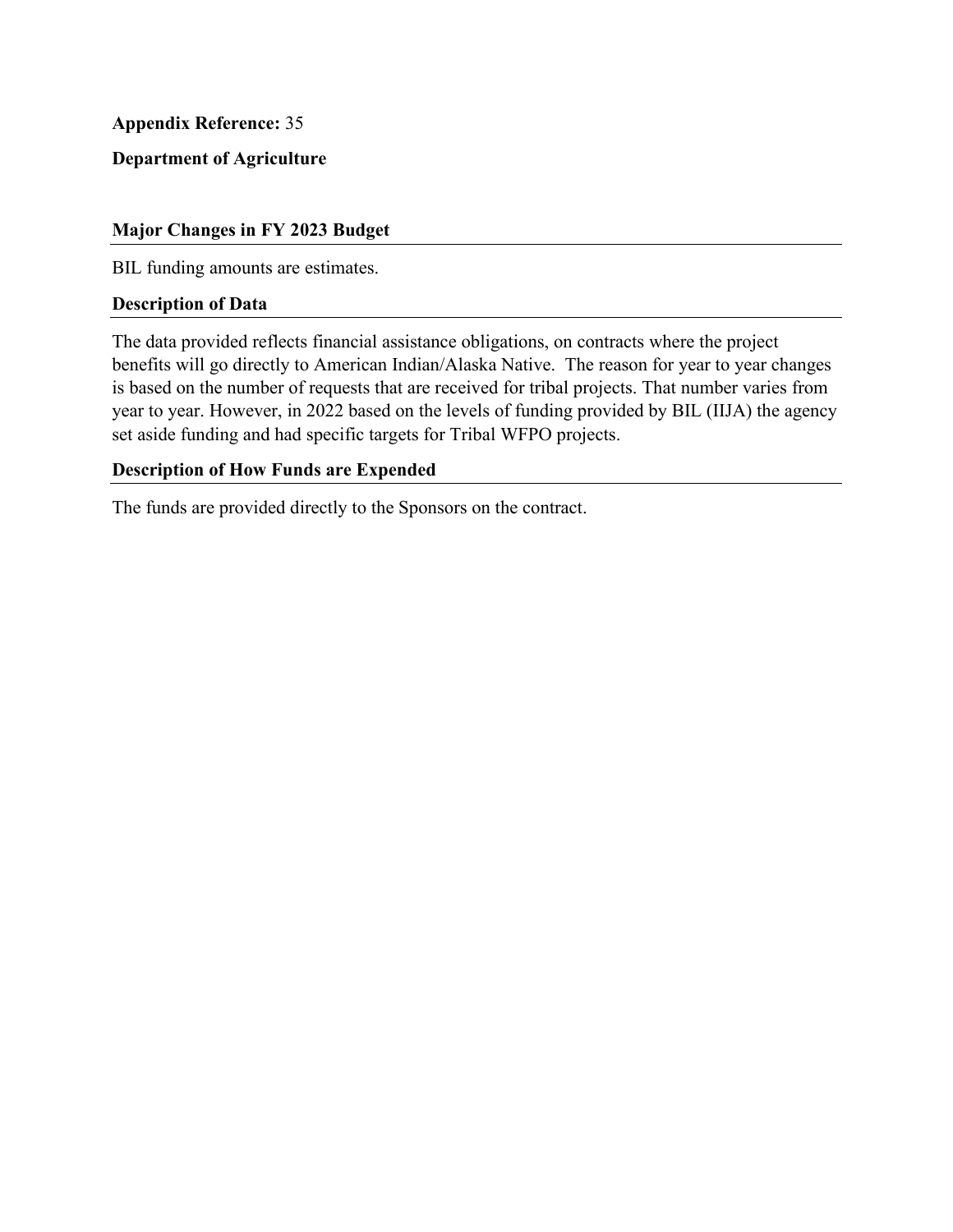## **Department of Commerce**

### **Major Changes in FY 2023 Budget**

In FY 2023, MBDA will continue its efforts to support the American Indian, Alaska Natives, Native Hawaiian (AIANNH) businesses through Broad Agency Announcements (BAAs). Therefore, MBDA is projecting to spend \$3.9 million to support the AIANNH businesses through it Broad Agency Announcements in FY 2023.

### **Description of Data**

 The MBDA American Indian and Alaska Natives (AI/AN) business center program operated announcement focused on American Indians, Alaska Natives, and Native Hawaiians and related from FY2011 through FY2017. The program completed its multi-year awards in FY 2018. MBDA continued its efforts to support the AI/AN businesses through a new broad agency competitions as noted below.

 does not fit all" in Indian Country. Tribes need greater flexibility in how they use federal funds MBDA learned a great deal from conducting tribal consultations; most notably that "one-size to support business development. Rather than issuing a competition for traditional MBDA Business Centers, MBDA issued a grant solicitation encouraging applicants to propose business development solutions most appropriate in Indian Country.

Establishment of Funding Level for AI/AN/NH – First, MBDA determined existing funding baseline under the AI/AN business center program averaged \$262,500 per award in FY2011. MBDA determined it would need to increase the average investment level by approximately 14% in FY2018 to accommodate estimated cost of living adjustments and increase to operational expenses since 2011. The total average (rounded) funding level was revised to \$300,000 per award. Second, MBDA leveraged Bureau of Indian Affairs information to better serve Indian Country by identifying 10 recognized areas (note, 11th area was MBDA addition of Hawaii for Native Hawaiians). This effort resulted in the FY2019 MBDA broad agency announcement statement "MBDA anticipates making 13 awards under this initiative for a total of \$3,567,610. FY 2023 MBDA will determine its expenditure by following the same metric.

American Indian, Alaska Native, and Native Hawaiian Project (AIANNH) – Funding innovative projects seeking to impact one or more core needs for AIANNH entities and businesses. Although AIANNH's experience a range of common needs that impede growth, MBDA has identified five areas that are consistently identified as top needs through the recently held MBDA Tribal Consultations. These core needs are: (1) Access to Capital; (2) Business Training; (3) Federal Program Coaching; (4) Business Incubators and Accelerators; and, (5) Infrastructure Focused Public-Private Partnerships.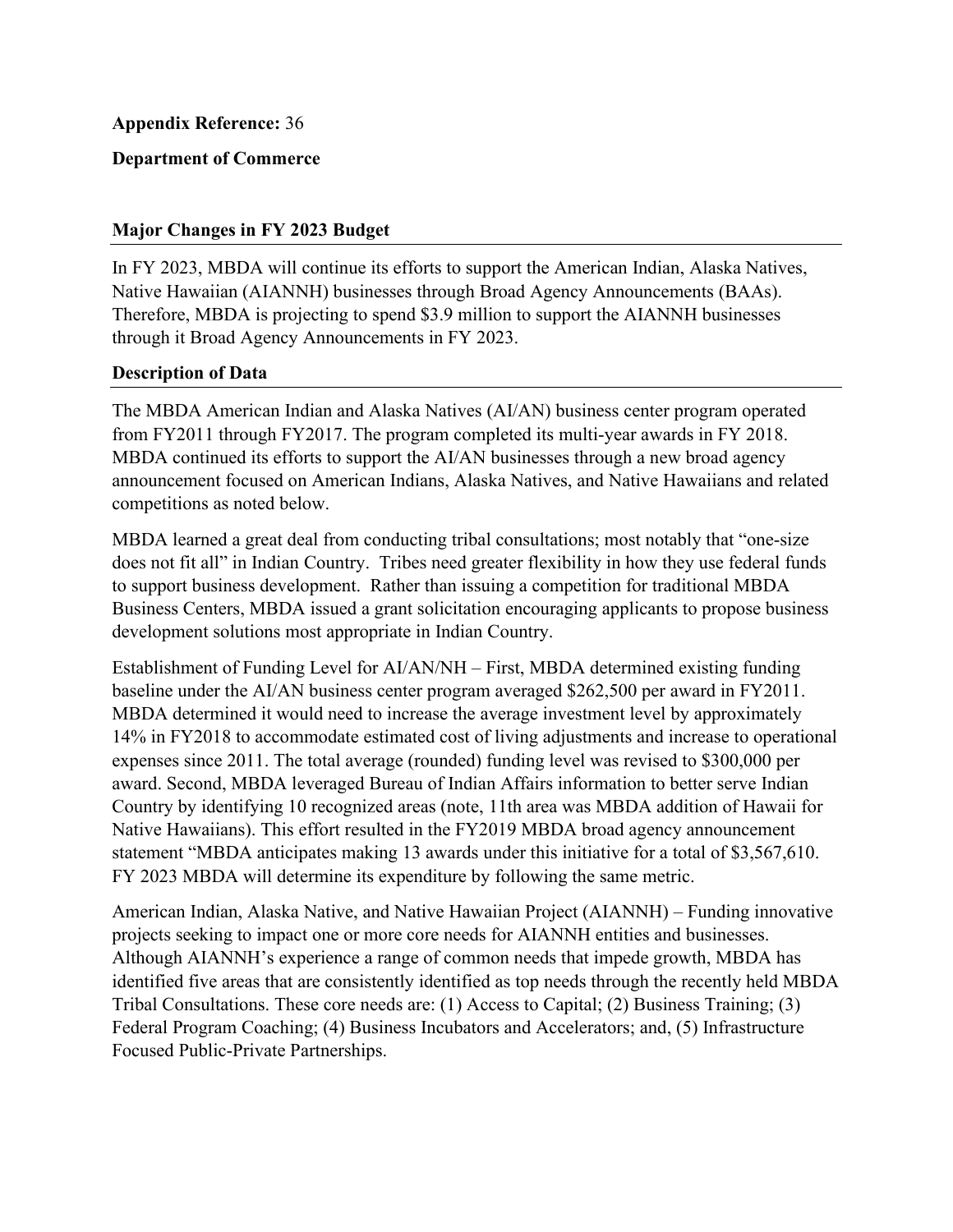## **Description of How Funds are Expended**

MBDA expends its funding to American Indian, Alaska Native, and Native Hawaiians through Broad Agency Announcements (BAAs) that are awarded through a competitive grant process. MBDA has continued its efforts to support the AI/AN businesses in FY 2021 through a new BAA focused on American Indians, Alaska Natives, and Native Hawaiians and related competitions as noted below.

American Indian, Alaska Native, and Native Hawaiian Project (AI/AN/NH) – BAA funding for innovative projects seek to impact one or more core needs for AI/AN/NH entities and businesses. Although AI/AN/NH's experience a range of common needs that impede growth, MBDA has identified five areas that are consistently identified as top needs through the recently held MBDA Tribal Consultations. These core needs are: (1) Access to Capital; (2) Business Training; (3) Federal Program Coaching; (4) Business Incubators and Accelerators; and, (5) Infrastructure Focused Public-Private Partnerships.

MBDA expects to expend approximately \$3.9 million in fiscal year (FY) 2023 funds for the financial assistance awards under this Announcement. The funding amount for each award will be determined by the agency based on the proposals submitted. The funding amounts referenced in this Notice of Funding Opportunity (NOFO) are subject to the availability of appropriated funds.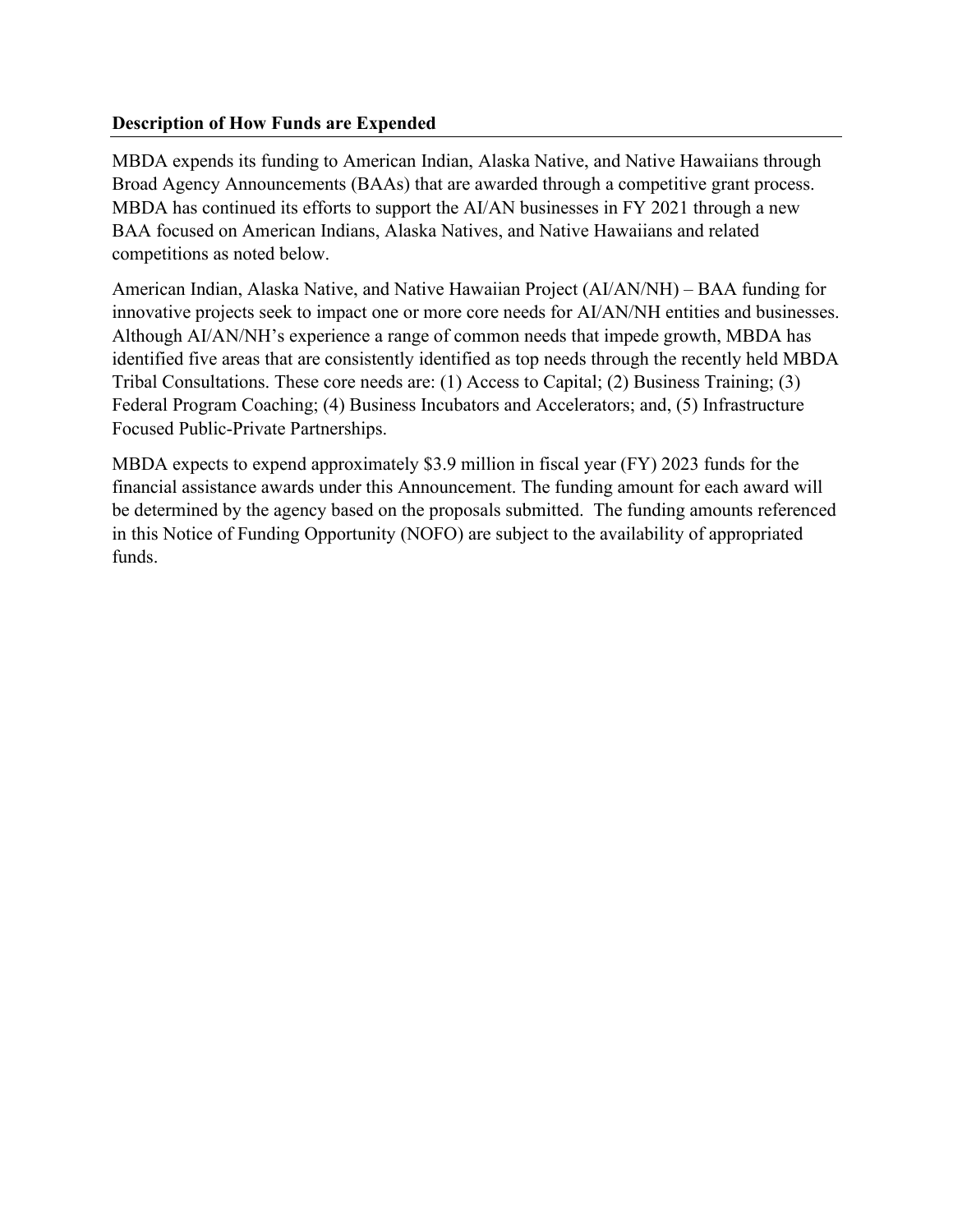## **Department of Commerce**

### **Major Changes in FY 2023 Budget**

Native American tribes are eligible for all of EDA's grant programs provided they meet the qualifications of that program. While EDA makes grant awards to tribes, EDA does not have any programs that specifically target tribes or are only available to tribes. There are no funds dedicated to tribes in the FY 2022 appropriation, the CARES Act, or the FY 2023 budget.

Under the American Rescue Plan, EDA identified \$100 million for indigenous communities. Actual awards to native American tribes may exceed the \$100 million set aside.

### **Description of Data**

 programmed funding level, EDA does routinely make grants to Native American tribes for EDA does not have any programs or funding strictly limited to Native American tribes and organizations, so there is no programmed level of funding for them. While there is no specific economic planning purposes. FY 2021 enacted amounts reflect actual obligations.

EDA's Planning program supports local organizations (Economic Development Districts, Indian Tribes, and other eligible areas) with long-term planning efforts. The Comprehensive Economic Development Strategy (CEDS) Content Guidelines provide suggestions, tools, and resources for developing comprehensive economic development strategies.

 American tribes and organizations are eligible for all EDA grant programs on a competitive Actual funded levels across all EDA programs can only be determined after the fact. Native basis. EDA tracks grants made to Native American tribes and organizations in its grant management system. EDA is able to generate a report to determine actual funded levels at the end of the fiscal year.

### **Description of How Funds are Expended**

EDA grants are competitively awarded and funding is paid directly to the grantee organization, in this case a tribe or tribal organization.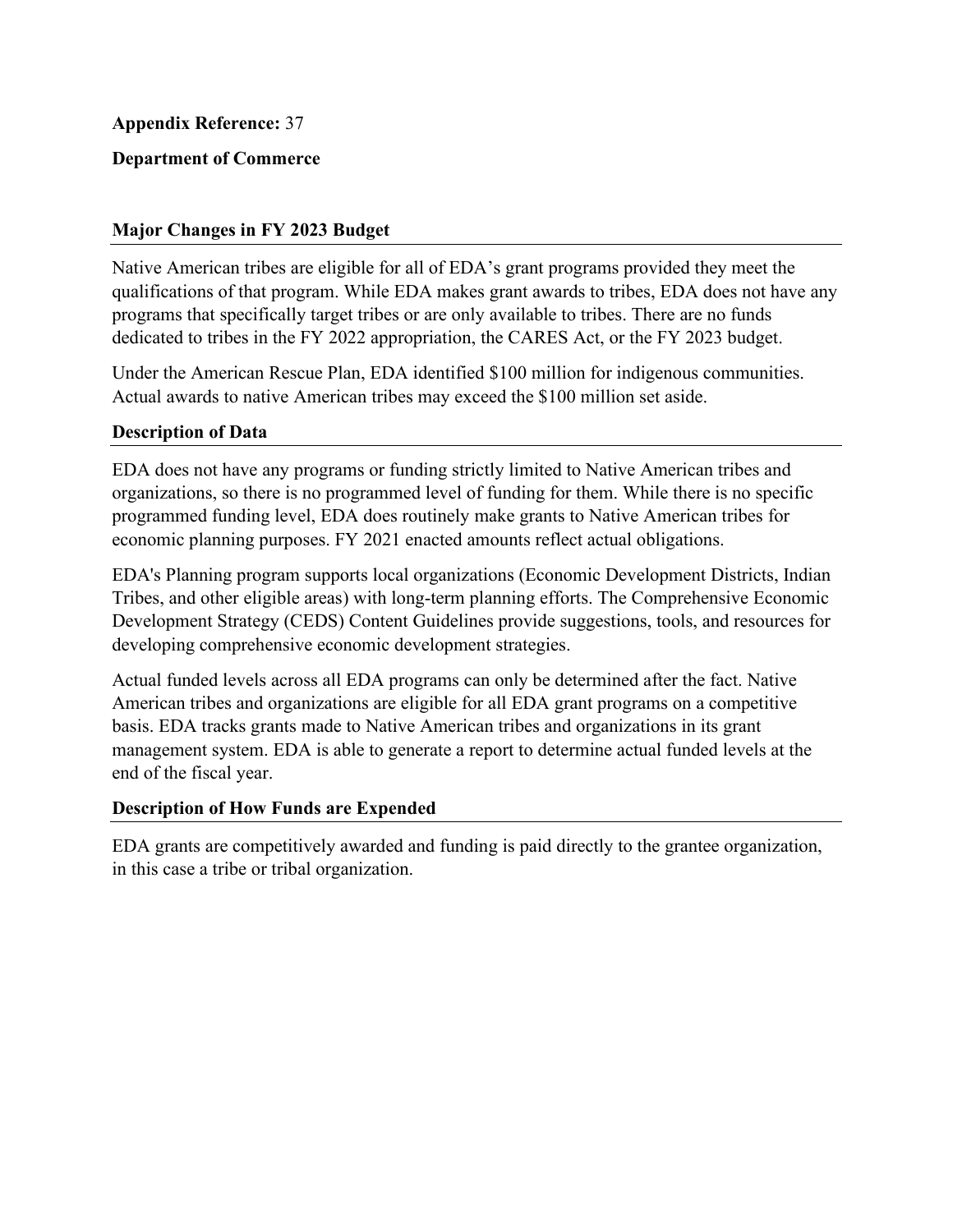## **Department of Commerce**

### **Major Changes in FY 2023 Budget**

Programs proposed in FY 2022 PB were not supported in the FY 2022 Enacted. Some were proposed again in FY 2023. NOAA can provide detailed data as a supplement.

### **Description of Data**

 Program funding was accounted for in full where possible. In some cases a percent estimate of a program is provided when the breadth of work has a more expansive impact than Native American communities, but is intended to target them. Funding levels were also determined via extrapolations from current contracts, awards, and FTE conducting work directly with or to the benefit of Native Americans. NOAA did not include programs that benefit Native Americans within the public at large such as weather forecasting or other similarly broad efforts.

### **Description of How Funds are Expended**

Cooperative agreements, non-competitive grants, and competitive grants and contracts, labor.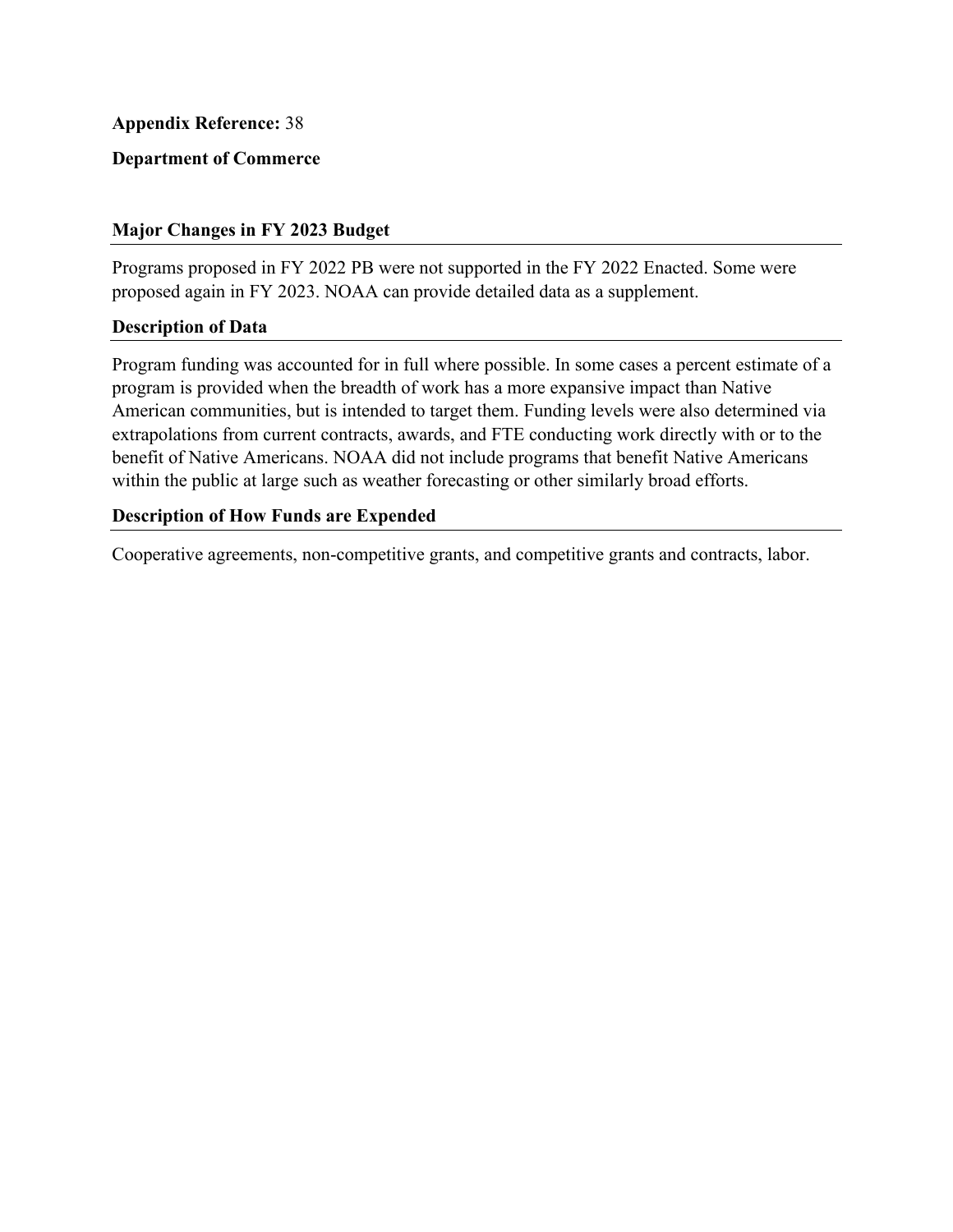## **Department of Commerce**

### **Major Changes in FY 2023 Budget**

 Infrastructure Investment and Jobs Act, 2022 (P.L. 117-58) directs the National As a supplement to FY 2021 funds under the Consolidated Appropriations Act, 2021, the Telecommunications and Information Administration (NTIA) to award \$2 billion in Tribal Broadband Connectivity grants to tribal governments for broadband deployment on tribal lands, as well as for telehealth, distance learning, broadband affordability, and digital inclusion.

### **Description of Data**

 Congress enacted appropriations that determined the level of funding. The method of distributing the funding to tribes will be determined by a Notice of Funding Opportunity.

## **Description of How Funds are Expended**

NTIA expects to award \$1 billion of these funds in FY 2022 as a supplement to FY 2021 funds under the Consolidated Appropriations Act, 2021, for Tribal applications current under review by NTIA. NTIA plans to initiate a second grant competition later in FY 2022, under which an additional \$1 billion will be awarded in FY 2023.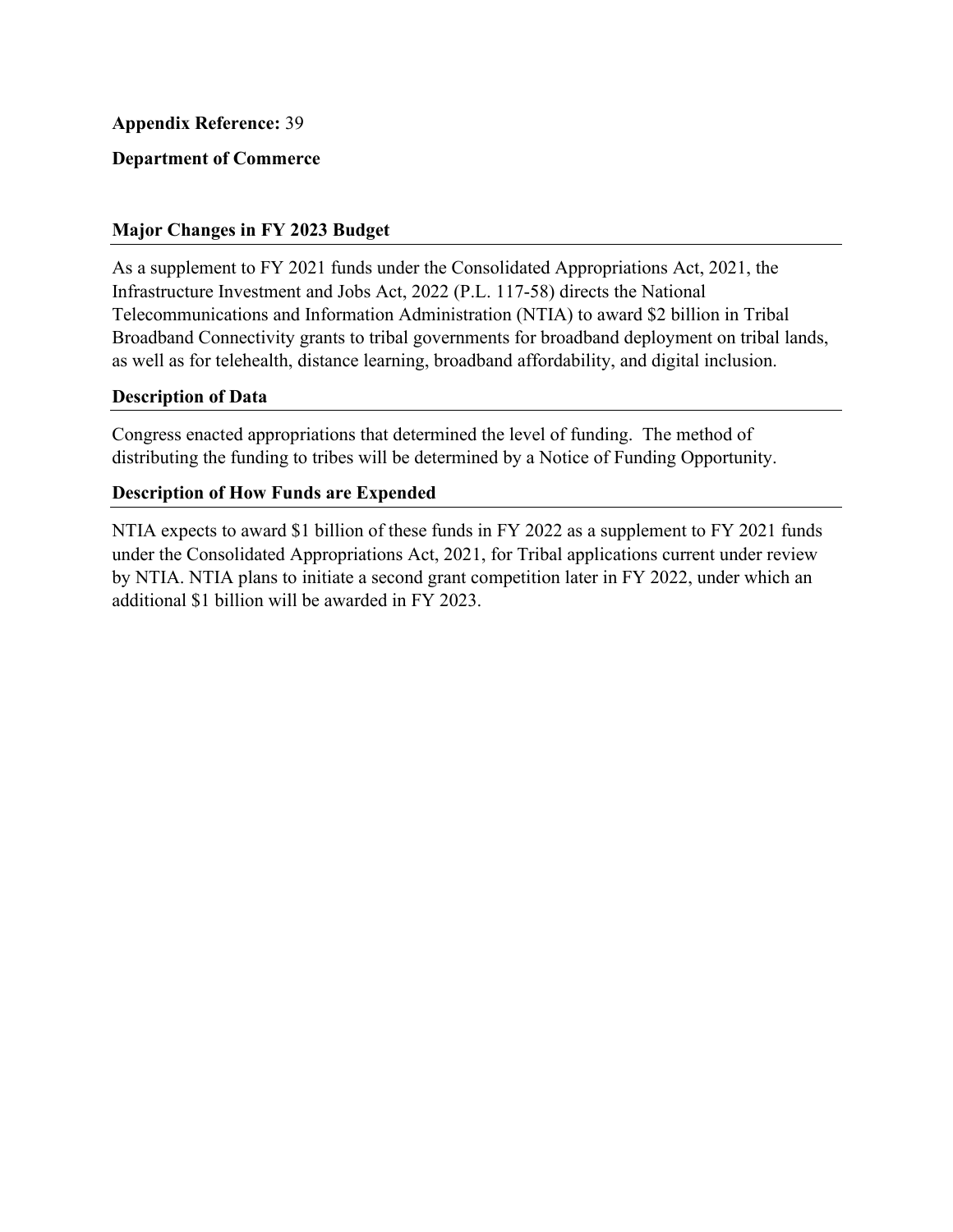## **Department of Defense**

### **Major Changes in FY 2023 Budget**

 Appropriations Act, 2022. In FY 2023, the DoD budget request for NALEMP is \$12M. In FY 2022, NALEMP received an \$8M program increase under the Consolidated

## **Description of Data**

The DoD requests program funding for the Native American Lands Environmental Mitigation Program (NALEMP).

## **Description of How Funds are Expended**

 Not less than \$12 million is available for the mitigation of environmental impacts on Indian current land owner agree that such mitigation is appropriate. Funding available under NALEMP lands resulting from past DoD activities, including training and technical assistance to Indian tribes; related administrative support; the gathering of information; documenting of environmental damage; and developing a system for prioritization of mitigation and cost to complete estimates for mitigation. NALEMP addresses environmental effects of past DoD actions on Indian lands and on other locations where the Department, an Indian tribe, and the is provided to Tribal partners through 2-year Cooperative Agreements (CAs) which enables tribal governments to lead NALEMP projects, incorporate "traditional ecological knowledge" into design for cleanup, and build tribal capacity regarding environmental services and technical remediation skills.

 acquisition of supplies or services, including any contract and any subcontract at any tier for In addition to the funds provided elsewhere in this Act, \$25,000,000 is appropriated only for incentive payments authorized by section 504 of the Indian Financing Act of 1974 (25 U.S.C. 1544): Provided, That a prime contractor or a subcontractor at any tier that makes a subcontract award to any subcontractor or supplier as defined in section 1544 of title 25, United States Code, or a small business owned and controlled by an individual or individuals defined under section 4221(9) of title 25, United States Code, shall be considered a contractor for the purposes of being allowed additional compensation under section 504 of the Indian Financing Act of 1974 (25 U.S.C. 1544) whenever the prime contract or subcontract amount is over \$500,000 and involves the expenditure of funds appropriated by an Act making appropriations for the Department of Defense with respect to any fiscal year: Provided further, That notwithstanding section 1906 of title 41, United States Code, this section shall be applicable to any Department of Defense acquisition of commercial items produced or manufactured, in whole or in part, by any subcontractor or supplier defined in section 1544 of title 25, United States Code, or a small business owned and controlled by an individual or individuals defined under section 4221(9) of title 25, United States Code. This funding is authorized in section 8021 of the Consolidated Appropriations Act, 2021 and in section 8020 of the Consolidated Appropriations Act, 2022.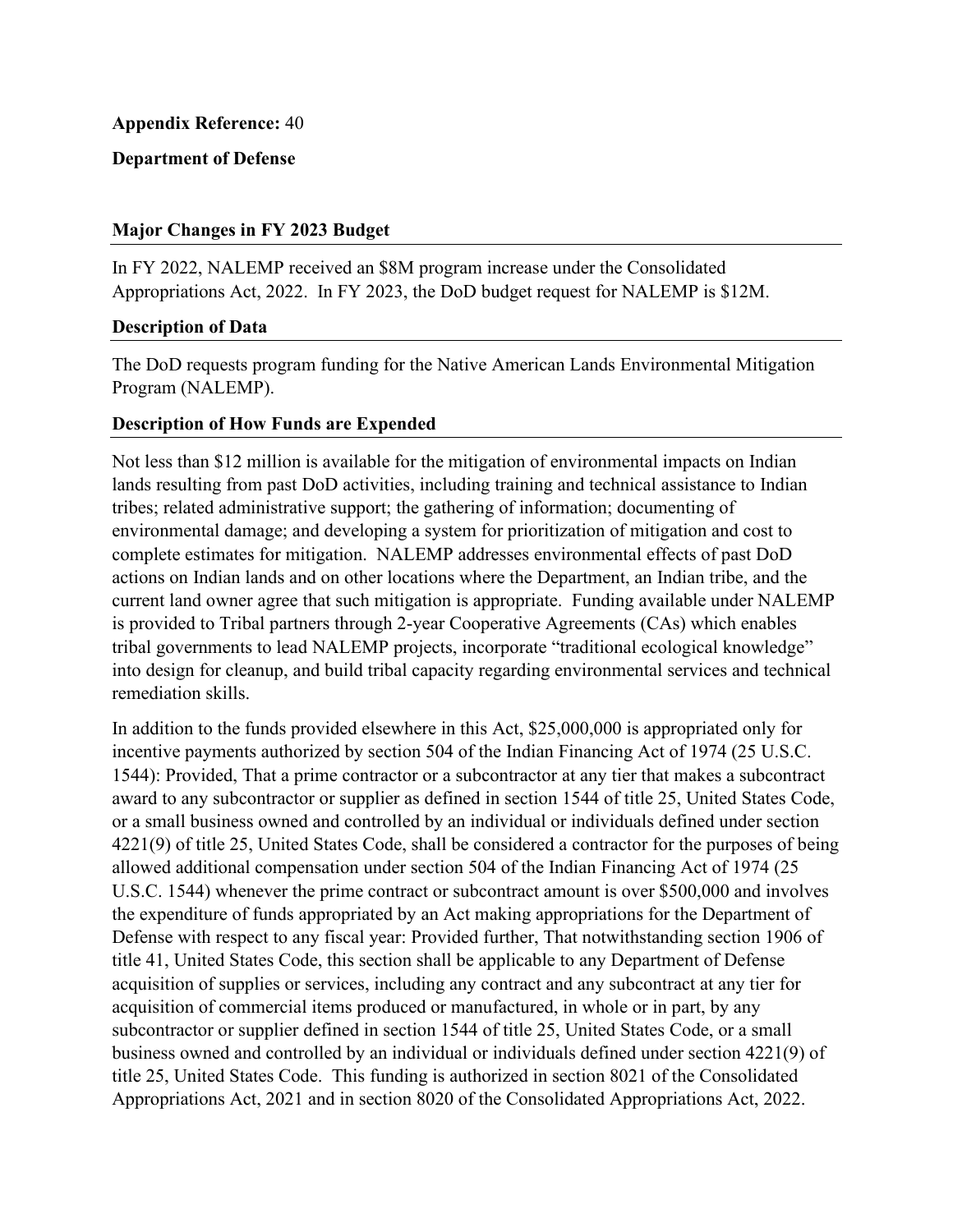**Department of Education** 

**Major Changes in FY 2023 Budget** 

No major changes from FY22

**Description of Data** 

**Description of How Funds are Expended** 

Formula grants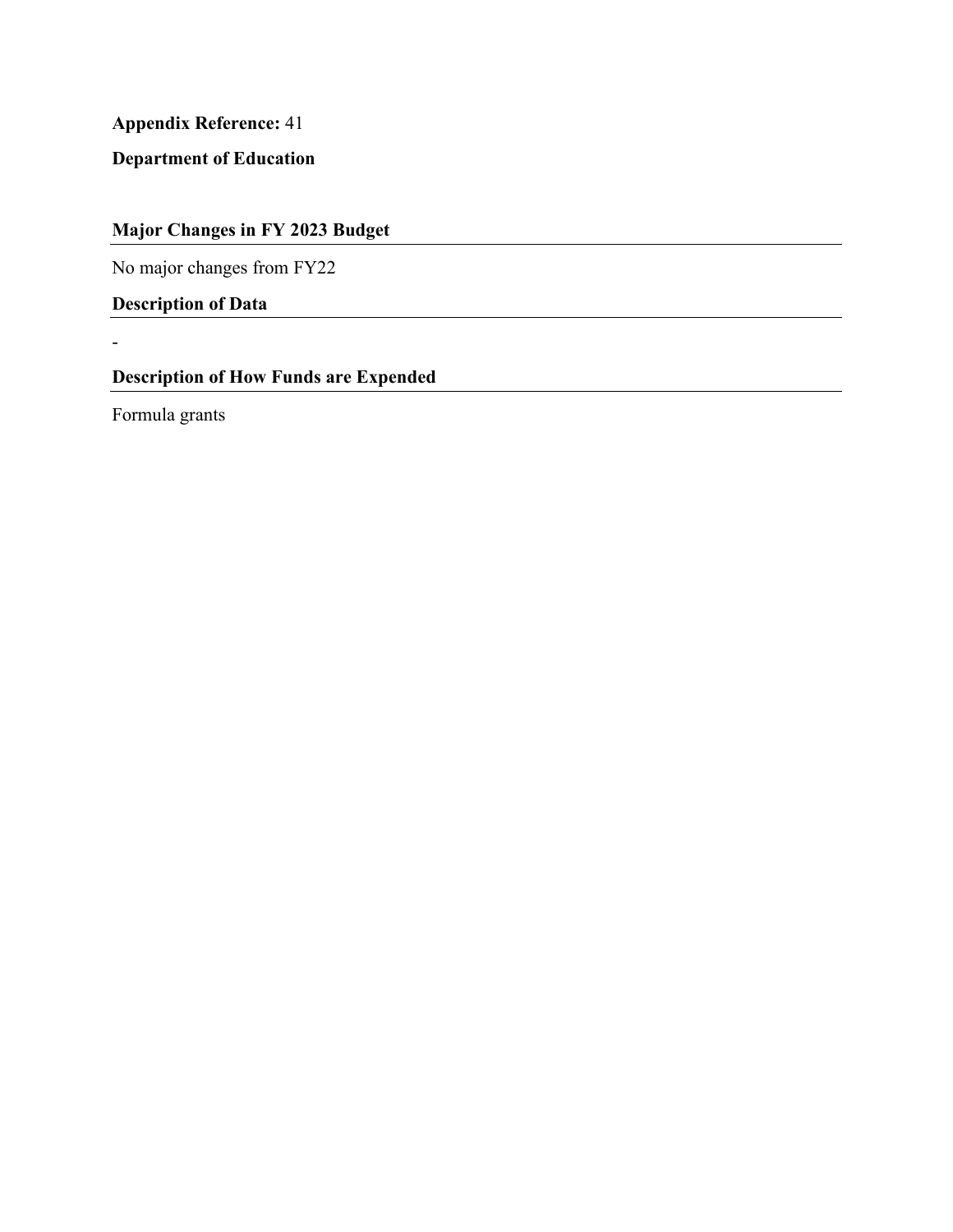**Department of Education** 

**Major Changes in FY 2023 Budget** 

No major changes from FY22

**Description of Data** 

**Description of How Funds are Expended** 

Formula grants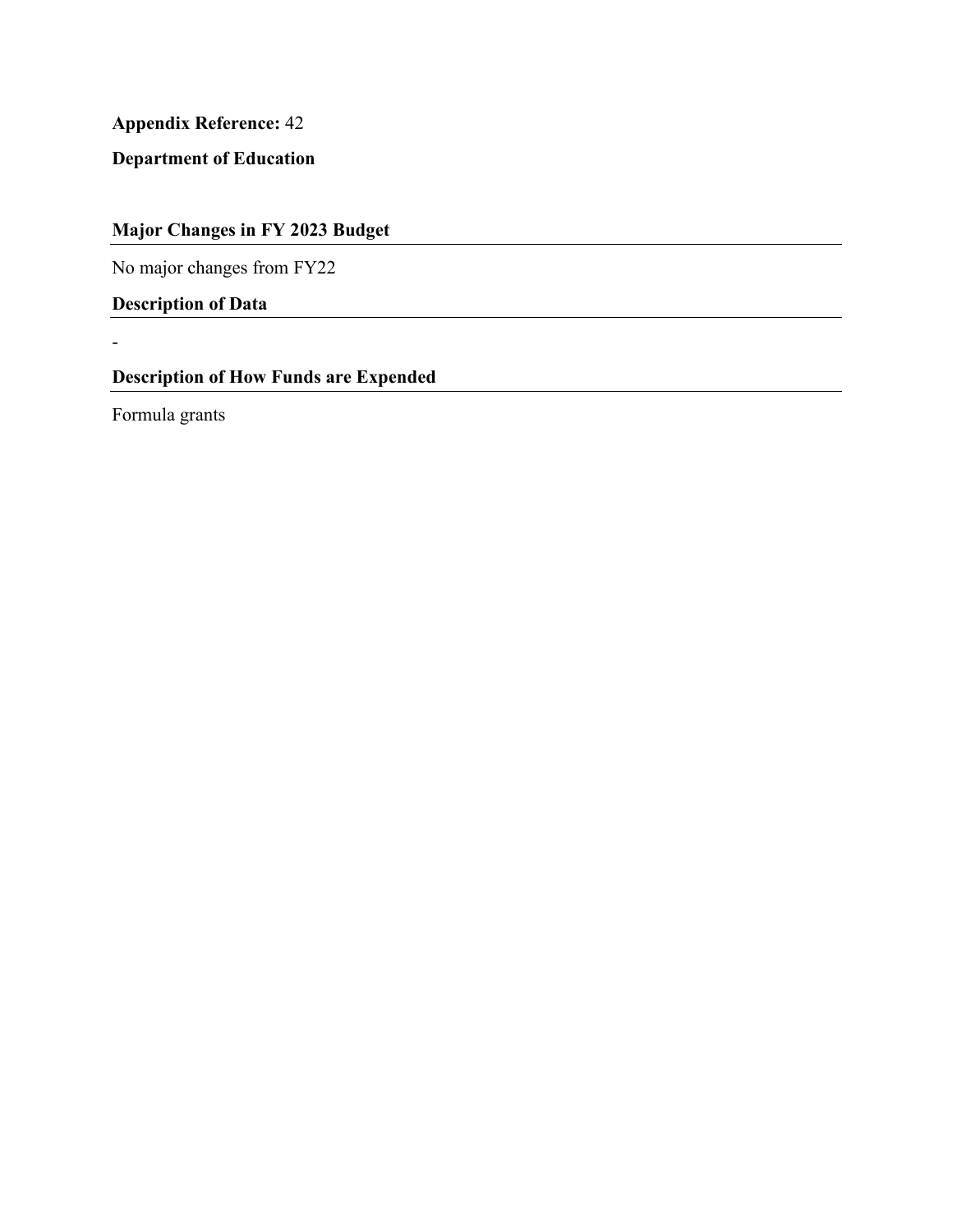**Department of Education** 

**Major Changes in FY 2023 Budget** 

No major changes from FY22

**Description of Data** 

**Description of How Funds are Expended** 

Formula grants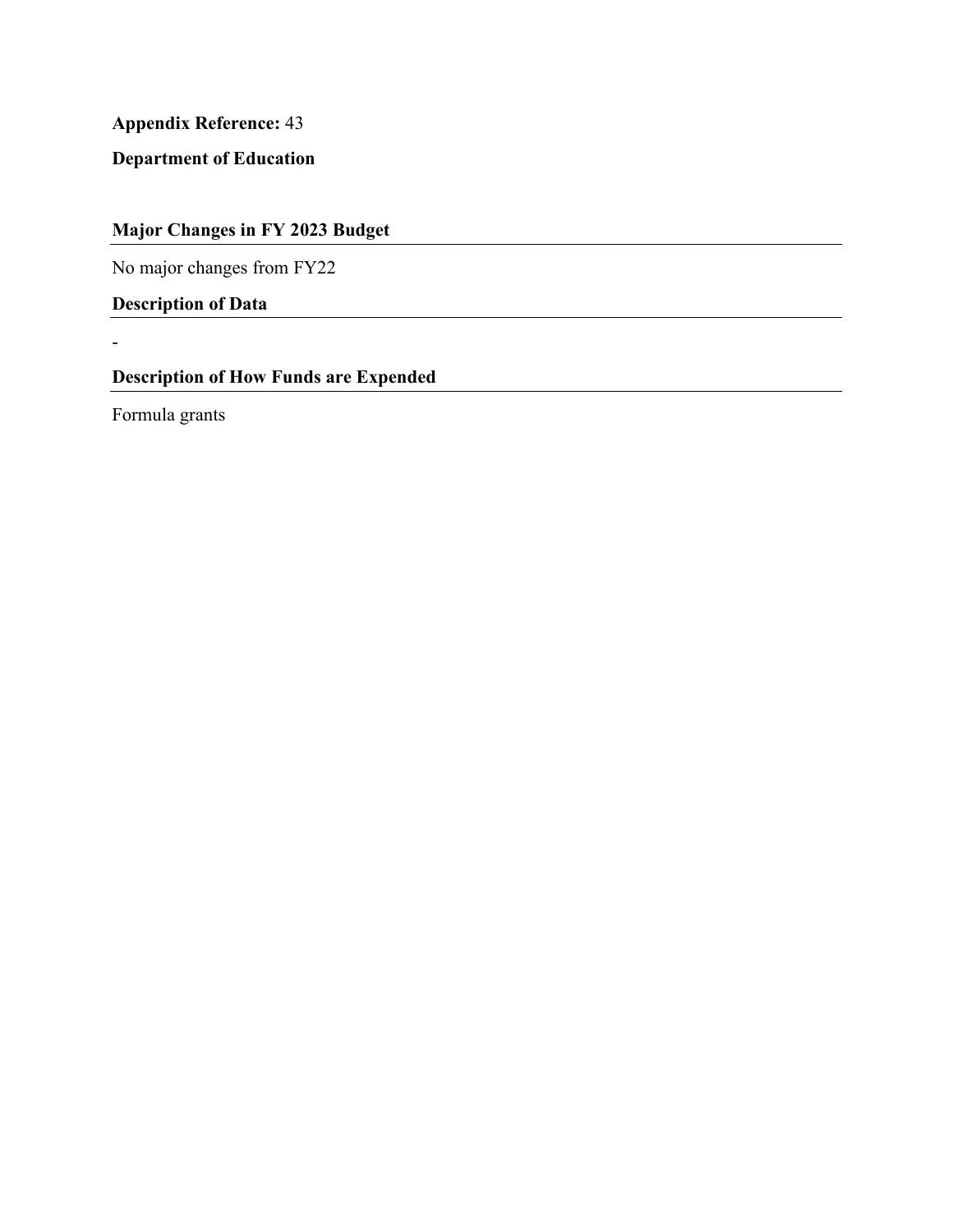# **Department of Education**

# **Major Changes in FY 2023 Budget**

Estimates are not yet available for the Budget's proposed \$20 billion for new Title I Equity Grants.

**Description of Data** 

**Description of How Funds are Expended** 

Formula grants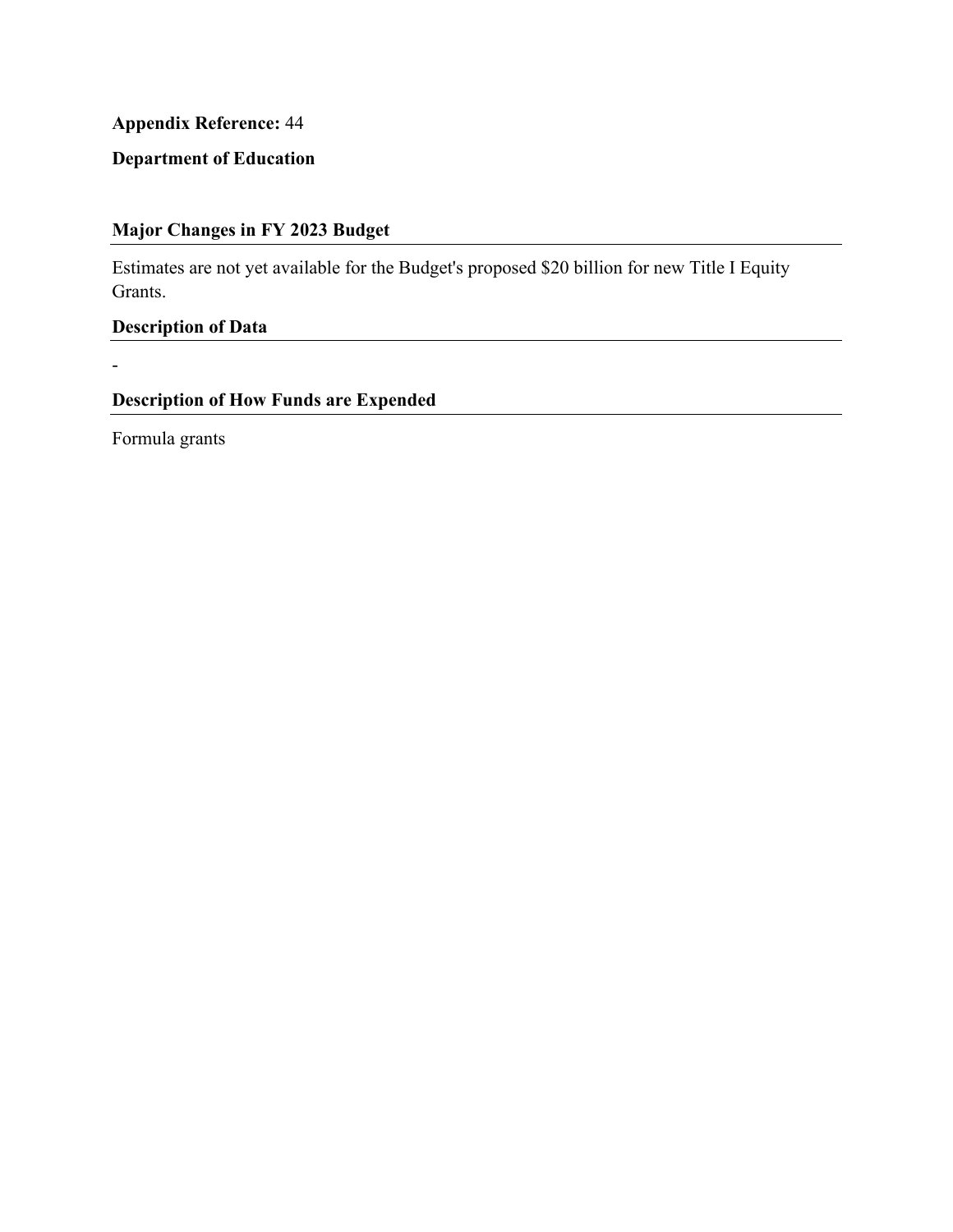## **Department of Education**

### **Major Changes in FY 2023 Budget**

No major changes from FY22

### **Description of Data**

 Vocational Rehabilitation for American Indians with Disabilities, Title III Institutional Aid "Other" direct support includes funding from 21st Century Community Learning Centers, Rural Education, Supporting Effective Instruction State Grants, Homeless Children and Youth, Special Education - Infants, State Assessment Grants, School Support and Academic Enrichment State Grants, Indian Education - Special Programs, Indian Education - National Programs, Alaska Native Education Equity, Native American Career & Technical Education, Impact Aid - Disabilities, Impact Aid - Construction "Formula", Impact Aid - Construction "Discretionary", (AN/NH-Serving Program), English Language Acquisition NA/AN Children, Native American Nontribal Institutions, and Special Education Parent Information Centers programs.

### **Description of How Funds are Expended**

Competitive and formula grants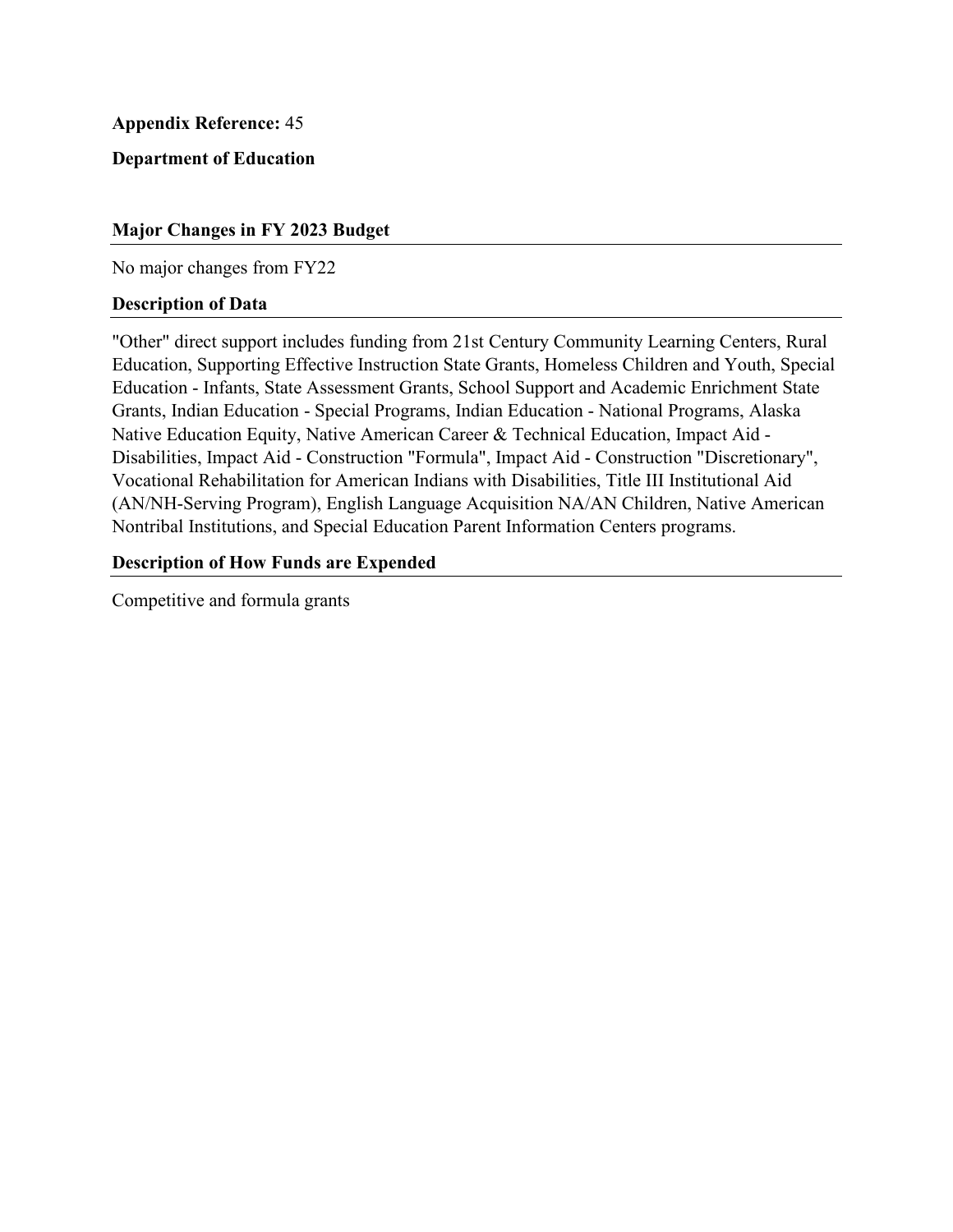**Department of Education** 

**Major Changes in FY 2023 Budget** 

No major changes from FY22

**Description of Data** 

**Description of How Funds are Expended** 

Formula grants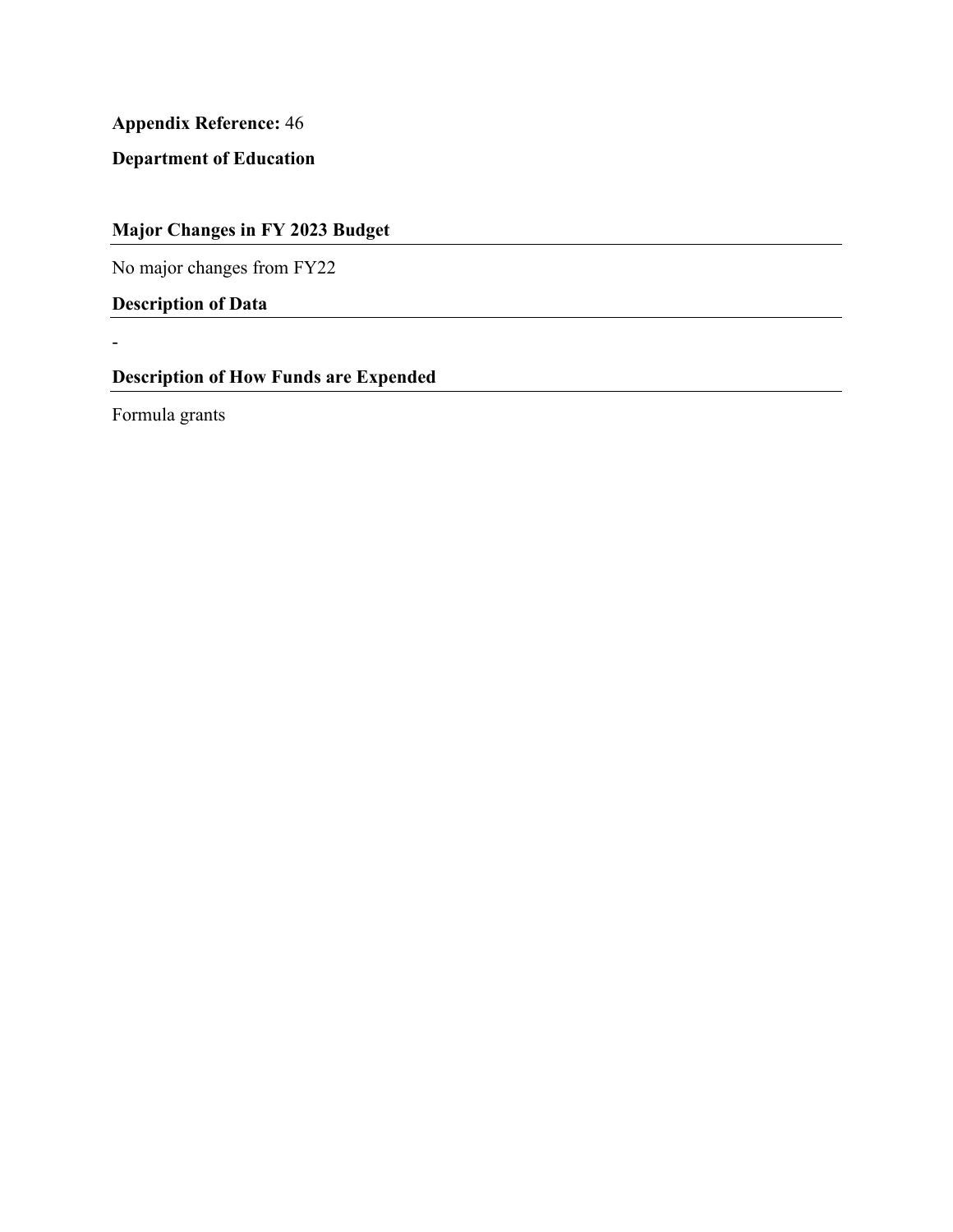# **Department of Education**

# **Major Changes in FY 2023 Budget**

Edited FY22 budget from original 542 to 245, per Neil Danberg 5/19/2021 -- Estimates are not yet available for the Budget's proposed \$20 billion for new Title I Equity Grants.

**Description of Data** 

**Description of How Funds are Expended** 

Formula grants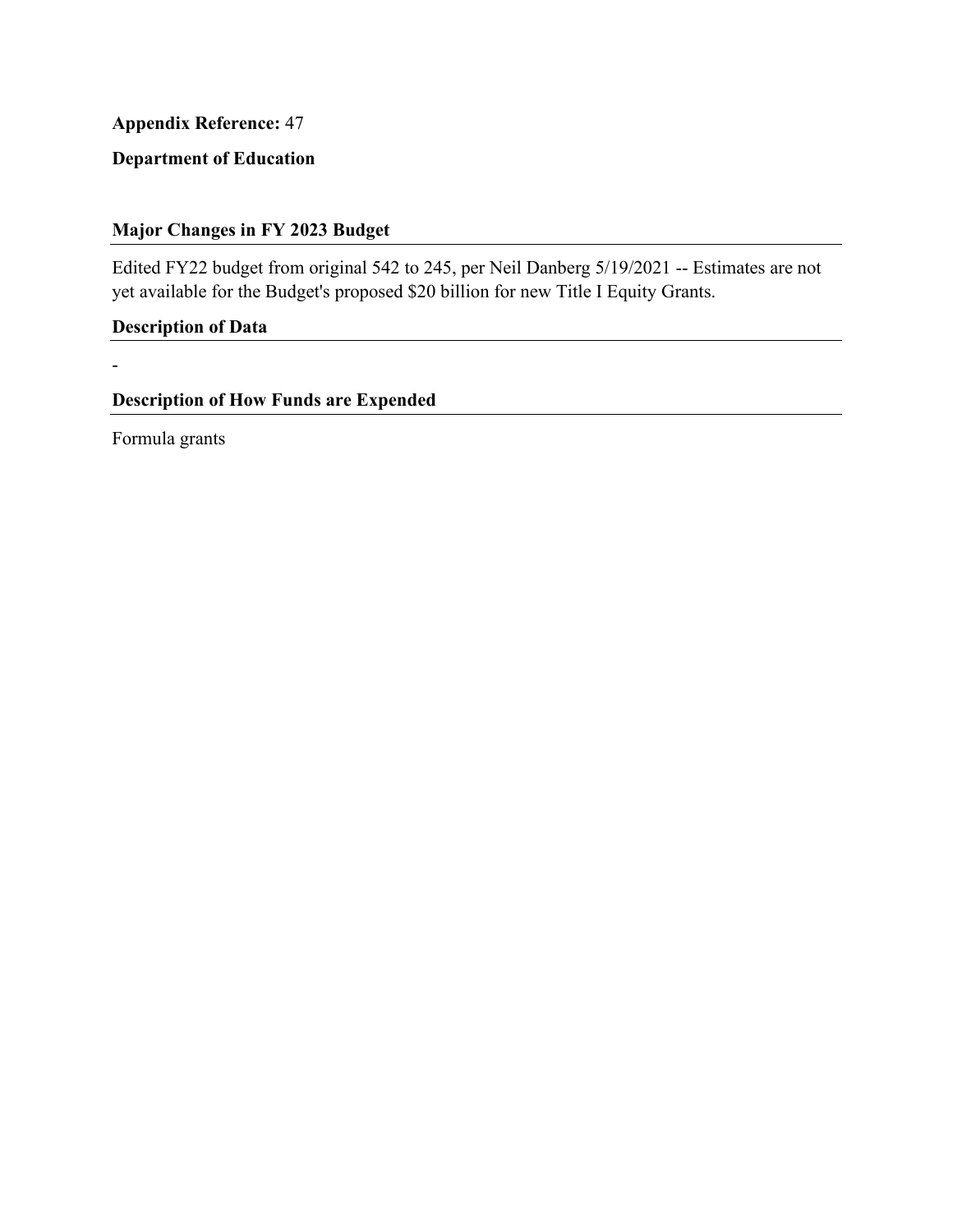## **Department of Education**

### **Major Changes in FY 2023 Budget**

 Due to a change in how estimates are calculated for the Adult Literacy and Basic program, amounts may have changed since the last crosscut exercise.

### **Description of Data**

"Other" indirect funds include funds from the English Language Acquisition, Special Education - Preschool, Special Education - Infants, Vocational Rehabilitation Services, Career & Technical Education, Adult Literacy and Basic, Student Financial Assistance, Student Loans, Minority Science & Engineering Improvement, GEAR UP, and TRIO programs.

### **Description of How Funds are Expended**

Formula and competitive grants and student loans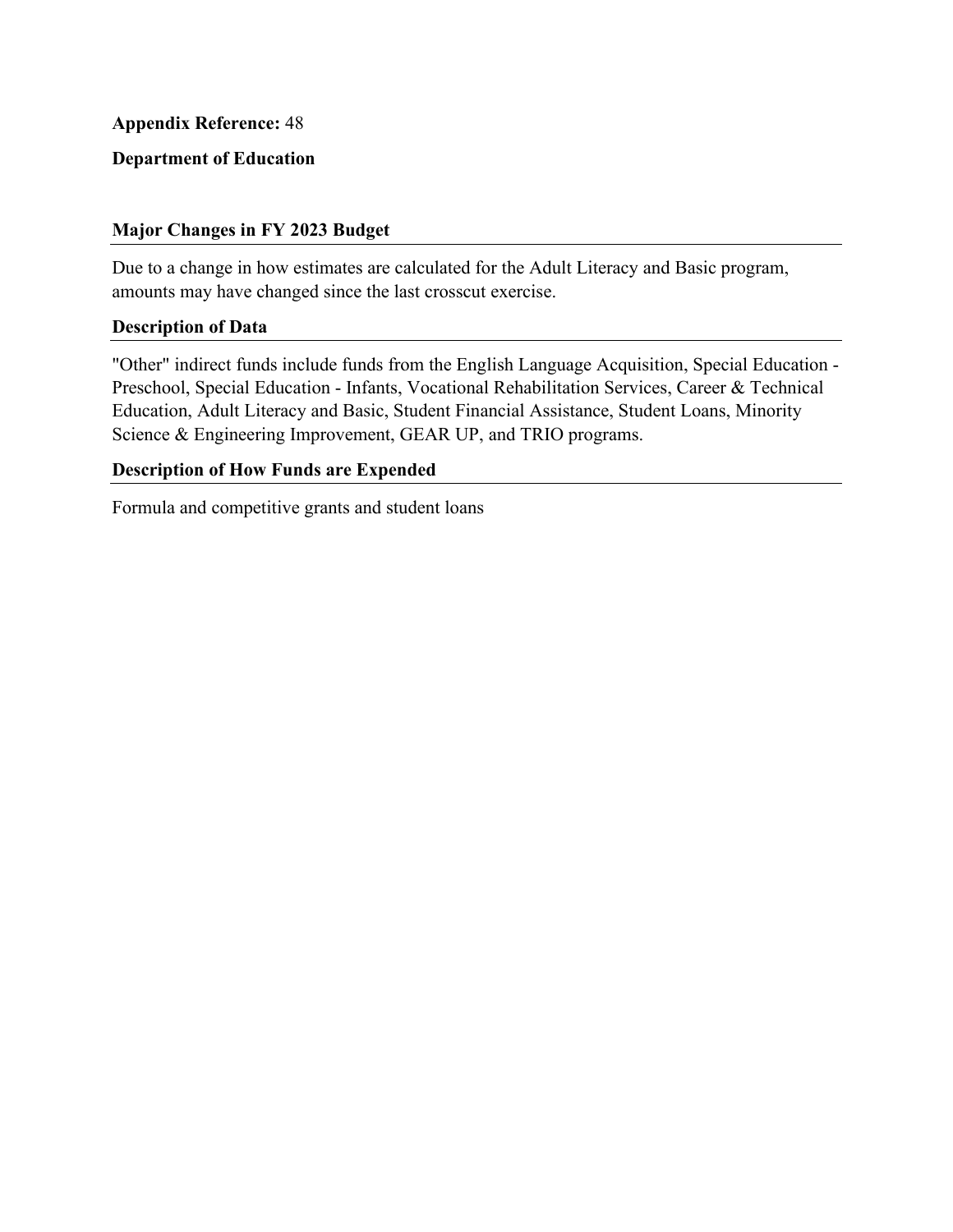**Department of Education** 

# **Major Changes in FY 2023 Budget**

No major changes from FY22

## **Description of Data**

Amounts are discretionary only. Currently authorized Mandatory funding in this line is: 20EN: 30.000 / 21EN: 30.000 / 22Budget: 30.000

22 Budget includes American Families Plan \$: AFP proposed increase to mandatory TCU funding: 58.824

# **Description of How Funds are Expended**

Formula-based discretionary grants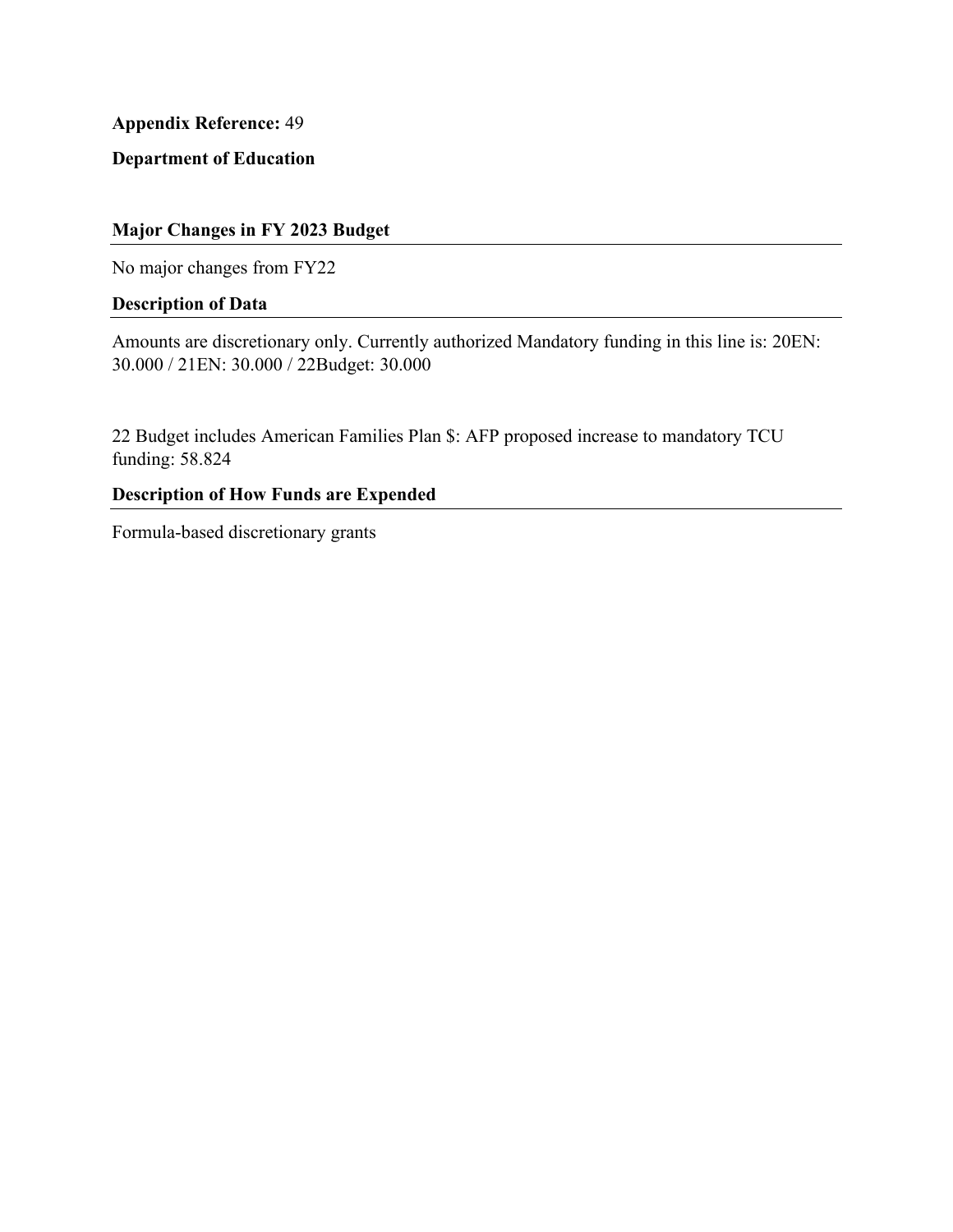**Department of Education** 

**Major Changes in FY 2023 Budget** 

No major changes from FY22

**Description of Data** 

**Description of How Funds are Expended** 

Competitive grants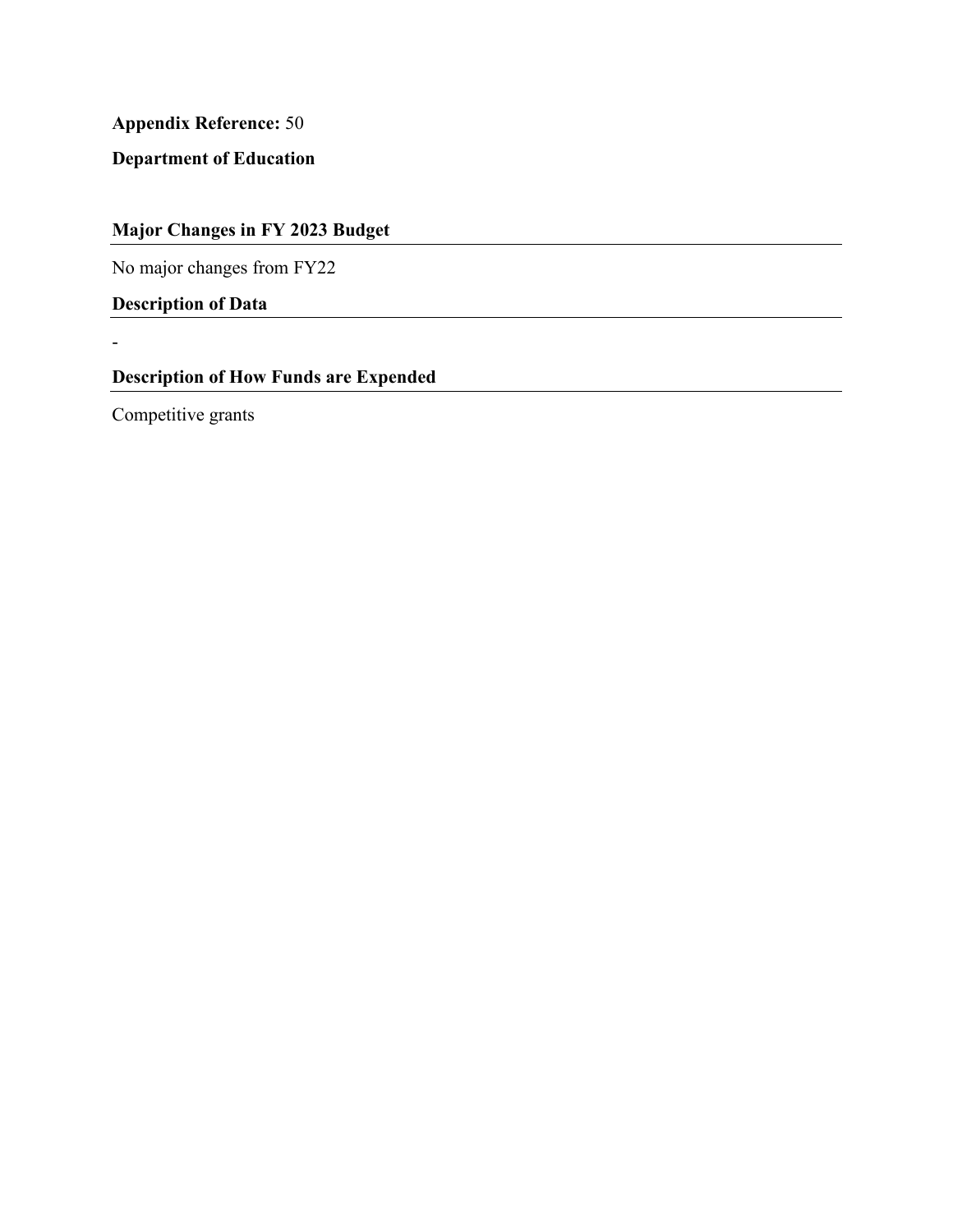# **Department of Energy**

### **Major Changes in FY 2023 Budget**

No major changes.

### **Description of Data**

The Weatherization Assistance Program provides formula funding to States and other governmental entities, including native American Tribes, for the weatherization of low-income housing. Planned funds for 2022 will be distributed via formula allocation.

# **Description of How Funds are Expended**

Formula grants directly to the Northern Arapaho tribe for the Weatherization Assistance Program.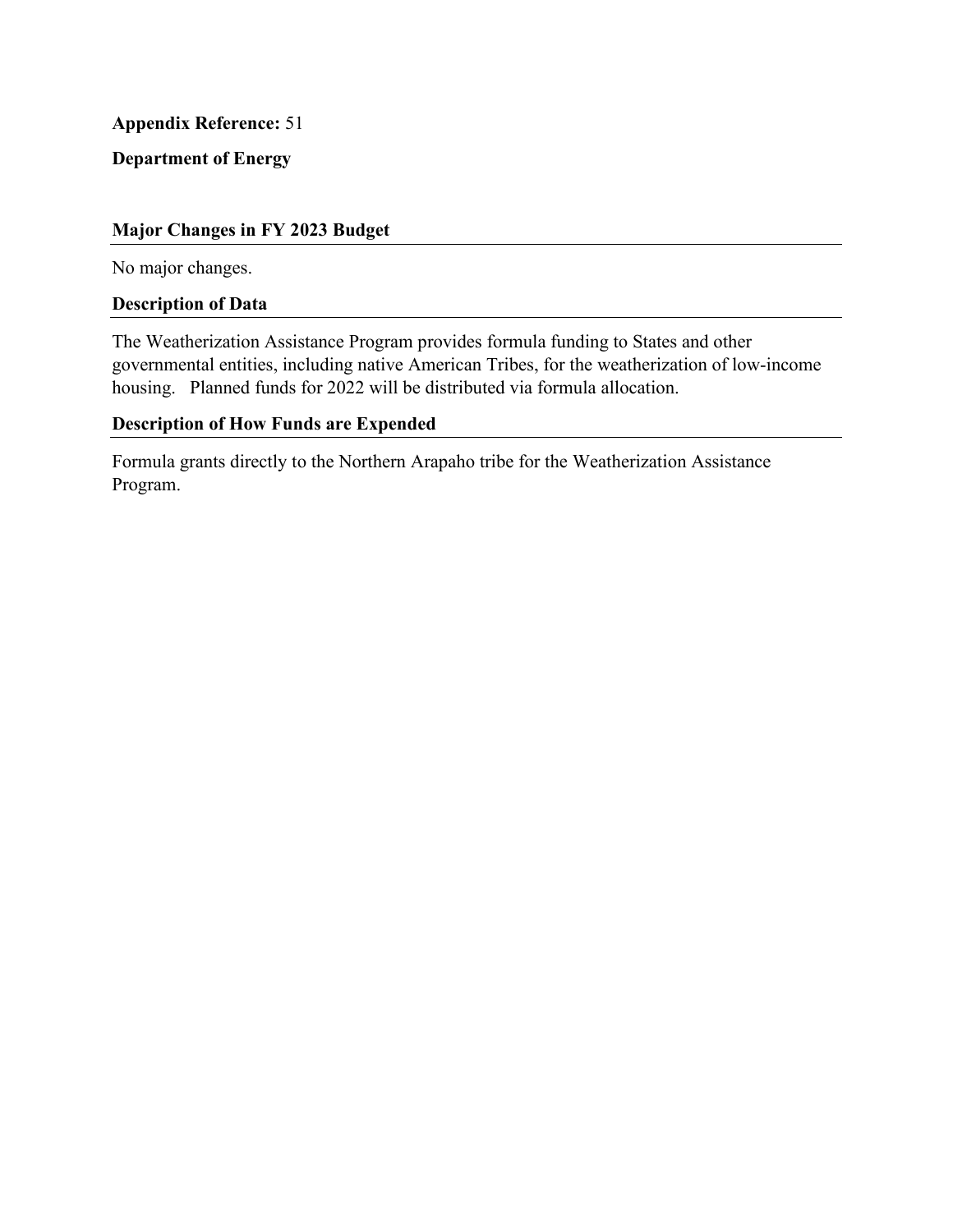# **Department of Energy**

## **Major Changes in FY 2023 Budget**

In FY 2023, the Office of Indian Energy will continue its financial assistance and technical assistance to support Tribal Nations transition to clean energy, providing energy access to unelectrified homes, addressing energy poverty, and serving more Tribes across the Nation. Additional initiatives focus on transitioning Tribal Colleges and Universities (TC&U) to clean energy, along with initiatives for climate justice and seven generation energy planning.

## **Description of Data**

The Office of Indian Energy is exclusively funded to operate programs for consenting Indian tribes. None of the funds are used for purposes that do not benefit Native American tribes.

## **Description of How Funds are Expended**

Funds will be provided through technical assistance and grants (competitive and formula grants) to support the transition of Tribal Nations to clean energy, increasing energy access, and addressing energy poverty. Additionally, financial and technical support will be provided to TC&Us to continue their transition to clean energy.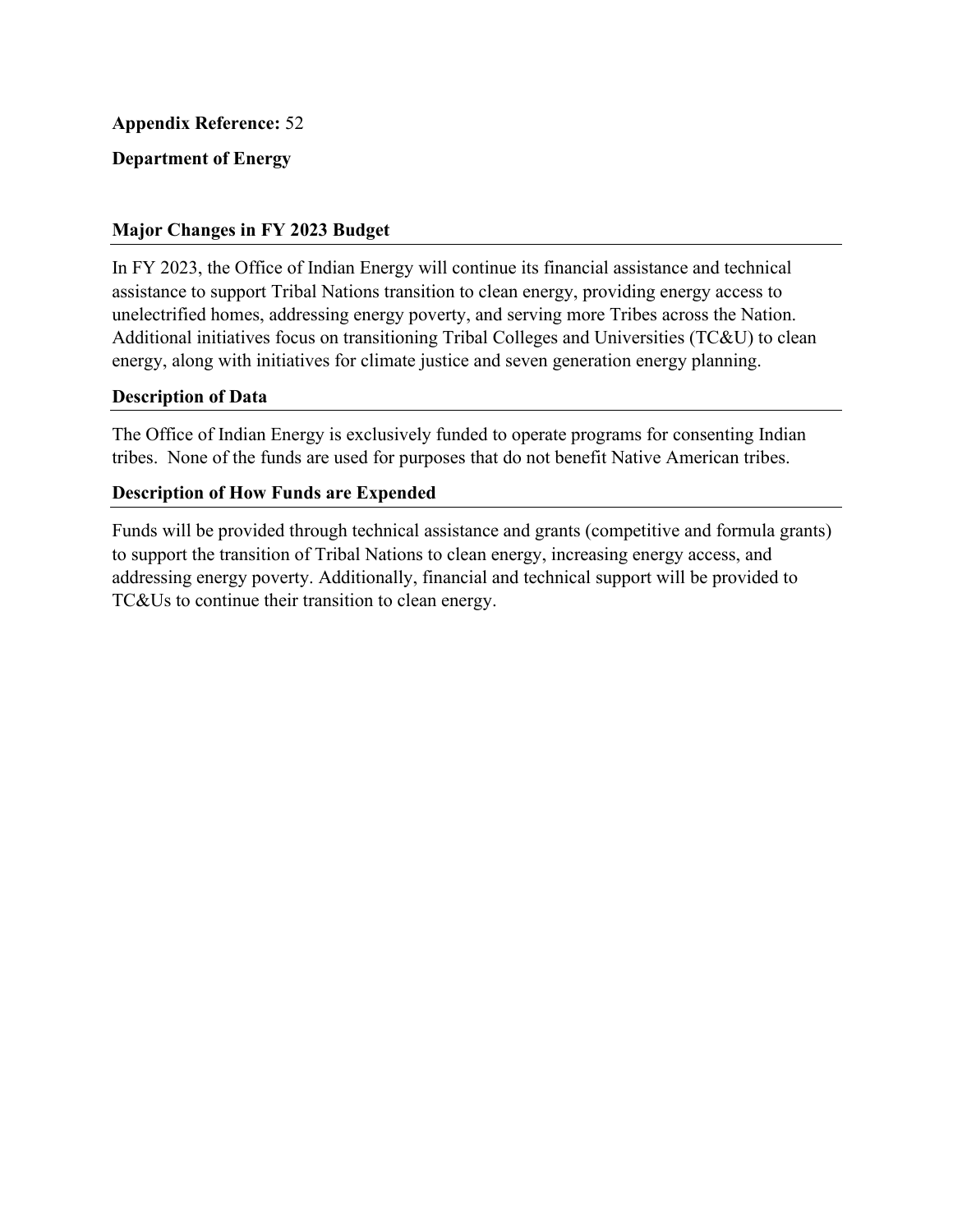## **Department of Energy**

### **Major Changes in FY 2023 Budget**

No major changes. In FY 2023, LPO requests \$1.86 million to continue marketing, origination and monitoring activities for the Tribal Energy Loan Guarantee Program. The Tribal Energy Loan Guarantee Program is authorized to guarantee up to \$2B in loans that support Tribal governments' development and investment in a broad-range of energy projects which can create jobs and economic growth and address issues of tribal energy access and affordability. The Department supports continuing in FY 2023 the language enacted by Congress in the Consolidated Appropriations Act, 2022, that broadens TELGP authority to allow applicants to apply to LPO for direct loans via the United States (U.S.) Treasury Federal Financing Bank guaranteed by the Department, in addition to partial loan guarantees.

### **Description of Data**

The FY 2023 Budget provides Administrative Expense funding for the Tribal Energy Loan Guarantee Program (TELGP) to continue loan guarantee originating activities, as well as to monitor its expected portfolio.

### **Description of How Funds are Expended**

 loan must be made to a federally recognized Indian tribe or Alaska Native Corporation for the Appropriations for administrative expense supports the activities related to establishing a program to market, originate and monitor loan guarantees. The Tribal Energy Loan Guarantee Program (TELGP) is authorized by Title V of the Energy policy Act of 2005. Congress first appropriated funding for the program in FY 2017, and DOE issued the first TELGP solicitation to support tribal energy development in FY 2018. In FY 2022 applicants can access to direct loans via the United States Treasury Federal Financing Bank, guaranteed by the DOE, obviating the need for a partial guarantee of a commercial lender. This change – in addition to planned changes in FY 2022 to the TELGP solicitation to clarify ownership requirements, lending obligations, and fees – is expected to increase interest in and accessibility to TELGP loans. The purposes of energy development.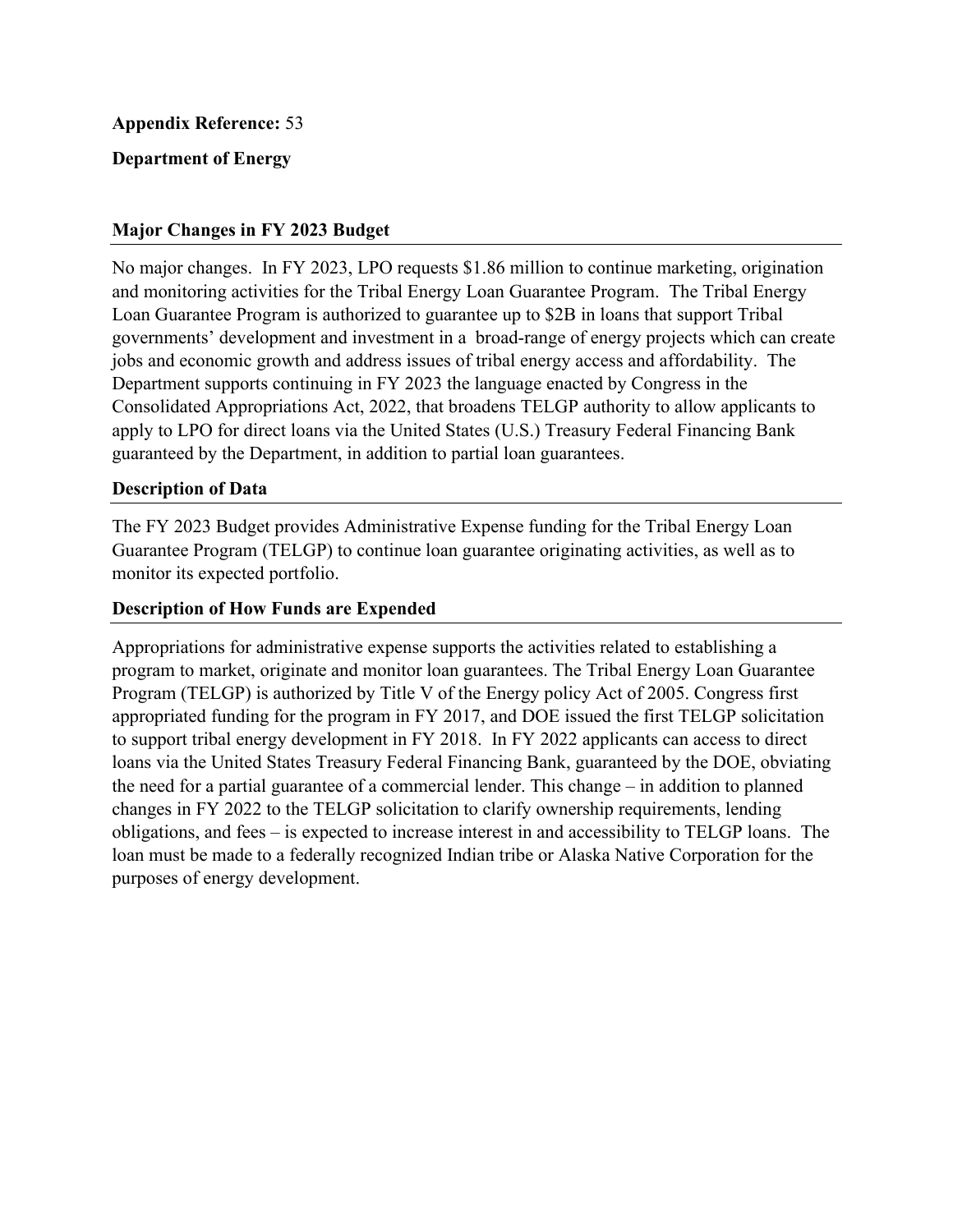## **Department of Energy**

## **Major Changes in FY 2023 Budget**

No major changes from FY22

### **Description of Data**

The entire subprogram is dedicated to supporting Tribal Colleges and Universities.

### **Description of How Funds are Expended**

 The Minority Serving Institution Partnership Program's (MSIPP) mission is to create and foster a sustainable STEM-pipeline that prepares a diverse workforce of world class talent through strategic partnerships between Minority Serving Institutions and the Nuclear Security Enterprise (NSE). MSIPP supports Historically Black Colleges and Universities (HBCUs), Hispanic Serving Institutions (HSIs), and Tribal Colleges and Universities (TCUs). MSIPP aligns investments in university capacity and workforce development with the NNSA mission to develop the needed skills and talent for the NSE's enduring technical workforce and to enhance research and education capacity at under-represented colleges and universities. TCUs are supported directly through the Tribal Education Partnership Program (TEPP), a sub-program within MSIPP with the same mission and objectives.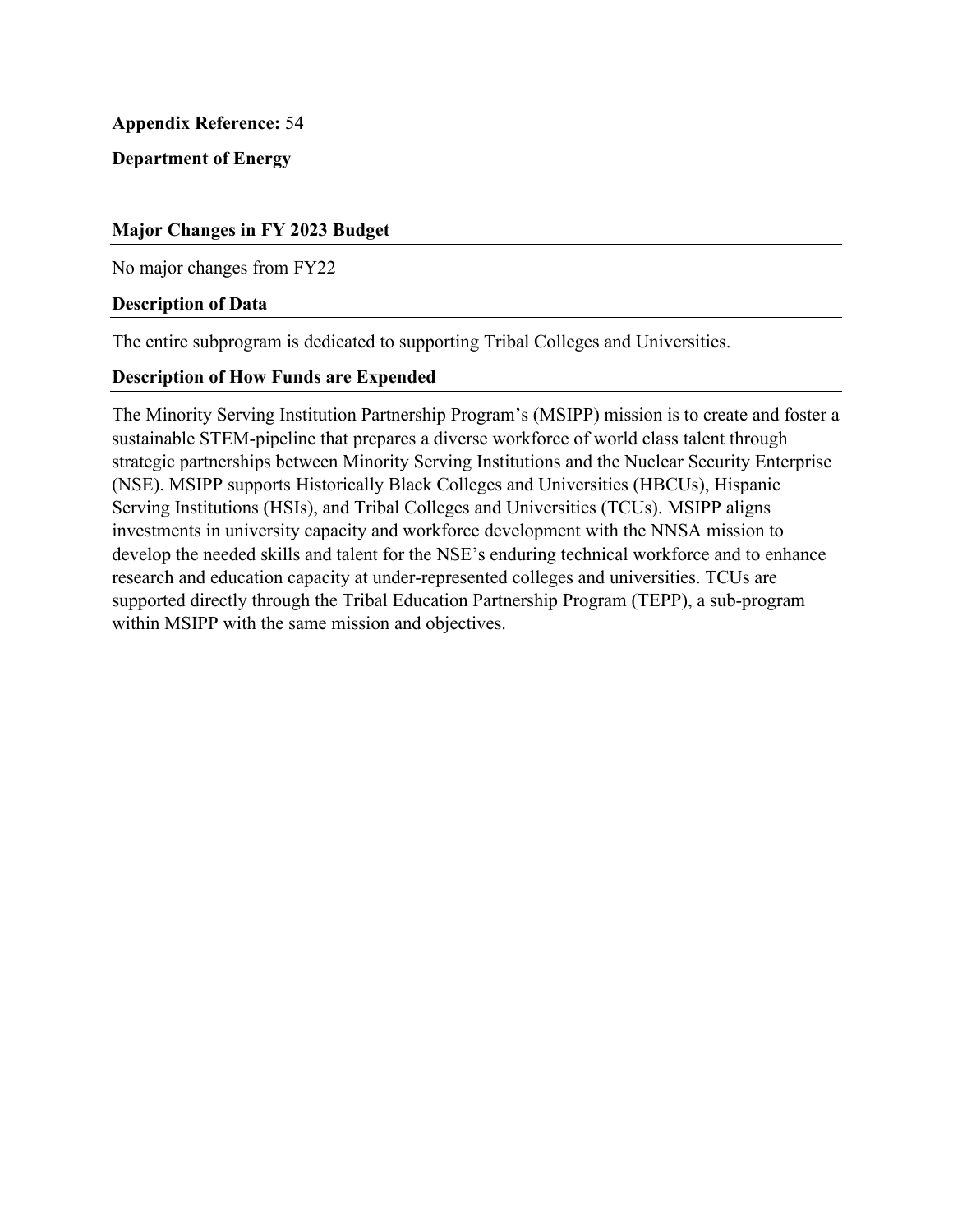# **Department of Energy**

## **Major Changes in FY 2023 Budget**

DOE's Legacy Management Program includes the Long-Term Surveillance & Maintenance (LTS&M) Program; the Defense-Related Uranium Mines (DRUM) Program; the Applied Science and Technology (AS&T) Program; the Education, Communications, History, & Outreach (ECHO) Program; and the Environmental Justice (EJ) Program. The funding increase in the FY 2023 Budget supports strengthening the EJ Program, enabling the program to reach a larger number of Native American or Alaskan Native communities. LM will continue inventorying, risk screening, and safeguarding of DRUM sites on Navajo Nation and other Tribal lands. This work will ensure the protectiveness of the mines and mills on Tribal Lands where uranium ore was mined and processed by the government.

Base funding for DRUM and Long-Term Surveillance & Maintenance (LTS&M) activities are subject to regulatory, remediation, and community agreement limitations. As a result, funding that supports DRUM and LTS&M activities are not available for redistribution.

Long-Term Surveillance & Maintenance (LTS&M) Program

to Native American or Alaskan Native communities. • Continue providing long-term surveillance and maintenance at closed sites on or adjacent

## Defense-Related Uranium Mine (DRUM) Program

• Continue providing establishment a dedicated DRUM team to provide verification and validation of defense-related uranium mines located on or near Navajo Nation and Tribal lands.

## Applied Science and Technology (AS&T) Program

• Continue providing environmental safety educational outreach as required to Navajo Nation and Tribal lands communities.

Education, Communications, History, & Outreach (ECHO)

• Continue providing LM site specific environmental safety educational outreach to Navajo Nation and Tribal lands communities located on or near LM sites.

Environmental Justice (EJ) Program

- Continue executing U.S. Department of Energy (DOE) EJ mission in accordance with Executive Order (E.O.) 12898, "Federal Actions to Address Environmental Justice in Minority Populations and Low-Income Populations".
- • Strengthen EJ program, enabling the program to reach a larger number of Native American or Alaskan Native communities.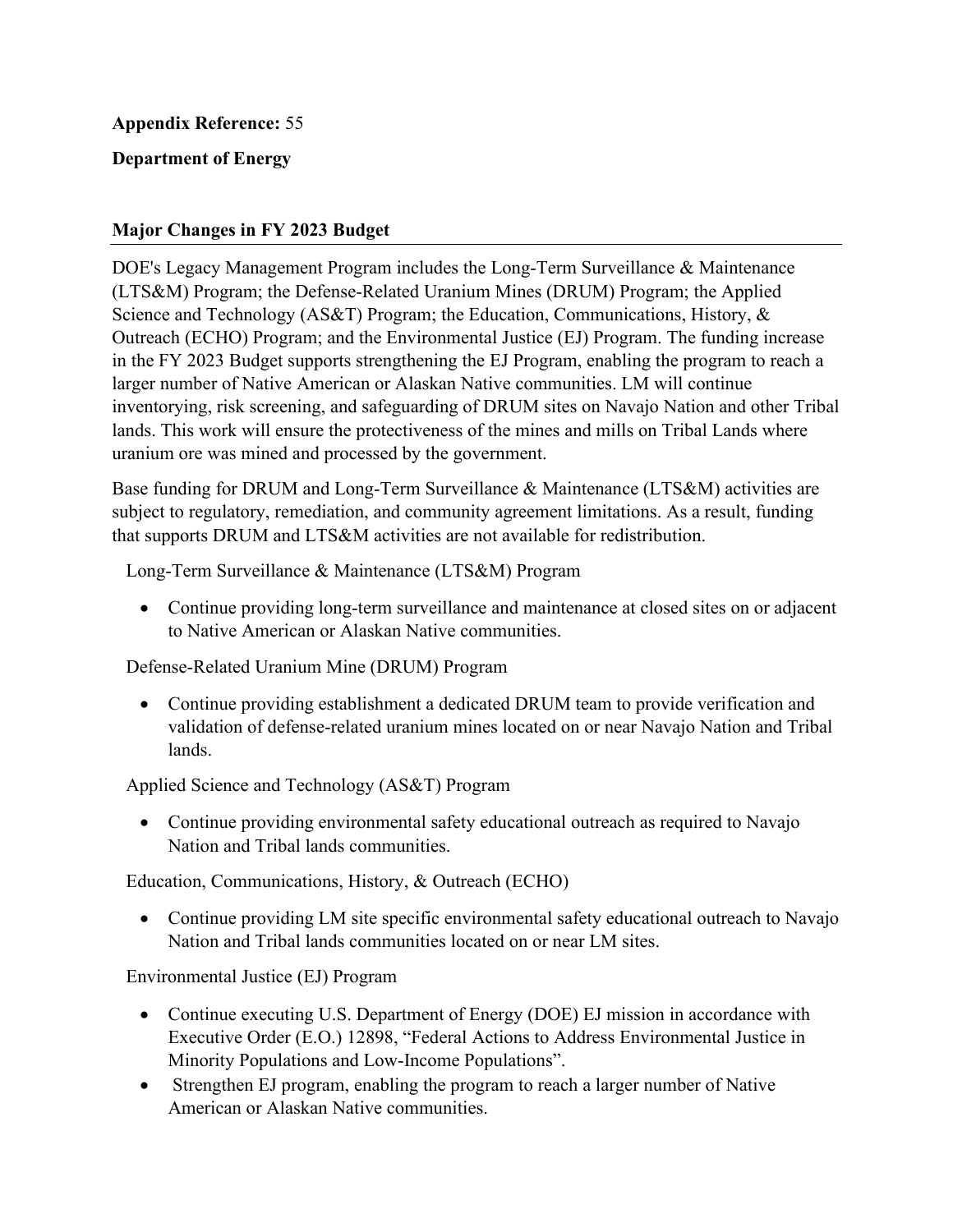## **Description of Data**

Long-Term Surveillance & Maintenance (LTS&M) Program -LM protects human health and the environment and provides long-term stewardship at more than 100 World War II and Cold War era sites where the federal government operated, researched, produced, and tested nuclear weapons and conducted scientific and engineering research. LM sites are in 29 States and Puerto Rico. Additionally, some of the closed sites are located on or near Native American or Alaskan Native communities.

LM's long-term stewardship includes providing LTS&M activities such as records archiving, routine inspections, maintenance, or the operation of active remedial action systems. The LTS&M activities accounted in this data call includes those executed sites located on or near Native American or Alaskan Native communities.

Defense-Related Uranium Mine (DRUM) Program –LM's DRUM Program is a partnership between federal land management agencies, state abandoned mine lands (AML) programs, and tribal governments. The partnership includes inventorying, risk screening, and safeguarding a specific set of abandoned uranium mines. The mines in question provided uranium ore to the U.S. Atomic Energy commission (AEC) for defense-related activities.

The DRUM activities accounted for in this data call includes continuing to dictate a DRUM Team for inventorying, risk screening, and safeguarding DRUM sites on Navajo Nation and other Tribal lands. This work will ensure the protectiveness of the mines and mills on Tribal Lands where uranium ore was mined and processed by the government.

Applied Science and Technology (AS&T) Program – LM's AS&T program incorporates advances in science and technology to improve LTS&M capabilities; increase understanding of sites to design remedy repairs, and more effectively remediate and manage contaminated groundwater; enhance Environment, Safety, Health, and Quality (ESH&Q) and emergency management program that are structurally integrated into the daily operations of LM's programs and projects.

The AS&T activities accounted for in this data call includes providing outreach to Navajo Nation and Tribal lands communities on environmental safety developments that impact their communities.

Education, Communications, History, & Outreach (ECHO) – LM's long-term stewardship includes providing ECHO activities such as stakeholder engagement, education, and outreach to communities where sites are located. The ECHO activities accounted in this data call includes environmental safety outreach to Navajo Nation and Tribal lands communities located on or near LM sites.

Environmental Justice (EJ) Program – LM's EJ activities includes administering U.S. Department of Energy (DOE) EJ mission in accordance with Executive Order (E.O.) 12898. This includes all activities to ensure the fair treatment and meaningful involvement of all people regardless of race, ethnicity, income, or education level—in environmental decision-making.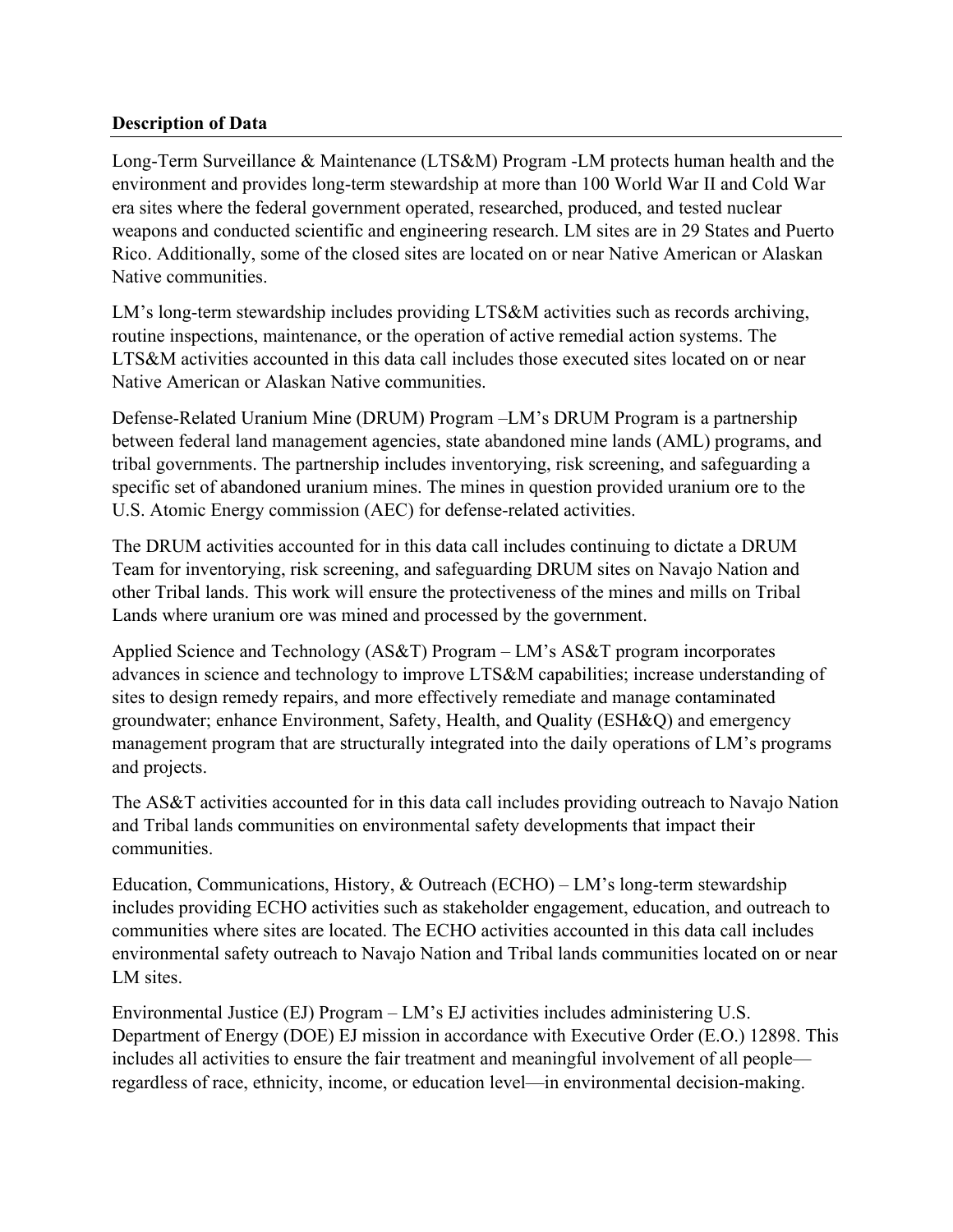providing underrepresented students with hands-on experiences within DOE's research facilities. The activities accounted in this data call includes all EJ activities that directly or particularly benefit Native American and Alaskan Native communities. An example includes LM participation in the Mentorship for Environmental Scholars Program (MES). The MES program provides internships and fellowships for underrepresented students at Tribal Colleges and Universities in environmental sciences fields. The internships and fellowships are focused on In FY 2023 LM request includes strengthen the EJ program, enabling the program to reach a larger number of Native American or Alaskan Native communities.

# **Description of How Funds are Expended**

Long-Term Surveillance & Maintenance (LTS&M) Program

• Funds are expended through contractor (support services for executing LTS&M) activities). Additionally, funds are expended through cooperative agreements and discretionary grants to Navajo Nations and Tribal Governments.

Defense-Related Uranium Mine (DRUM) Program

• Funds are expended through contractor (support services for executing DRUM activities). Additionally, funds are expended through cooperative agreements and discretionary grants to Navajo Nations and Tribal Governments.

Applied Science and Technology (AS&T) Program

• Funds are expended through contractor (support services for executing AS&T activities).

Education, Communications, History, & Outreach (ECHO)

• Funds are expended through contractor (support services for executing ECHO activities).

Environmental Justice (EJ) Program

• Funds are expended through cooperative agreements and discretionary grants to Tribal Colleges and Universities, Navajo Nations and Tribal Governments.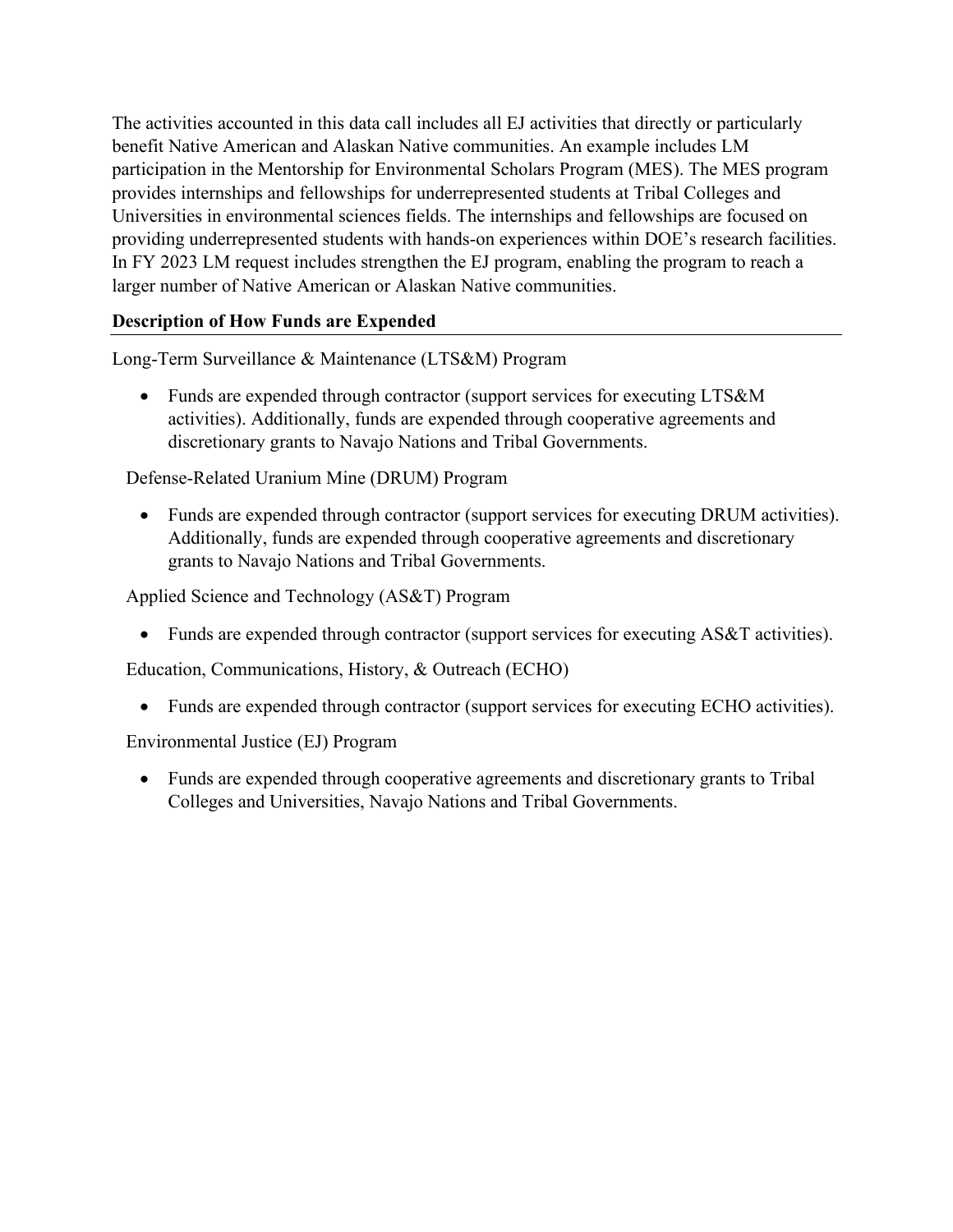# **Department of Energy**

### **Major Changes in FY 2023 Budget**

No major changes.

## **Description of Data**

This is a 5 year Cooperative Agreement between NE and EM for Shoshone-Bannock Tribes at cost share of 83% for NE and 17% for EM for a total of \$6.643M.

### **Description of How Funds are Expended**

This is a 5 year Cooperative Agreement between NE and EM for Shoshone-Bannock Tribes and also includes \$.075M for Tribal Office of Emergency Management.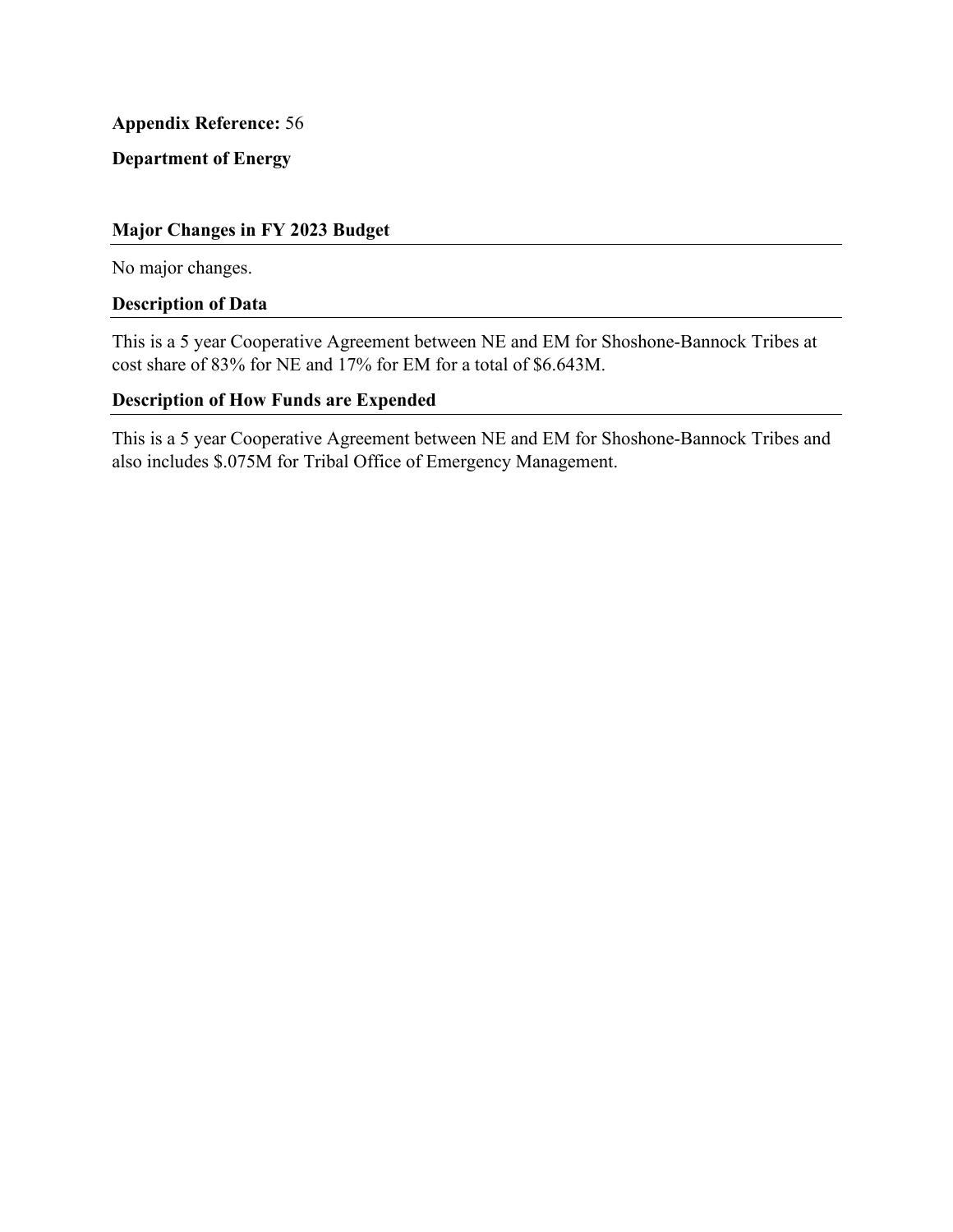## **Department of Health and Human Services**

### **Major Changes in FY 2023 Budget**

 Major changes from FY 2022 to FY 2023 for Mental Health include an increase of +\$12.6 million due to increased funding at the program level; +\$1.8 million Project AWARE, +\$4.8 million Healthy Transitions, +\$4.6 million Project LAUNCH. No change for MH System Transformation and Health Reform and a decrease in funding of -\$1.2 million GLS States. Substance Abuse Prevention has an increase of +\$2.2 million; +\$2.9 million Tribal Behavioral Health grant, and a decrease in funding for -\$736,000 Strategic Prevention Framework . Substance Abuse Treatment has an increase of +\$1.5 million across Programs of Regional and National Significance. Children's Mental Health Services has an increase of +\$8.7 million. Substance Abuse Prevention and Treatment Block Grant has an increase of +\$330,000. Tribal Opioid Response Grant has an increase of +\$20.0 million.

### **Description of Data**

 AN, AI/AN Suicide Prevention Initiative, Tribal Behavioral Health Care Grant, are funded with Mental Health programs for AI/AN, such as Children and Family Programs, Zero Suicide AI and 100% of the program funds. The other Mental Health programs, such as Children's Mental Health Services, and Protection and Advocacy, Project AWARE, Healthy Transitions, System Transformation and Health Reform, GLS States and Project LAUNCH show projected funding based on program funding changes. Substance Abuse Prevention programs such as Strategic Prevention Framework show projected funding based on program funding changes. The Tribal Behavioral Health Grant is funded with 100% of the program funds. Substance Abuse Treatment programs such as Tribal Opioid Response grants are funded with 100% of the program funds. The other Treatment programs such as the Substance Abuse Prevention and Treatment Block Grant and the Programs of Regional and National Significance show projected funding based on program funding changes.

### **Description of How Funds are Expended**

These funds are expended directly to tribes and tribal communities through competitive grant process.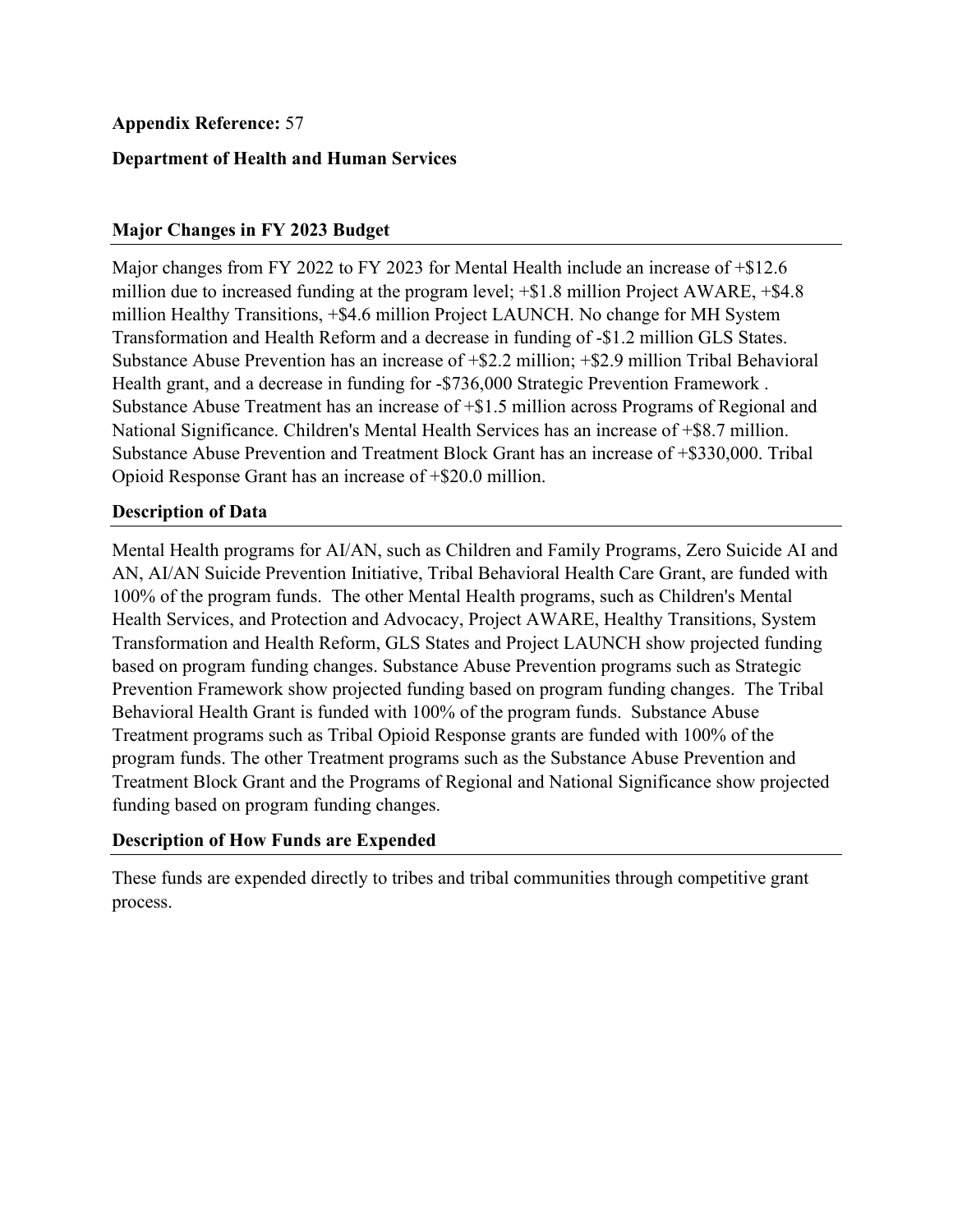## **Department of Health and Human Services**

## **Major Changes in FY 2023 Budget**

No major changes from FY22

### **Description of Data**

Estimate for FY 2022 Enacted level reflects data developed late February-early March using the FY 2022 Annualized CR level as resource baseline. FY 2022 appropriations were enacted after Institutes, Centers and Office submitted their execution year estimates. Estimate for FY 2023 President's Budget is subject to nominal change as NIH finalizes amounts.

 Estimates reported are for the American Indian & Alaskan Native research category displayed on the NIH RePORT web site "Estimates of Funding for Various Research, Condition, and Disease Categories (RCDC)".

The American Indians/Alaska Natives (AIAN) category includes research on all state- and federally-recognized AIAN populations within the United States. Research can cover all stateand federally-recognized tribes, villages, reservations, pueblos, bands, communities, colonies, tribal towns, nations, and councils in both urban and rural environments within the United States.

## **Description of How Funds are Expended**

Funds are primarily obligated through peer-reviewed extramural grants-in-aid awarded to researchers or entities, e.g. academic, corporate, non-profit, etc.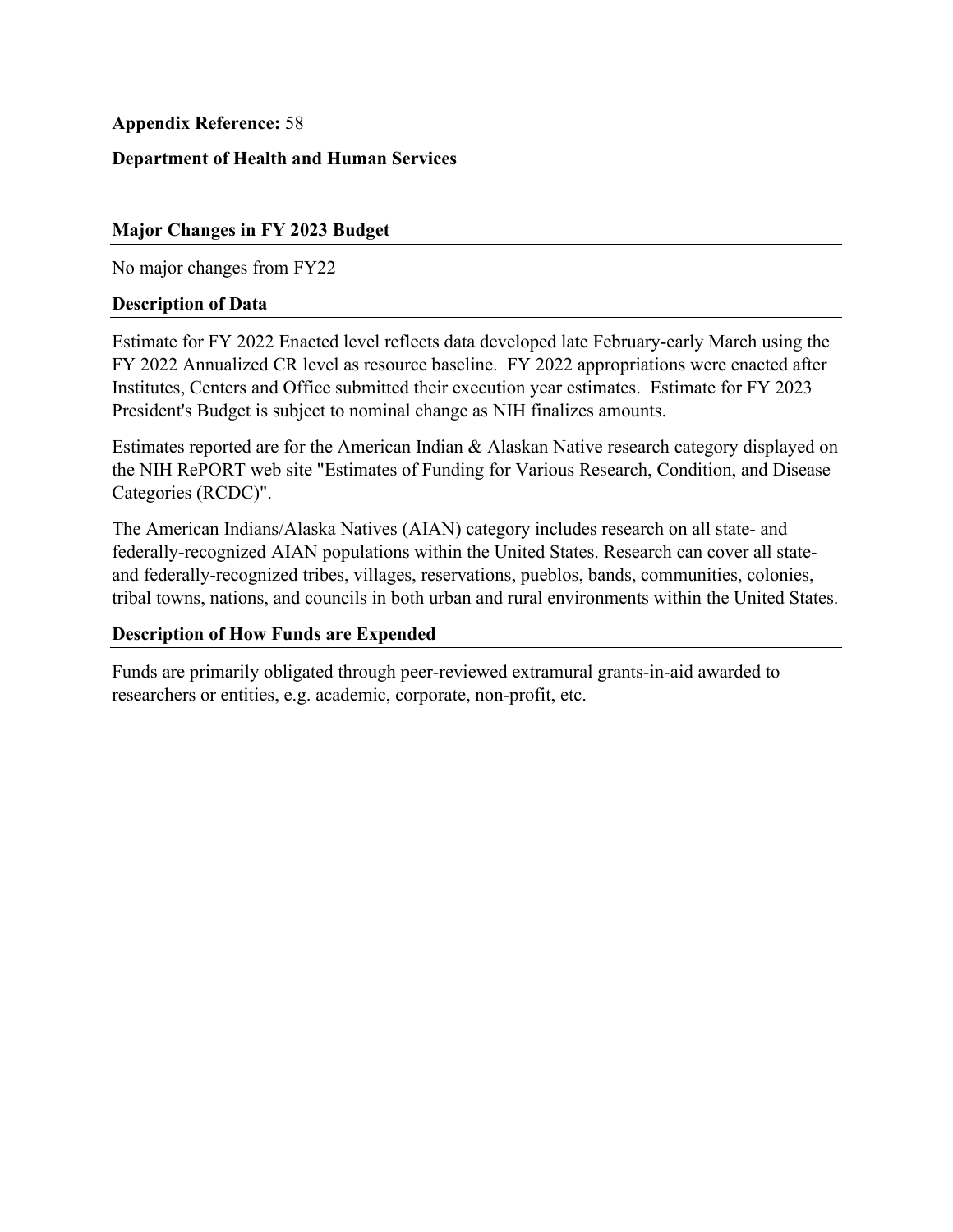## **Department of Health and Human Services**

## **Major Changes in FY 2023 Budget**

 Enacted level. The FY 2023 Budget includes significant increases for Native American Nutrition and Supportive Services, and Native American Caregiver Support programs above the FY 2022

### **Description of Data**

The calculation includes Native American Nutrition and Supportive Services, Native American Caregivers, applicable Nutrition Services Incentive Program grants, as well as several smaller programs. The FY22 Enacted amount includes placeholder estimates in some cases where final grant awards have not yet been made. The FY21 Enacted amounts include supplemental appropriations.

### **Description of How Funds are Expended**

The bulk of this funding is provided through formula grants directly to Tribes.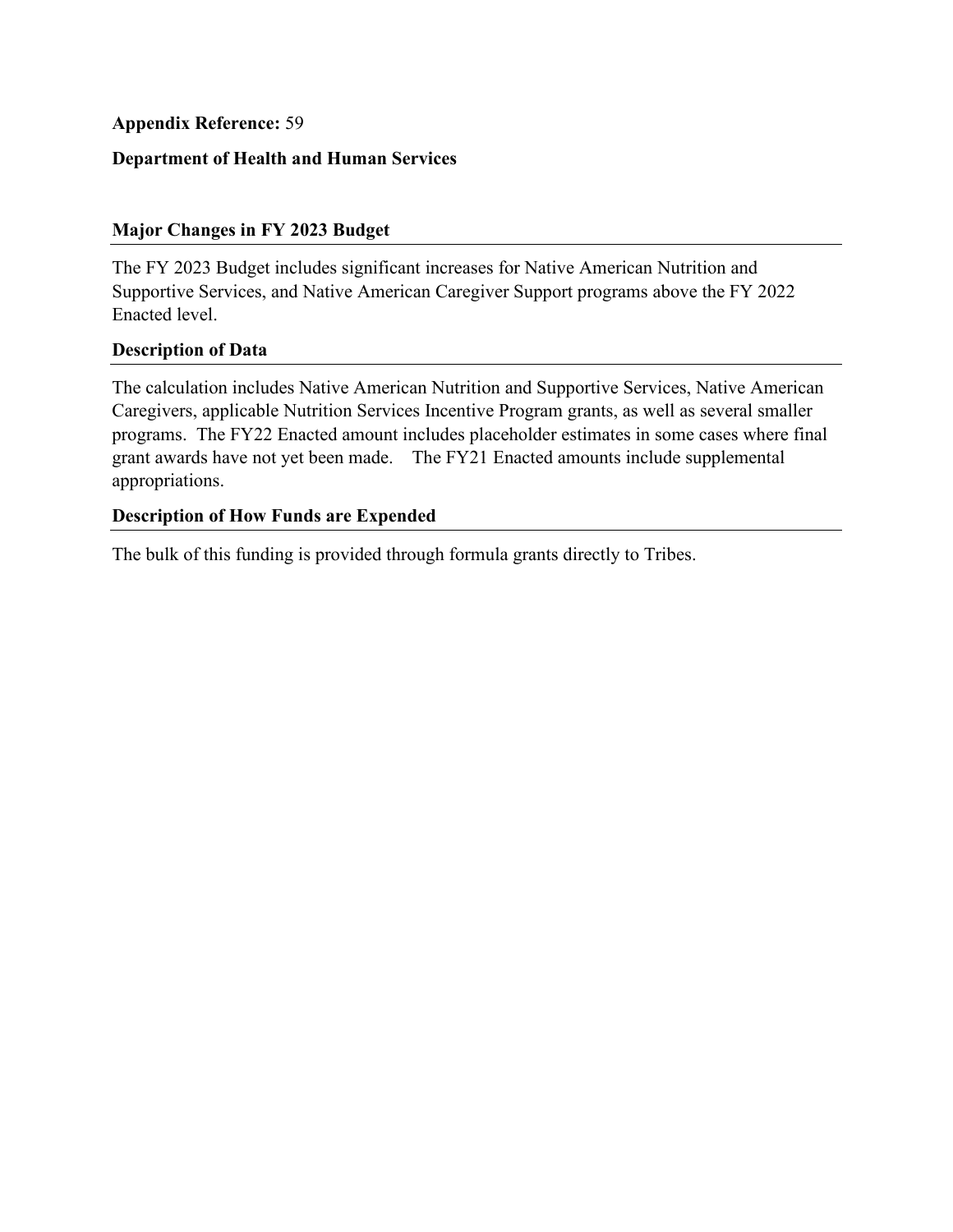## **Department of Health and Human Services**

### **Major Changes in FY 2023 Budget**

No major changes from FY22

### **Description of Data**

Funding amounts reflect the estimated direct awards to AI/AN partners through CDC's competitive grants processes from various budget lines, including Good Health and Wellness in Indian Country, and are subject to change. Along with these direct awards, CDC has many initiatives and programs that support tribes and tribal members.

FY 2021 Supplemental allocation to Tribal Communities was transferred to IHS to support the tribal COVID response as directed by Congress.

## **Description of How Funds are Expended**

Funds are expended through competitive cooperative agreement and grant awards to tribal partners and organizations.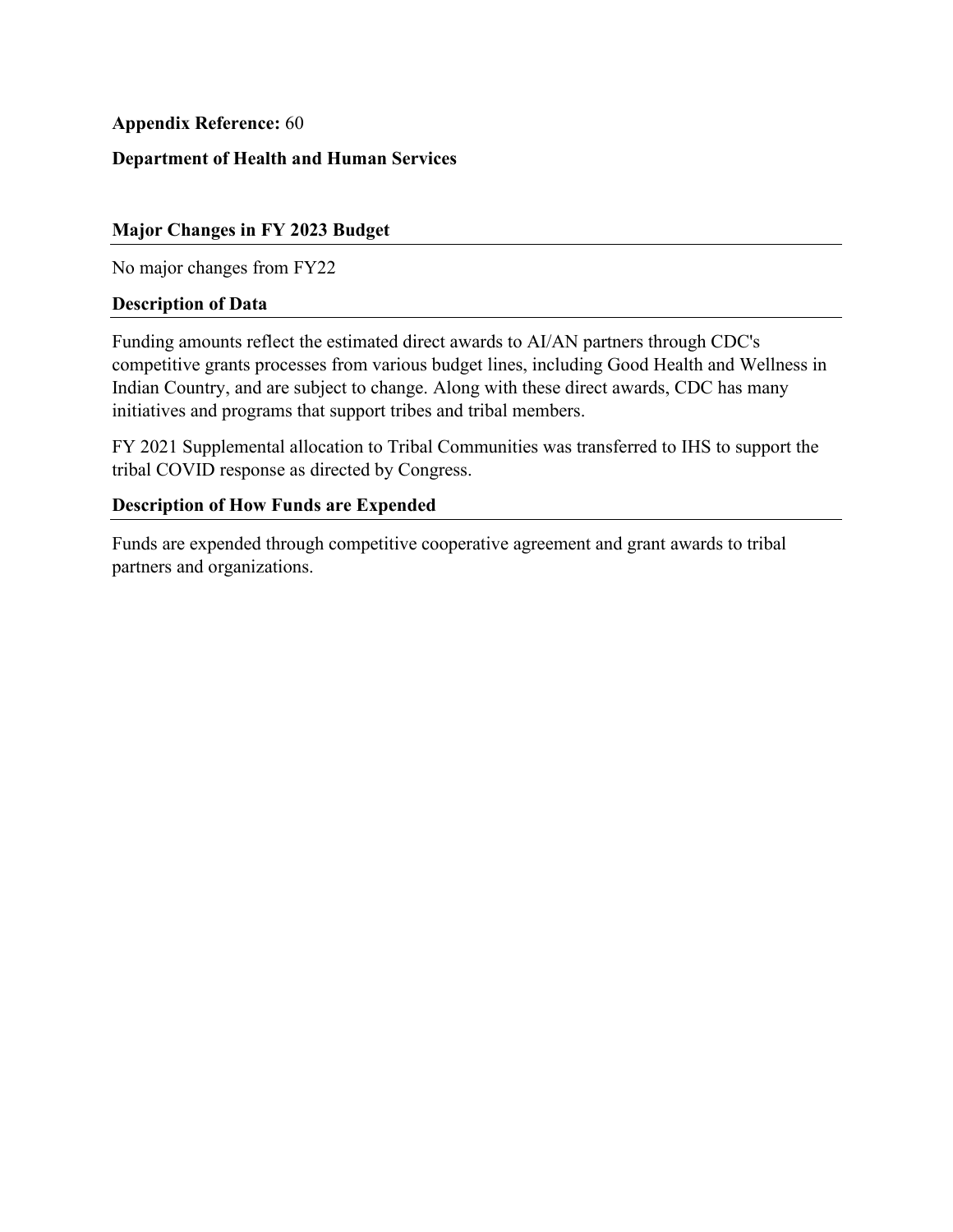# **Department of Health and Human Services**

# **Major Changes in FY 2023 Budget**

There are no major changes within the Programs from FY 2021 to FY 2022 due to an increase in funding.

## **Description of Data**

-

## **Description of How Funds are Expended**

These funds are expended directly to tribes and tribal communities through competitive grant process.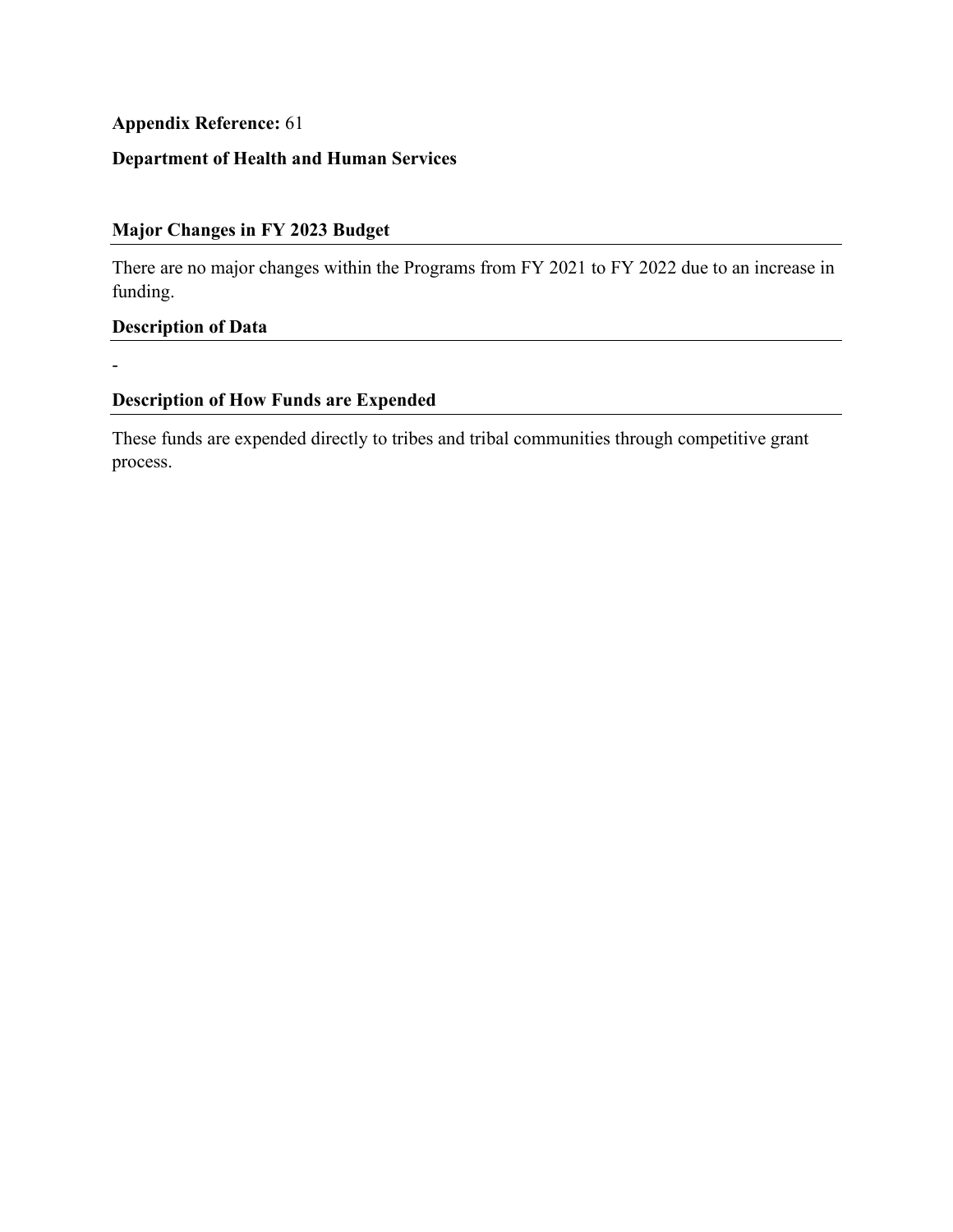## **Department of Health and Human Services**

### **Major Changes in FY 2023 Budget**

No major changes from FY 2022.

#### **Description of Data**

Health Centers is calculated from the number of Native Hawaiian and Tribal Health Centers, Centers of Excellence is based on the percentage of participants, National Health Service Corps is based on the Tribal set-aside, Maternal, Infant and Early Childhood Home Visiting Program is based on 3% of the budget, Healthy Start is based on 4% of the budget, Emergency Relief Grants is based on 0.5% of the budget, Comprehensive Care is based on 0.8% of the budget, Early Intervention is based on 0.7% of the budget, Rural Health Outreach Grants is based on 2% of the budget, and Payments to Hawaii is based on 100% of the budget.

### **Description of How Funds are Expended**

Funds are expended through grant awards to tribal partners and organizations.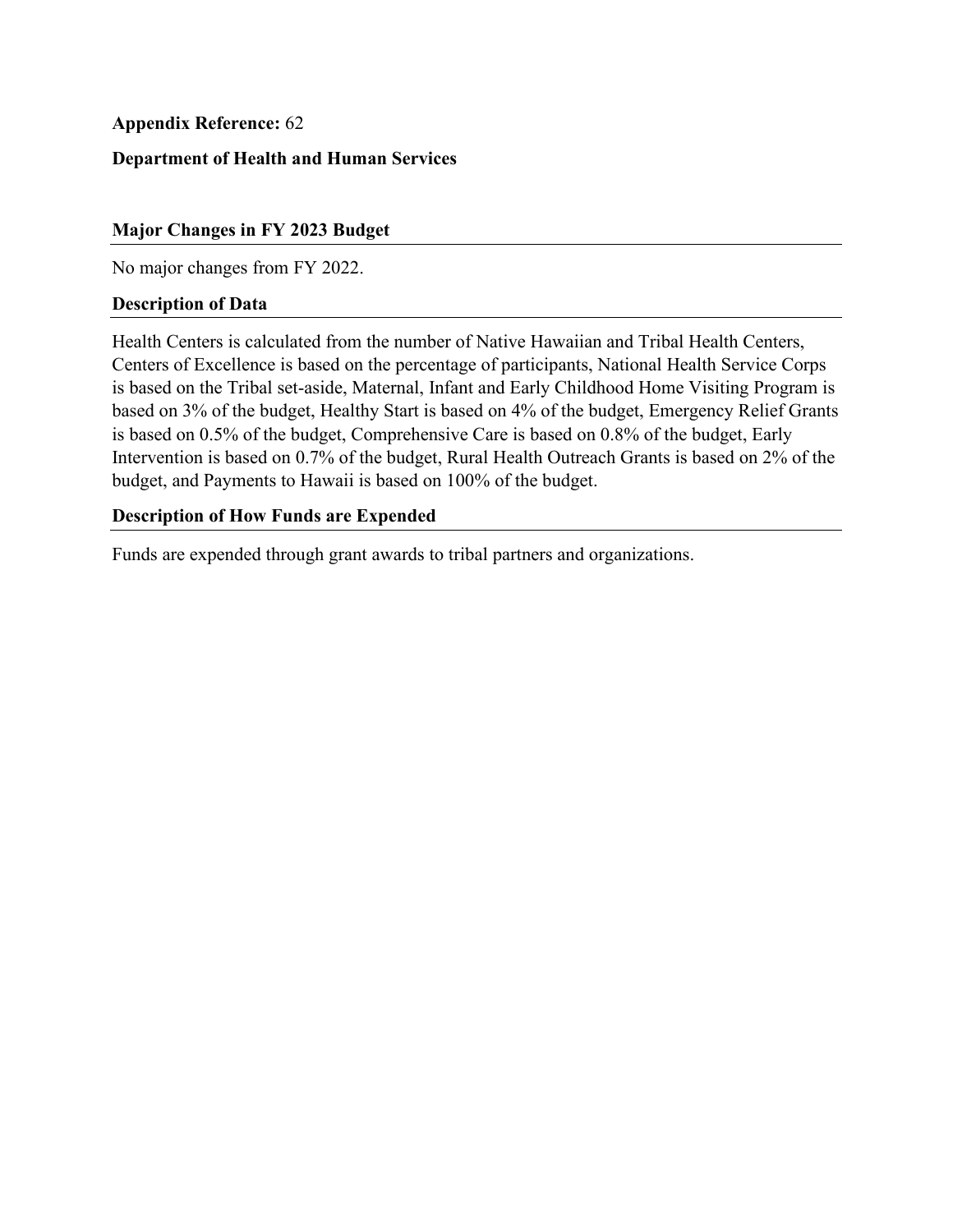## **Department of Health and Human Services**

## **Major Changes in FY 2023 Budget**

An increase by adding two additional trainings, which will allow for the ICD-10 Medical Coding Trainings to be provided to all 12 of the IHS areas.

### **Description of Data**

Funding is for: 1) ICD-10 Medical Coding Trainings to ITU staff in AI/AN communities and to Tribal College and University Students (TCU) 2) involves providing logistics, venue, and presenters for 16 field trainings 3) the development of culturally appropriate outreach and educational materials to assist in the enrollment of AI/ANs in CMS programs 4) Funds the five tasks under the Cooperative Agreement include: Tribal regulation review and analysis, data research, TTAG strategic plan development, Tribal consultation support, and outreach trainings for tribal communities 5) Funds CMS portion of the Intradepartment Council on Native American Affairs (ICNNA) Support

## **Description of How Funds are Expended**

CMS is still gathering this information.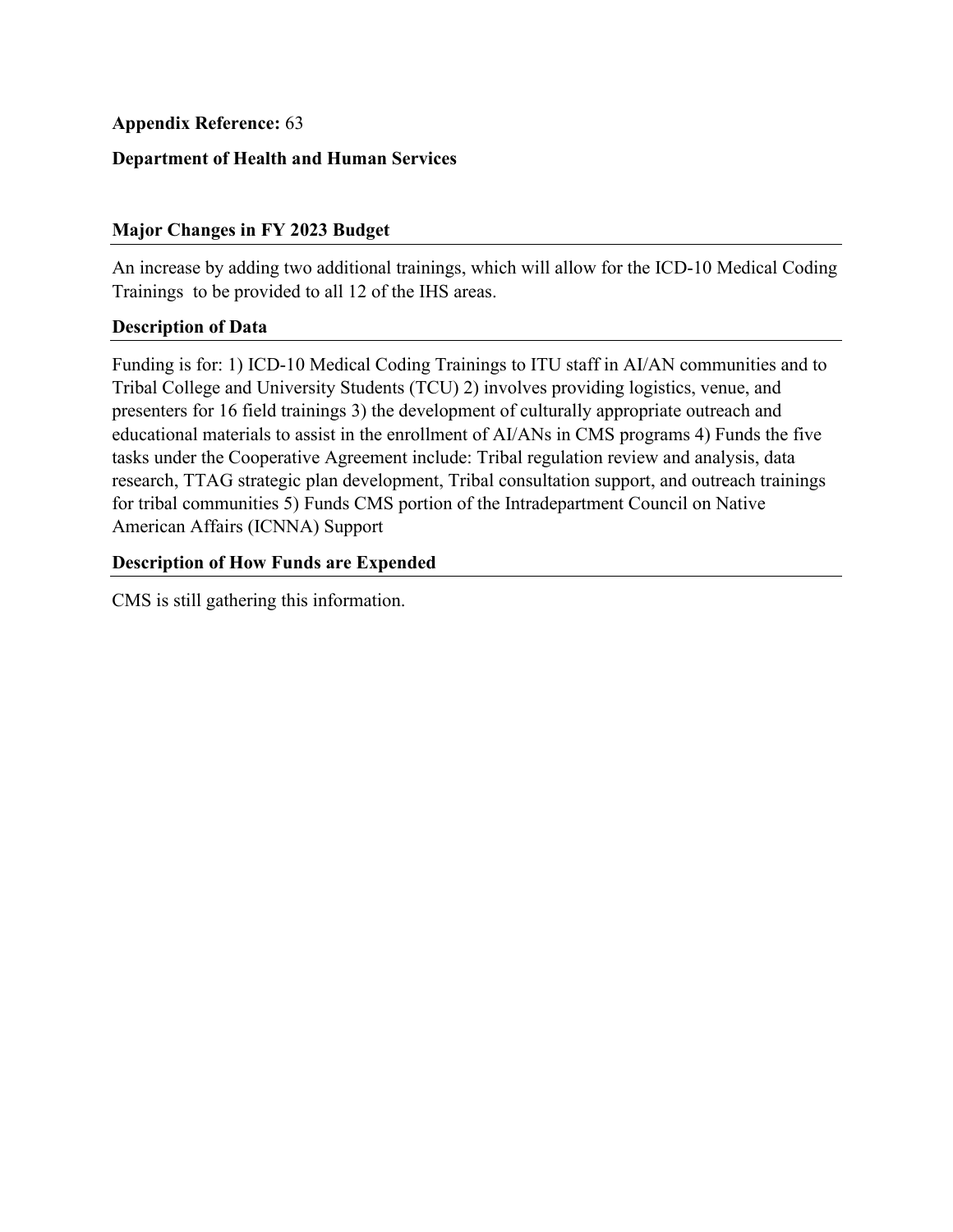## **Department of Health and Human Services**

## **Major Changes in FY 2023 Budget**

The FY 2023 Budget shifts IHS from discretionary to mandatory funding.

### **Description of Data**

IHS is a direct health care provider established as the principal Federal Agency charged with the mission of raising the physical, mental, social, and spiritual health of American Indians and Alaska Natives to the highest level.

## **Description of How Funds are Expended**

Funds are/will be expended through various mechanisms: Contracts with Tribal governments, organizations, or individuals, Direct funding to Tribal governments, organizations, or individuals, Direct service programs, Competitive Grants, Non-competitive Grants, Grants to Urban Indian Organizations, and Loans.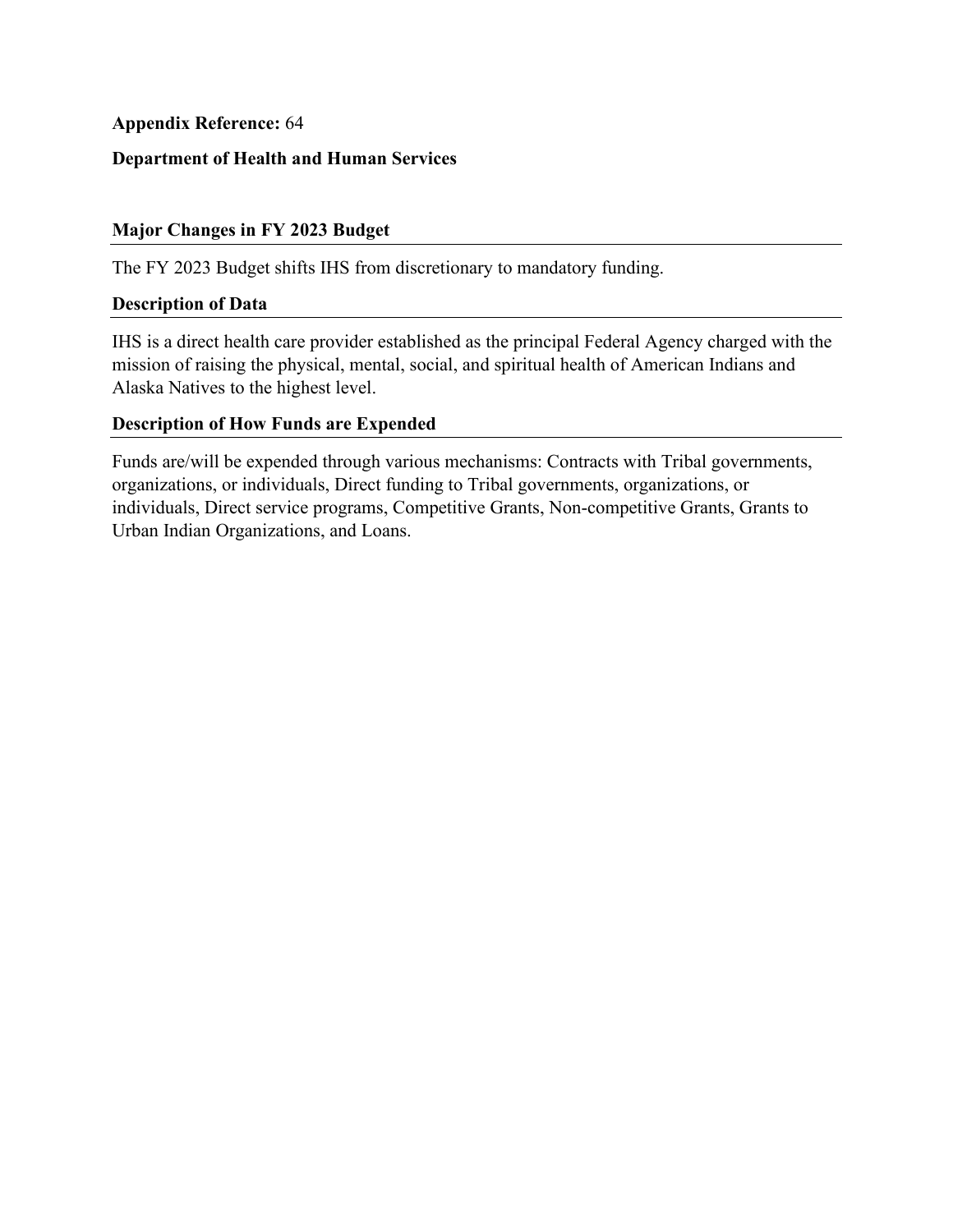# **Department of Health and Human Services**

### **Major Changes in FY 2023 Budget**

FY 2022 and FY 2023 Enacted amounts are subject to sequestration. Post-sequestration total for SDPI in FY 2022 and FY 2023 is \$147 million.

#### **Description of Data**

All funding for the SDPI is used for Native American tribes, communities, and individuals.

## **Description of How Funds are Expended**

Funds are expended through a grants for the prevention and treatment of diabetes to Tribes and Urban Indian Organizations.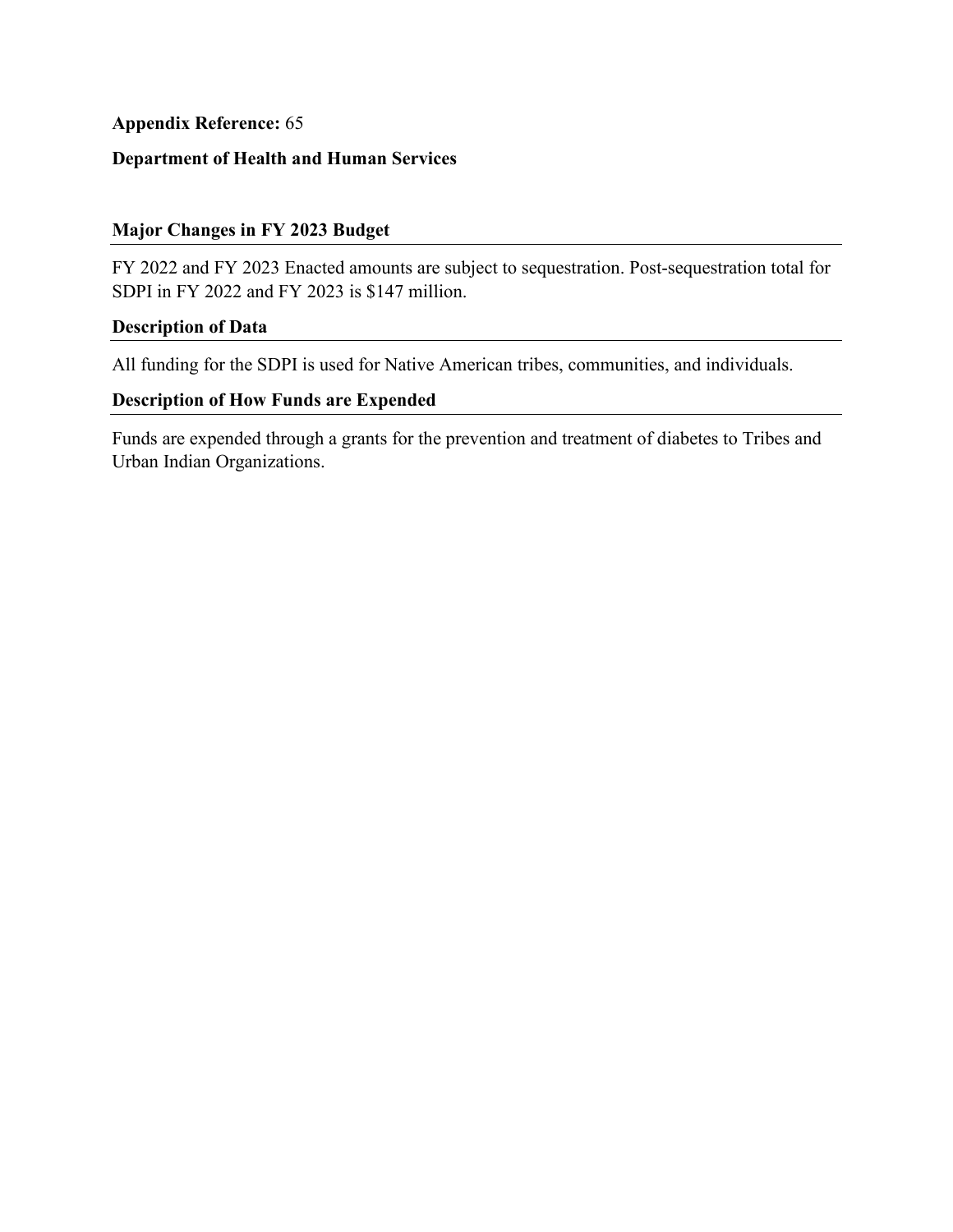# **Department of Health and Human Services**

# **Major Changes in FY 2023 Budget**

FY21 Enacted Discretionary includes both annual and CRRSA funding.

FY22 Enacted Mandatory includes ARP funding.

## **Description of Data**

Percentage of total.

## **Description of How Funds are Expended**

 directly. The Head Start Act reserves funds for specifically for tribes. Federally recognized tribes, or consortia of tribes, are eligible to receive Head Start funding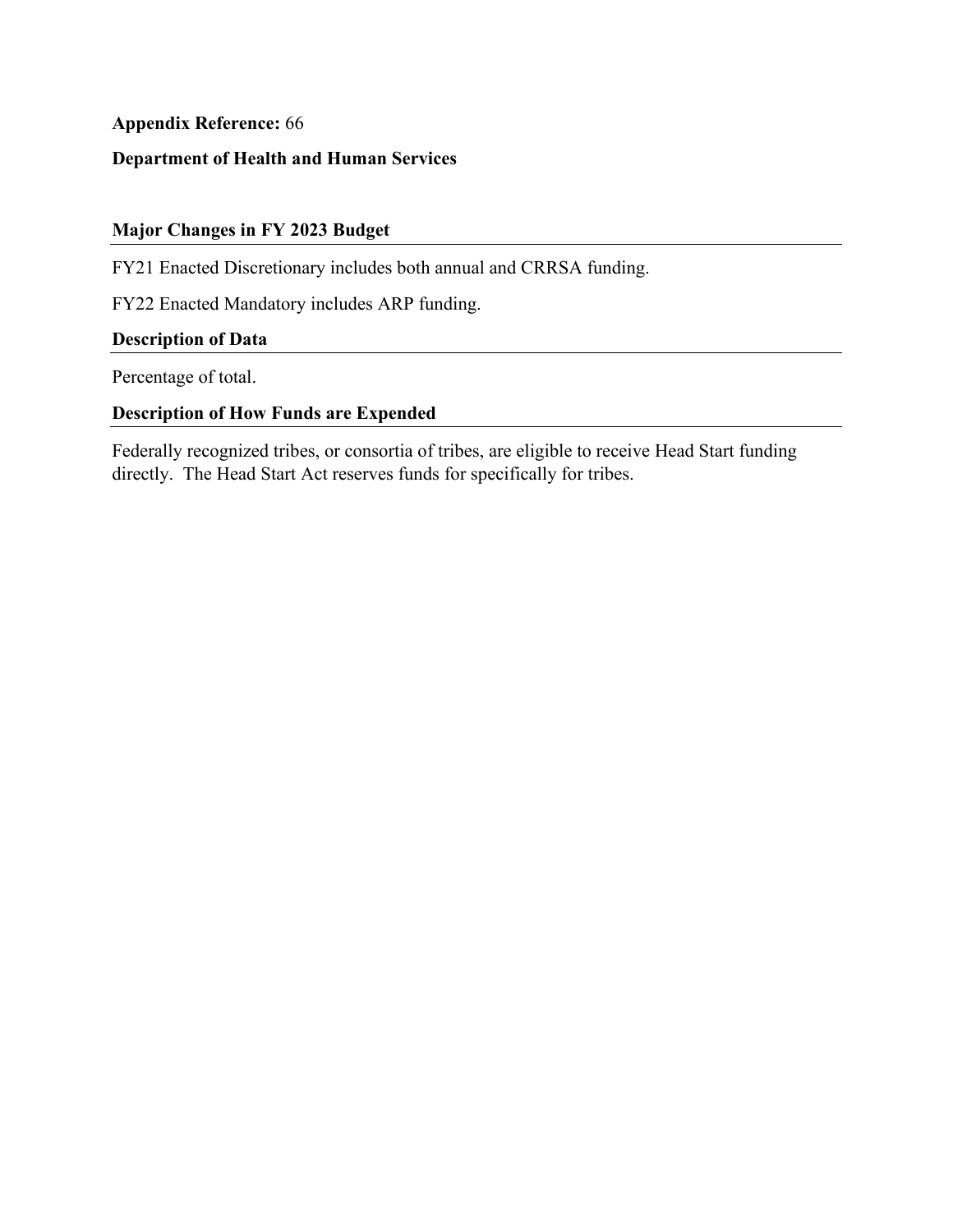## **Department of Health and Human Services**

# **Major Changes in FY 2023 Budget**

No major changes.

## **Description of Data**

Total appropriation.

## **Description of How Funds are Expended**

Projects that promote business development, capacity-building, entrepreneurial activities, financial education, cultural and language preservation, as well as the implementation of environmental laws, regulations, and ordinances.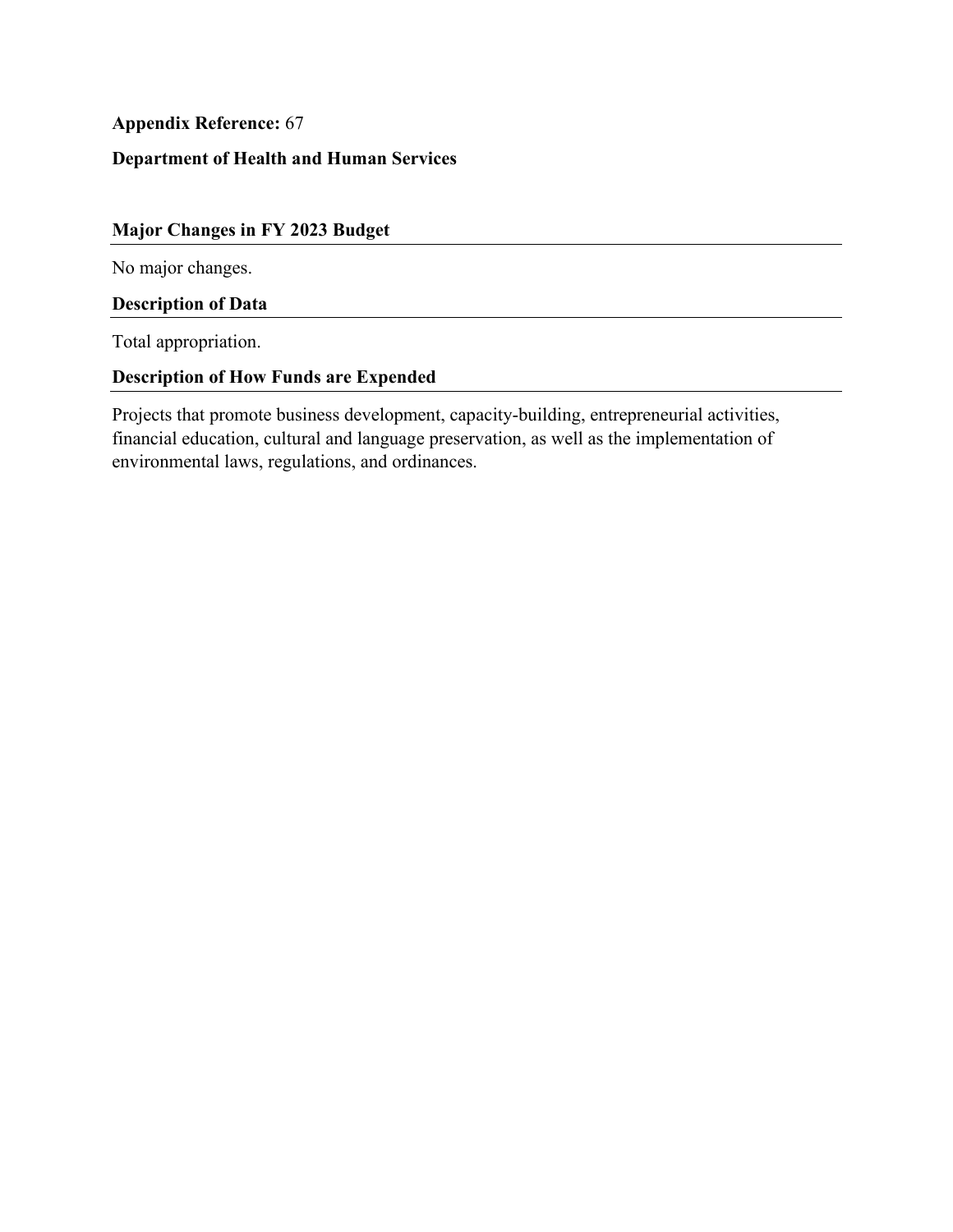## **Department of Health and Human Services**

## **Major Changes in FY 2023 Budget**

The FY 2021 enacted amount for discretionary includes the FY21 CCDBG reallotment and the CRRSA and ARP supplemental appropriations. The breakdown is as follows:

 CRRSA: 275 **CCDBG** Reallotment: CCDBG Annual: 340  $1$  (rounded: actual \$506K) Total FY21 Enacted Discretionary: 616 ARP CCDBG: 450 ARP Stabilization: 719 CCE Enacted: 100 Total: 1,269

### **Description of Data**

-

## **Description of How Funds are Expended**

The Child Care and Development Fund (CCDF) —a block grant to state, territory, and tribal governments that provides support for children and their families with paying for child care that will fit their needs and that will prepare children to succeed in school.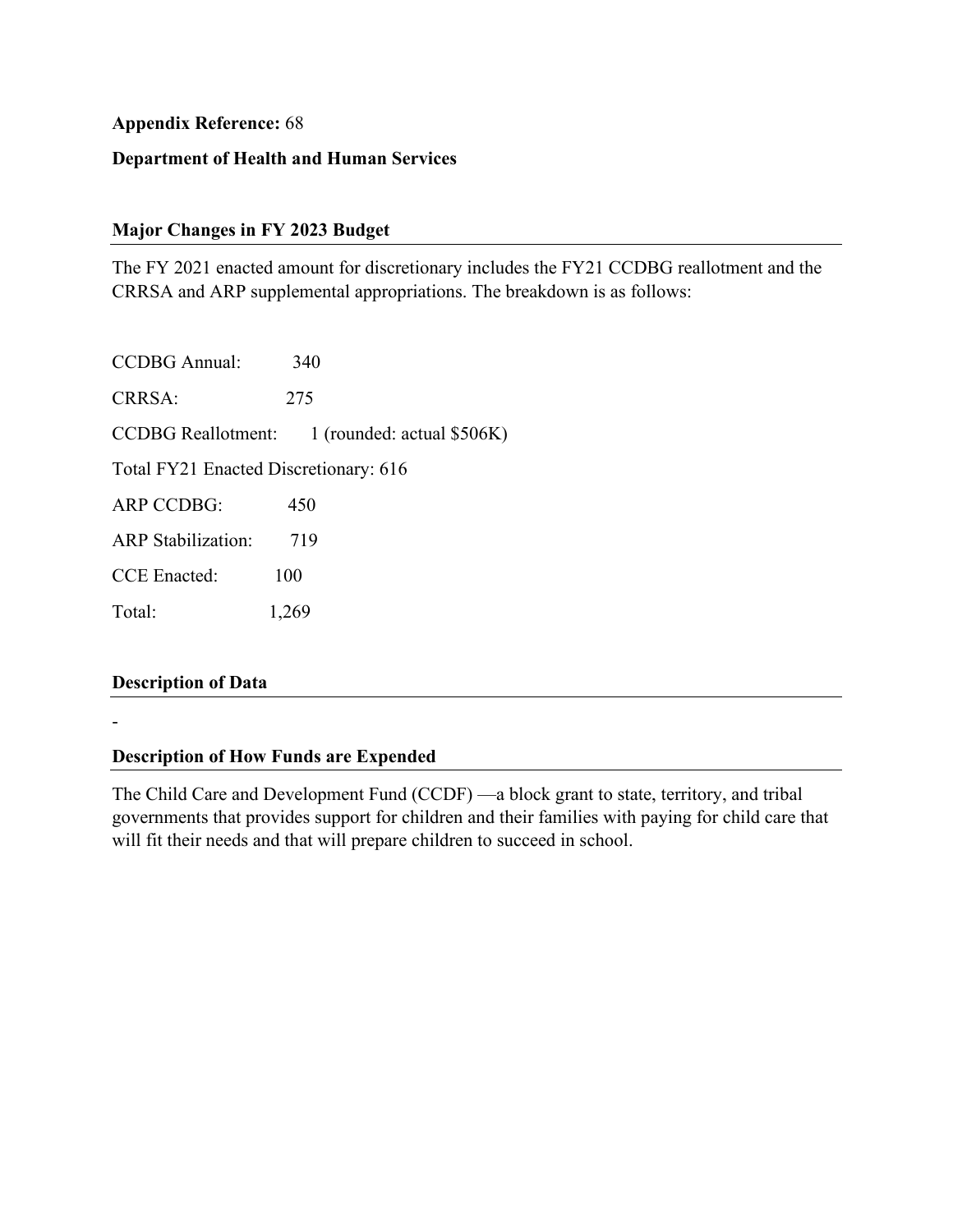# **Department of Health and Human Services**

# **Major Changes in FY 2023 Budget**

Future Years are being budgeted for.

# **Description of Data**

Actual; Percentage of total for budget amounts. These amounts do not include supplemental funds that were appropriated in CRRSA and ARPA.

# **Description of How Funds are Expended**

Formula Grant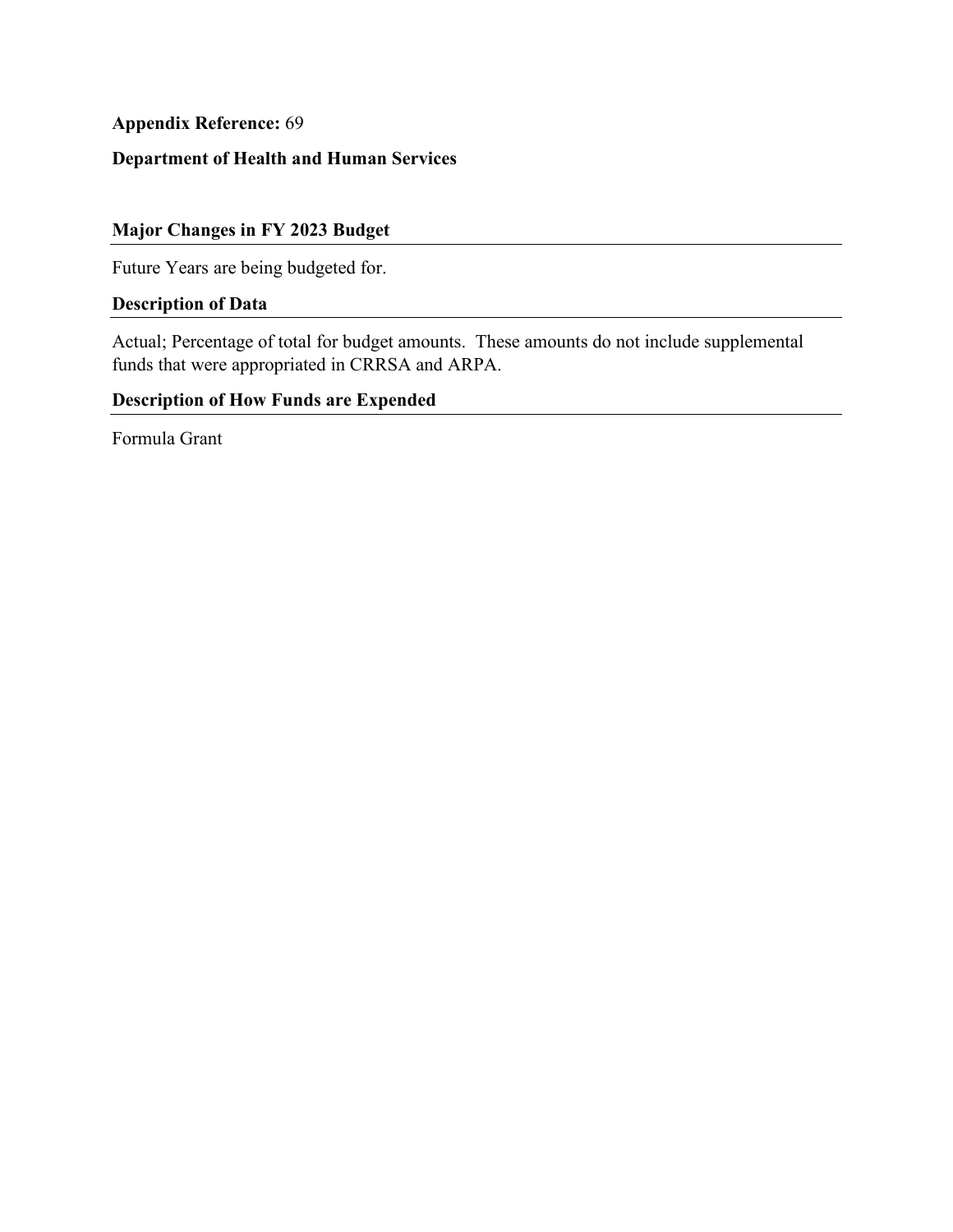# **Department of Health and Human Services**

## **Major Changes in FY 2023 Budget**

The FY21 and FY22 funding included an additional \$7 million for Tribes. There is no language in FY23 request to continue funding the additional \$7 million. Therefore, the FY23 amount is lower.

## **Description of Data**

Percentage of total.

## **Description of How Funds are Expended**

Under the statute for the FVPSA appropriation, not less than 10 percent is awarded to Indian tribes (including Alaska Natives) and tribal organizations.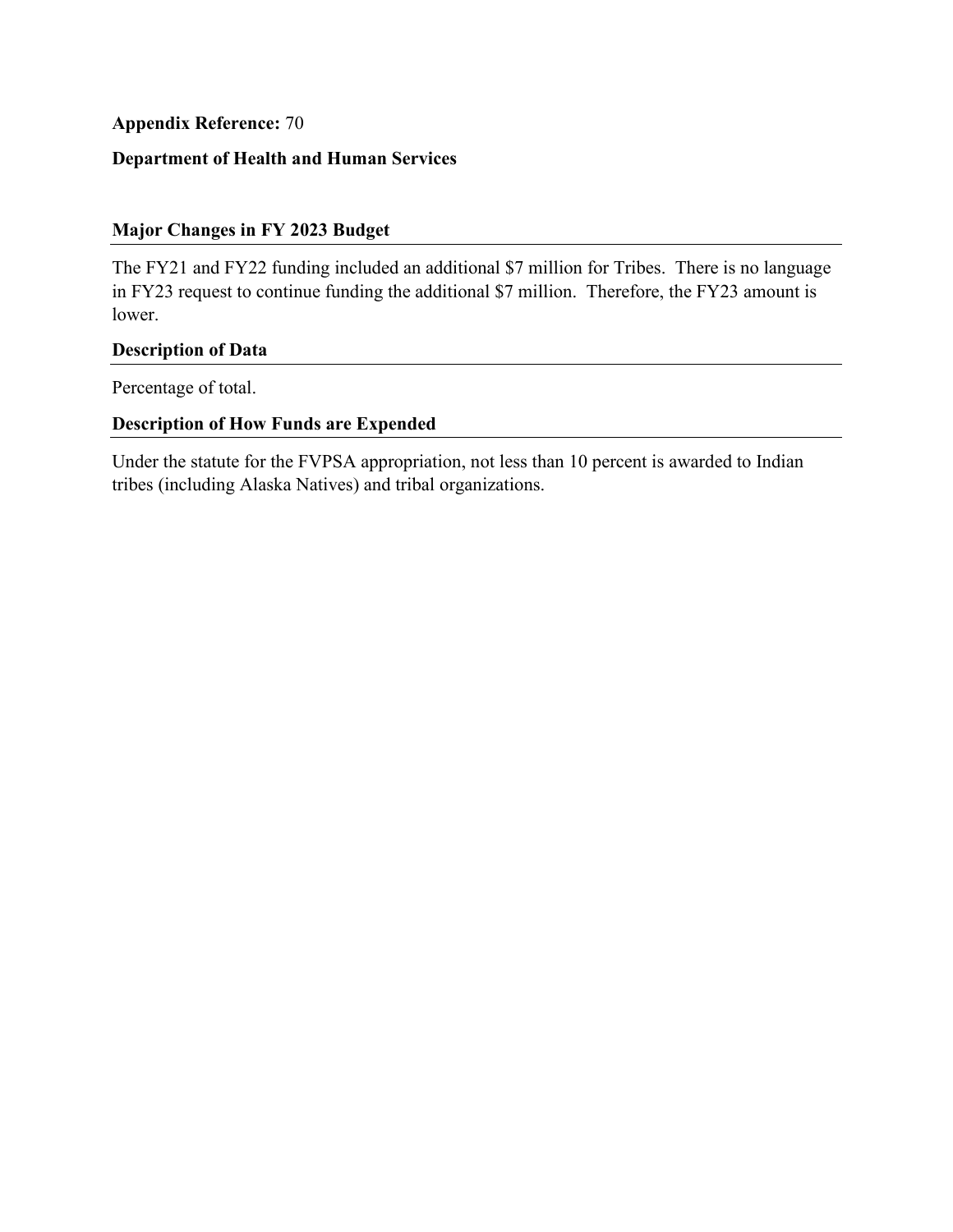# **Department of Health and Human Services**

# **Major Changes in FY 2023 Budget**

No major changes from FY22

## **Description of Data**

Percentage of total.

## **Description of How Funds are Expended**

CSBG provides grant allocations, using a statutory formula calculation, to states, territories, and tribes, for poverty reduction, including services to address employment, education, housing assistance, nutrition, energy, emergency services, health, and substance abuse.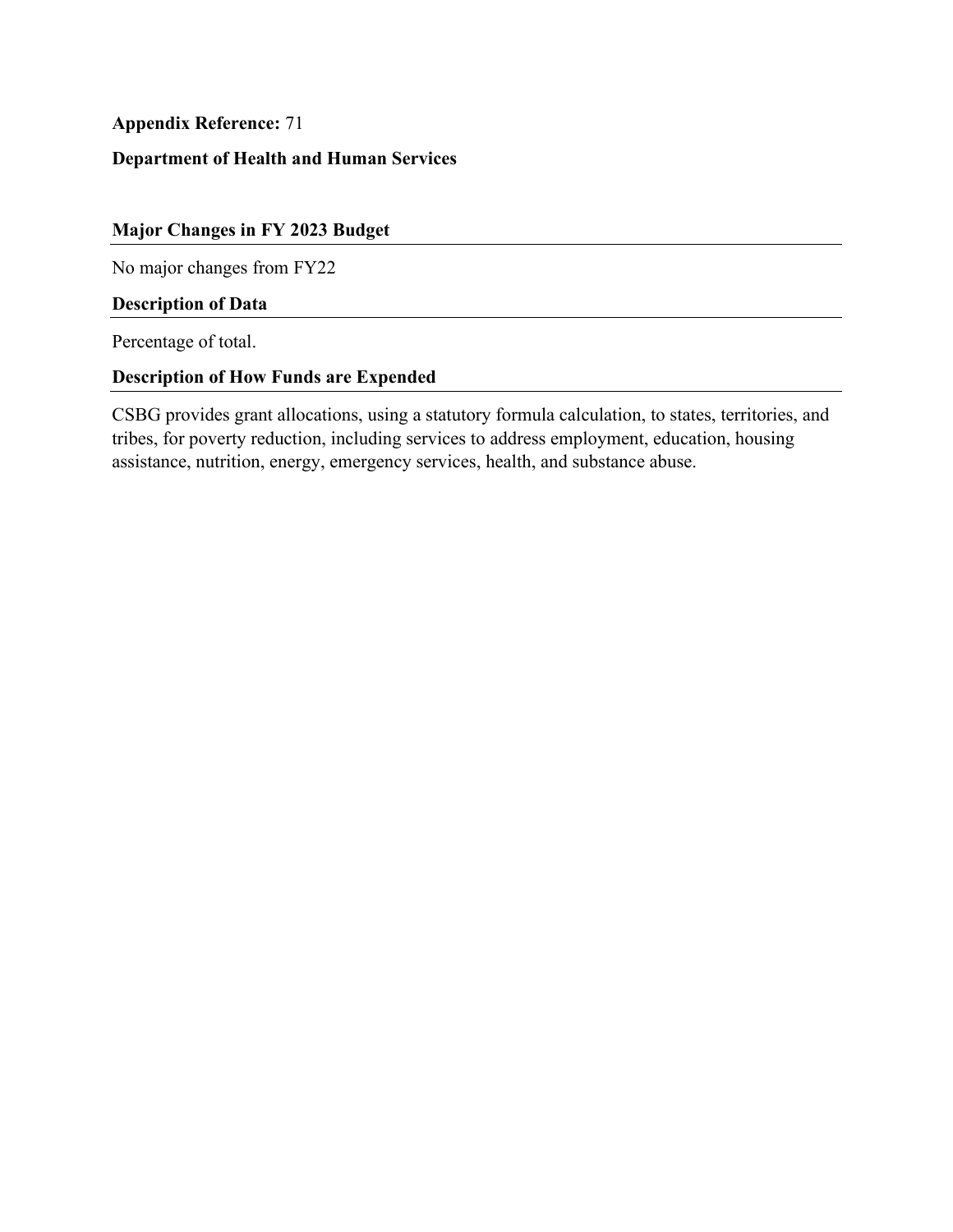# **Department of Health and Human Services**

# **Major Changes in FY 2023 Budget**

FY21 Enacted Mandatory includes ARP funding.

# **Description of Data**

Percentage of total.

## **Description of How Funds are Expended**

Awarded as discretionary grants.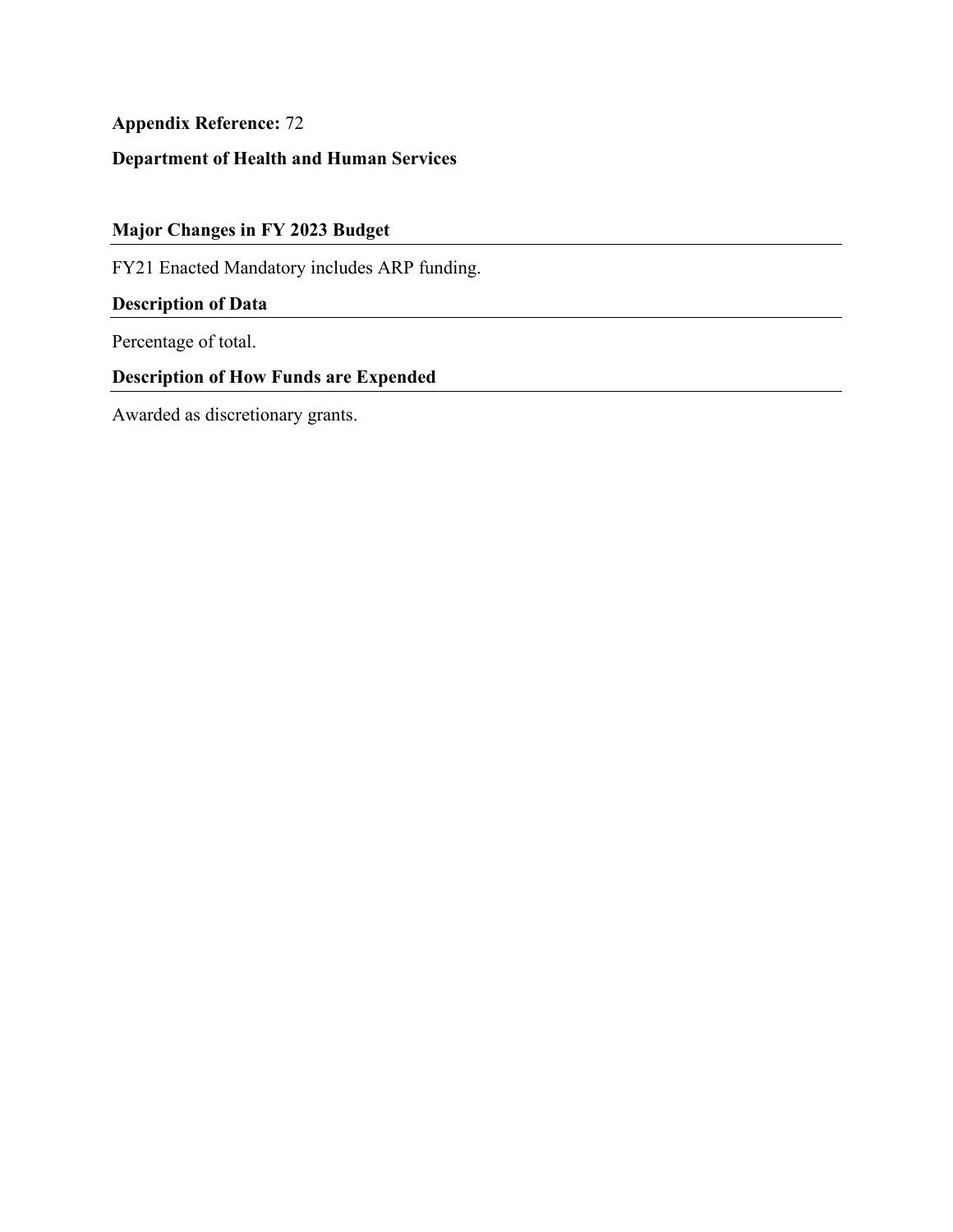## **Department of Health and Human Services**

### **Major Changes in FY 2023 Budget**

FY 2021 enacted includes \$54 million in ARP Act supplemental funds. Starting in 2022, one additional tribe is receiving Tribal TANF funding. No change in amounts due to rounding.

#### **Description of Data**

Percentage of total.

### **Description of How Funds are Expended**

Tribes use TANF funding on a variety of programs and services that are reasonably calculated to address the program's four broad purposes: providing assistance to needy families so that children may be cared for in their own homes or the homes of relatives; ending dependence of needy parents by promoting job preparation, work, and marriage; preventing and reducing the incidence of out-of-wedlock pregnancies; and encouraging the formation and maintenance of two-parent families. Activities include cash assistance, child care, and employment and training services.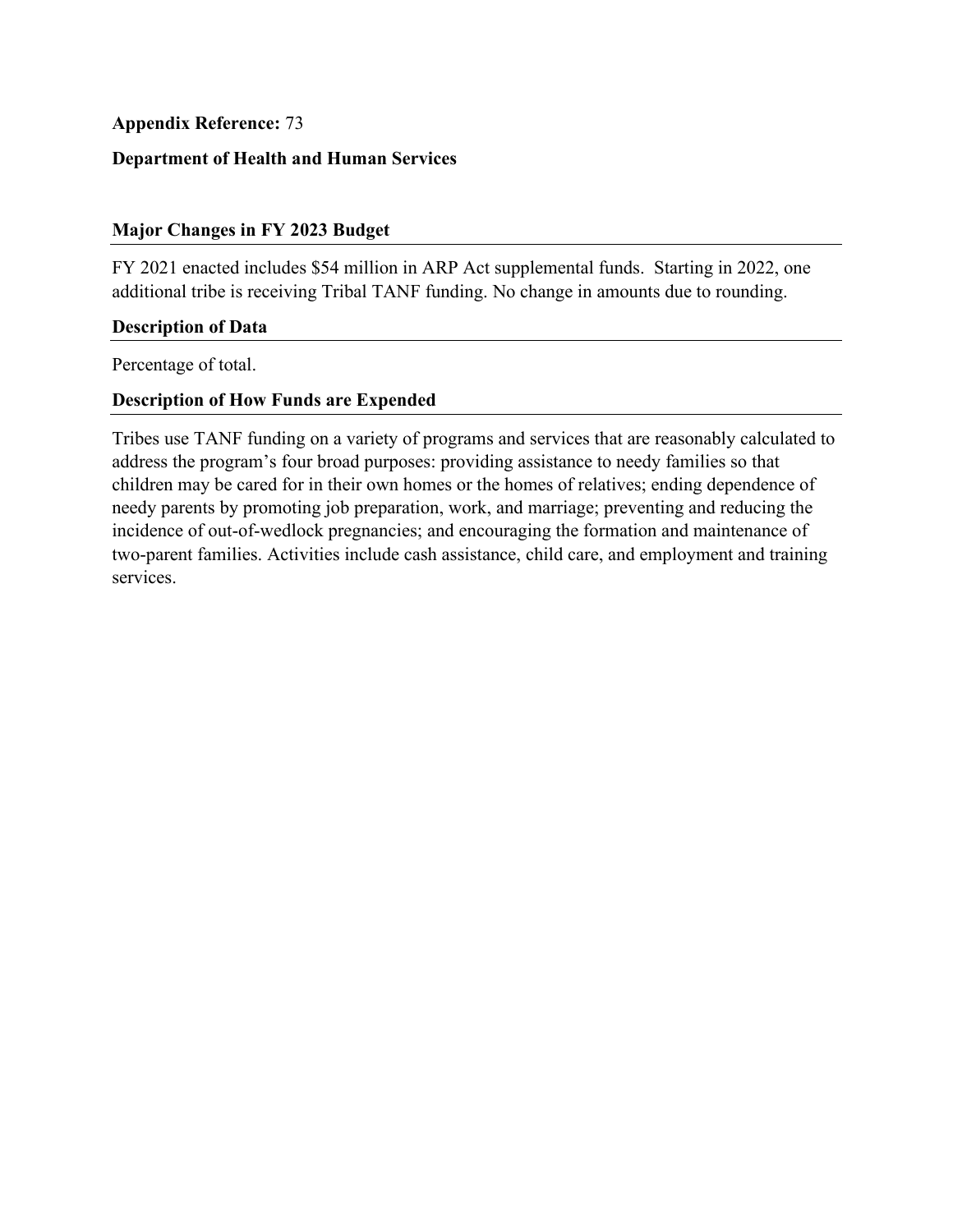# **Department of Health and Human Services**

# **Major Changes in FY 2023 Budget**

The increase from FY 22 to FY 23 is due to the PB request amount for PSSF.

## **Description of Data**

Percentage of total.

## **Description of How Funds are Expended**

These funds will be spent on Formula grants.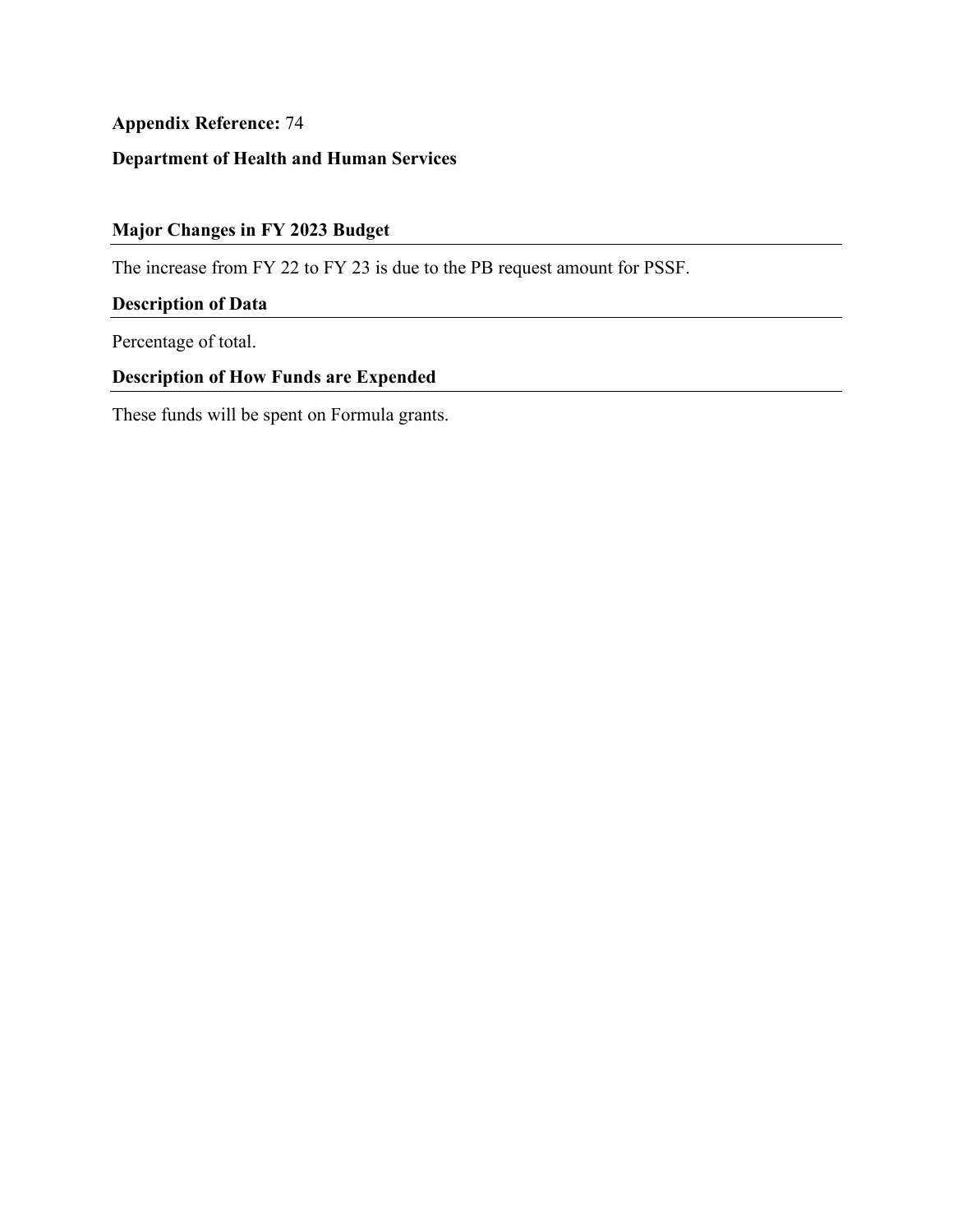## **Department of Health and Human Services**

#### **Major Changes in FY 2023 Budget**

No major changes.

#### **Description of Data**

Statutory amount.

### **Description of How Funds are Expended**

Up to \$2 million of Healthy Marriage and Responsible Fatherhood funding is available for demonstration projects to test the effectiveness of coordinating tribal TANF and child welfare services for tribal families at risk of child abuse or neglect. Eight Tribal TANF-Child Welfare Coordination demonstration projects are providing improved case management for families eligible for assistance, supportive services and assistance to tribal children in out-of-home placements, and prevention services and assistance to tribal families at risk of child abuse and neglect.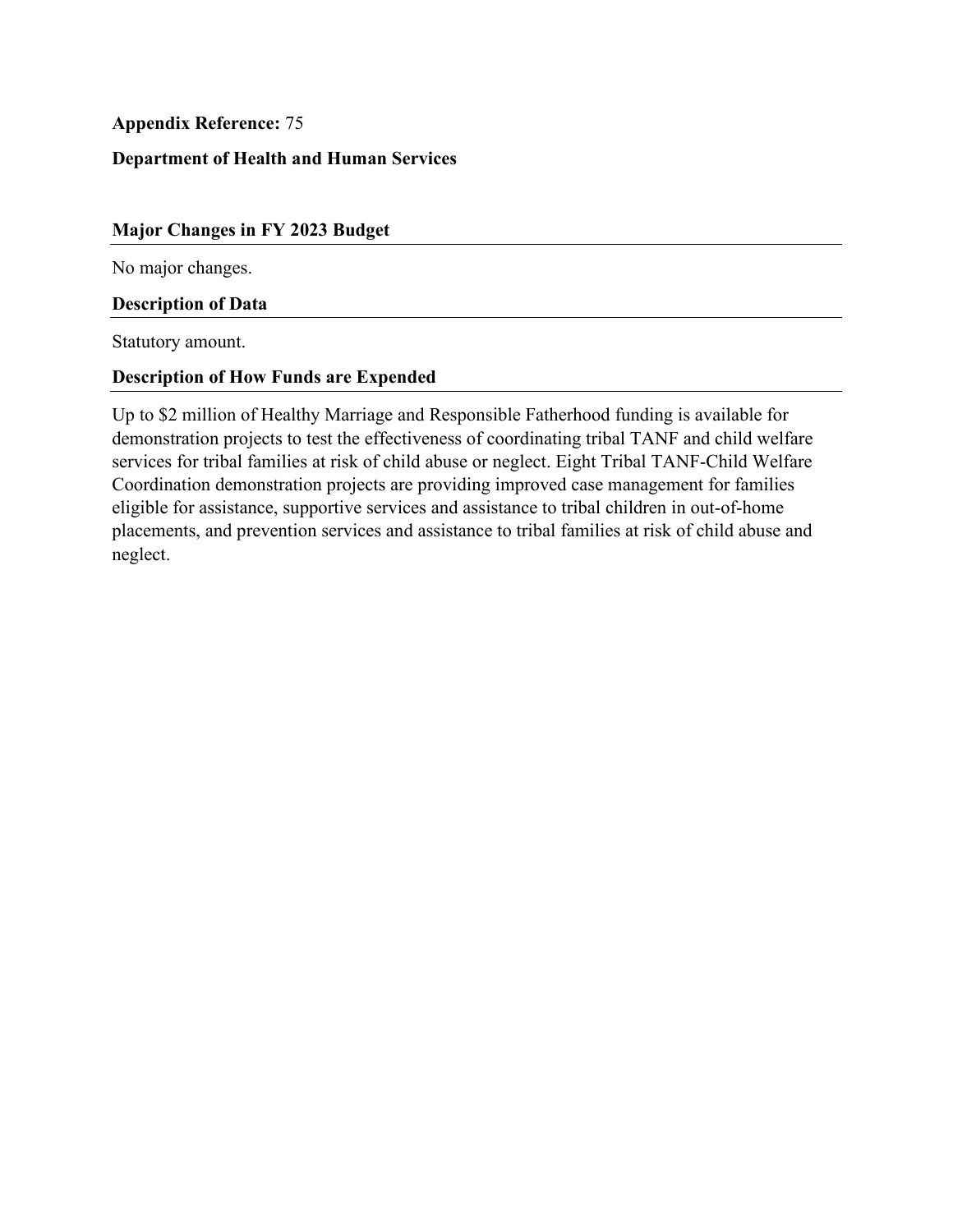# **Department of Health and Human Services**

# **Major Changes in FY 2023 Budget**

No major changes.

#### **Description of Data**

Total appropriation.

### **Description of How Funds are Expended**

 Provides funds to Indian tribes and Alaska Native organizations that conducted a Job Opportunities and Basic Skills Training program in FY 1995. These grants allow Indian tribes and Alaska Native organizations to operate programs to make work activities available to their members.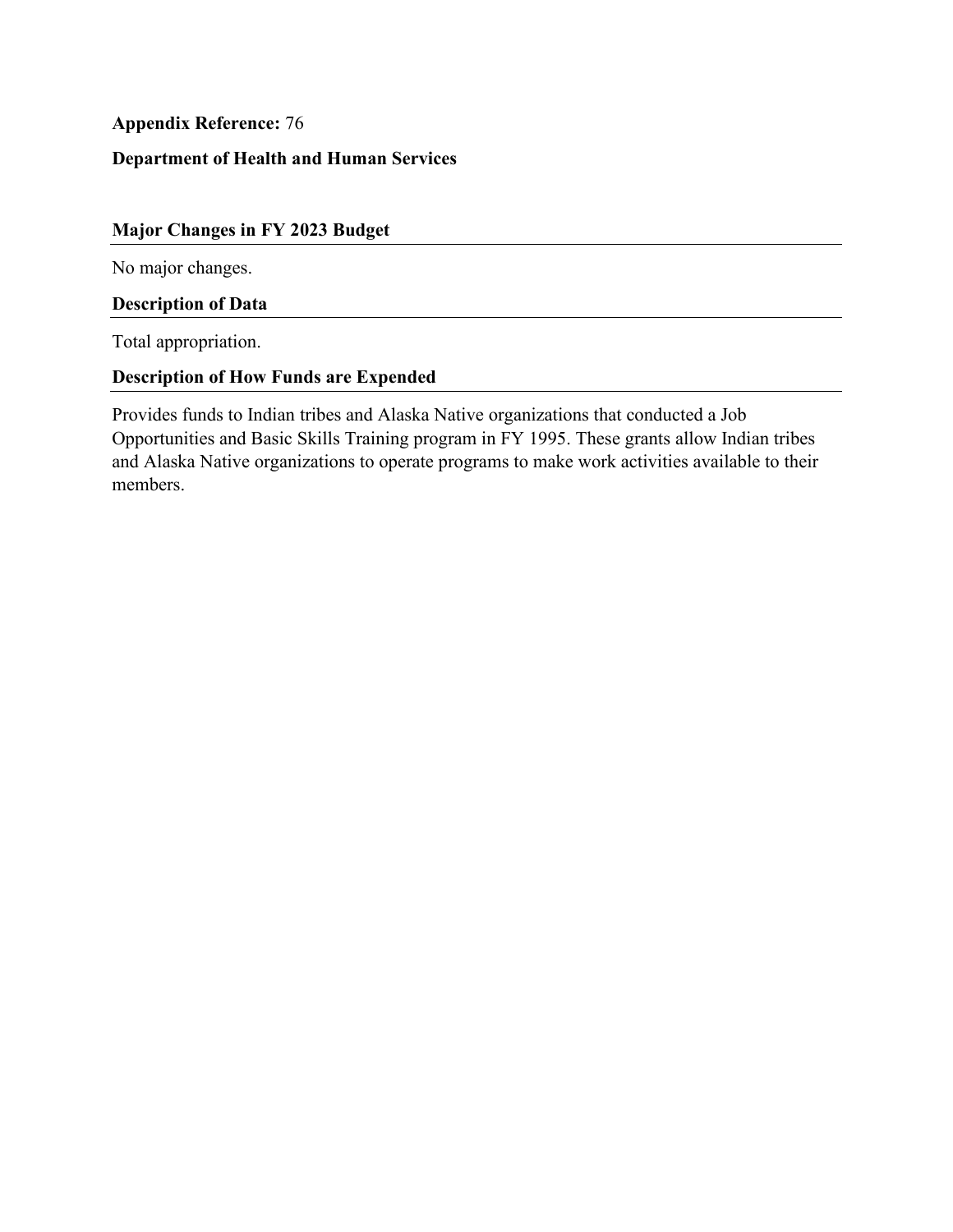# **Department of Health and Human Services**

# **Major Changes in FY 2023 Budget**

FY 2022 and FY 2023 amounts are the program's estimated baseline costs.

## **Description of Data**

FY 2022 and FY 2023 amounts are the program's estimated baseline costs.

## **Description of How Funds are Expended**

Funds are grants made to tribes.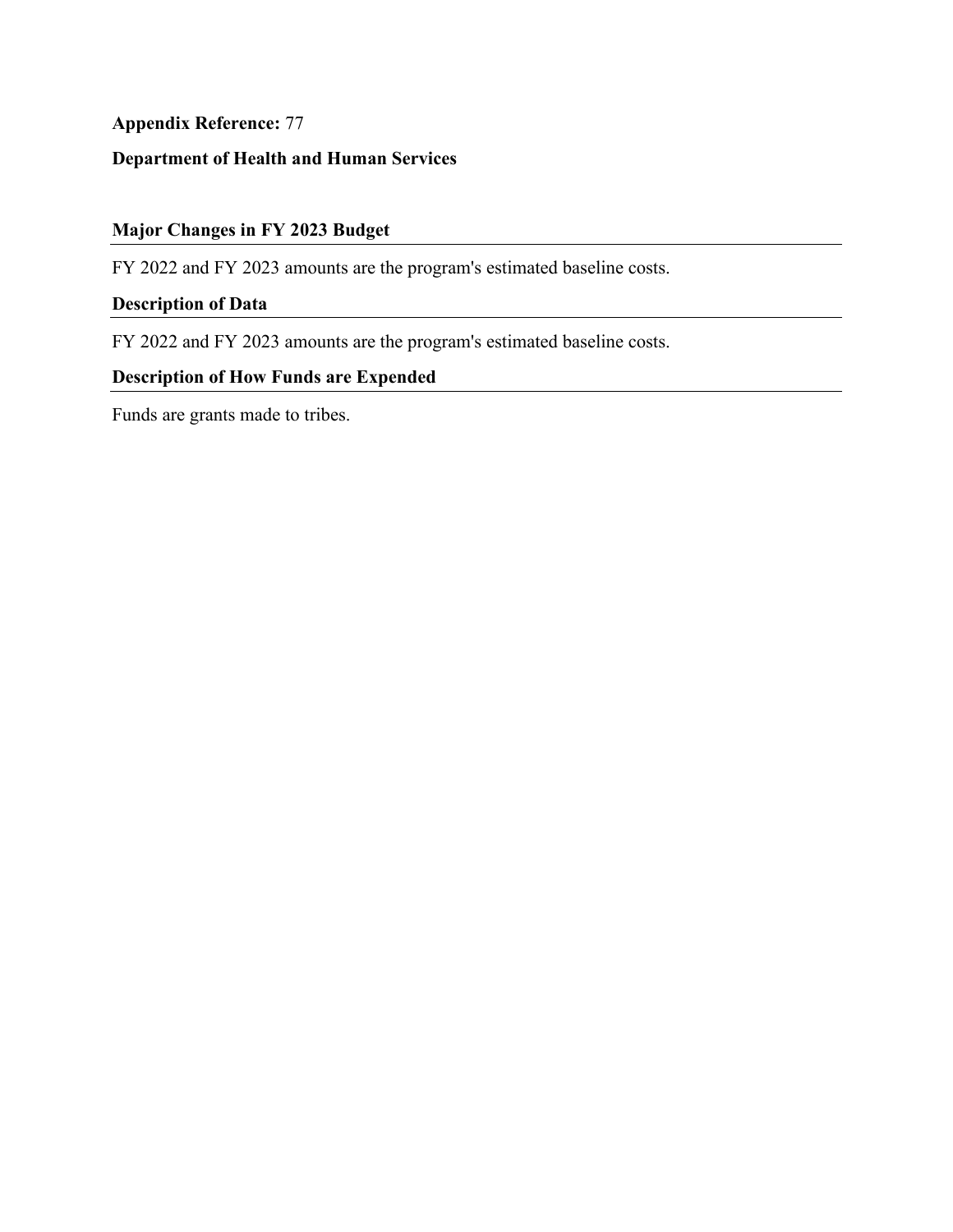# **Department of Health and Human Services**

# **Major Changes in FY 2023 Budget**

No major changes from FY22

# **Description of Data**

Percentage of total.

# **Description of How Funds are Expended**

Contract with Tribal government , Competitive Grants and Non- Competitive Grants.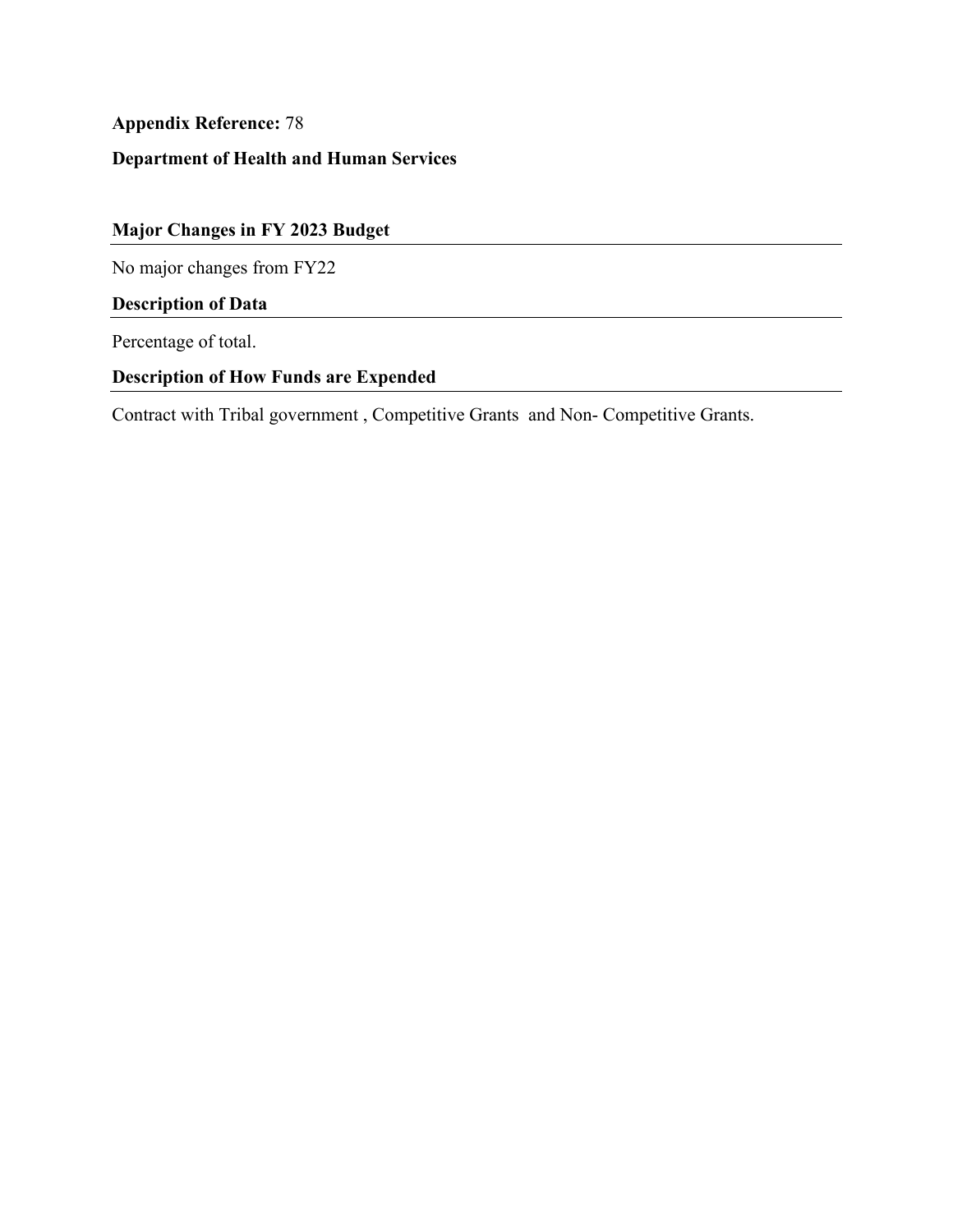# **Department of Health and Human Services**

# **Major Changes in FY 2023 Budget**

No major changes from FY22

## **Description of Data**

Percentage of total.

## **Description of How Funds are Expended**

Child Welfare Services program provides formula grants to help state and tribal public child welfare agencies to develop and expand their child and family services programs.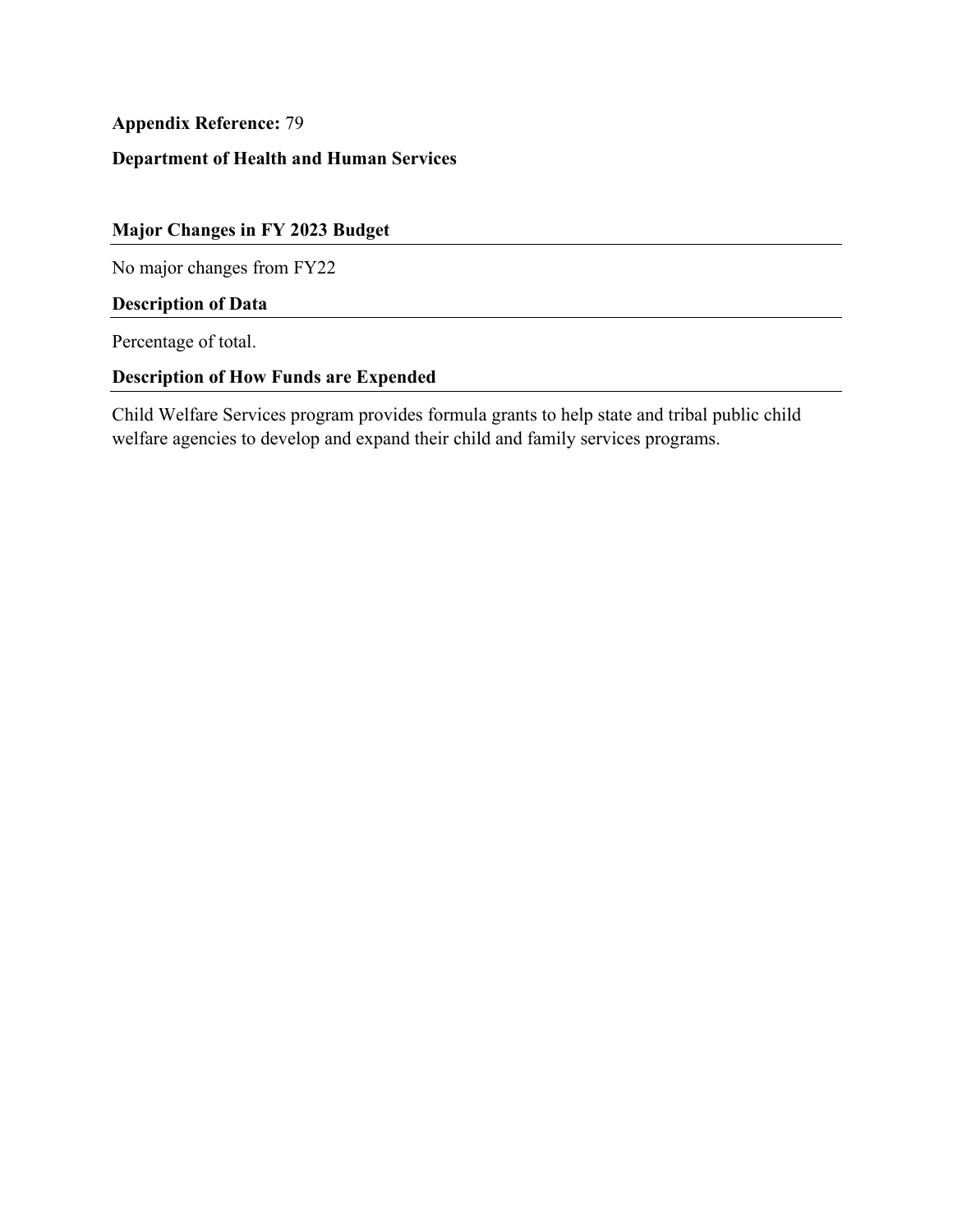# **Department of Health and Human Services**

# **Major Changes in FY 2023 Budget**

No major changes for PREP.

# **Description of Data**

Percentage of the total.

## **Description of How Funds are Expended**

PREP amount will be spent for discretionary grants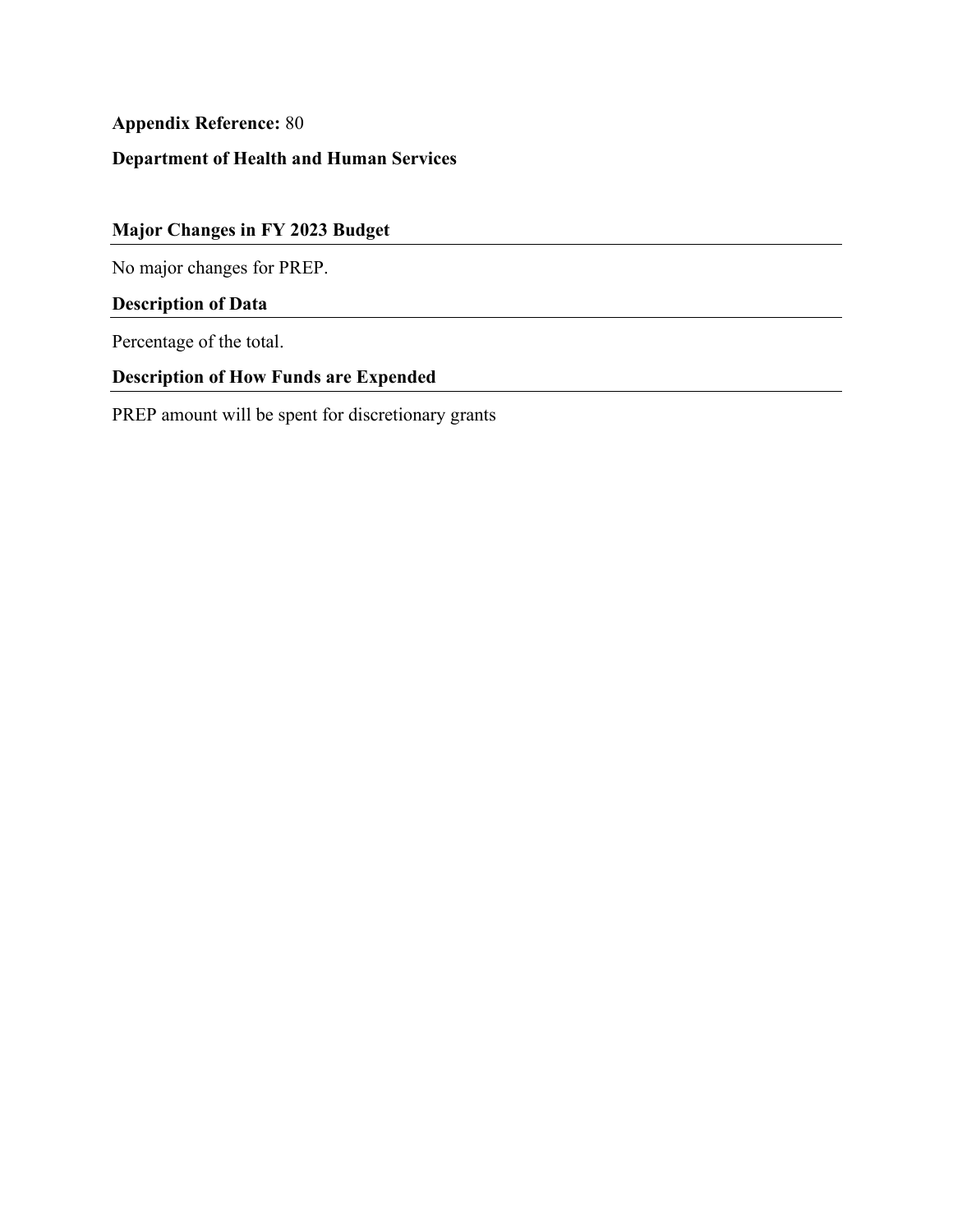## **Department of Homeland Security**

### **Major Changes in FY 2023 Budget**

No change in the number of FTEs who deal with Native American-related activities. Costs increased due to a civilian pay raise of 4.6% and a minor increase in travel costs for tribal support.

### **Description of Data**

The program office (DHS Office of Partnership and Engagement) considered all personnel who support Native American Efforts both directly and indirectly. Factors for calculating the cost included: time allocated to the effort, salary and benefits for contributors, estimated travel expenses, and estimated overhead expenses (rent, IT equipment, subscription services, etc.) The time allocation was assessed against each of the costs to determine and overall cost estimate. Some of these personnel are Joint Duty personnel.

 provides support thru committees or attends conferences i.e. (National Native American Law Direct Support: The individual supports Native American Affairs efforts 100% of the time (i.e. Director of Tribal Affairs). Indirect Support: This is not their primary job. The individual Enforcement Association, or NNALEA).

### **Description of How Funds are Expended**

Funds are expended as part of a federally run program.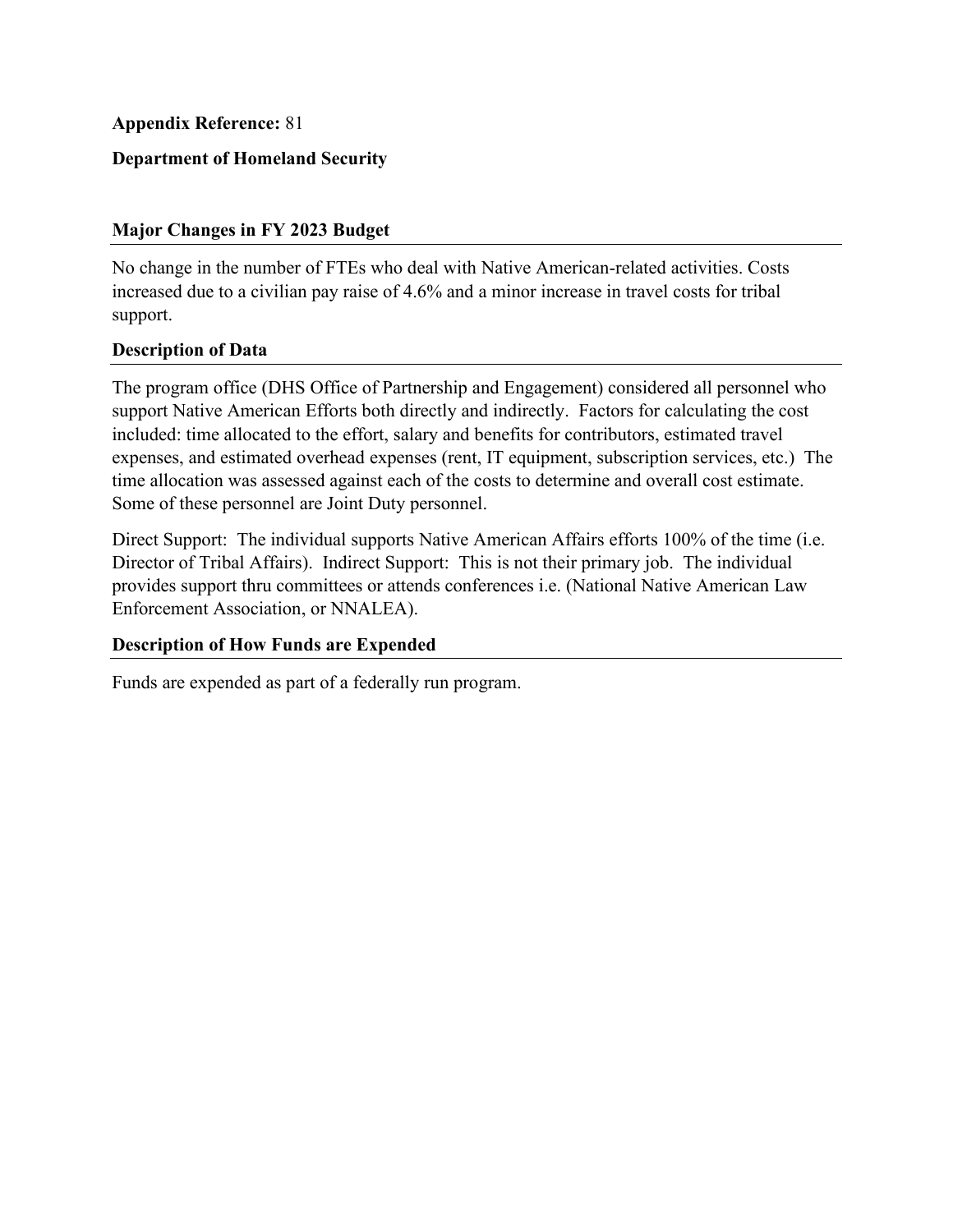## **Department of Homeland Security**

## **Major Changes in FY 2023 Budget**

The FY 2023 Budget non-recurs tribal border roads funding.

### **Description of Data**

 and FY 2022. It was not funded in FY 2023. The program office (Customs and Border Protection, U.S. Border Patrol, Project Management Office Directorate) was enacted \$5M for tribal roads in the Enterprise Services PPA in FY 2021

## **Description of How Funds are Expended**

 For FY 2022, The funds are to be expended via an IAA between the Department of Interior Bureau of Indian Affairs (BIA) and the Department of Homeland Security Customs and Border Protection, United States Border Patrol (USBP) Project Management Office Directorate (PMOD). The IAA is to provide for the transfer of \$5,000,000.00 ("Funds") from CBP to BIA. In accordance with Chapter 2 of Title 23 of the United States Code, the Funds shall be used by BIA for the repair and improvement of the identified BIA Route 2 and BIA Route 12 segments. If there are remaining funds, the funds will be used to repair or improve other identified BIA roads. The funds are non-recurred in the FY 2023 Budget.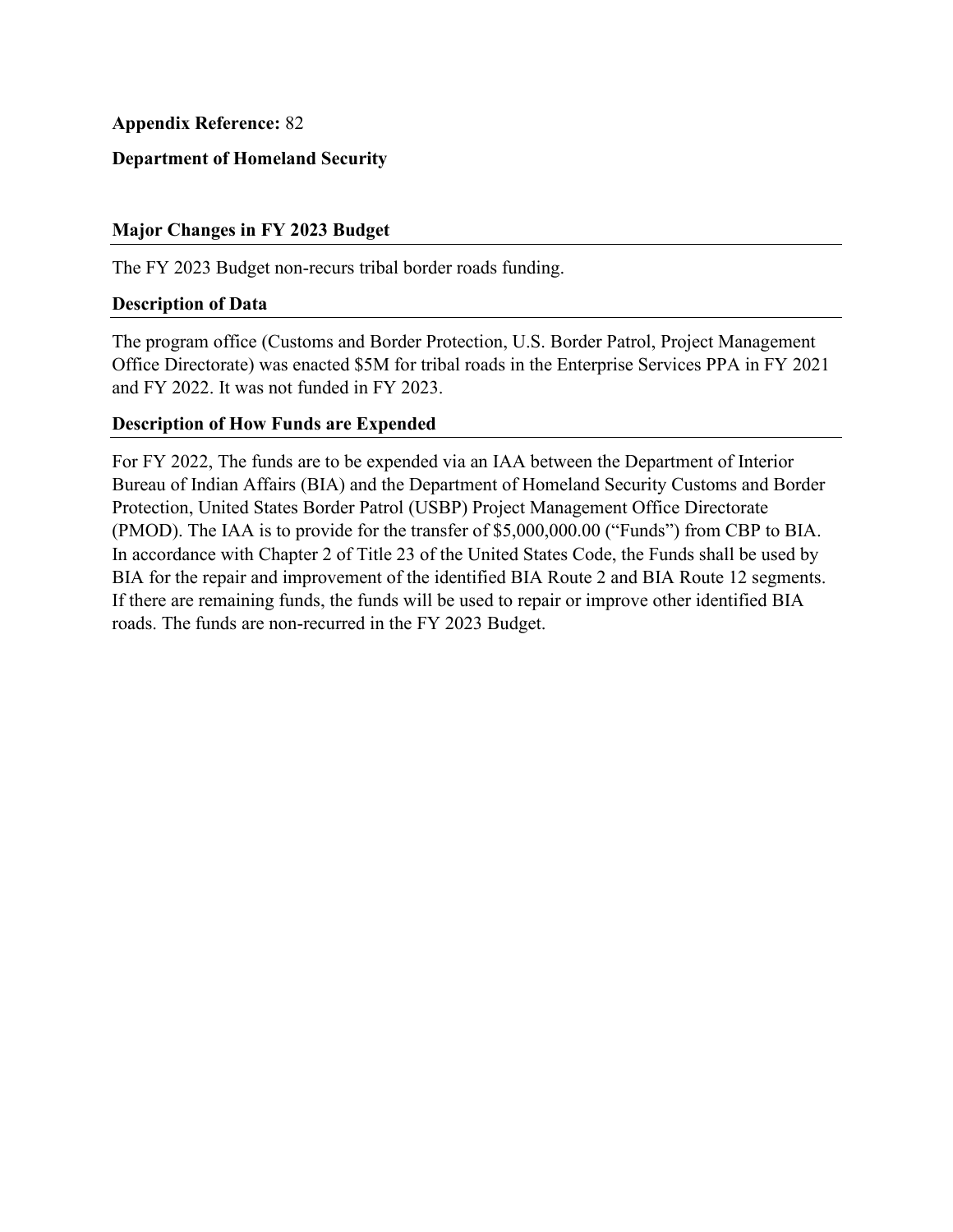## **Department of Homeland Security**

### **Major Changes in FY 2023 Budget**

### FY 2023 budget amount is an estimate as of 3/22/2022

 Program (THSGP). In practice, this is 0.1% of the total amount appropriated by paragraphs (1) for FY 2020, FY 2021 and FY 2022 THSGP. The funding for the FY 2023 THSGP is still to be Pursuant to 6 U.S.C.  $606(g)(1)$ , FEMA is required to allocate not less than 0.1% of the total funds appropriated for grants awarded under the appropriations for the State Homeland Security Program (SHSP) and Urban Area Security Initiative to the Tribal Homeland Security Grant and (2) of the Federal Assistance appropriation. The final decision about the amount for THSGP is at the discretion of the DHS Secretary after receiving the full year appropriation. For fiscal years 2013 through 2019, the Secretary of Homeland Security used their discretion to increase the mandatory minimum statutory allocation (est. at \$1M annually) for THSGP to \$10M for those fiscal years. In FY 2020, FY 2021, and FY 2022, Congress set the funding amount for THSGP at \$15M therefore, eliminating the DHS Secretary discretion in setting top line funding determined based on Appropriations and/or DHS Secretary discretion.

To be eligible to receive THSGP funding, recipients must be directly eligible tribes. Directly eligible tribes are Federally recognized tribes that meet the criteria set forth in Section 2001 of the Homeland Security Act of 2002, as amended (6 U.S.C. § 601). Among these eligibility criteria, a tribe can qualify as a directly eligible tribe if it is located on or near (within 100 miles) an international border or a coastline bordering an ocean or international waters, along with meeting other required criteria.

### **Description of Data**

THSGP funds are allocated based on the following factors:

1. Eligibility as defined by the Homeland Security Act of 2002, as amended, and selfcertification by the applicant.

 2. THSGP recipients will be selected for funding through a competitive review process as outlined in the FY 2022 THSGP Notice of Funding Opportunity (NOFO), which will be issued no later than May 13, 2022.

3. Applicants will receive a 20% increase to their scores for addressing one or more of the following six national priorities in their investment justifications (IJs):

1) Enhancing cybersecurity;

2) Enhancing the protection of soft targets/crowded places; 3) Combating domestic violent extremism;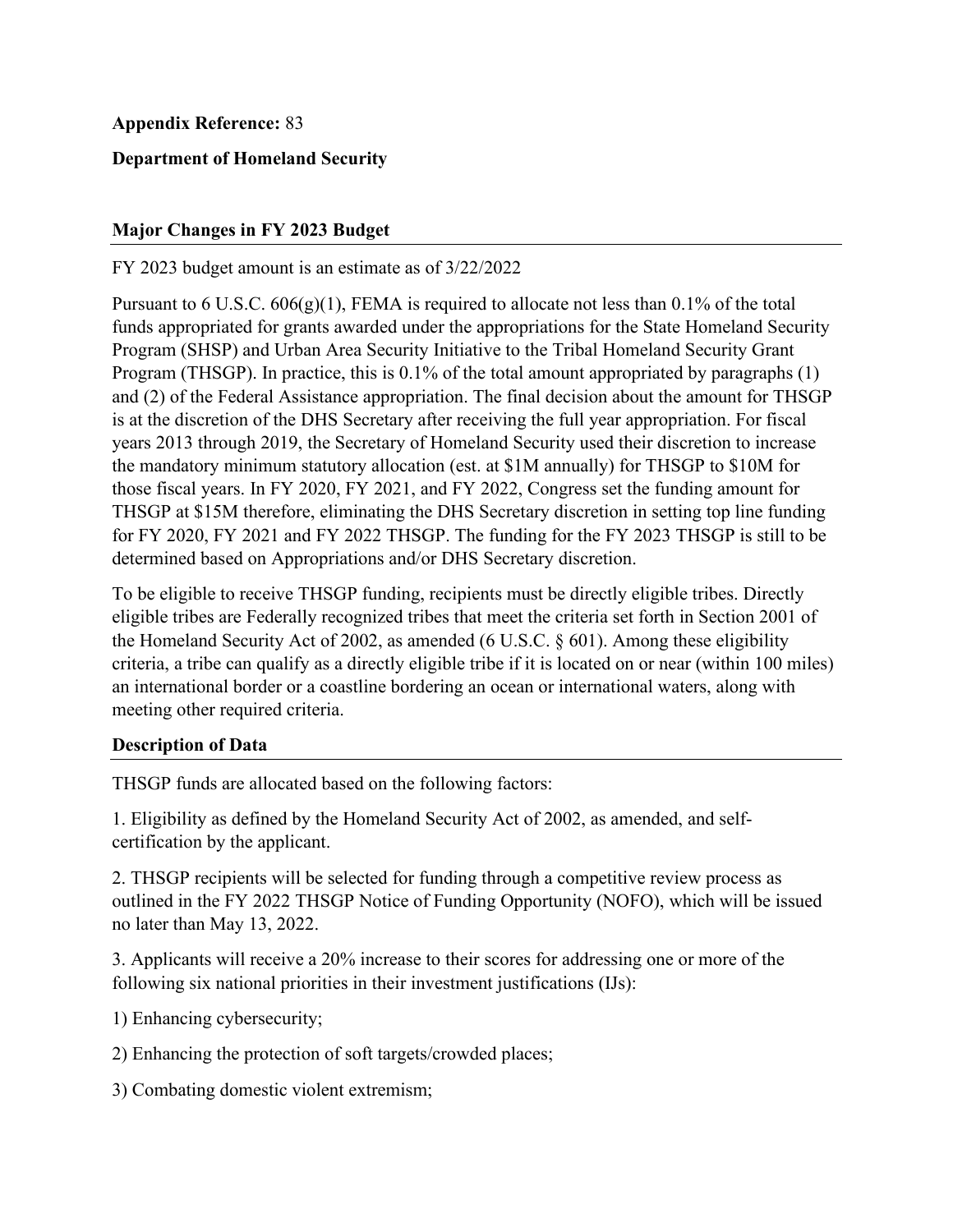4) Enhancing information and intelligence sharing and analysis, and cooperation with federal agencies including DHS;

5) Enhancing community preparedness and resilience; and

6) Enhancing election security.

# **Description of How Funds are Expended**

Funding is provided directly to the tribes.

 Where allowable and in accordance with, the Notice of Funding Opportunity (NOFO), Preparedness Grants Manual (PGM), applicable Information Bulletins (IBs), and the Authorized Equipment List (AEL), funds may be used for a variety of planning activities, organizational activities, equipment purchases, training, exercises, personnel costs, maintenance and sustainment (including maintenance contracts, repair and replacement costs, upgrades, and user fees.). Additionally, no more than a maximum of five percent (5%) of funds awarded may be retained by the tribal recipient for management and administration (M&A) purposes associated with the grant award.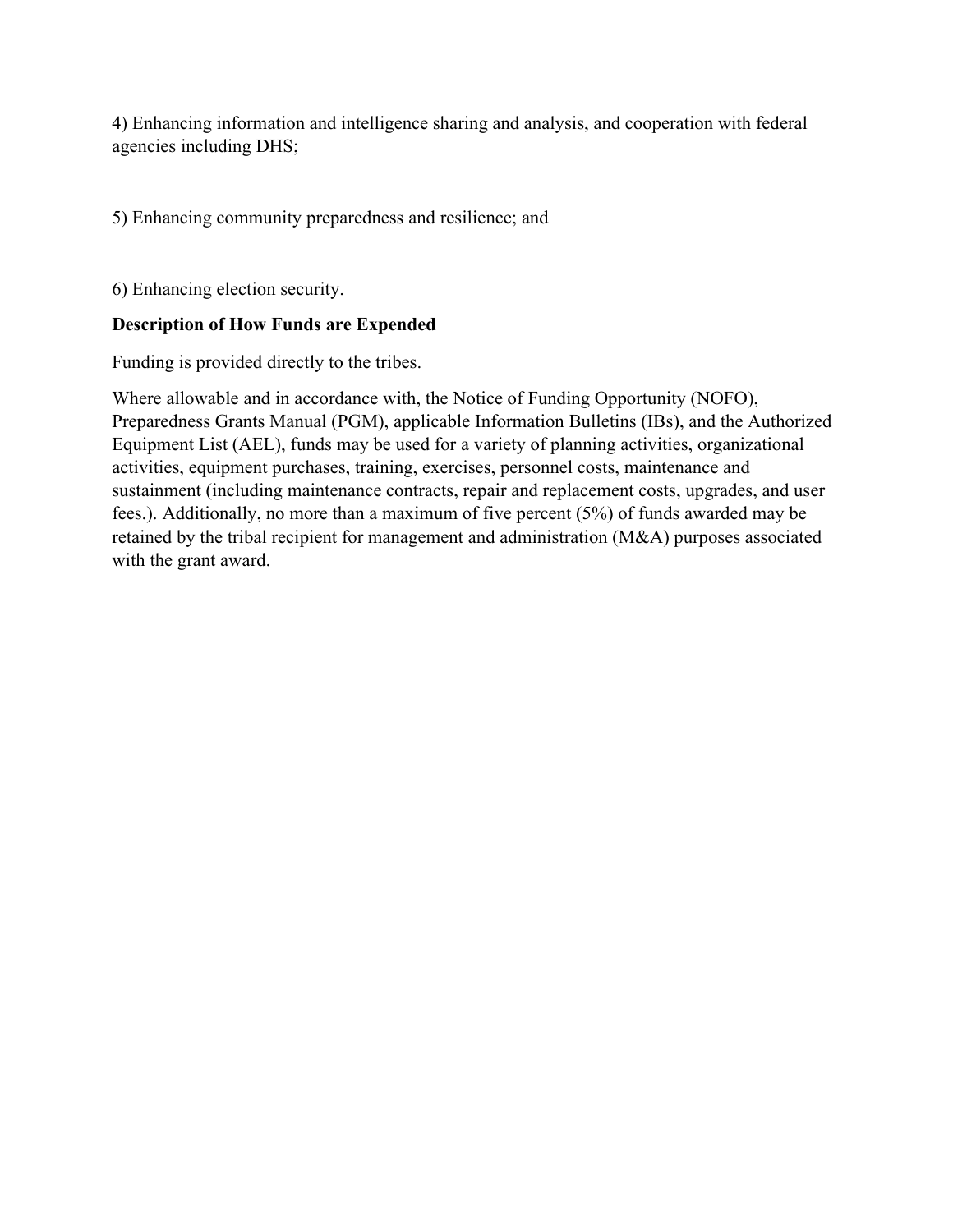# **Department of Homeland Security**

# **Major Changes in FY 2023 Budget**

IIJA funding was provided in FY 2022, along with funding for the outyears to include FY 2023

#### **Description of Data**

-

Data represents funding provided to FEMA's Federal Assistance account to support a CISA-led Cybersecurity Grant Program to states, local, tribal, and territorial governments for improvement to cybersecurity and critical infrastructure, as authorized by section 2218 of the Homeland Security Act of 2002.

#### **Description of How Funds are Expended**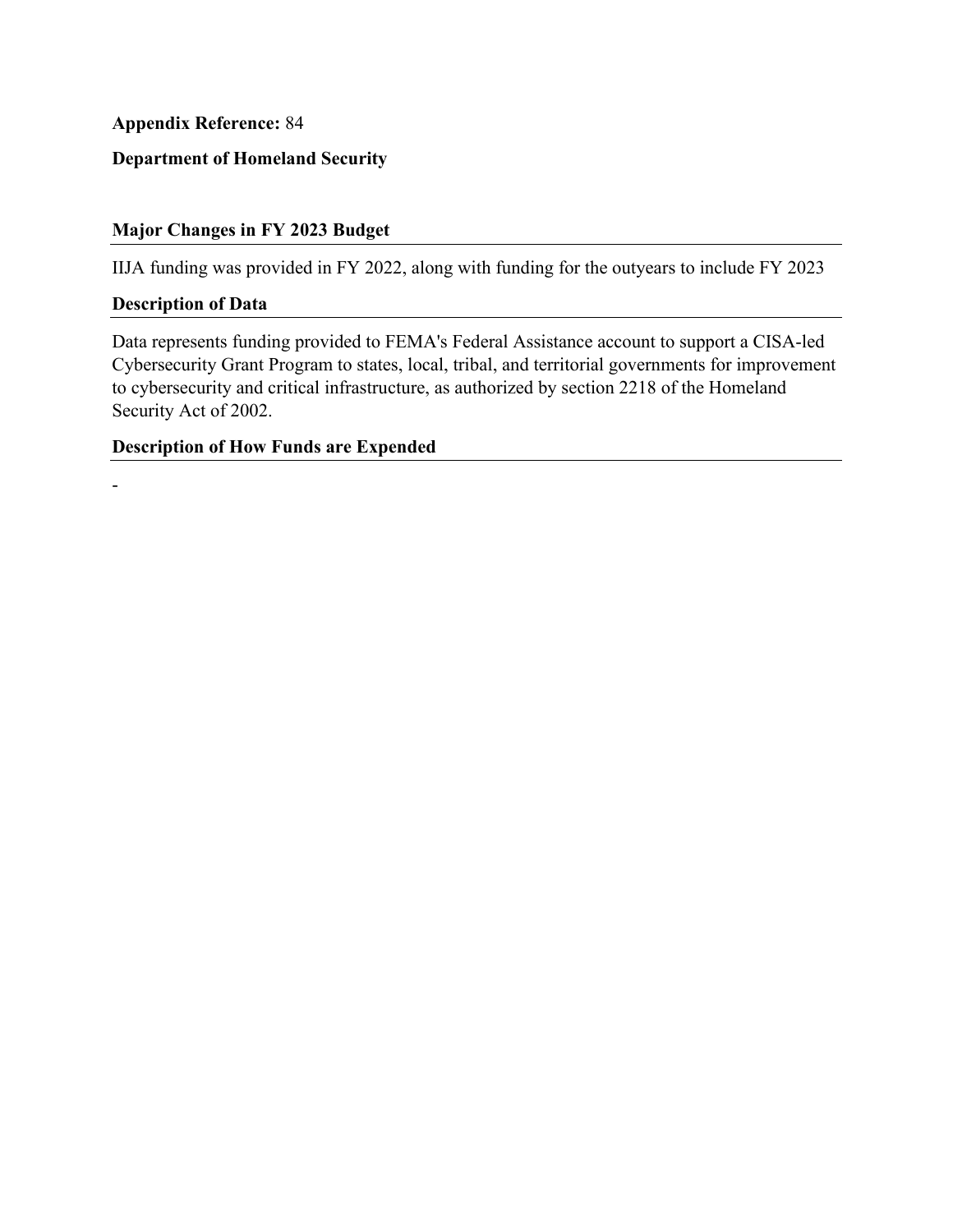# **Department of Housing and Urban Development**

## **Major Changes in FY 2023 Budget**

### **Description of Data**

-

All program funds are provided to American Indian and Alaska Native communities. The FY 2023 President's Budget proposes \$772 million for formula grants, \$150 million for competitive grants, \$7 million for training and technical assistance (T&TA), and \$1 million in credit subsidy for the Title VI loan guarantee program.

### **Description of How Funds are Expended**

The Native American Housing Block Grant program is the primary means by which the Federal Government fulfills its trust responsibilities to provide adequate housing to Native Americans and is the single largest source of Indian housing assistance. Recipients are federally recognized Indian tribes, tribally designated housing entities, and a limited number of State-recognized Tribes. Flexibility inherent in this self-determination program enables Indian tribes to design, develop, and operate their own affordable housing programs based on local needs and customs. Formula grants, which accounts for the largest share of funding, are distributed annually and fund affordable housing activities (e.g., new housing construction, rehabilitation, and housing services). The formula was developed in consultation with Indian tribes under statutorily mandated negotiated rulemaking. Competitive grants will be awarded through a Notice of Funding Opportunity. T&TA funds will awarded to technical assistance providers to support implementation of ONAP programs by grantees.

The American Rescue Plan Act of FY 2021 included \$450 million in supplemental funding for formula grants to prevent, prepare for, and respond to COVID-19 and \$10 million in supplemental funding for T&TA.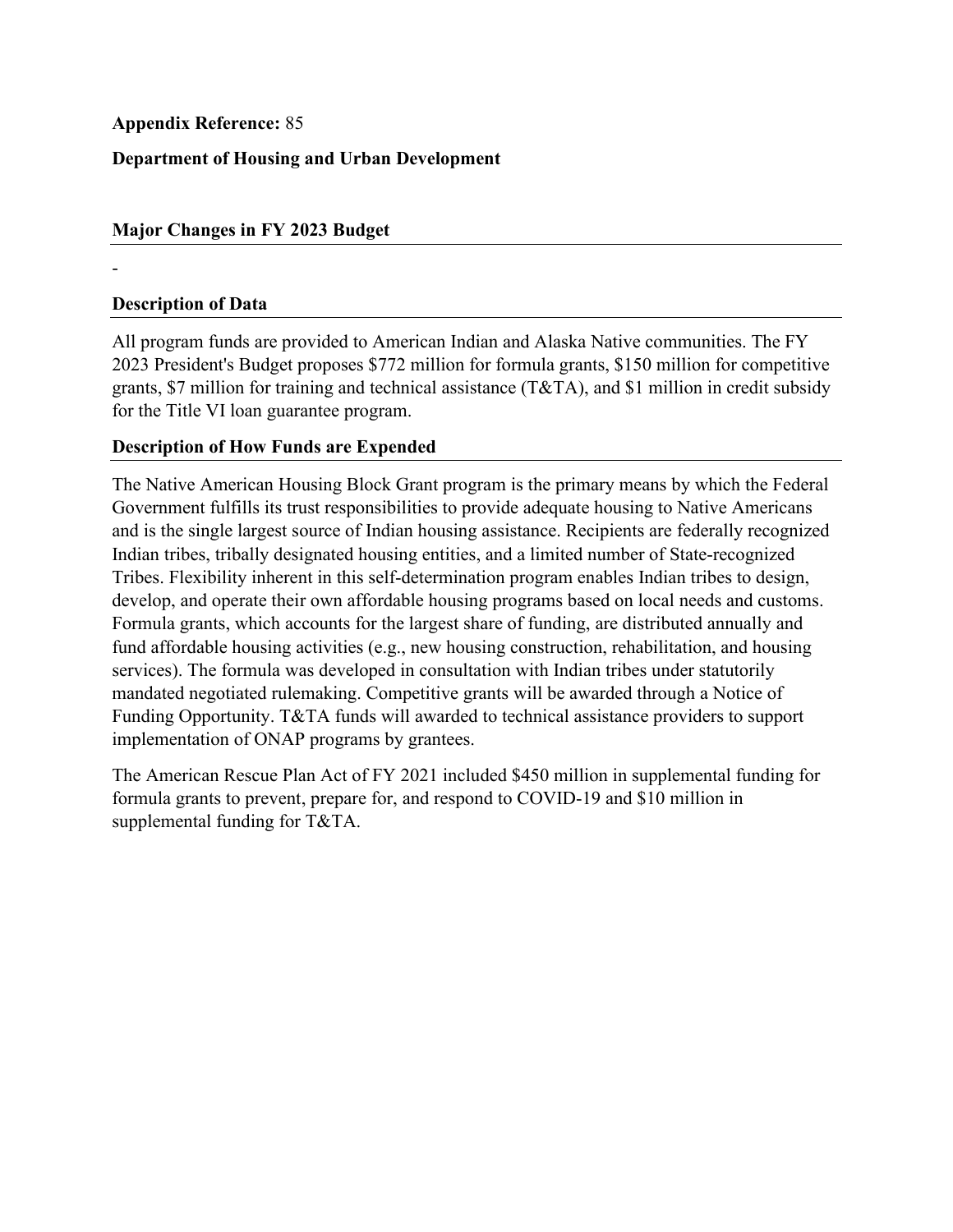## **Department of Housing and Urban Development**

## **Major Changes in FY 2023 Budget**

The 2023 loan level is available for two years. Loan guarantee limitation from FY 2020 and prior is cancelled.

### **Description of Data**

All loan guarantees are provided to American Indian and Alaska Natives.

### **Description of How Funds are Expended**

This program guarantees private loans made to Native American Housing Block Grant (NAHBG) recipients that want to finance additional grant-eligible affordable housing and related community development projects. Tribes and Tribally Designated Housing Entities can use a variety of funding sources in combination with Title VI financing. The maximum guaranteed amount is limited to five times the need portion of the NAHBG grant and HUD guarantees 95 percent of the outstanding loan.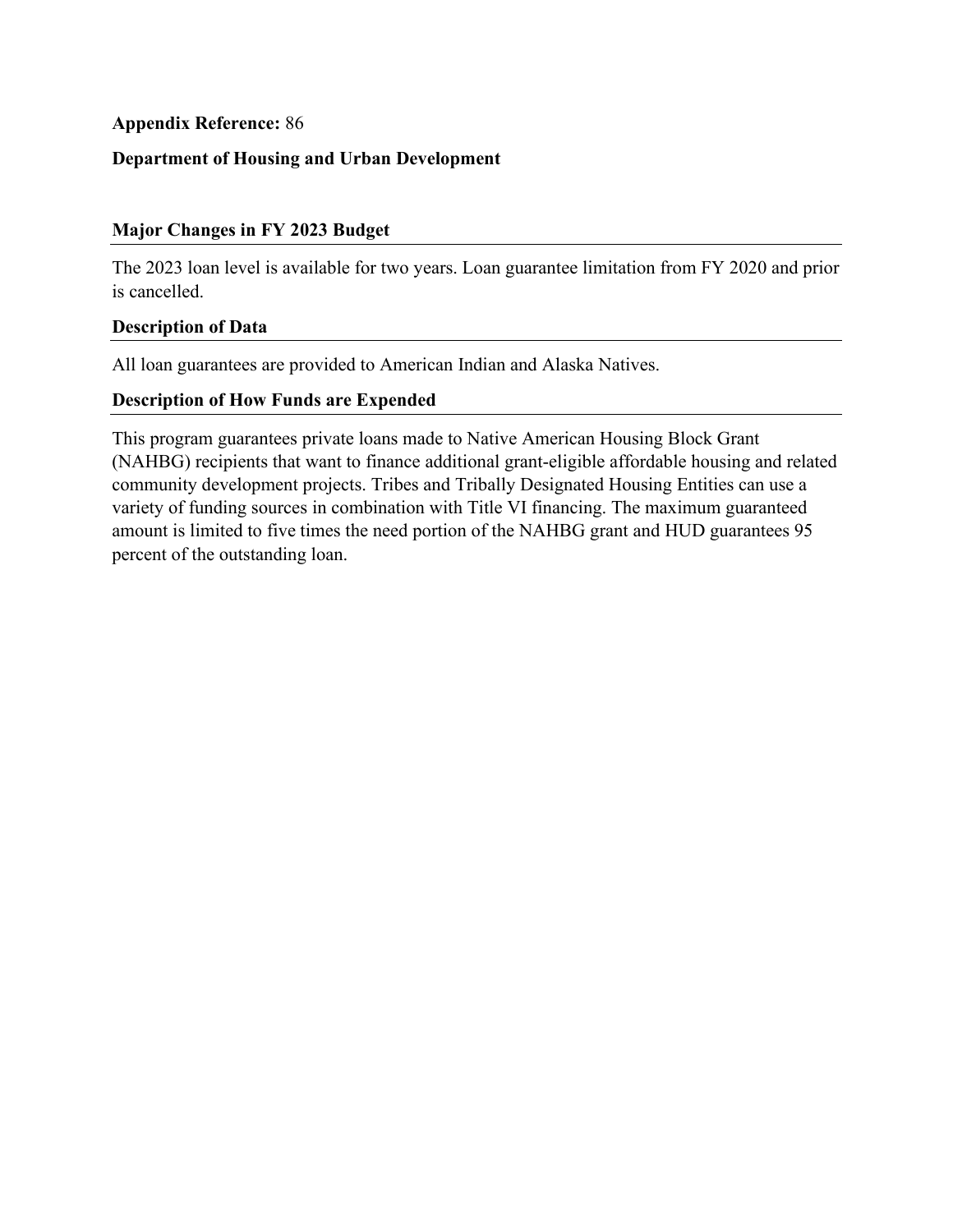# **Department of Housing and Urban Development**

## **Major Changes in FY 2023 Budget**

## **Description of Data**

-

All program funds are provided to American Indian and Alaska Native communities. The FY 2023 President's Budget proposes \$70 million, of which \$66 million is for single purpose grants and \$4 million is for imminent threat grants.

## **Description of How Funds are Expended**

 purpose grants are distributed annually to about 80 Indian tribes through a Notice of Funding Single purpose grants are awarded on a competitive basis and imminent threat grants are awarded on a first-come, first-served basis for qualifying disasters and other emergencies. Single Opportunity. Beneficiaries are primarily low- and moderate-income persons. Projects in Indian Country tend to focus on affordable housing rehabilitation, and construction of community buildings and infrastructure. The American Rescue Plan Act of FY 2021 included \$280 million in supplemental funding for imminent threat grants to prevent, prepare for, and respond to COVID-19.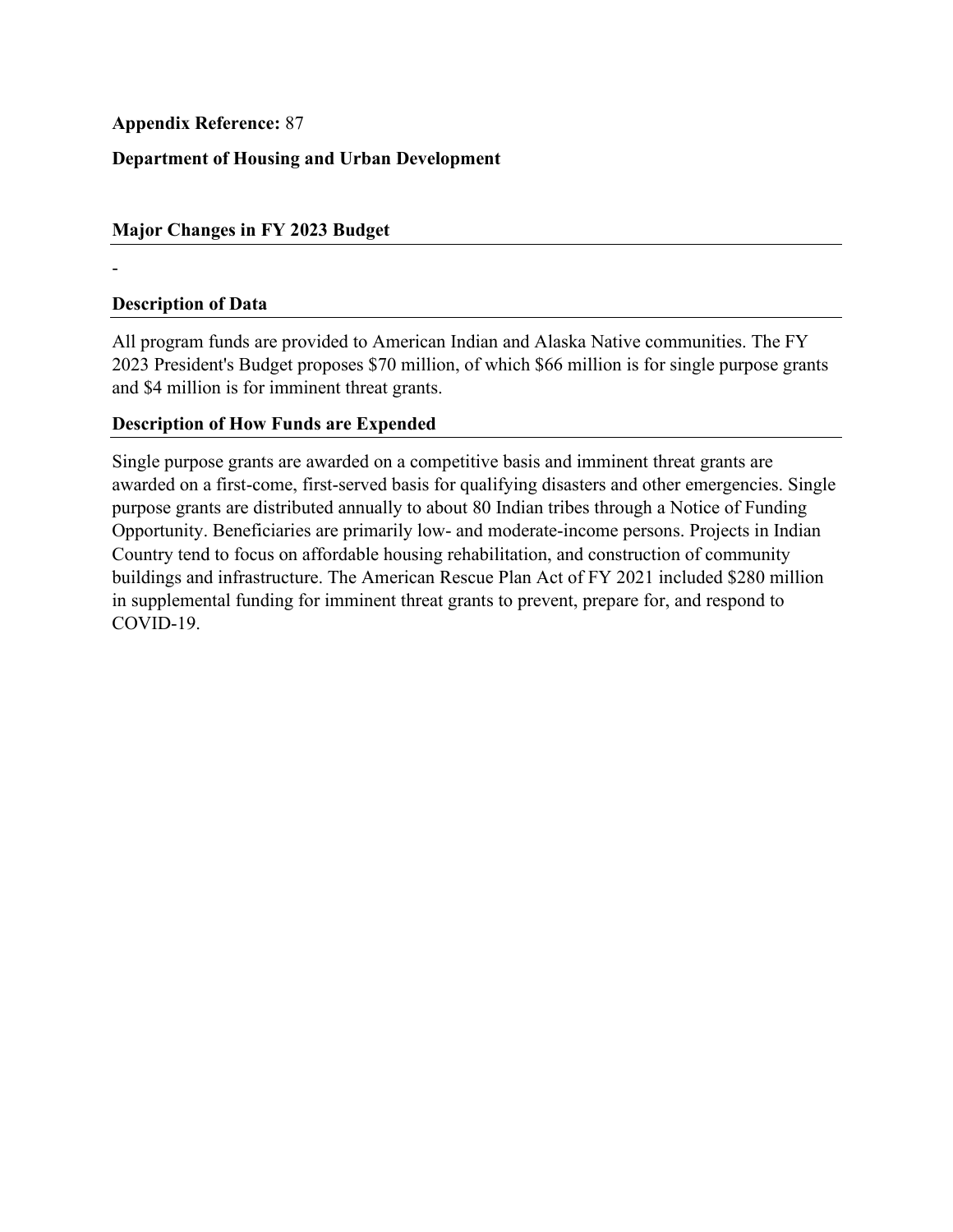## **Department of Housing and Urban Development**

## **Major Changes in FY 2023 Budget**

Upon enactment of the FY 2023 request, the Section 184 authorizing statute would be amended to permit HUD to expand the program service area to all Tribal members regardless of where they purchase a home. While the original program served only Tribal members on reservation/trust lands, an expansion initiated in the early 2000s to include HUD-designated "Indian areas" resulted in a service area covering approximately 75 percent of the total Native American population.

The credit subsidy and loan commitment requests are representative of the expansion efforts.

## **Description of Data**

All loan guarantees funds are provided to American Indian and Alaska Natives.

### **Description of How Funds are Expended**

Under this program, HUD guarantees private mortgages made in Indian Country. This program is the primary vehicle to access market-rate, private mortgage capital in Indian Country, and helps Indian tribes promote the development of sustainable reservation communities by making homeownership a realistic option for tribal members. As required by the Federal Credit Reform Act of 1990, loan administration and subsidy costs associated with loan guarantees are recorded in the Indian Housing Loan Guarantee Fund Program account, with subsidy accruals transferred to the Indian Housing Loan Guarantee Fund Financing account to support obligations.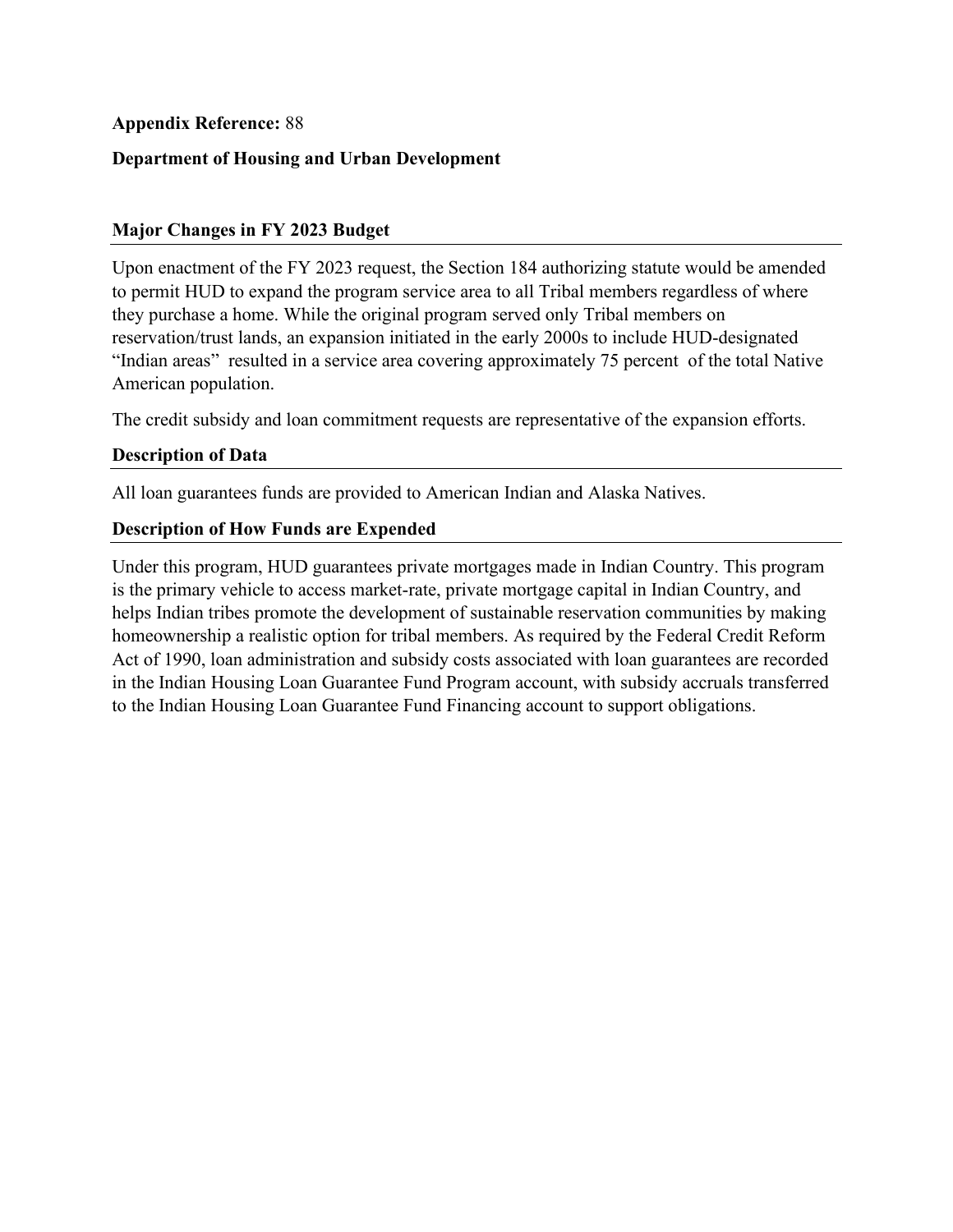## **Department of Housing and Urban Development**

### **Major Changes in FY 2023 Budget**

Loan guarantee limitation from FY 2020 and prior is cancelled.

#### **Description of Data**

All loan guarantees are provided to American Indian and Alaska Natives.

### **Description of How Funds are Expended**

Under this program, HUD guarantees private mortgages made in Indian Country. This program is the primary vehicle to access market-rate, private mortgage capital in Indian Country, and helps Indian tribes promote the development of sustainable reservation communities by making homeownership a realistic option for Tribal members. As required by the Federal Credit Reform Act of 1990, loan administration and subsidy costs associated with loan guarantees are recorded in the Indian Housing Loan Guarantee Fund Program account, with subsidy accruals transferred to the Indian Housing Loan Guarantee Fund Financing account to support obligations.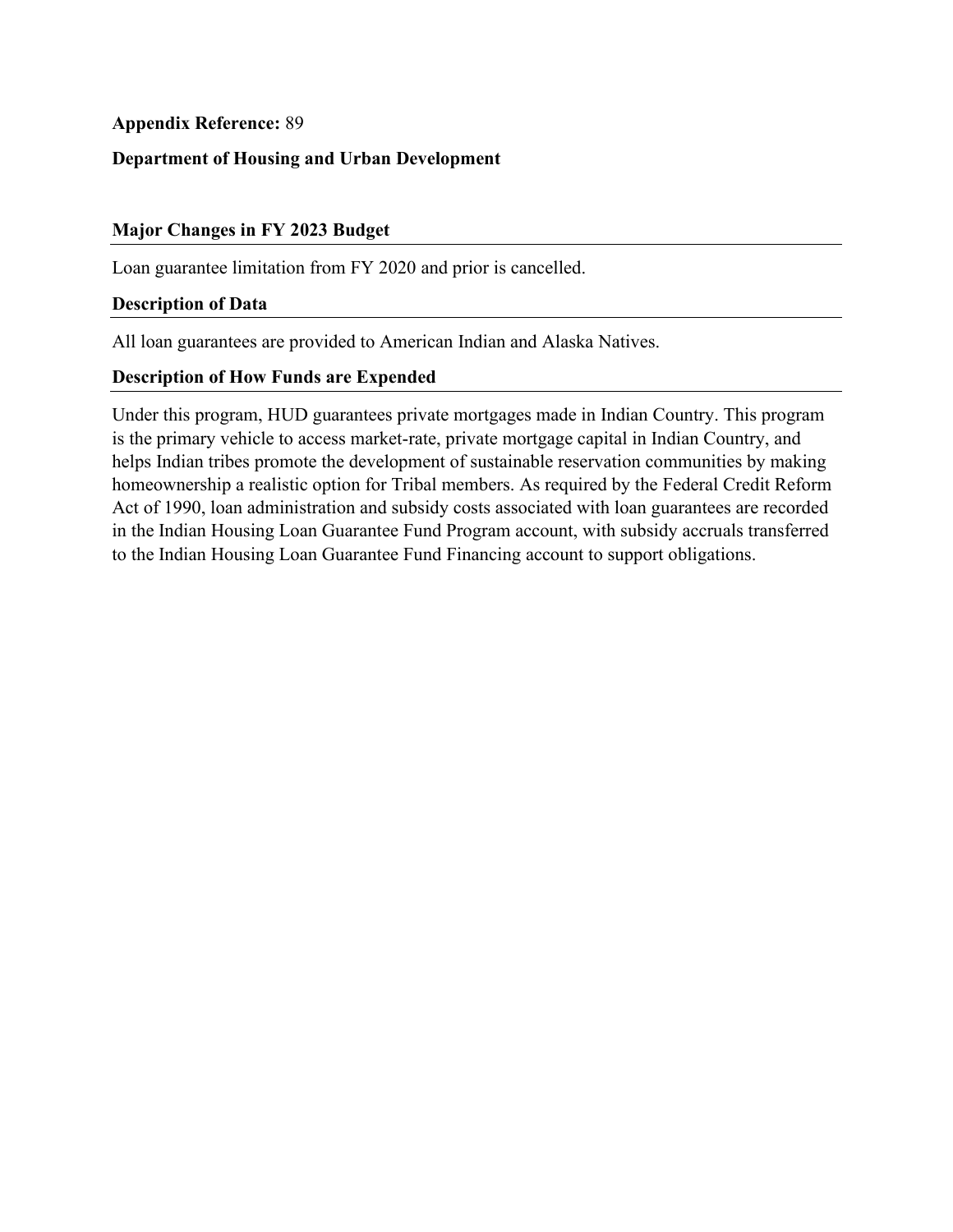# **Department of Housing and Urban Development**

## **Major Changes in FY 2023 Budget**

No major changes from FY22

#### **Description of Data**

All program funds are provided to American Indian and Alaska Native Veterans. The entries in brackets denote requested or enacted appropriations provide "up to" amounts.

### **Description of How Funds are Expended**

 who are -- or are at risk of becoming -- homeless in Indian Country. It provides renewal grants to This program provides rental assistance and supportive services to Native American Veterans Indian tribes or tribally designated housing entities, which partner with the Department of Veterans Affairs to provide case management and services to eligible Native American Veterans. Although the program is modeled after the HUD-Veterans Affairs Supportive Housing (HUD-VASH) program, Tribal HUD-VASH funds are administered in accordance with Native American Housing Assistance and Self-Determination Act of 1996 instead of those of the Housing Choice Voucher program (which govern the larger HUD-VASH program).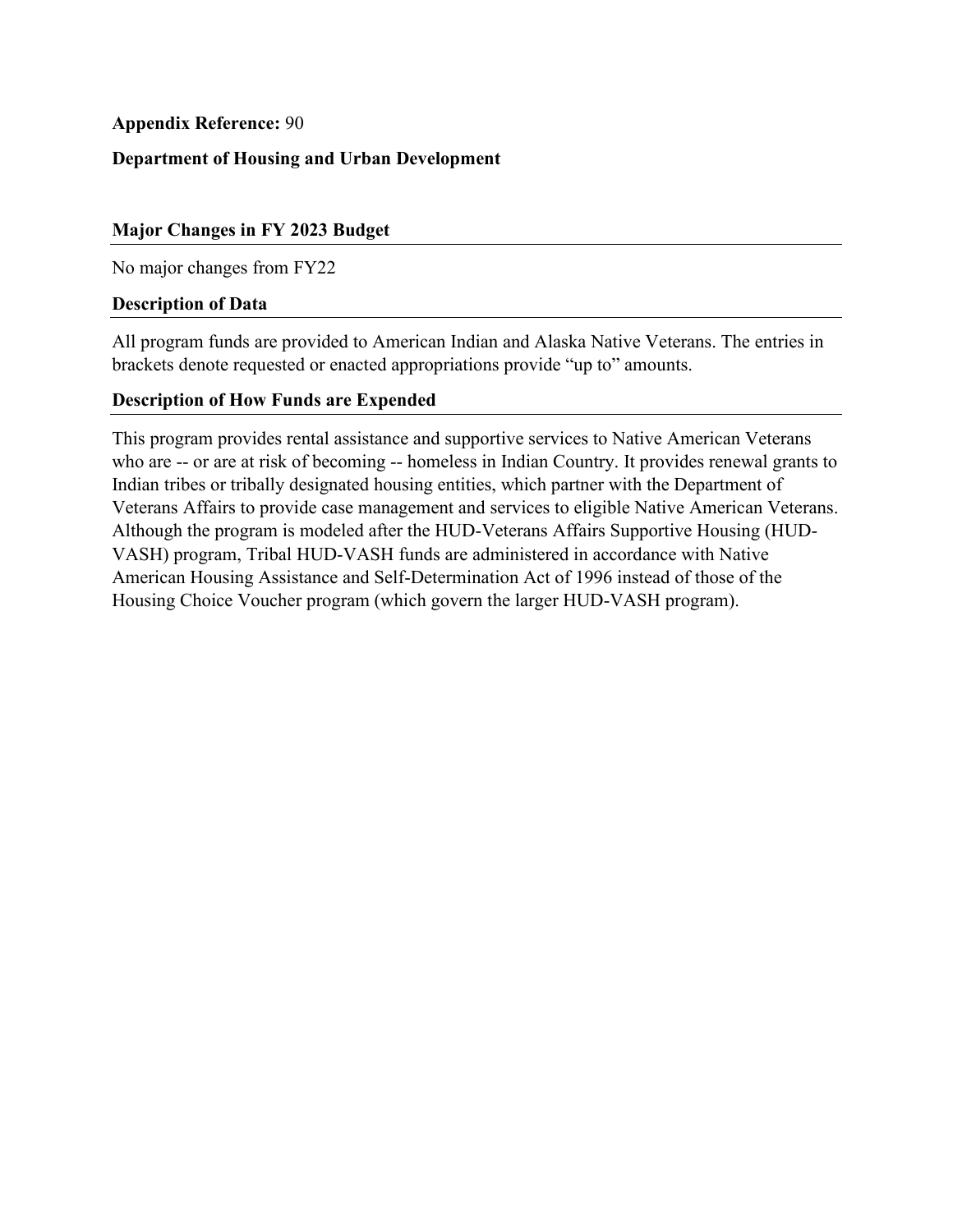**Department of Interior** 

# **Major Changes in FY 2023 Budget**

No major changes from FY22

## **Description of Data**

BLM determined the level of funding in these programs based on historical estimates.

# **Description of How Funds are Expended**

Funding is expended through a combination of BLM employee labor and contractual services for cadastral related services including Tribal and private corporations/entities.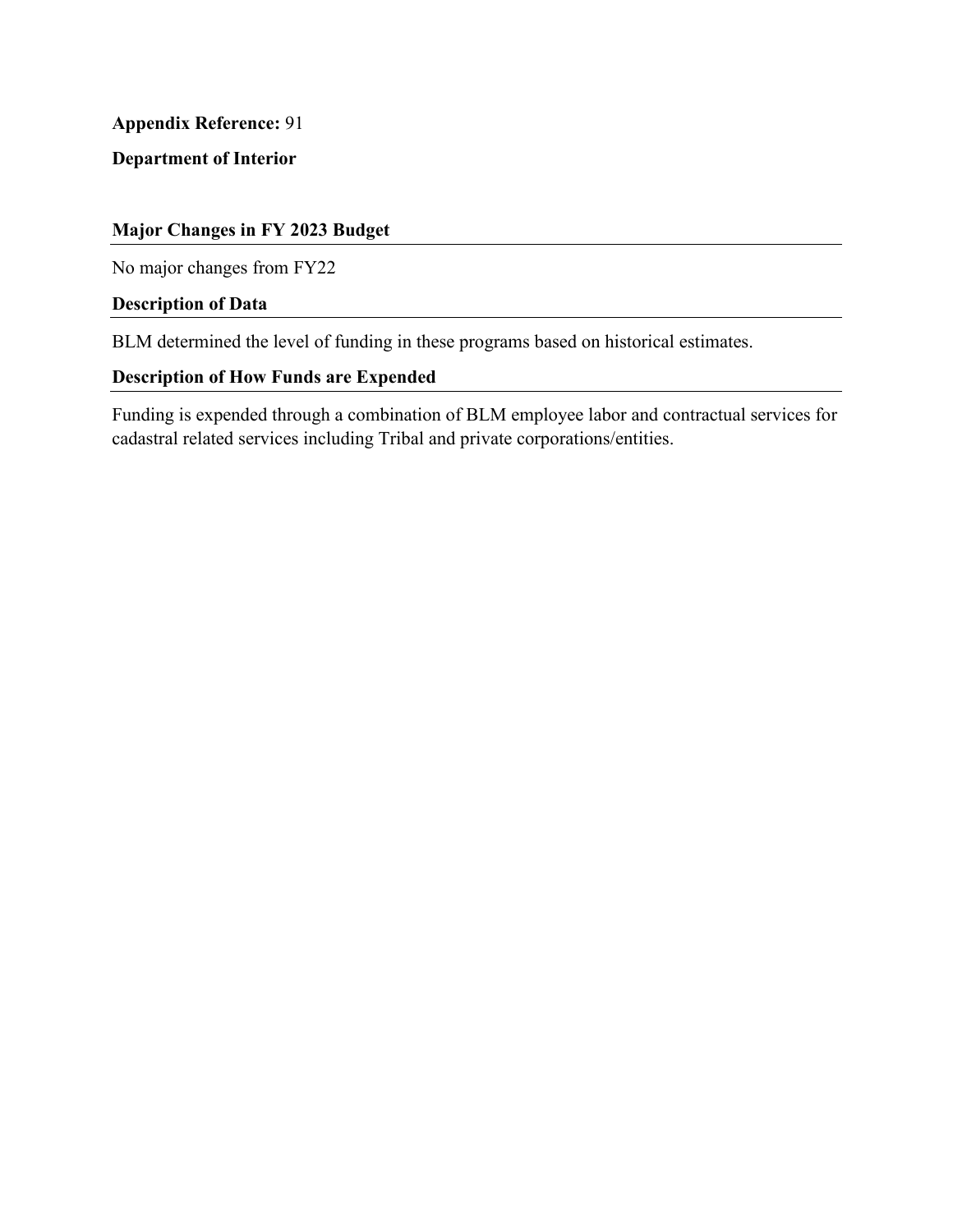## **Department of Interior**

## **Major Changes in FY 2023 Budget**

Funding increases for several programs including Preparedness, Fuels Management are offset by a projected reduction in Fire Suppression reflecting a level more consistent with normal fire suppression activity experienced historically. This contrasts with the FY 2022 suppression obligations which reflected an significantly higher funding requirements for the calendar year 2021 fire season. Normal fire activity has been estimated for the remainder of FY 2022 and FY 2023.

## **Description of Data**

Note: The 2021 Enacted column reflects actual obligations for all Wildland Fire Management programs.

With the exception of Suppression Operations funding, the 2022 amount reflects estimated allocations based on the 2022 appropriation and the FY 2023 amount reflects estimated allocations including BIA specific program funding increases that are included in the President's Budget request. For Suppression Operations funding, the 2022 estimate is based on the increase in obligations between March 2021 and March 2022, added to the actual FY 2021 and 2023 estimates are based on three-year averages of the most recent actuals.

Funding provided for Disaster Relief is not included in the FY 2022 or FY 2023 PB amounts.

### **Description of How Funds are Expended**

 OWF allocates funding to BIA. BIA expends the funding by paying Federal employees, and through Tribal contracts and compacts, cooperative agreements and grants.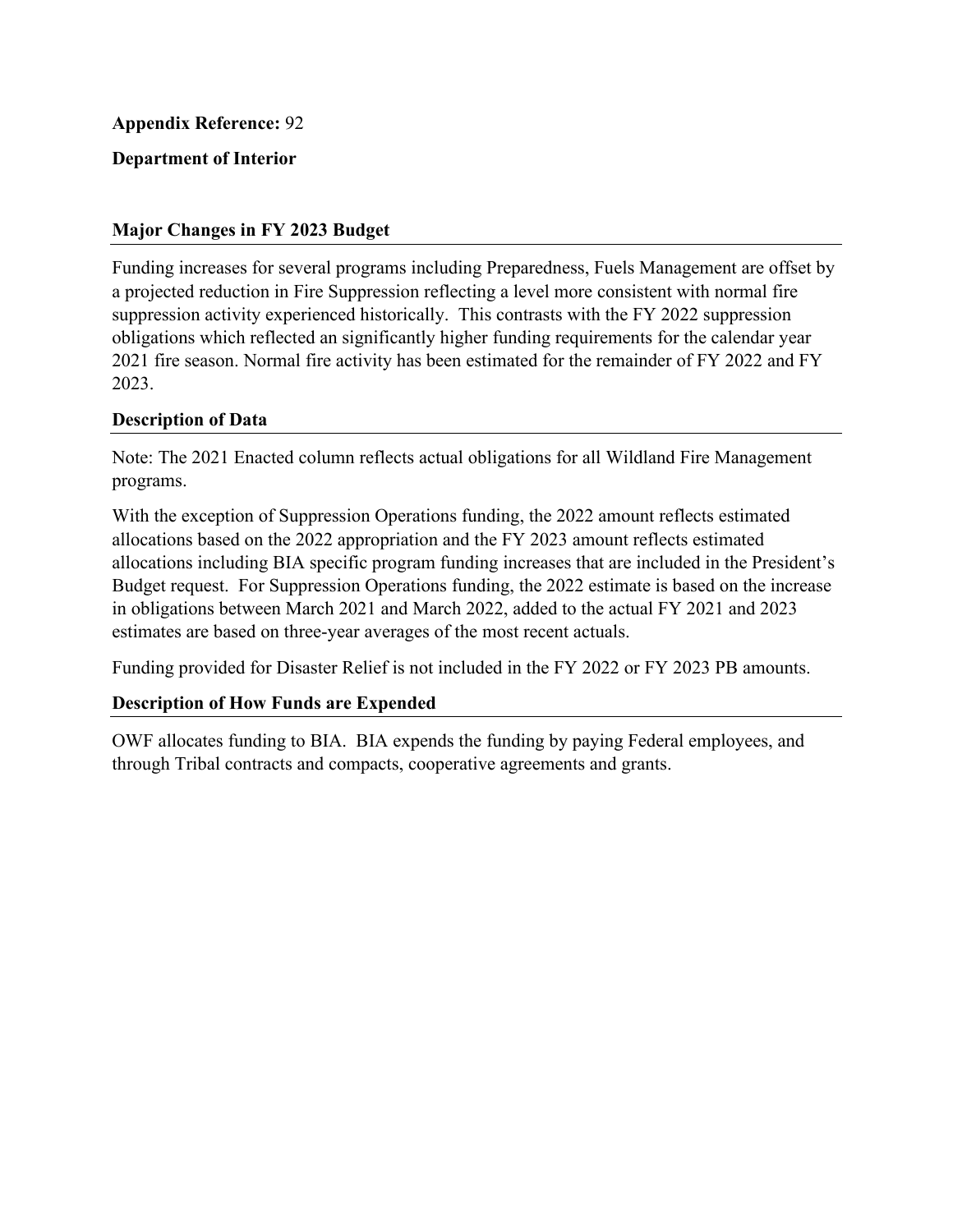## **Department of Interior**

### **Major Changes in FY 2023 Budget**

 will increase after IIJA funding is allocated. Decrease in FY 2023 is due to funding shifting from discretionary to mandatory for Indian Water Right Settlements. FY 2023 IIJA funding will be allocated at a later date. Funding for FY 2023

### **Description of Data**

FY 2022 BIL allocations for aging infrastructure (\$200 million) and rural water (\$37 million in reserve) are pending at this point and may impact these numbers in the future.

FY 2023 project specific allocations from the BIL are pending.

Indian Water Rights Settlement Completion Fund FY 2023 allocations are to be decided at a later date.

 Many factors are considered to determine each projects funding level including capacity to utilize funding and construction schedules, but the final amounts are determined through the formulation process.

## **Description of How Funds are Expended**

BOR expends the funding.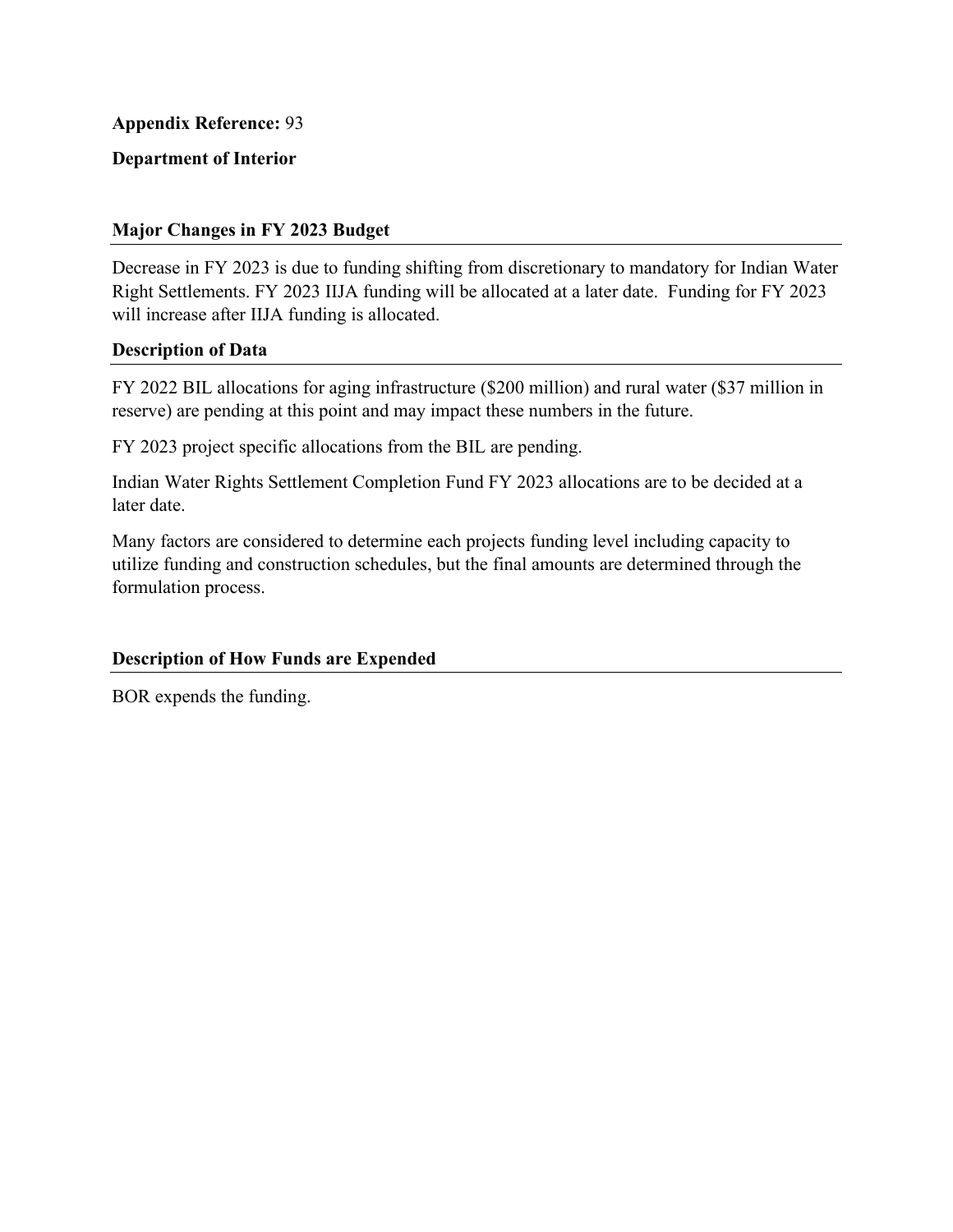## **Department of Interior**

## **Major Changes in FY 2023 Budget**

Major changes include increase for Tribal consultations, increase for Tribal Wildlife Grants and a decrease due to transfer of the National Bison Range.

### **Description of Data**

 Many factors are considered in determining the funding amounts for the FWS programs that benefit tribes, including historical funding amounts, but the final amounts are determined through the budget formulation process.

 FWS was appropriated BIL funding for ecosystem restoration (\$455M over 5 years). Some projects could benefit Tribes, but the projects and amounts are unknow at this time.

## **Description of How Funds are Expended**

FWS funding is expended in several ways including a competitive grant program to Tribes, FWS technical assistance to Tribes and contracts with Tribes.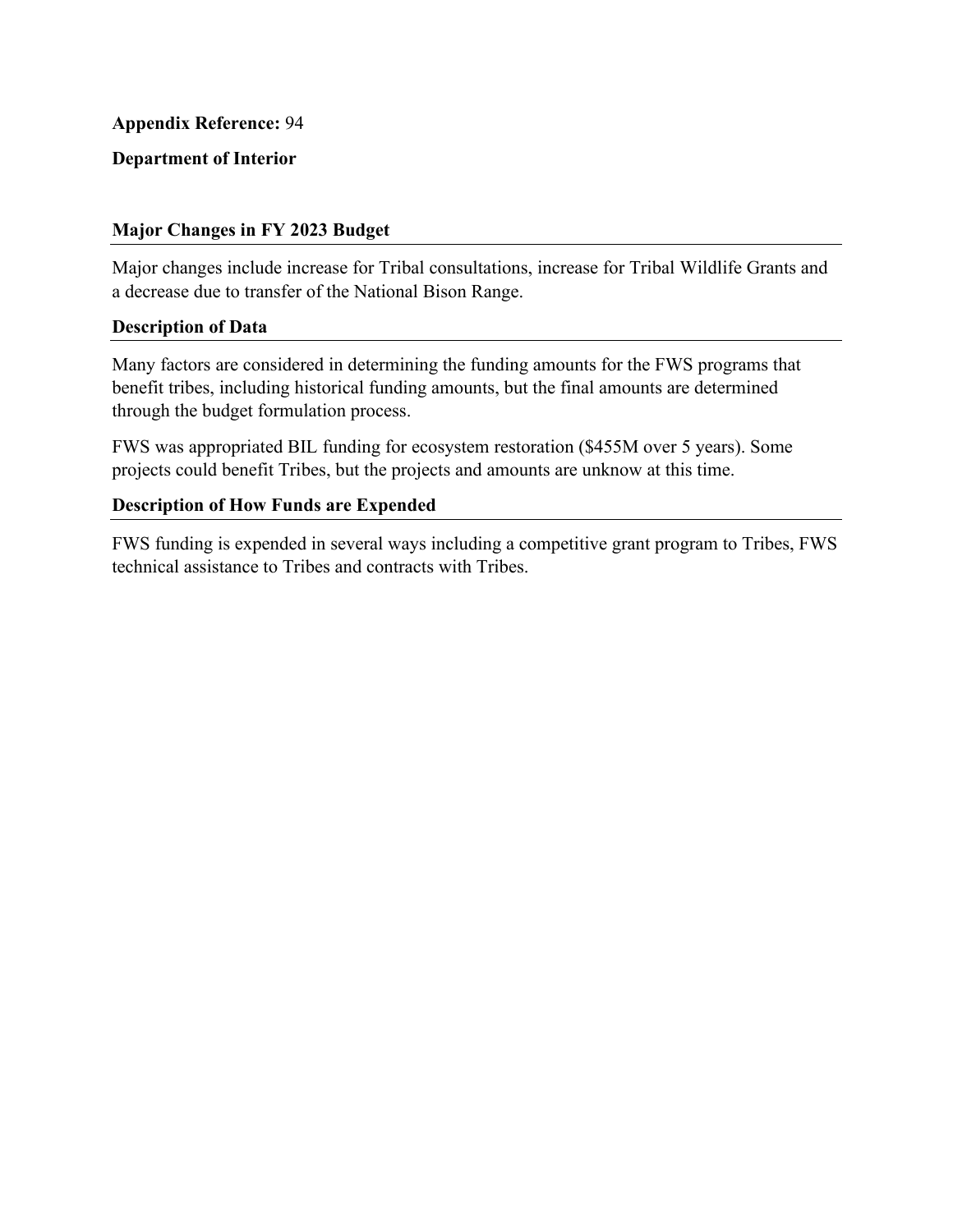# **Department of Interior**

### **Major Changes in FY 2023 Budget**

 Increases for Tribal Historic Preservation Offices, proposal to implement tribal liaison office and expand regional and park tribal liaison offices and programs. All these proposals are part of the Racial Justice and Equity Initiative.

#### **Description of Data**

 Many factors are considered to determine each program's funding level, but the final amounts are determined through the budget formulation process.

#### **Description of How Funds are Expended**

Funds are expended through NPS programs and grants to Tribes.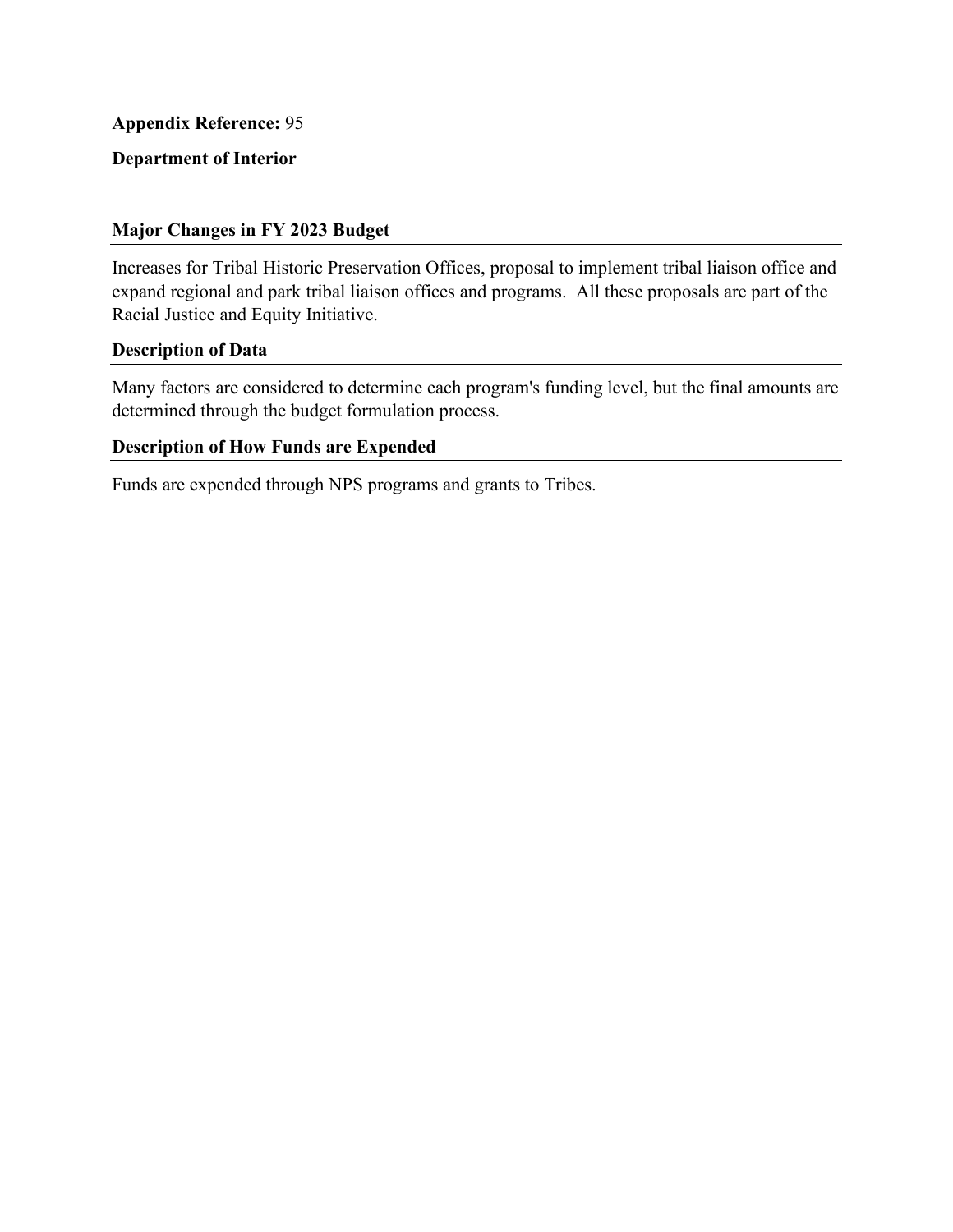**Department of Interior** 

### **Major Changes in FY 2023 Budget**

No major changes from FY22

#### **Description of Data**

Discretionary: Many factors are considered to determine each program's funding level, but the final amounts are determined through the budget formulation process.

Mandatory: Calculation are based on economic assumptions.

## **Description of How Funds are Expended**

Discretionary: Funding is primarily expended though direct service programs.

Mandatory: BTFA manages these funds. When distributed, the funding goes directly to the Tribes.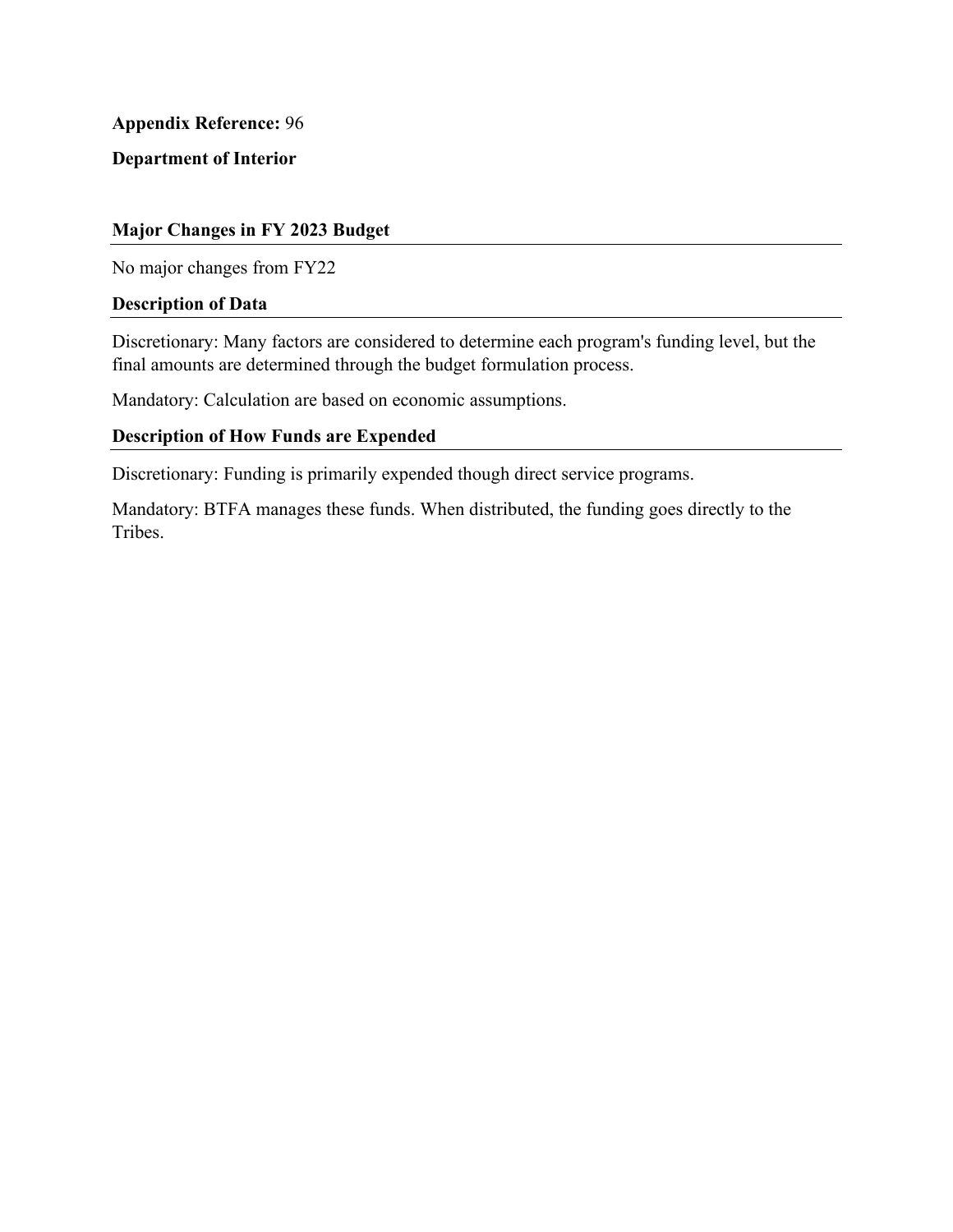**Department of Interior** 

# **Major Changes in FY 2023 Budget**

No major changes from FY22

### **Description of Data**

 Many factors are considered to determine the program's funding level, but the final amount is determined through the budget formulation process.

# **Description of How Funds are Expended**

Funds expended through Direct service and through grants to Tribes.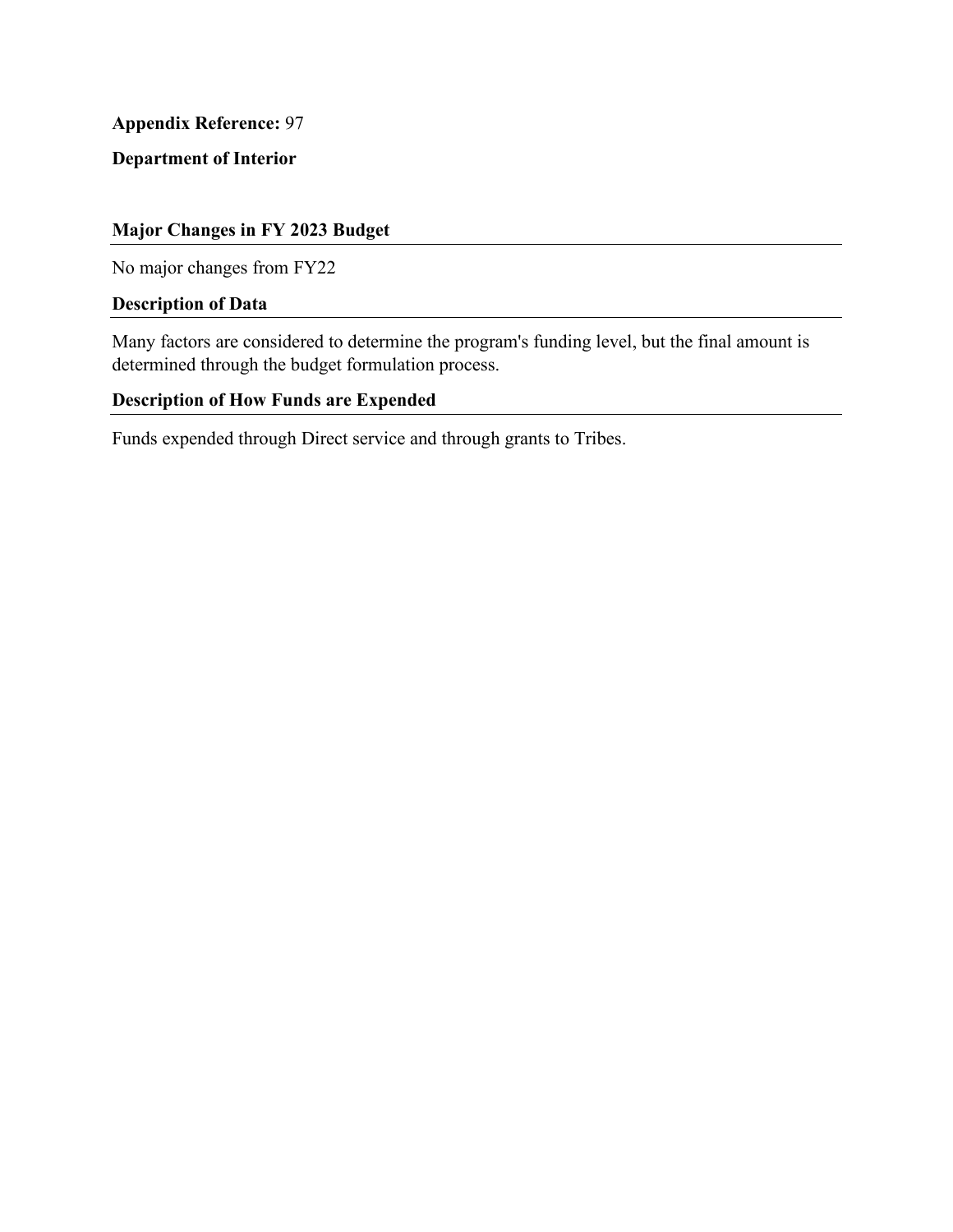# **Department of Interior**

### **Major Changes in FY 2023 Budget**

Increases for Tribal Climate Adaptation Science and Geospatial, 3DEP, and Geologic Research and Collection on Tribal Lands in FY 2023 Request

### **Description of Data**

2022 Enacted based on a July 2021 data call to rebaseline all Native American NA Aactivities using updated data.

## **Description of How Funds are Expended**

Funding is expended by USGS.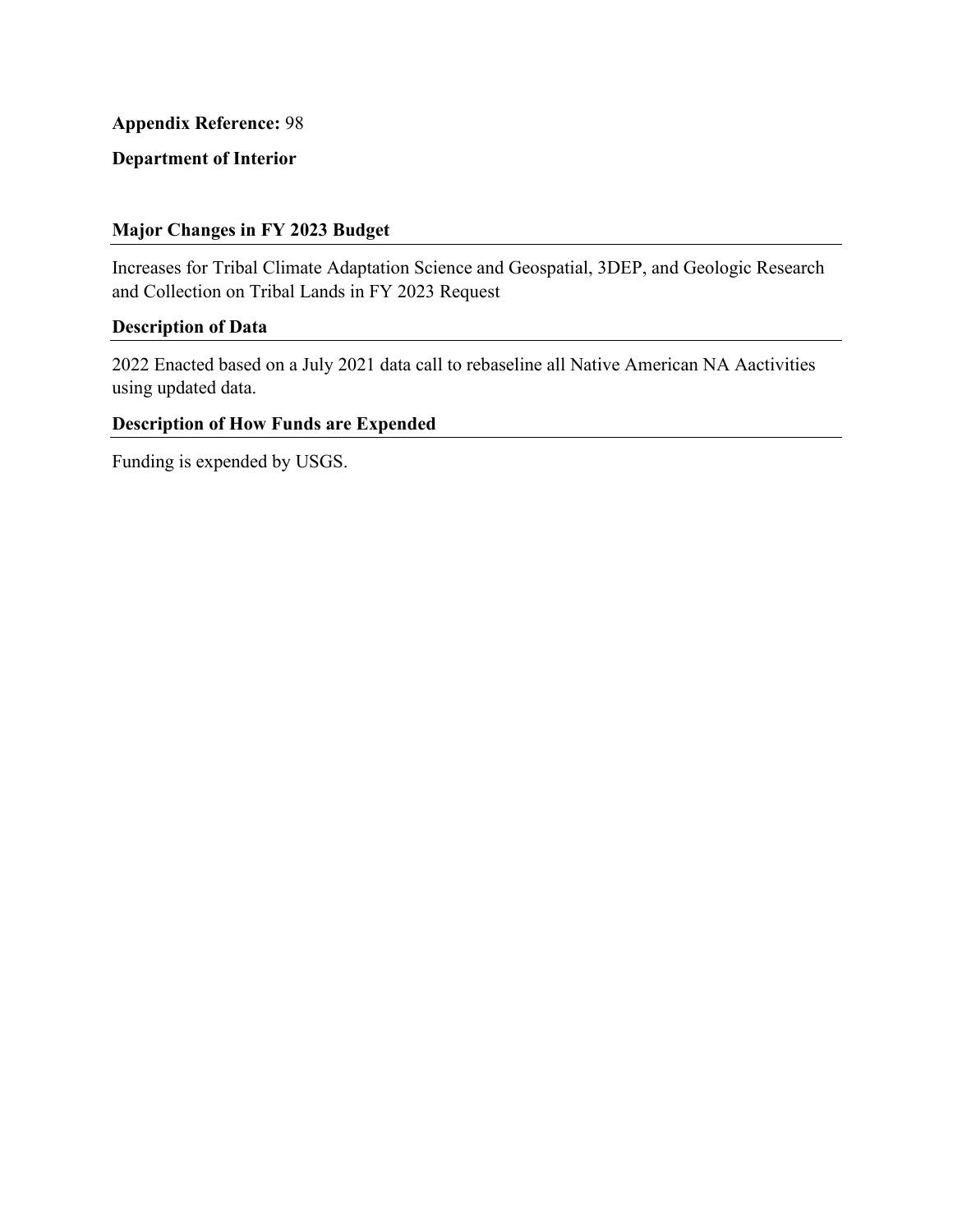# **Department of Interior**

# **Major Changes in FY 2023 Budget**

In FY 2023, Contract Support Costs is requested as current mandatory funding.

# **Description of Data**

Requested amount is estimated based on earlier year actual needs. Enacted amount reflects OMB scoring, which can differ from CBO scoring).

# **Description of How Funds are Expended**

Funds are distributed to Tribes for use.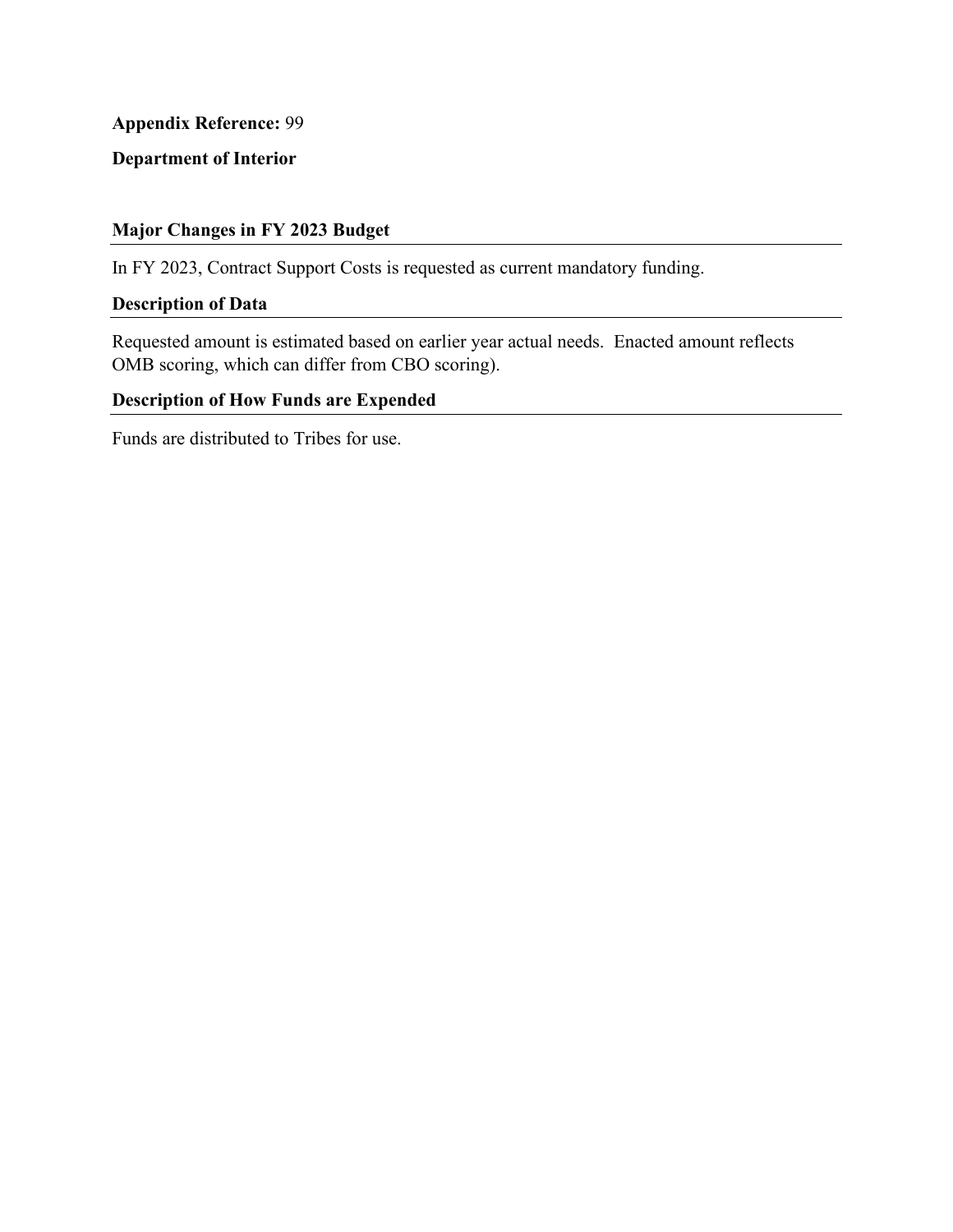### **Department of Interior**

### **Major Changes in FY 2023 Budget**

\$261.7 million in increases for program such as Trust Natural Resources, Public Safety and Justice and Human Services.

#### **Description of Data**

 Many factors are considered to determine each program's funding level, but the final amounts are determined through the budget formulation process.

# **Description of How Funds are Expended**

OIP funding is distributed in many ways depending on the program and how each Tribe selfdetermines to receive services. Options include: Direct Services, Contracts or Compacts with Tribes, and competitive awards to Tribes.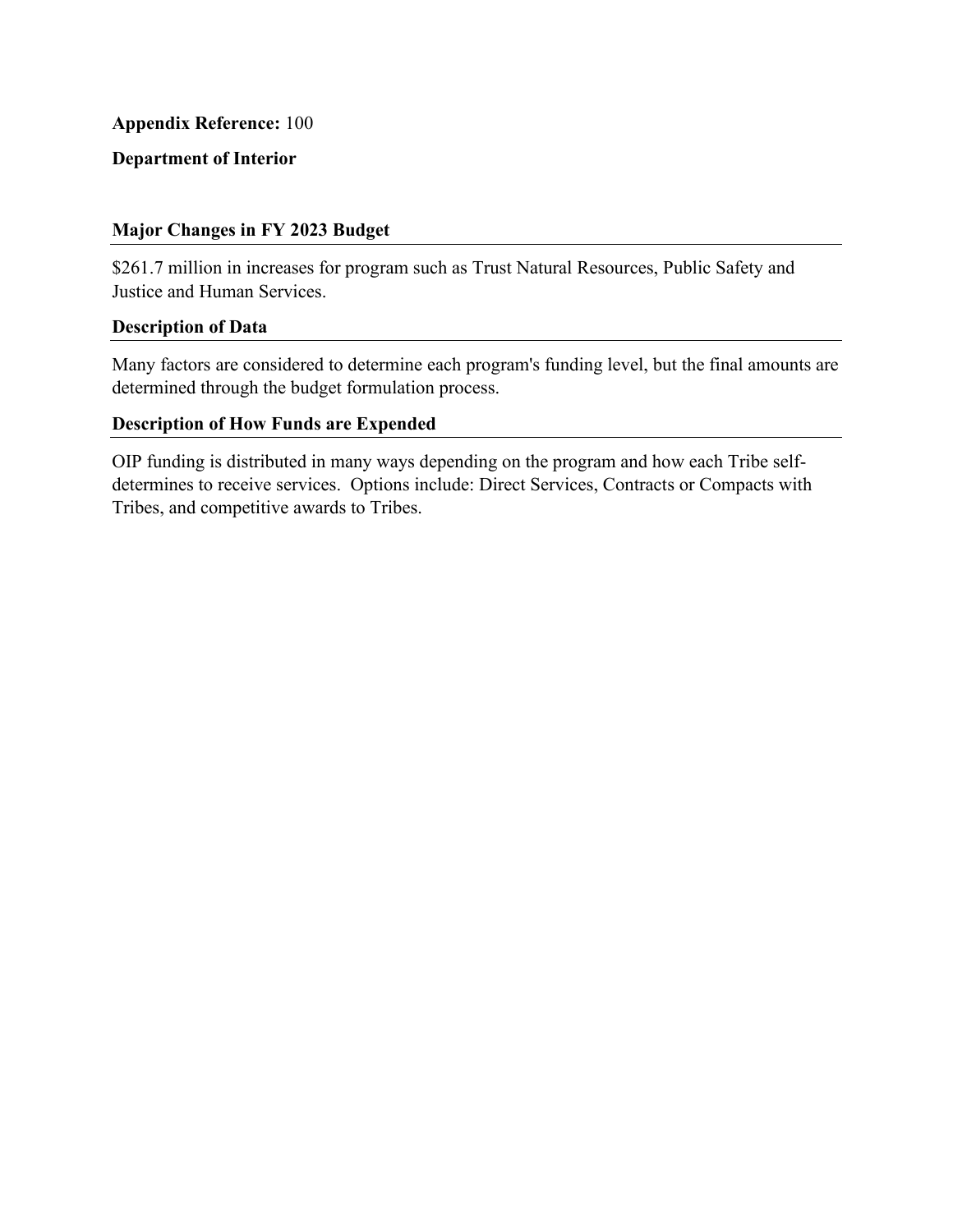# **Department of Interior**

### **Major Changes in FY 2023 Budget**

Increases requested for Water Safety and Sanitation, Safety of Dams, Zero Emission Vehicles, DOI Communication Modernization.

#### **Description of Data**

Many factors are considered to determine each line item funding level such as the condition of facilities, but the final amounts are determined through the budget formulation process.

# **Description of How Funds are Expended**

Direct service and funding to Tribes through contracts.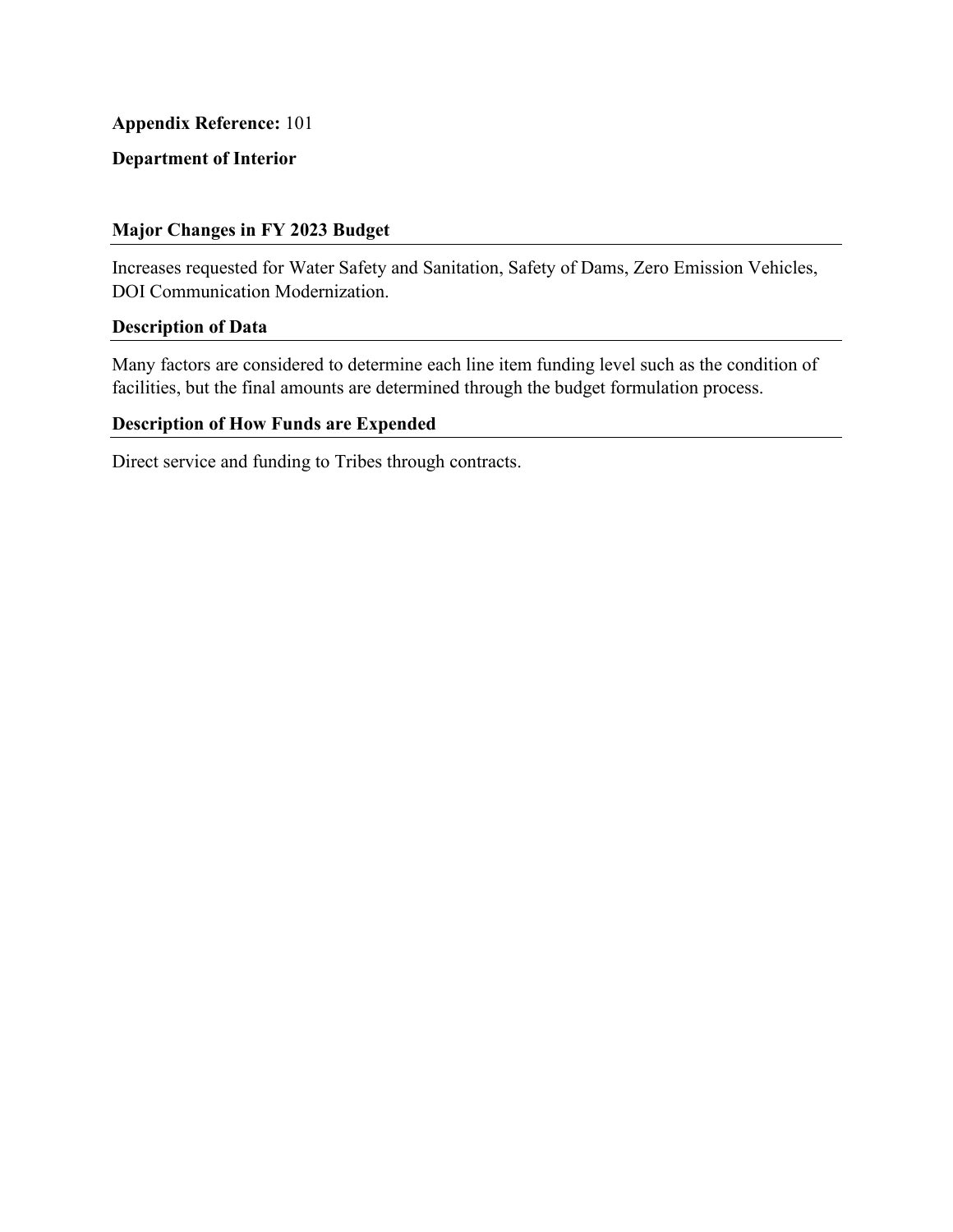# **Department of Interior**

### **Major Changes in FY 2023 Budget**

Decrease in FY 2023 is due to active water settlements being satisfied by allocations from the IWRS Completion Fund established BIL.

### **Description of Data**

Funding amount based on ongoing needs of enacted settlements.

# **Description of How Funds are Expended**

Funding is provided to Tribes.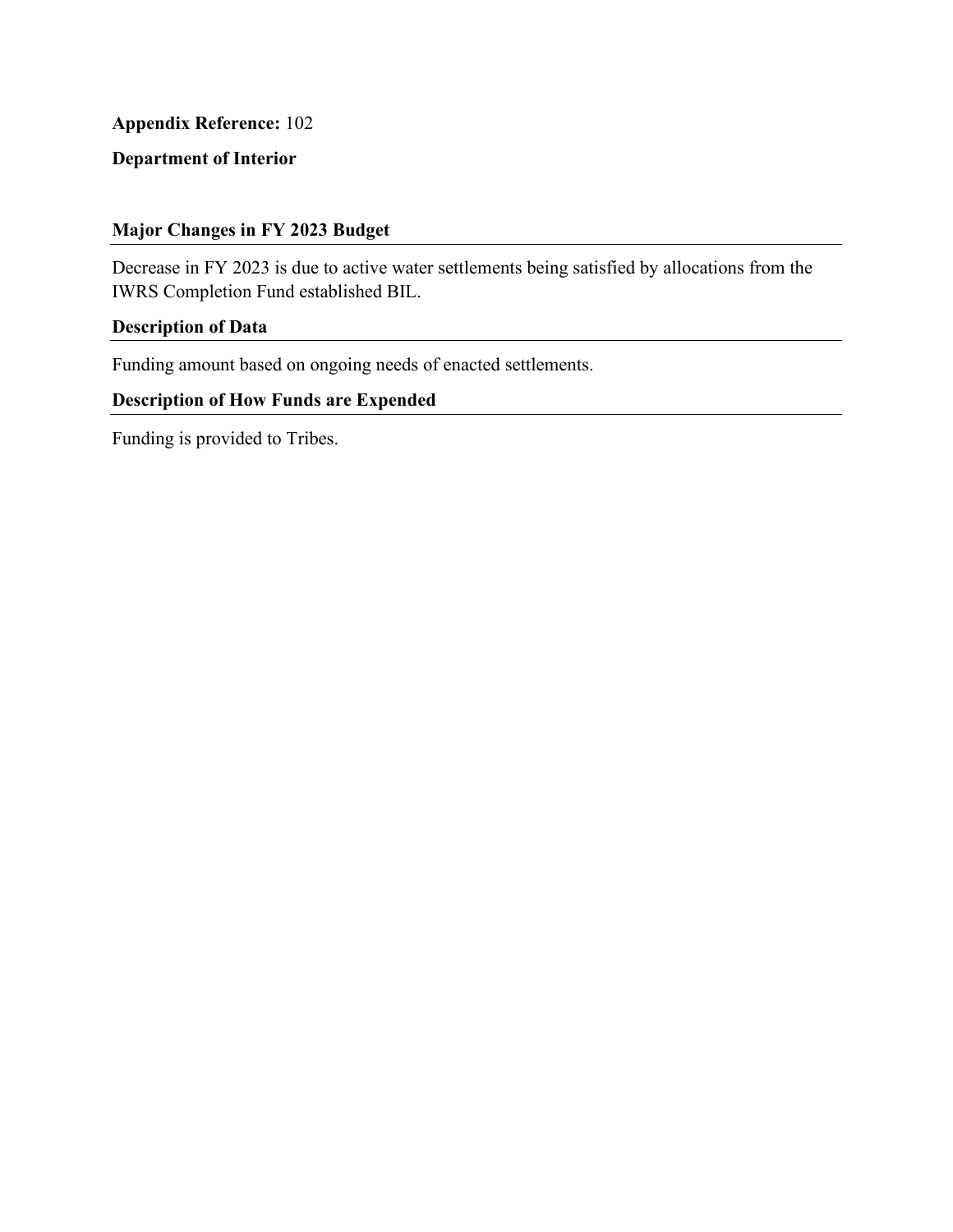# **Department of Interior**

### **Major Changes in FY 2023 Budget**

General increase for the Indian Loan Program.

### **Description of Data**

 Many factors are considered to determine loan program's funding level, but the final amounts are determined through the budget formulation process.

### **Description of How Funds are Expended**

Loan guarantees and insurance for new loans made by private lenders to Indian owned businesses in Indian Country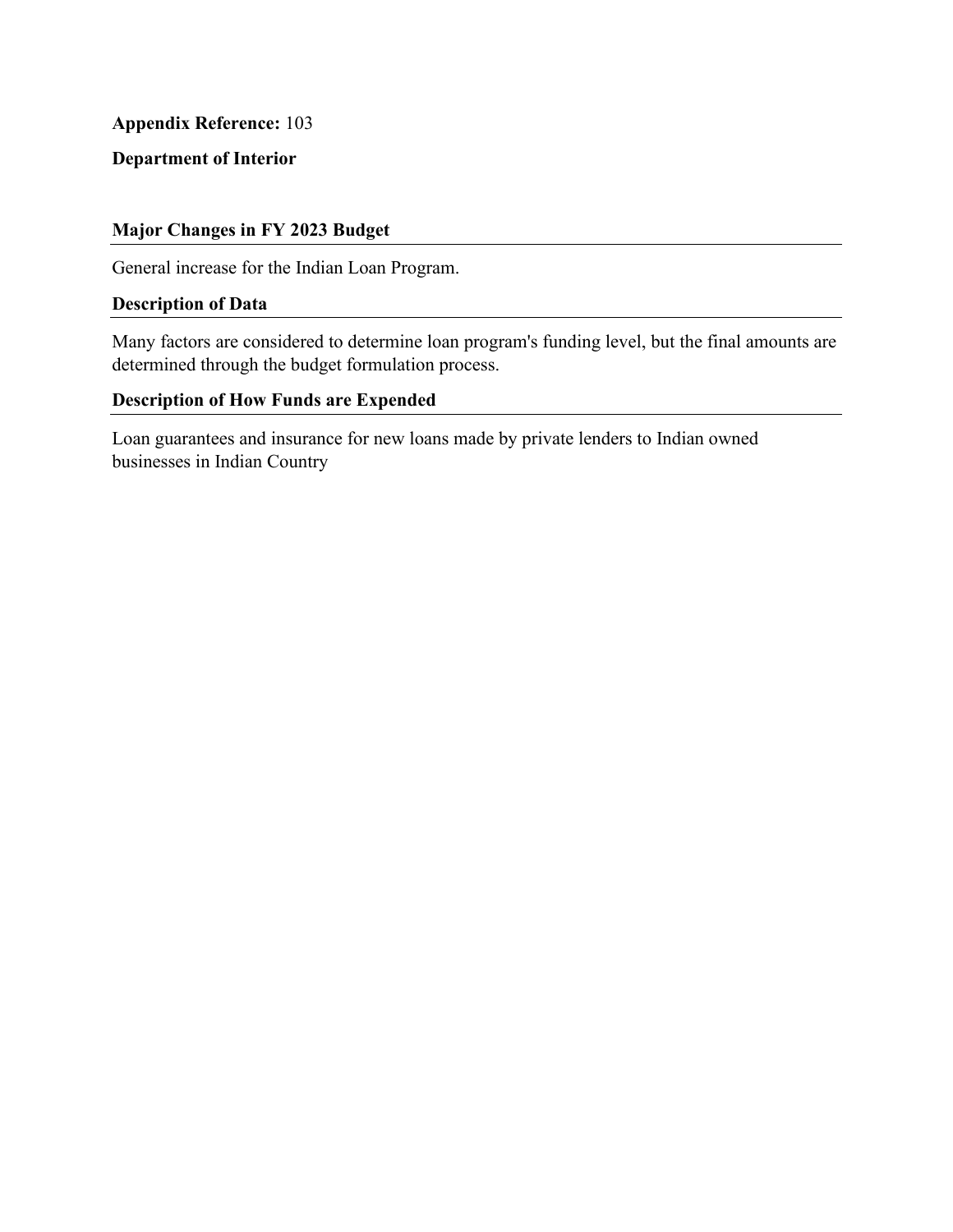# **Department of Interior**

# **Major Changes in FY 2023 Budget**

No major changes from FY22

### **Description of Data**

The amount of loan principal the Indian Guaranteed Loan program can guarantee is determined by formula.

# **Description of How Funds are Expended**

Loan guarantees and insurance for new loans made by private lenders to Indian owned businesses in Indian Country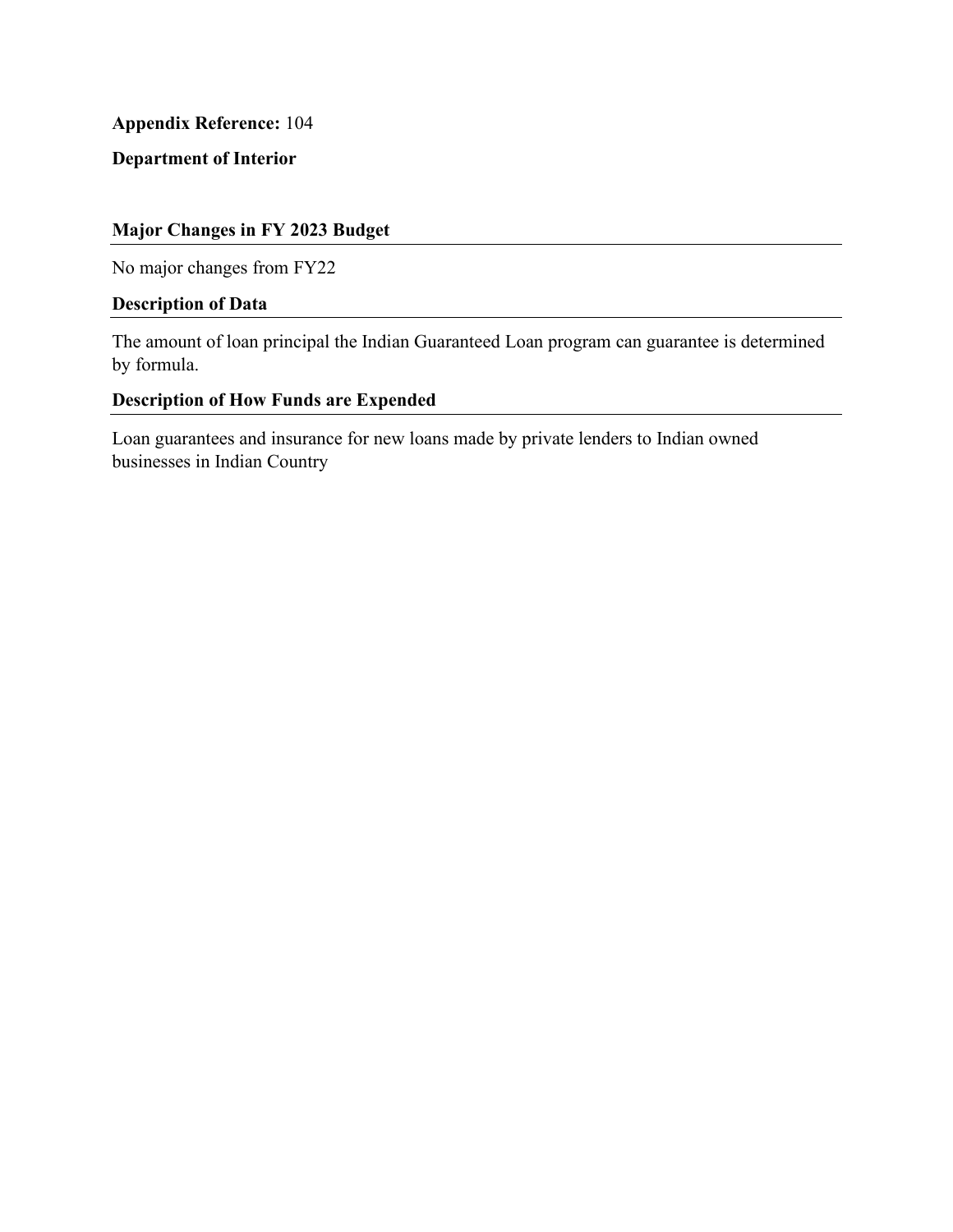# **Department of Interior**

### **Major Changes in FY 2023 Budget**

The budget proposes to reclassify 105(l) lease agreement requirements from discretionary to mandatory funding beginning in 2023. Funding increase in response to increasing tTribal interest in using these unique facility lease agreements.

#### **Description of Data**

Amount requested is based on leases that have been approved and additional leases that are in the approval process.

#### **Description of How Funds are Expended**

Funding provided to Tribes.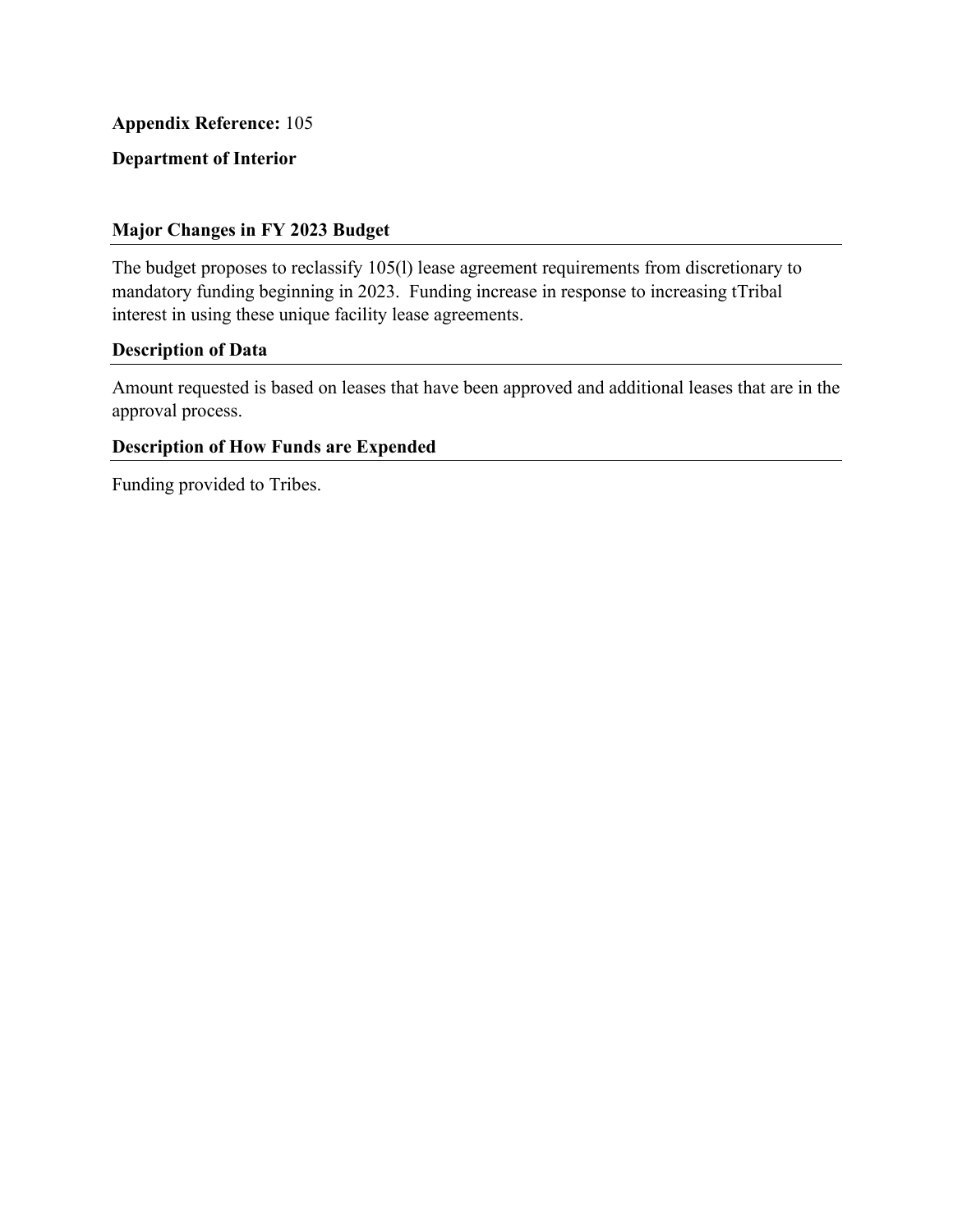# **Department of Interior**

### **Major Changes in FY 2023 Budget**

Bureau of Indian Affairs is proposing to reestablish a modified Indian Land Consolidation program in 2023. The budget requests \$80 million for that program which should further reduce land ownership fractionation in Indian Country with a nexus in climate adaptation, mitigation and resilience.

# **Description of Data**

 Many factors are considered to determine this program's funding level, but the final amounts are determined through the budget formulation process.

#### **Description of How Funds are Expended**

BIA expends the funds.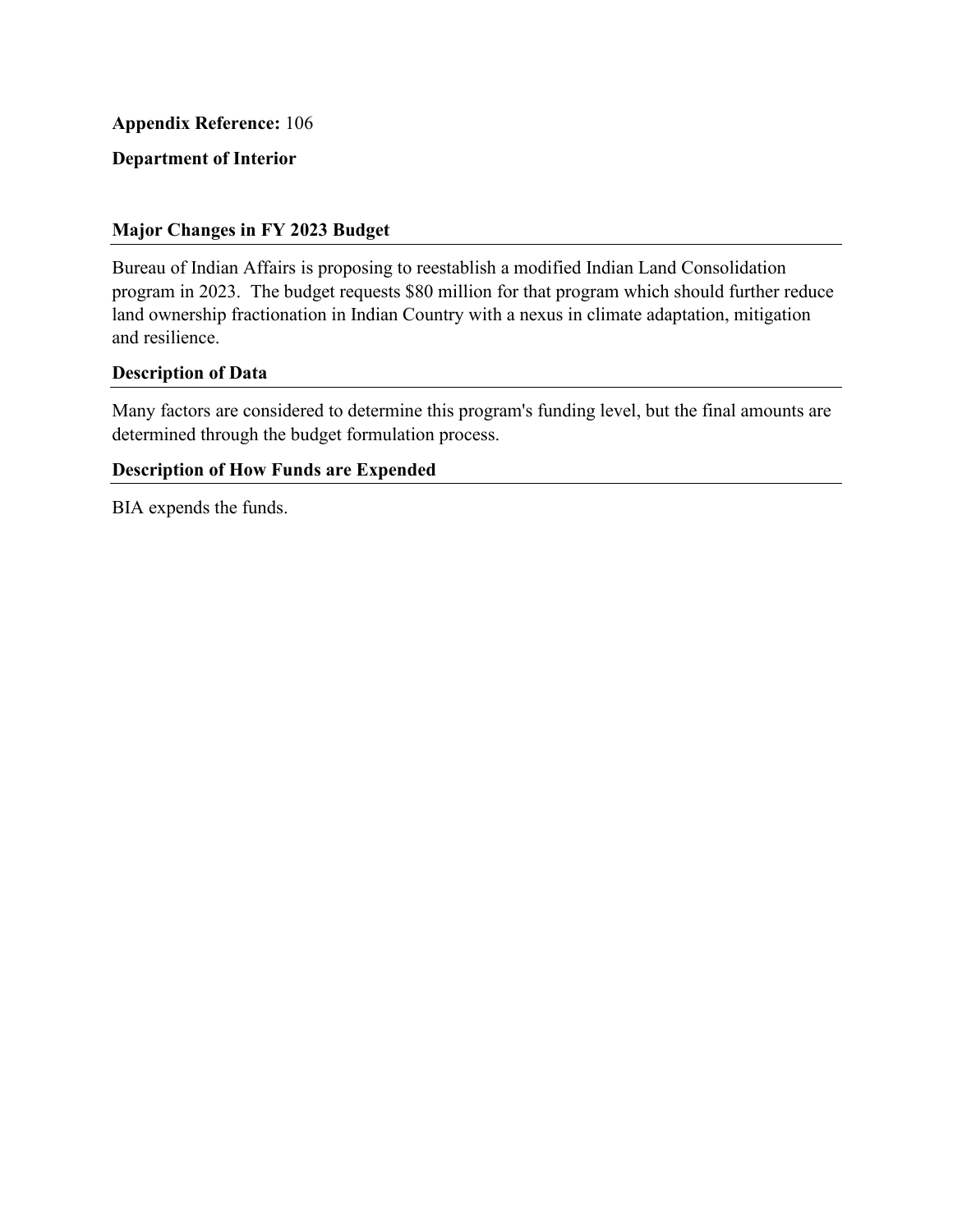**Department of Interior** 

# **Major Changes in FY 2023 Budget**

No major changes from FY22

**Description of Data** 

-

# **Description of How Funds are Expended**

Funding for these accounts is distributed through several means including direct services and funding distributed to Tribes.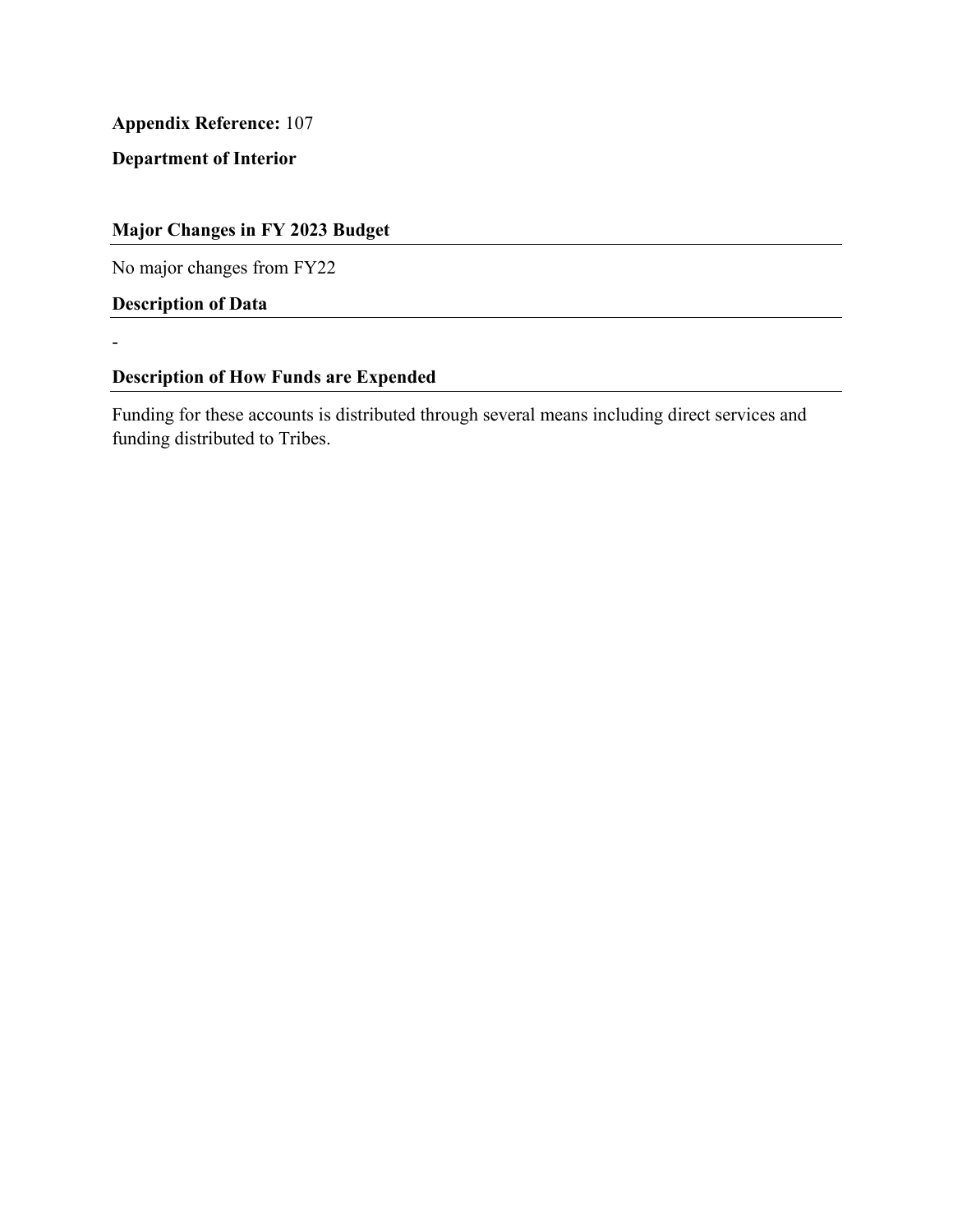# **Department of Interior**

# **Major Changes in FY 2023 Budget**

Increases for Replacement Construction, employee housing, and major facilities improvement and repair.

### **Description of Data**

 Many factors are considered to determine each program's funding level. The final amounts are determined through the budget formulation process.

# **Description of How Funds are Expended**

Direct services and funding to Tribes through contracts or grants.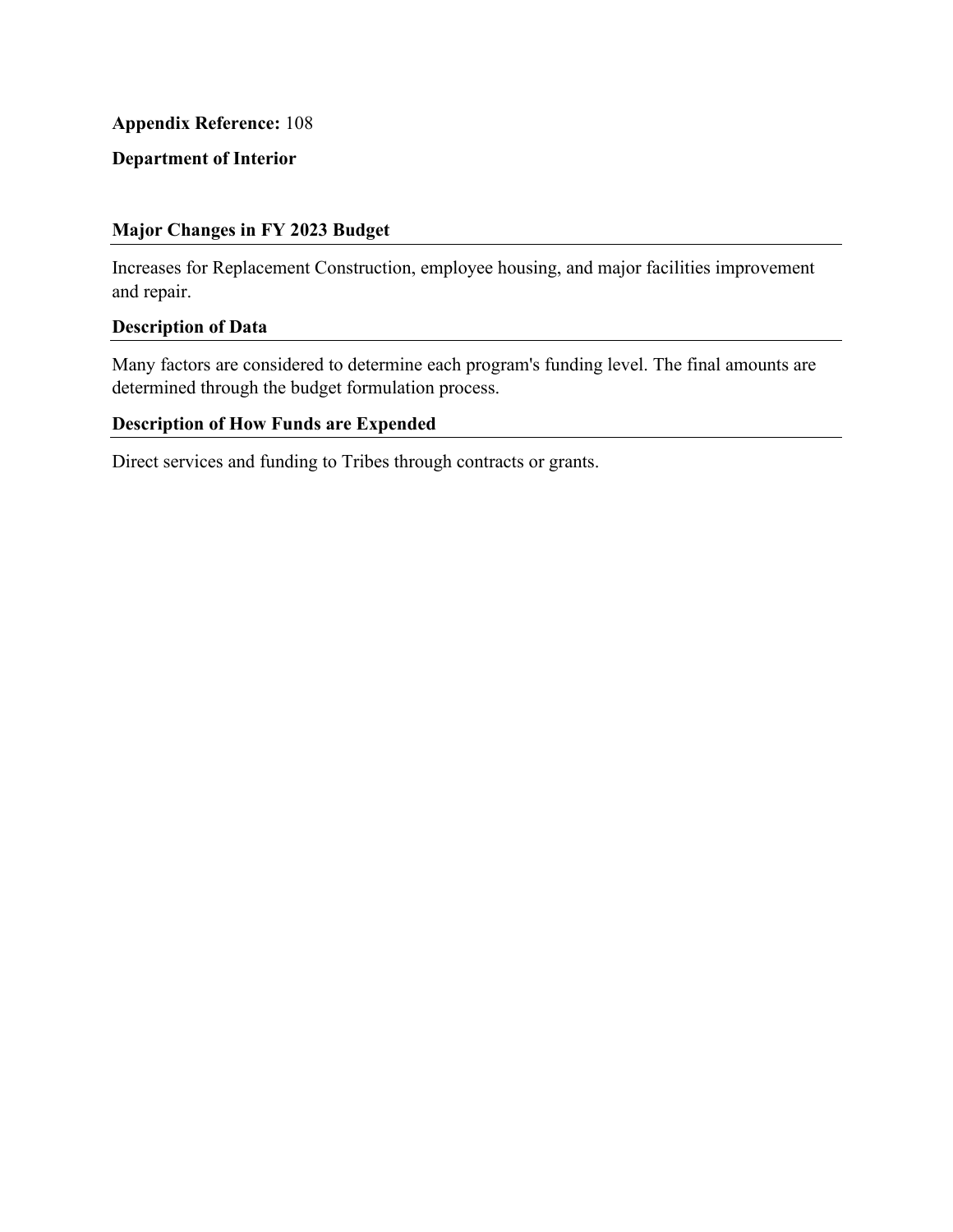## **Department of Interior**

### **Major Changes in FY 2023 Budget**

Includes increases for ISEP, Education IT, school operations and maintenance funding, pay parity, adult scholarships and post secondary, and Tribal grant support costs.

#### **Description of Data**

 Many factors are considered to determine each program's funding level. Some of the factors include formula based on percentage of service population, i.e. Indian student count, weighted student unit (WSU), average daily attendance (ADM), and mileage and transportation expenses for ISEP transportation. Some program final amounts are determined through the budget formulation process.

### **Description of How Funds are Expended**

Direct funding to Tribal governments, organizations, direct service programs, competitive grants, and non-competitive grants.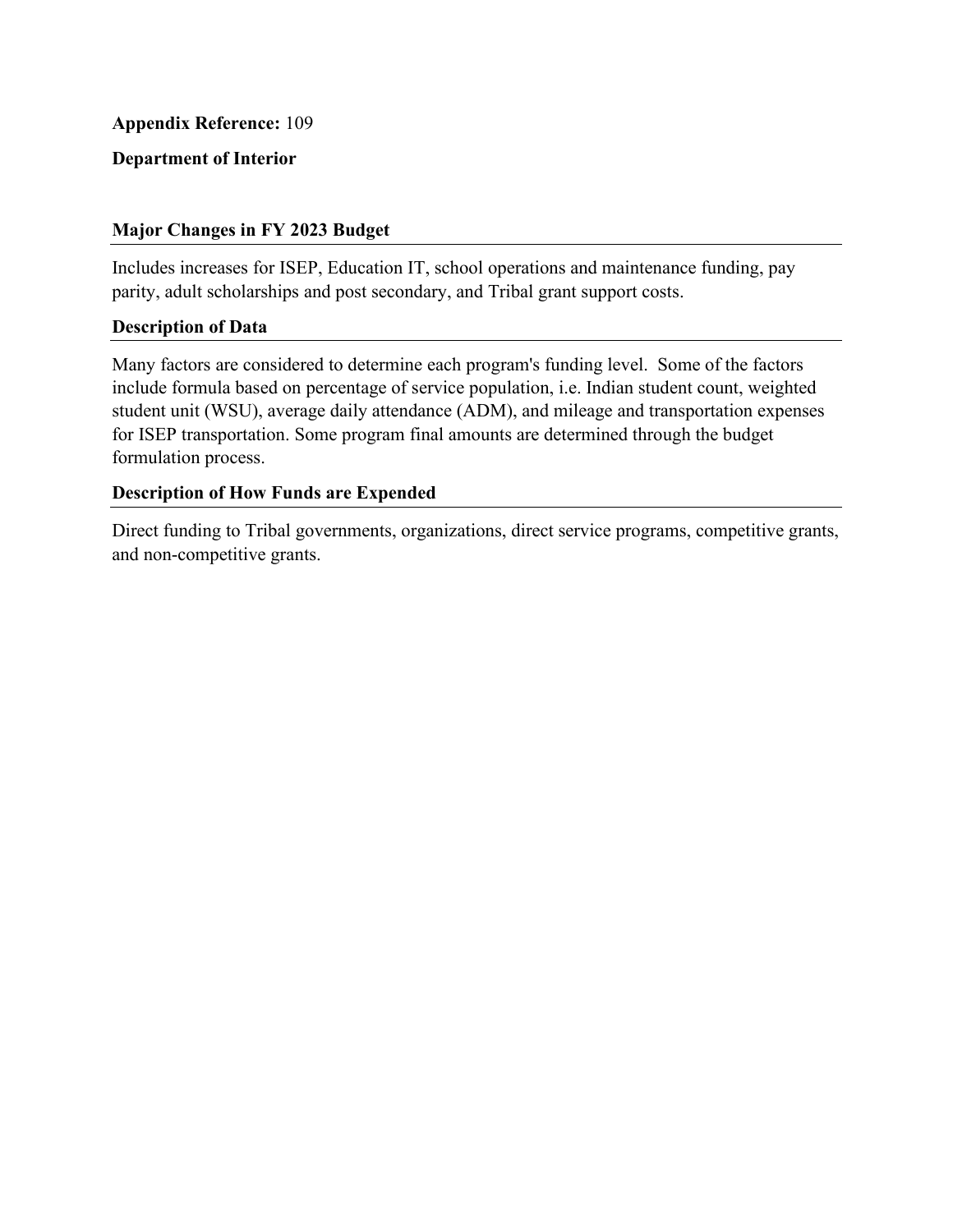# **Department of Interior**

## **Major Changes in FY 2023 Budget**

Requesting additional funding to meet needs of the program.

### **Description of Data**

 Many factors are considered to determine the program's funding level, but the final amounts are determined through the budget formulation process.

### **Description of How Funds are Expended**

Either 638 contracts or self-governance financial agreements with Tribes.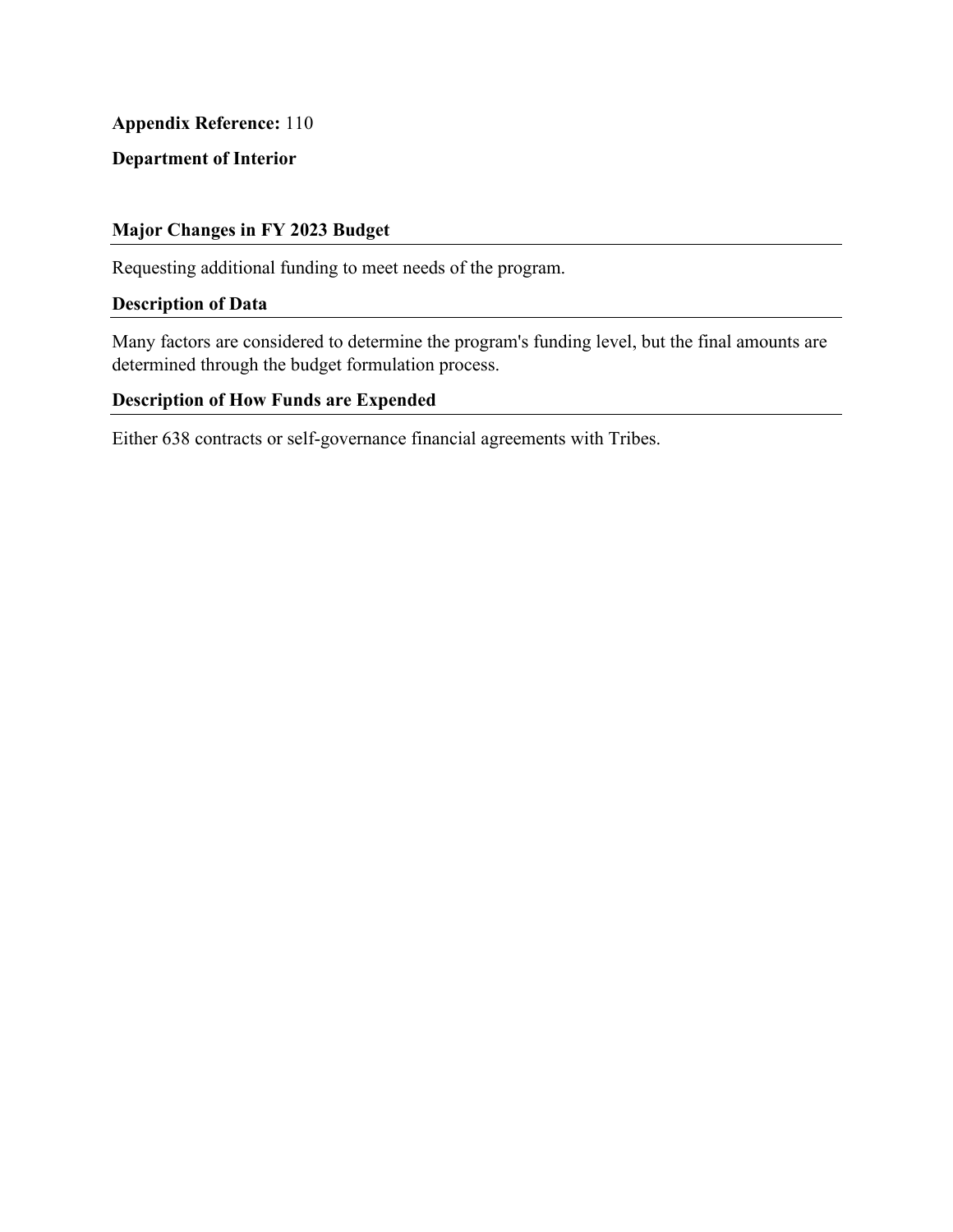**Department of Interior** 

# **Major Changes in FY 2023 Budget**

No major changes from FY22

**Description of Data** 

-

# **Description of How Funds are Expended**

Funding will be provide to Tribes 638 contract or self governance compact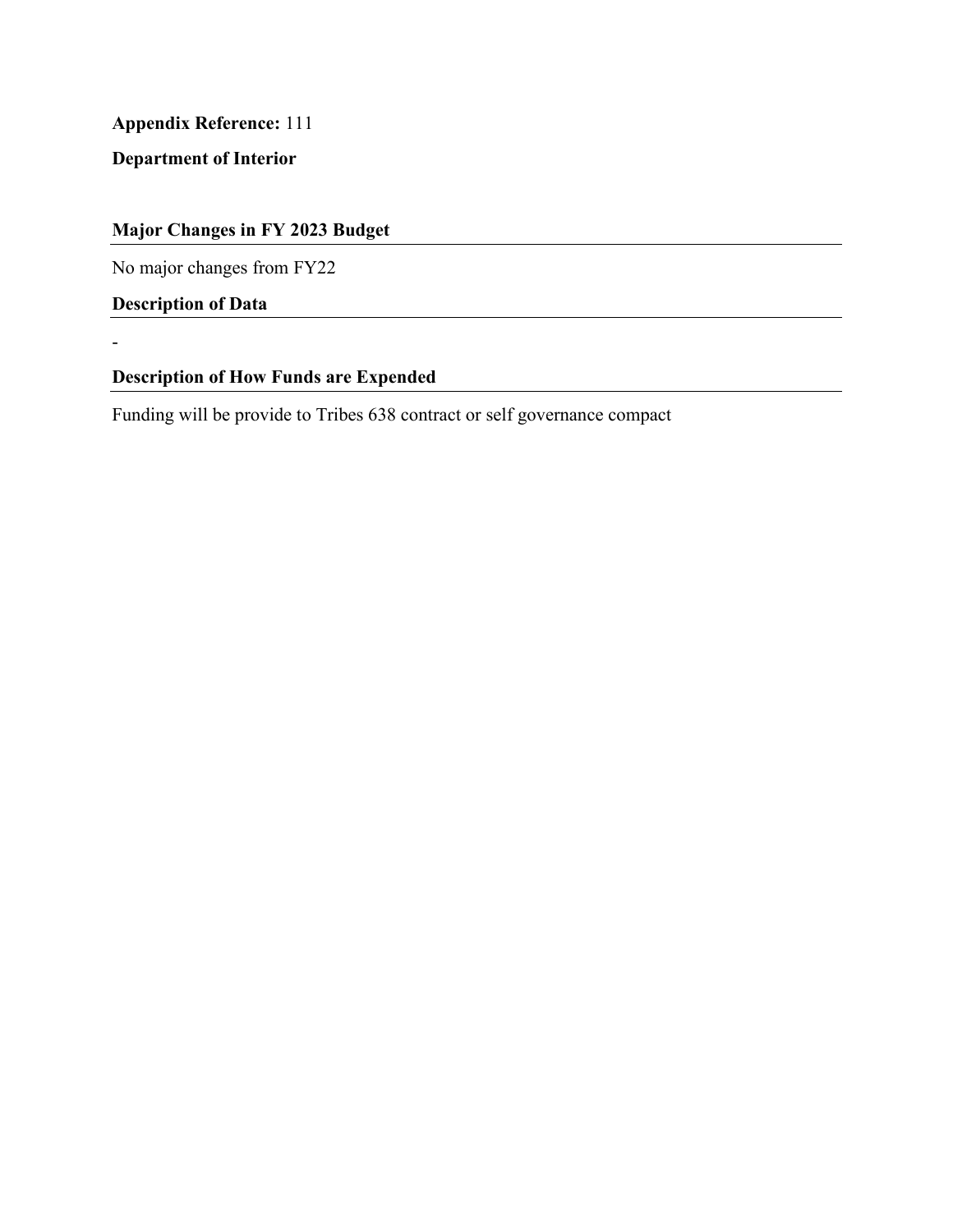# **Department of Interior**

### **Major Changes in FY 2023 Budget**

Reflects overall budget increase.

### **Description of Data**

ONRR uses Activity Based Costing (ABC), adjusted by line-item budget requests, to compute the Native American crosscut figure.

# **Description of How Funds are Expended**

 cooperative agreements with Tribal governments. ONRR expends these funds through mission activities performed by ONRR staff and through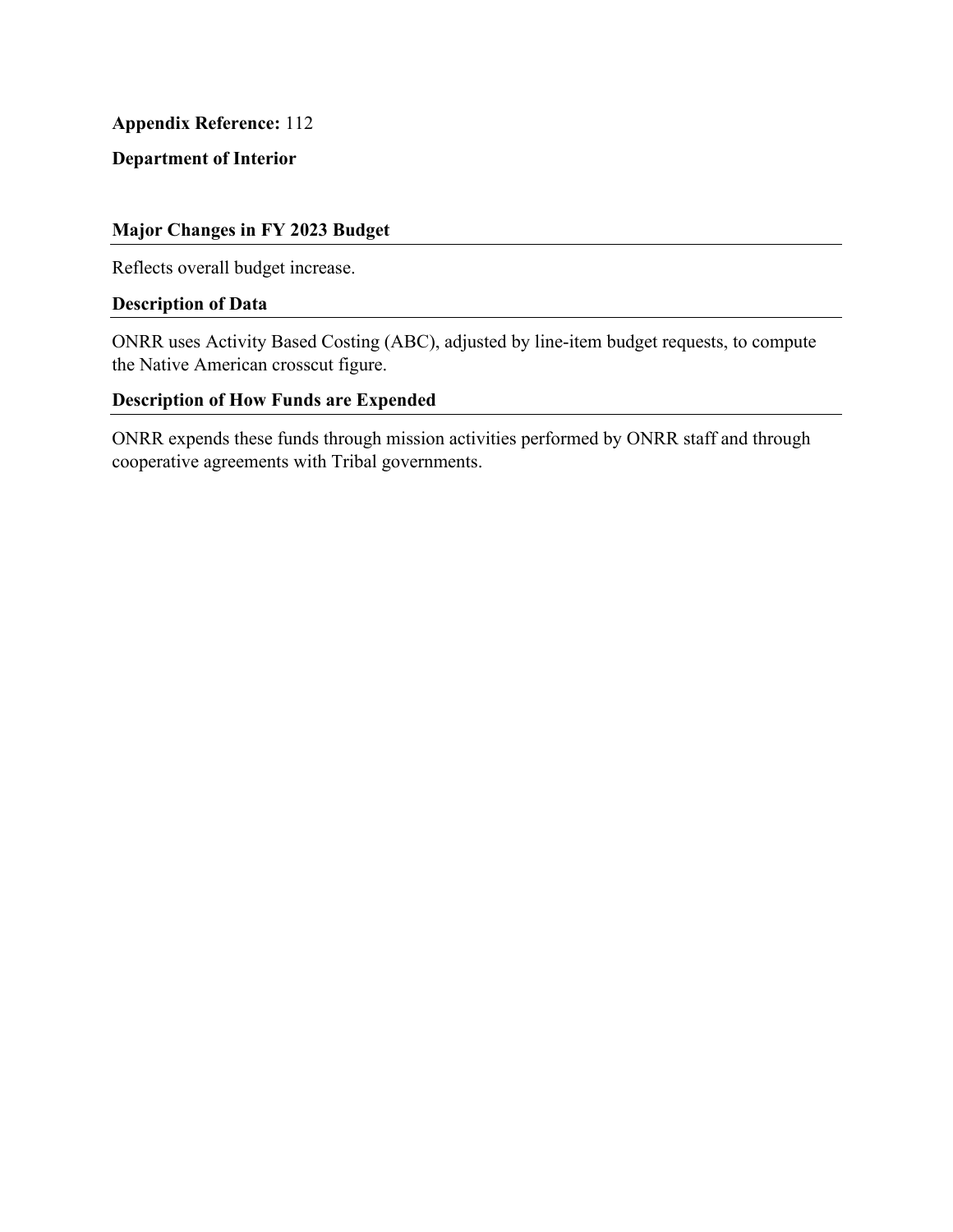# **Department of Interior**

## **Major Changes in FY 2023 Budget**

Additional funding requested to meet additional need.

### **Description of Data**

 Many factors are considered to determine each program's funding level, but the final amounts are determined through the budget formulation process.

# **Description of How Funds are Expended**

Direct service and contracts with Tribes.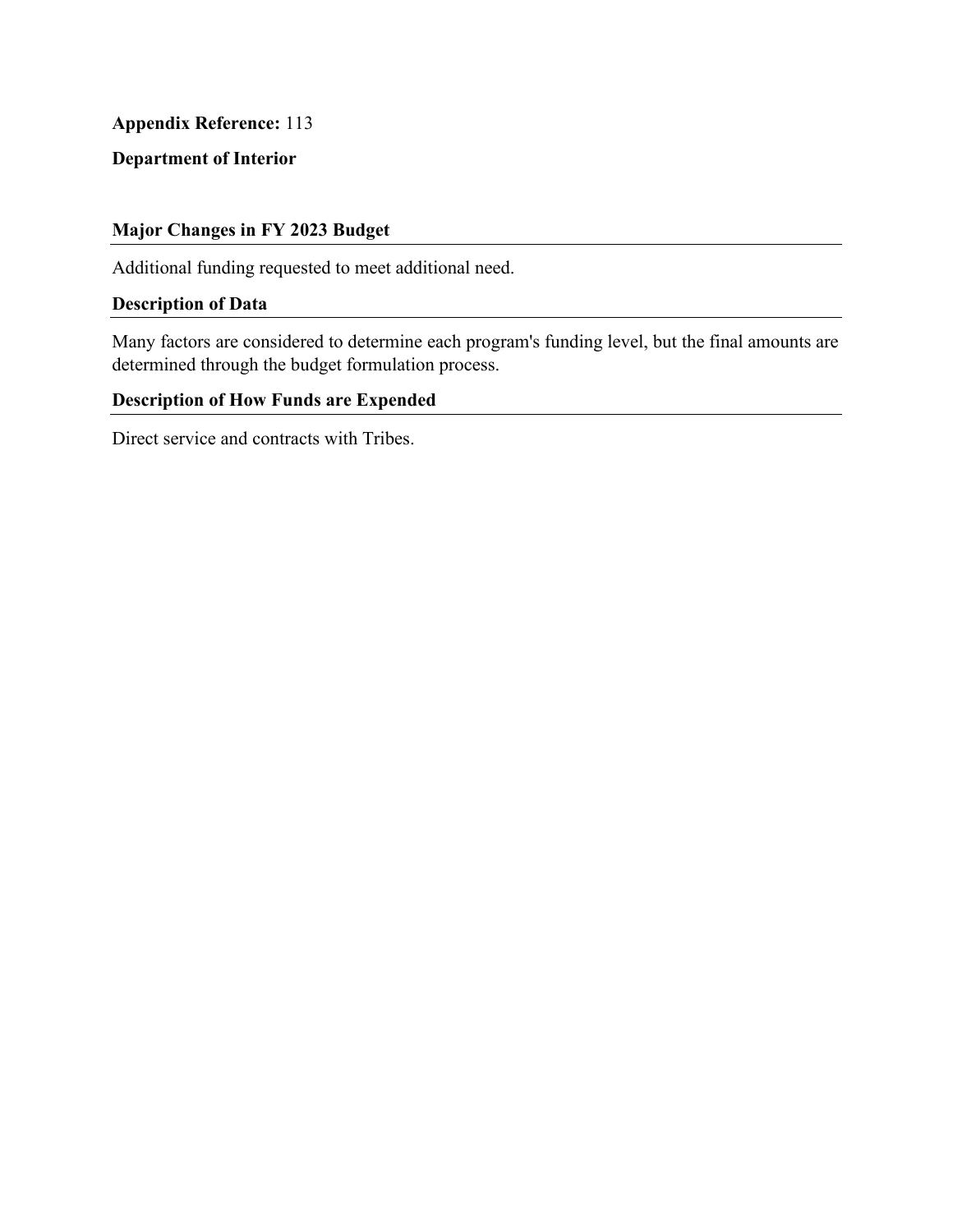# **Department of Interior**

## **Major Changes in FY 2023 Budget**

Increase for IACB Museum staff and physical security.

### **Description of Data**

 Many factors are considered to determine the IACB funding level, but the final amounts are determined through the budget formulation process.

# **Description of How Funds are Expended**

IACB expends the funding.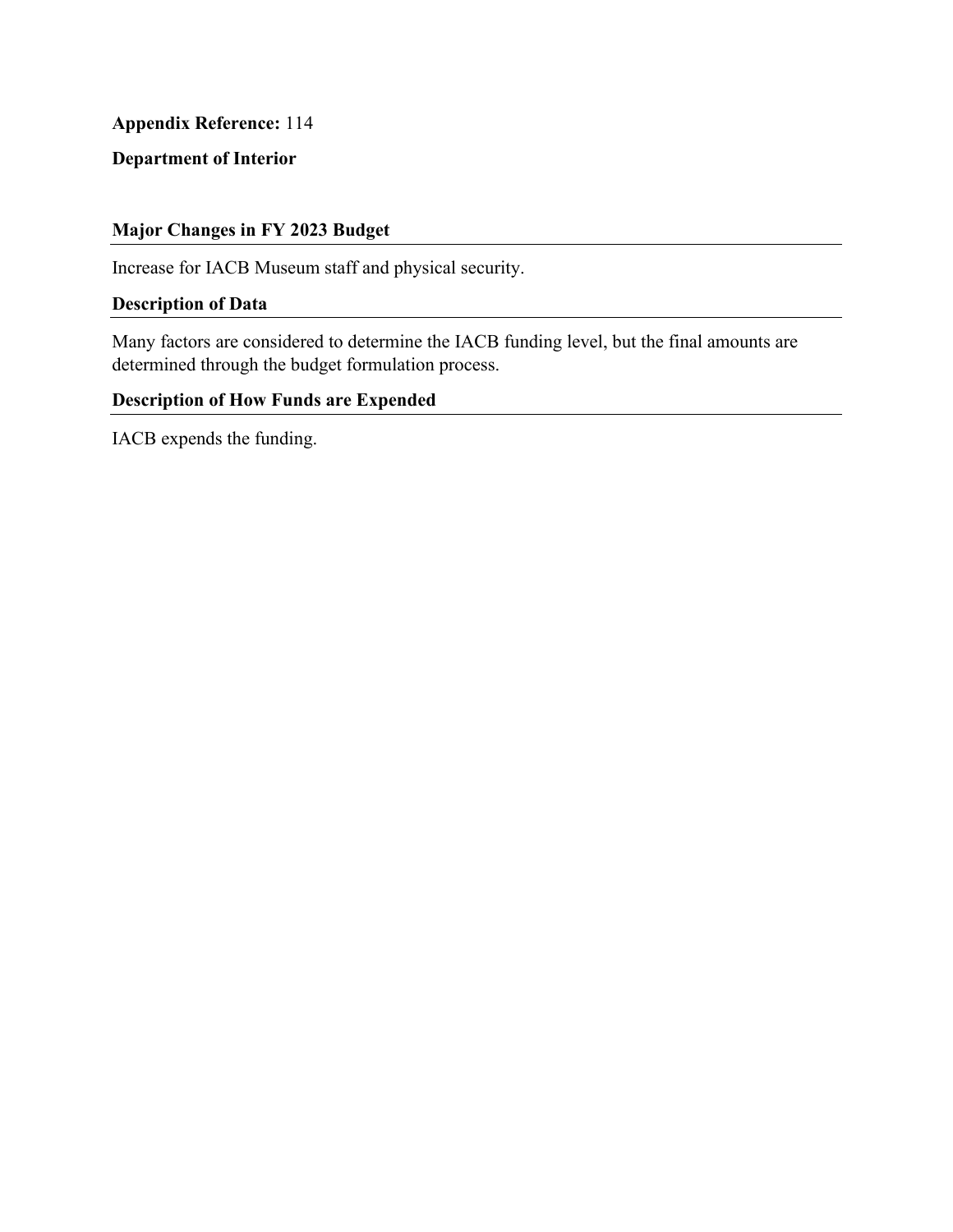## **Department of Justice**

### **Major Changes in FY 2023 Budget**

There are no major changes from FY 2023.

#### **Description of Data**

The VAWA Programs that make up this funding are:

1. Grants to Tribal Governments Program. This Program derives its funding from set-asides as follows: 10% set-aside from the following statutory grant programs: STOP, ICJR/Arrest, Rural, Justice for Families, Consolidated Youth and Transitional Housing; and 7% from the Legal Assistance for Victims (LAV) Program.

2. Tribal Domestic Violence and Sexual Assault Coalitions Grant Program. This Program derives its funding from set-asides as follows: 1/56th of STOP, 5% of ICJR/Arrest, and 1% of the Sexual Assault Services Program (SASP).

3. Sexual Assault Services (SASP) Tribal Governments Program. This program is funded by a 10% set-aside from the Sexual Assault Services Program.

4. Research on Violence Against Indian Women. These funds are directly appropriated.

5. Indian Country Sexual Assault Clearing House. These funds are directly appropriated.

6. Tribal Special Domestic Violence Criminal Jurisdiction Program. This program is funded by direct appropriation.

# **Description of How Funds are Expended**

1. Grants to Tribal Governments Program - A federally recognized tribe or an organization that is acting as the authorized designee of a federally recognized Indian tribe may apply.

2. Tribal Domestic Violence and Sexual Assault Coalitions Grant Program - Eligible applicants are limited to recognized tribal coalitions and tribal organizations that propose to incorporate and operate a tribal coalition in areas where Indian tribes are located but no tribal coalition exists.

 3. Sexual Assault Services (SASP) Tribal Governments Program - Indian tribes, tribal consortiums, tribal organizations, and nonprofit tribal organizations may apply.

4. Research on Violence Against Indian Women. VAWA 2005, as amended by VAWA 2013, called for the National Institute of Justice (NIJ) to conduct analyses and research on violence against Indian women living in Indian country and in Alaska Native villages. In general, NIJ is authorized to make grants to, or enter into contracts or cooperative agreements with, federally recognized Indian tribal governments, states, units of local government, nonprofit and for-profit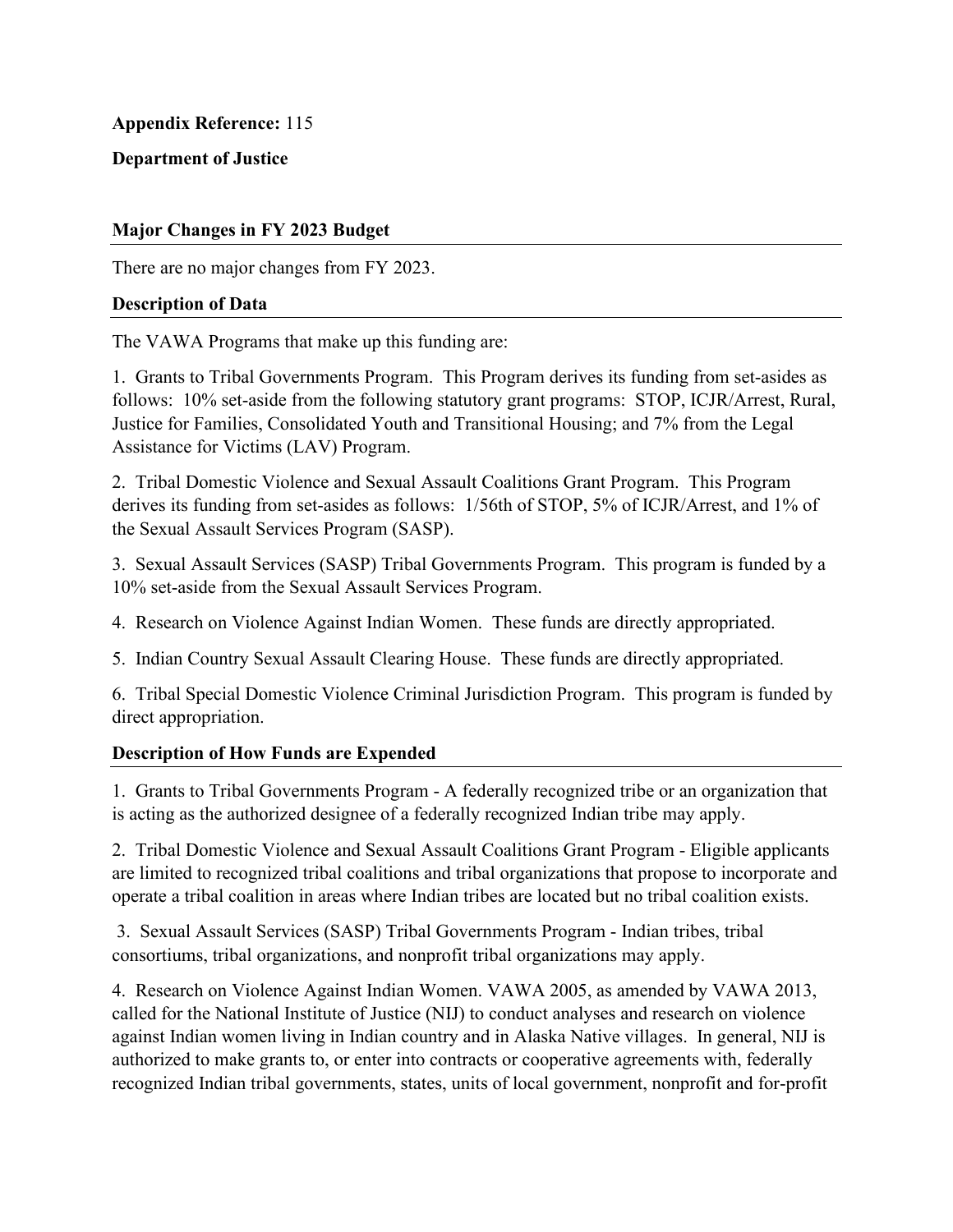organizations (including tribal nonprofit or for-profit organizations), institutions of higher education, and certain qualified individuals.

 5. Indian Country Sexual Assault Clearing House - National, tribal, statewide or other nonprofit organizations with the capacity to provide nationwide training and technical assistance may apply.

6. Tribal Special Domestic Violence Criminal Jurisdiction Program - Indian tribal governments that have jurisdiction over Indian Country may apply.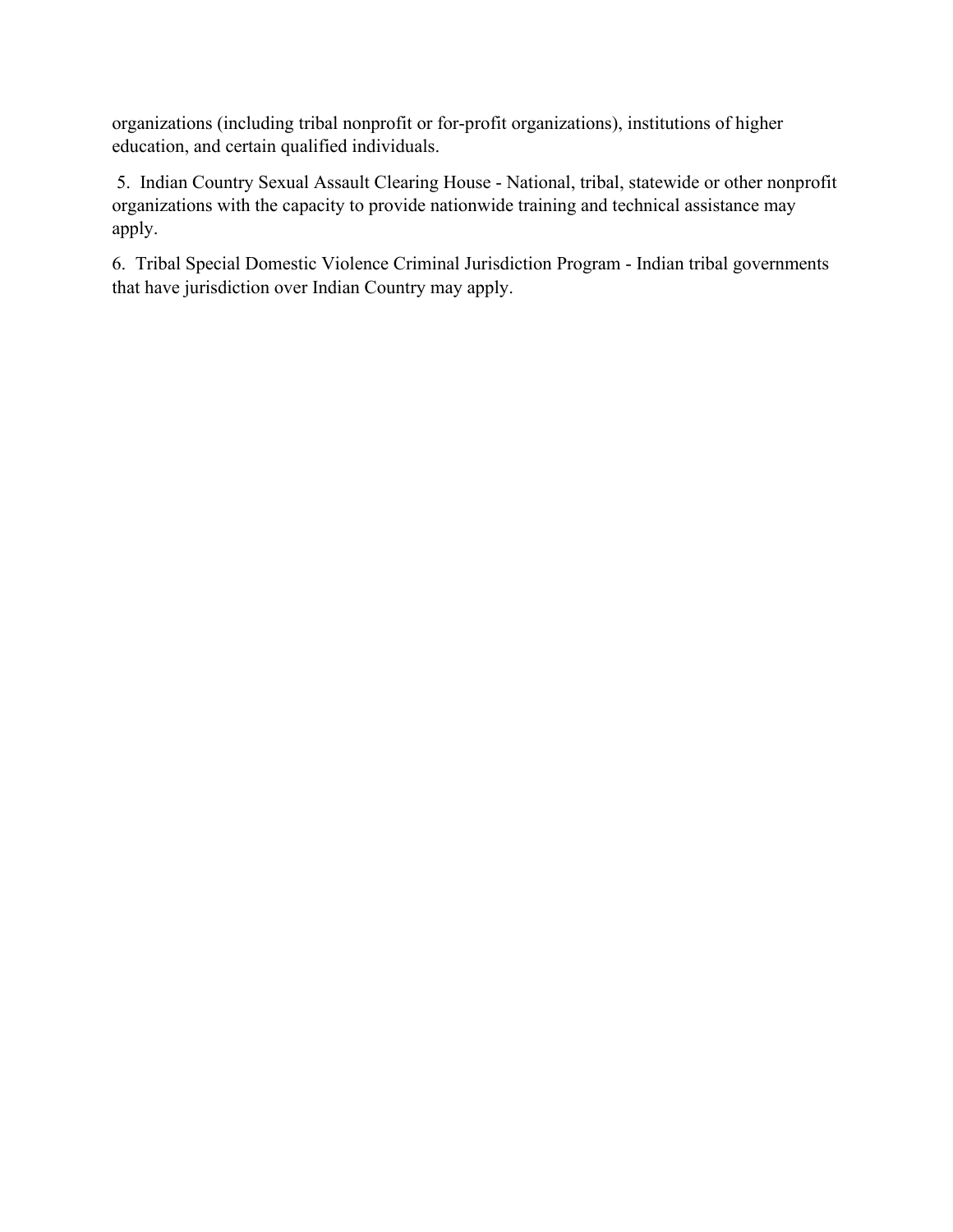# **Department of Justice**

### **Major Changes in FY 2023 Budget**

No major changes for FY 2023.

#### **Description of Data**

Totals include funding for the Tribal Access Program and the Tribal Resources Grant Program in each year.

#### **Description of How Funds are Expended**

COPS funding is provided directly to tribal law enforcement agencies through a discretionary grant program. Funding may be used to hire or rehire tribal law enforcement offices, or for equipment, training and/or technical assistance, and anti-methamphetamine activities.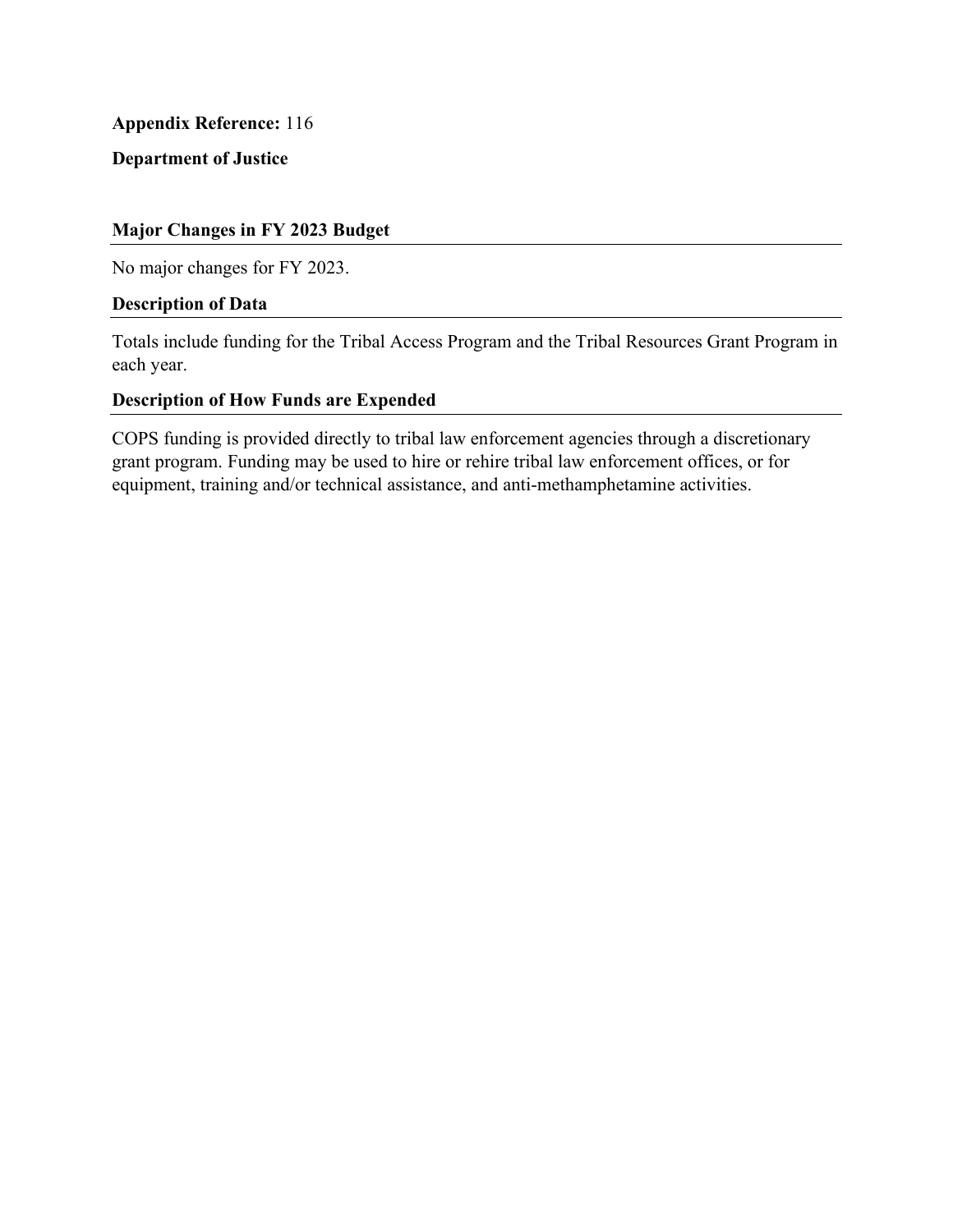## **Department of Justice**

### **Major Changes in FY 2023 Budget**

The FY 2023 budget requests the Crime Victims Fund (CVF) at a total of \$1.75 billion. In the FY 2022 President's Budget, the request was \$2.65 billion. With a 5% tribal set-aside coming from the CVF, this reduces the total Tribal funding within OJP in the FY 2023 budget.

#### **Description of Data**

 Most of the funding for tribal programs in the FY 2021 President's Budget request (approximately \$120.8 million) will come from the up to 7% tribal public safety and criminal justice programs set aside. The set aside will apply to all discretionary grant and reimbursement programs in OJP's Research, Evaluation, and Statistics; State and Local Law Enforcement Assistance; and Juvenile Justice Programs appropriations accounts. The 7% set aside would not be assessed against these tribal programs.

The remaining portion of OJP's FY 2020 President's Budget request for tribal programs (\$115 million) will come from the up to 5% set aside under the Crime Victims Fund for tribal victims assistance programs. This estimate provided for this set aside assumes that Congress will provide a total mandatory appropriation of \$2.3 billion for CVF programs as requested in the President's Budget.

# **Description of How Funds are Expended**

In FY 2021, OJP anticipates awarding funding generated by the up to 7% set aside through the Comprehensive Tribal Assistance Solicitation (CTAS), which encompassed most of the Department's tribal government-specific grant programs. Through CTAS, federally recognized Indian tribes and Native American communities may submit a single application for funding in one or more of ten purpose areas, including:

- 1. Public Safety and Community Policing;
- 2. Comprehensive Tribal Justice Systems Strategic Planning;
- 3. Tribal Justice Systems (including tribal courts and alcohol and substance abuse;
- 4. Tribal Justice System Infrastructure Program;
- 5. Violence against women;
- 6. Children's Justice Act Partnerships for Indian Communities;
- 7. Juvenile Tribal Healing to Wellness Courts; and
- 8. Tribal Youth Program.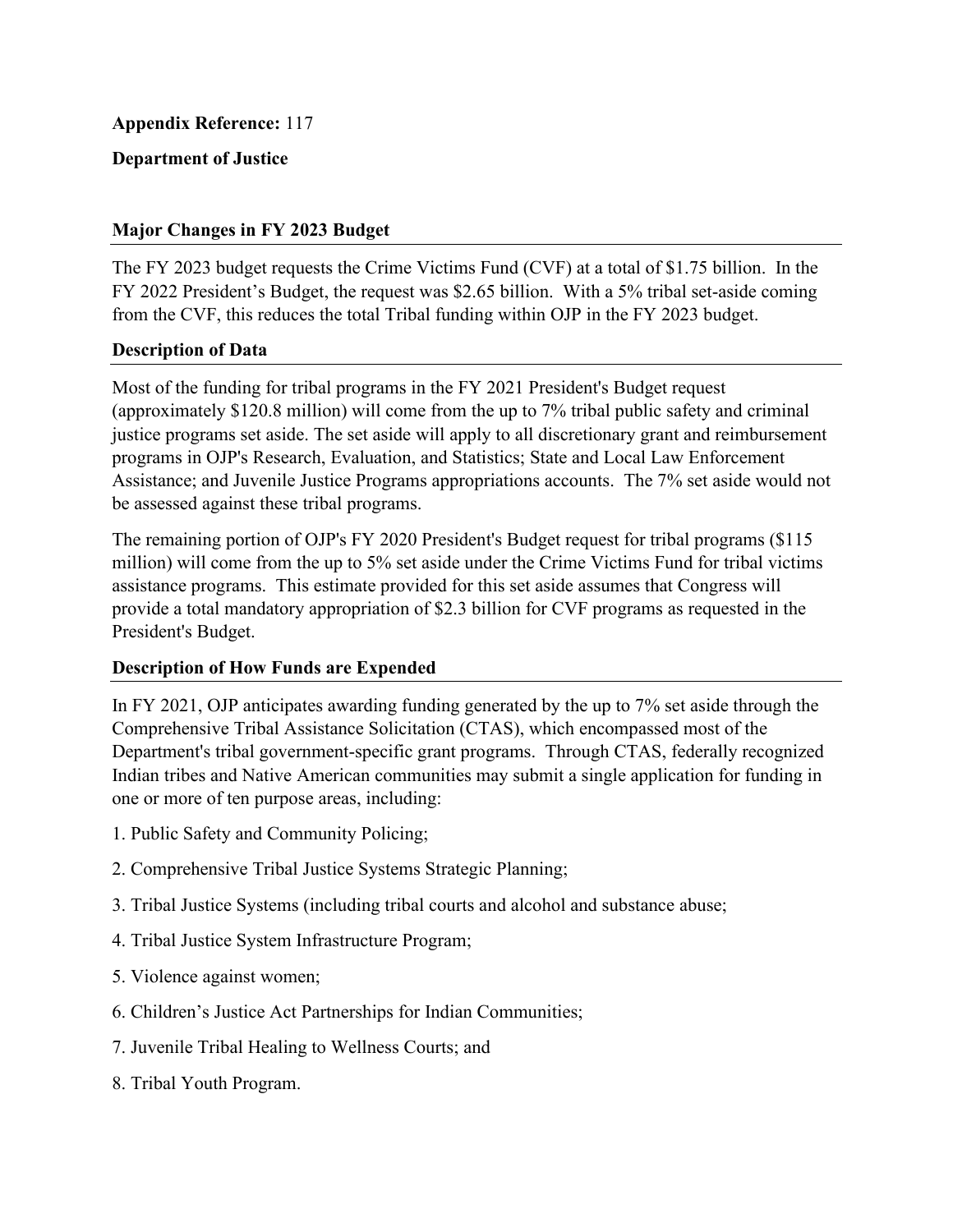Funding from the up to 5% CVF set aside for tribal victims assistance programs may be awarded to tribes through CTAS or one or more separate solicitations in FY 2020. This funding will support a wide range of victim service needs, including, but not limited to, victim advocates, mental health services, victim transportation needs, services for crime victims of the opioid crisis, services for human trafficking victims, expanded services for child and youth crime victims, and expansion of services under the Victims of Crime Act Assistance rule (such as expanded legal services, capacity building, and housing services), as well as training and technical assistance focused on these set-aside grantees.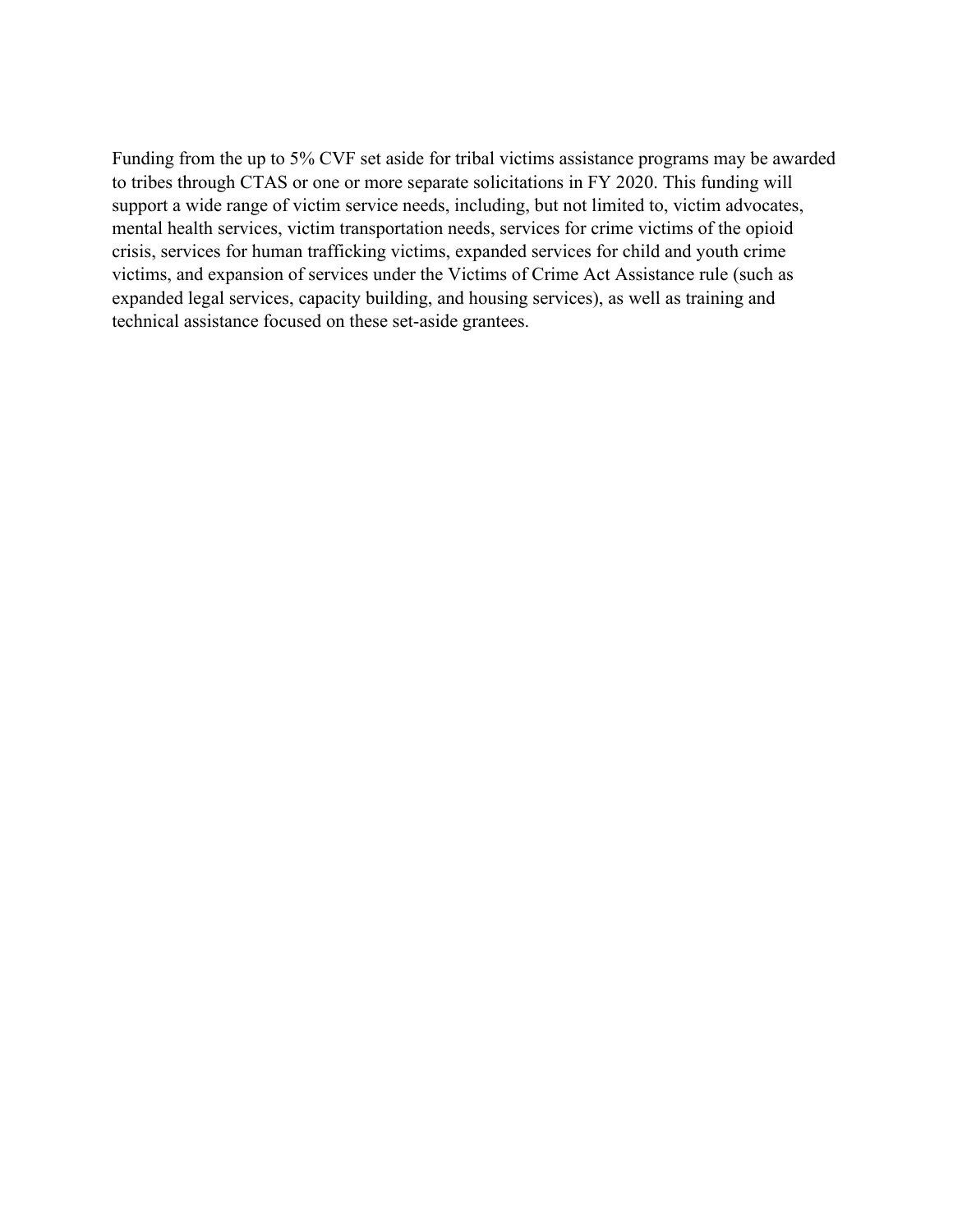# **Department of Justice**

### **Major Changes in FY 2023 Budget**

This program increase is due to the Supreme Court's recent decision in McGirt v Oklahoma that has created potential resource needs for the BOP taking custody of Native American inmates.

#### **Description of Data**

The funding is determined by multiplying the number of Native Americans in BOP's custody by average per capita cost.

# **Description of How Funds are Expended**

 The funding is expended for the security and care (food, medical, etc.) of Native Americans in BOP's custody.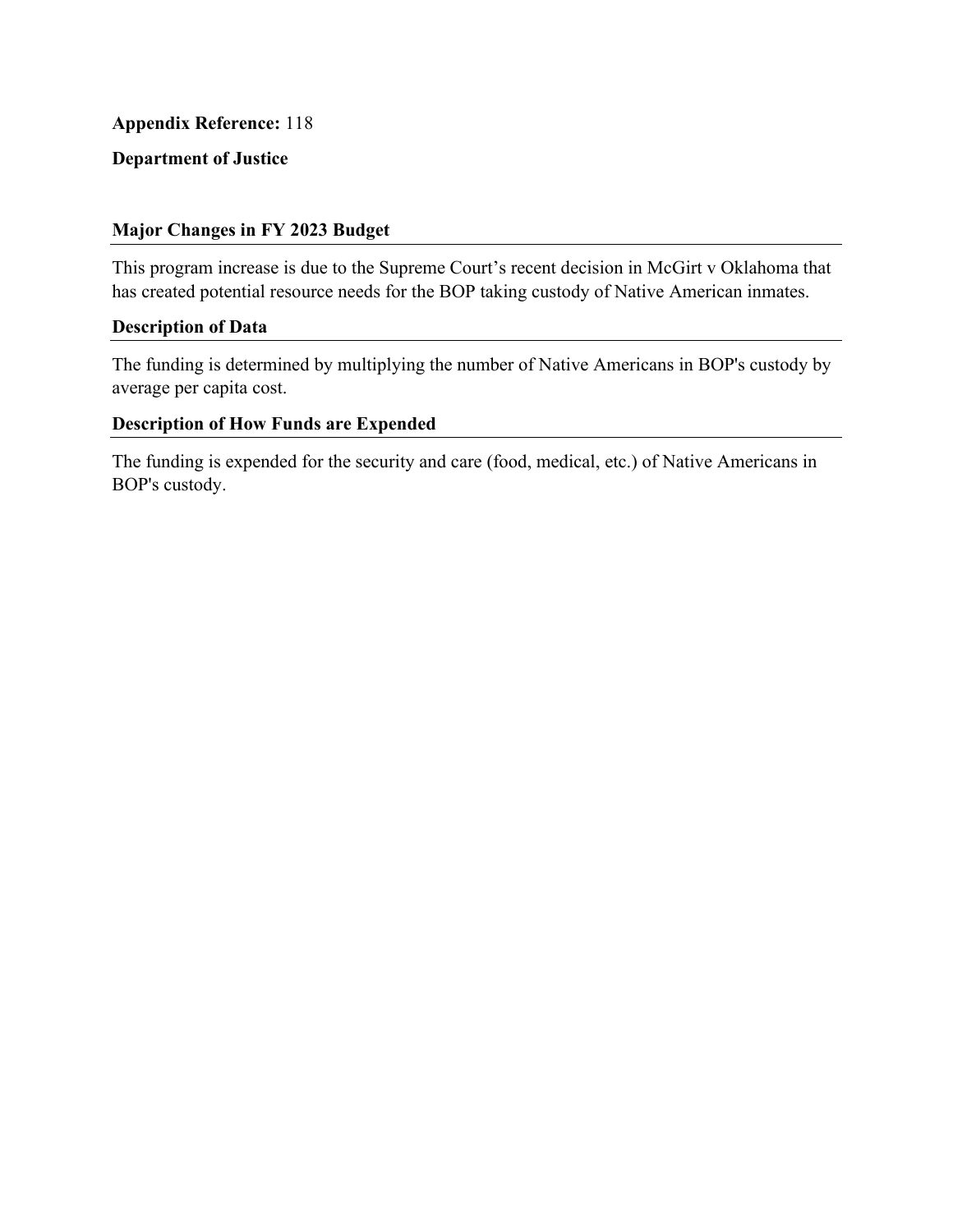**Department of Justice** 

## **Major Changes in FY 2023 Budget**

No major changes from FY22

#### **Description of Data**

Budgetary resources devoted to litigation for the benefit of Indian tribes and individual Indians. Represents percent of total GLA budget devoted to Indian Resources Section cases and Natural Resources Section tribal trust cases.

### **Description of How Funds are Expended**

 to litigate for the benefit of Indian tribes and individual Indians. Most of this litigation relates to The Environment and Natural Resources Division fulfills the federal government's responsibility either defending agency programs relating to tribes or protecting the more than 60 million acres of land that the United States holds for tribes.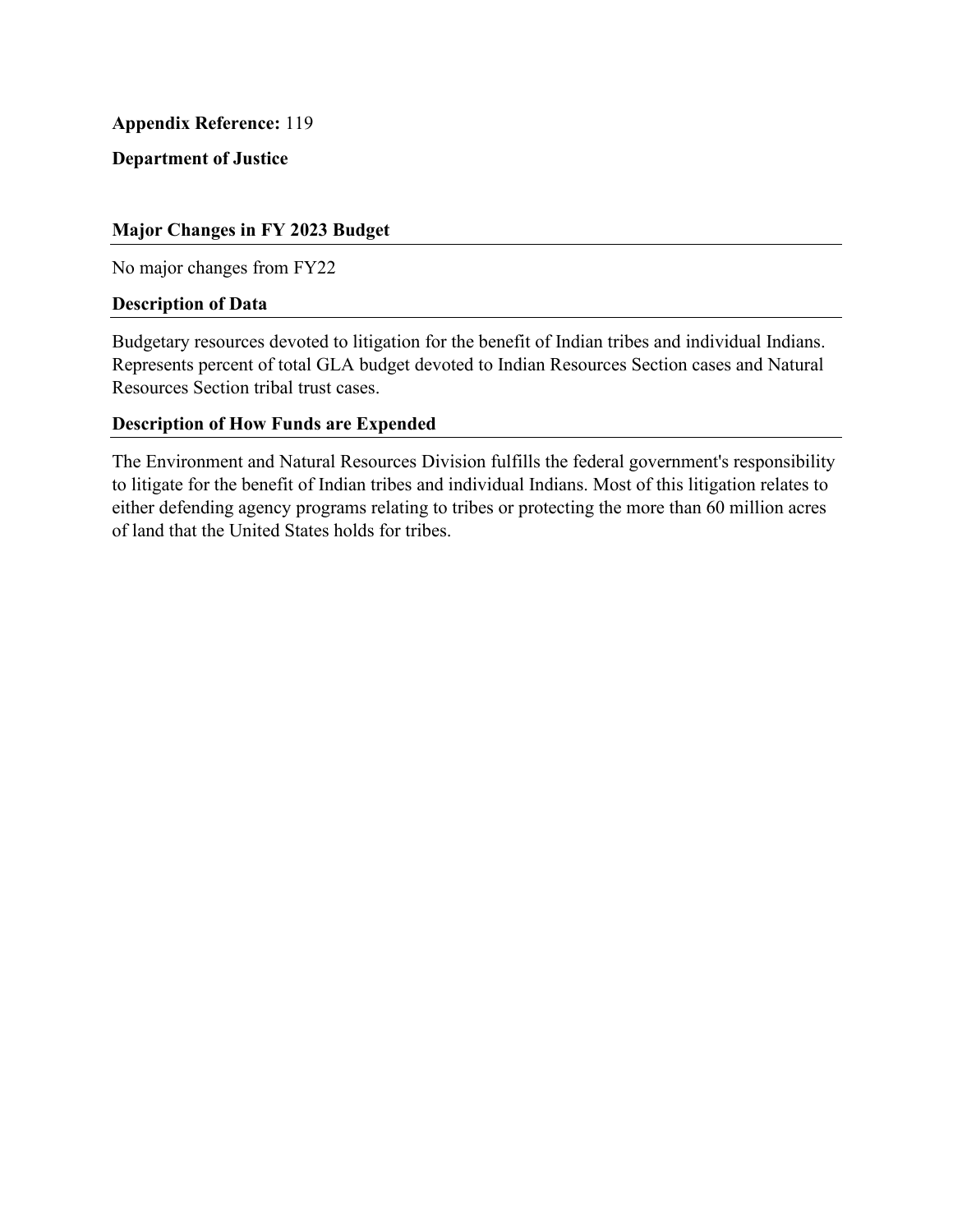**Department of Justice** 

## **Major Changes in FY 2023 Budget**

No major changes from FY22

#### **Description of Data**

The Native American Funding crosscut, like most of the Criminal Division's crosscuts, is calculated by applying percentages reported by each Section to their respective resources.

 The Division gathers these percentages on an annual basis. That calculation is made across all Sections with their respective percentages and resources and then added together to determine the crosscut total.

For this crosscut, there are six Sections within the Division that report doing Native Americanrelated work.

#### **Description of How Funds are Expended**

The Criminal Division does not have specific/dedicated Native American funding – consistent with the response above, six Sections within the Division report doing a small amount of Native American-related work, and the percentage of their work in this area is applied to their respective resources to calculate their crosscut data. This work is expended from direct funds consistent with all other direct-funded work done by the Division.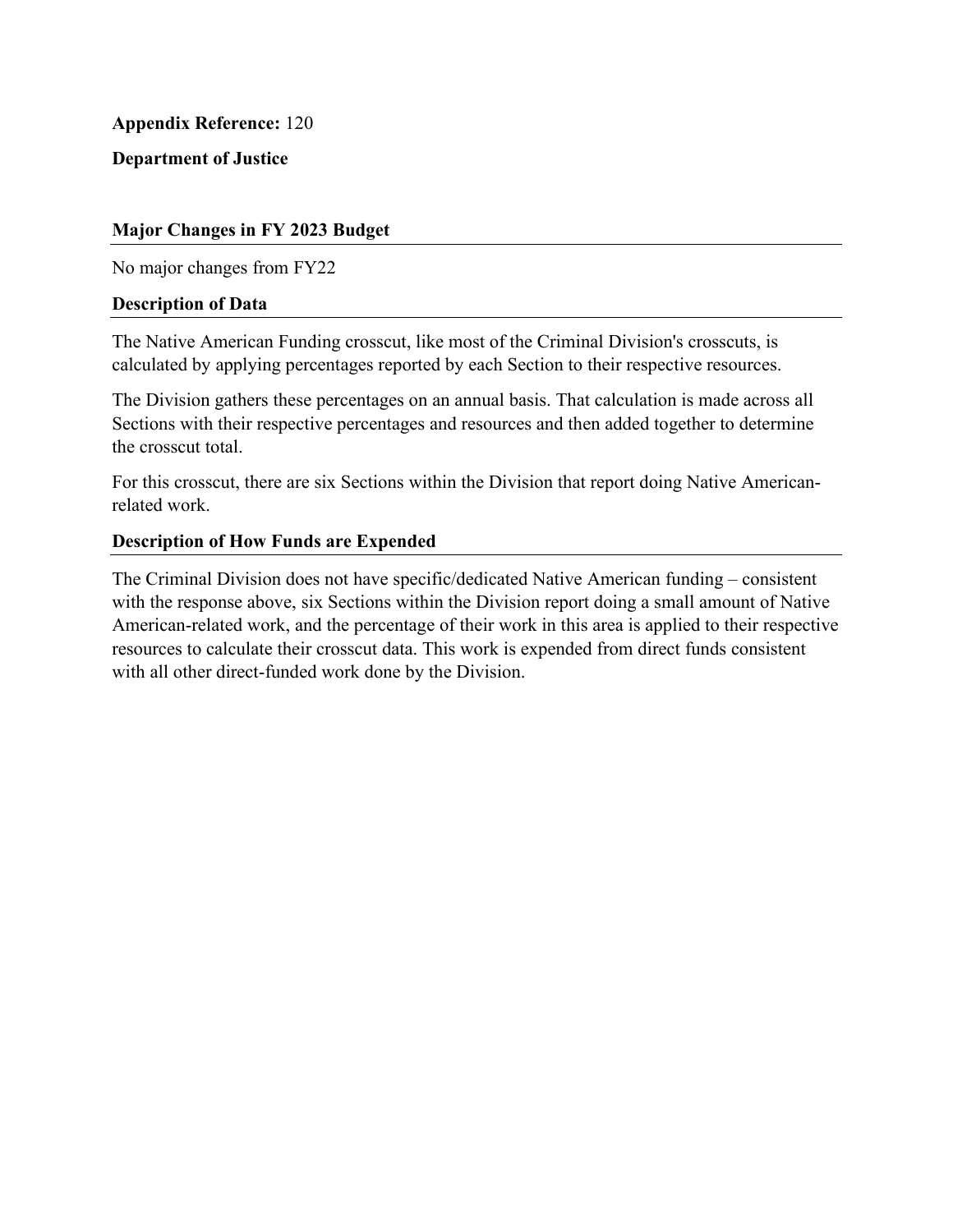## **Department of Justice**

### **Major Changes in FY 2023 Budget**

The Native American funding activity in the Civil Division is within the Radiation Exposure Compensation Act (RECA) program. Funding for Native American activities are associated with claims received and processed by the RECA program. There is no surge in claims from the Native American population projected in FY 2023, and the funding is decreasing due to the RECA sunset.

The RECA program is preparing to sunset on July 10, 2022. As a result, as staff retire or attrit out from the program, they are not being replaced. This is causing a reduction in personnel costs, which in turn is causing the amount in this crosscut to decrease.

#### **Description of Data**

The Civil Division's Office of Management Information (OMI) maintains a database that tracks all relevant information and statistics associated with the RECA program. The budget staff leverages OMI's database to determine total claims processed by the Native American population. This number is taken and divided by the total claims processed for the whole program. For example; the total number of claims filed by the Native American population from 2002-2011 and 2014-2019 totaled 4,760. The total number of claims filed by the whole population from 2002-2011 and 2014-2019 totaled 32,110. The aforementioned numbers obtained from OMI allow the Civil Division to determine that on average, 14.82% of resources are expended on processing Native American claims receipts. Fiscal years 2012 and 2013 are excluded from our methodology due to a surge in claims that was caused by AARP articles related to the RECA program. The budget staff also works with the Office of Litigation Support (OLS) staff to calculate the total contractor resources that are dedicated to Native American claimants. The percentage calculated for the Native American claims is applied to the annual contractor expenses.

#### **Description of How Funds are Expended**

Funds for the RECA program's administrative expenses are appropriated to the Civil Division on an annual basis through the General Legal Activities (GLA) appropriation. The funds are tracked using Treasury Account 15 20 0128, Fund Code 0128ADIR. Majority of the costs incurred by the Civil Division are personnel expenses.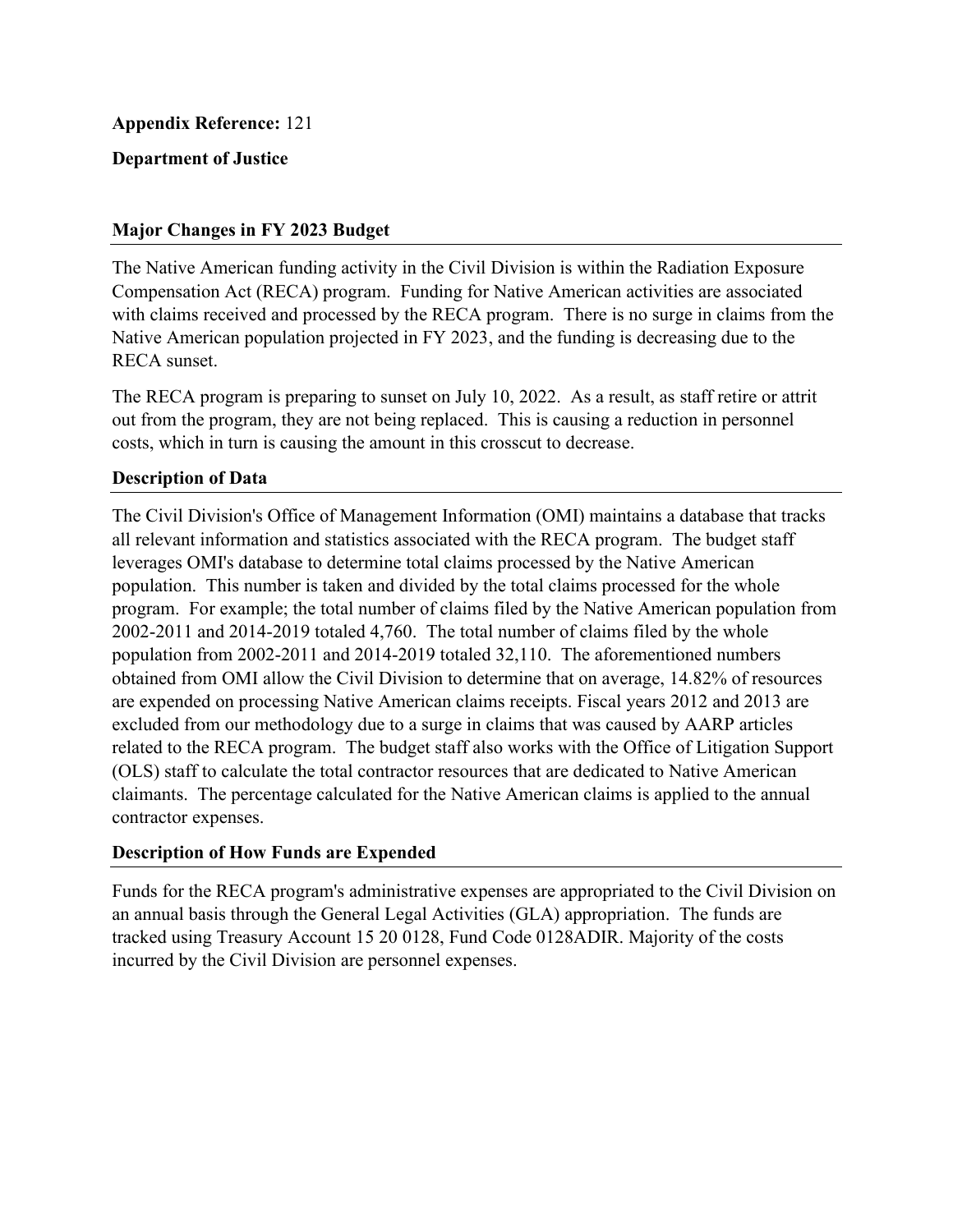### **Department of Justice**

### **Major Changes in FY 2023 Budget**

No major changes from FY22

#### **Description of Data**

The United States Attorneys (USA) does not track obligation data by specific program category, such as Native American or Indian Country. However, USA tracks workload data for all violent and non-violent crime data in Indian Country. The workload data is then multiplied by a cost per workyear. Violent crime is used to identify violent offenses that occur in Indian Country, such as assaults, homicides, and sexual abuse cases. Non-Violent offenses are immigration fraud, and non-violent drug offenses.

#### **Description of How Funds are Expended**

Funding primarily supports personnel.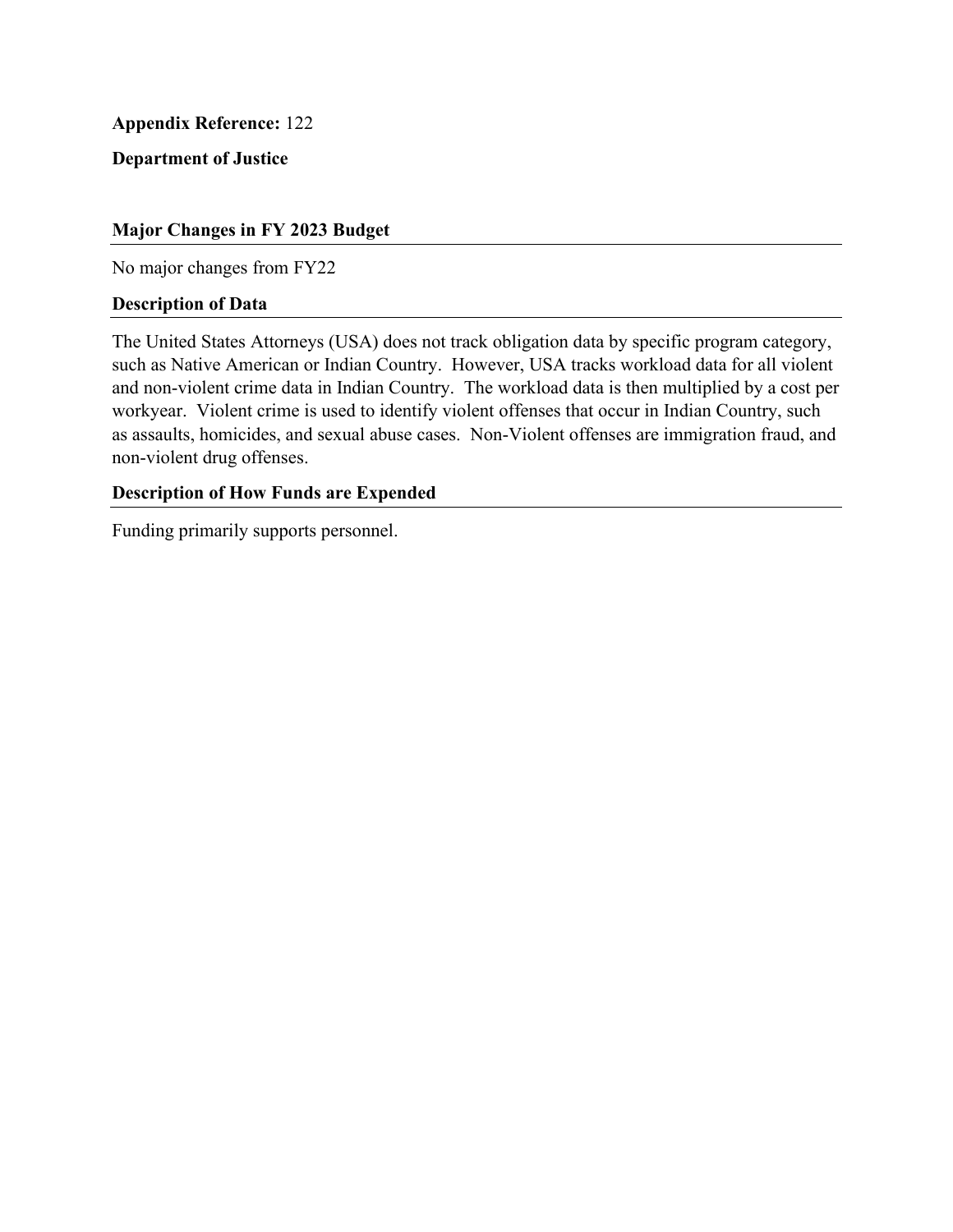# **Department of Justice**

### **Major Changes in FY 2023 Budget**

No major changes from FY22

#### **Description of Data**

All of OTJ's activity relates to three mission categories, all in support of the Department's work in Indian country: 1) to serve as the program and legal policy advisor to the Attorney General with respect to the treaty and trust relationship between the United States and the Tribes; 2) to serve as the point of contact for federally recognized tribal governments and tribal organizations with respect to questions and comments regarding policies and programs of the Department and issues relating to public safety and justice in Indian country; and 3) to coordinate within the Department of Justice and across the Executive Branch to achieve consistent, coordinated Indian country policies and programs.

#### **Description of How Funds are Expended**

 office. Travel expenses are in support of direct work with Tribes; additional funding is used to Funding for the Office of Tribal Justice is largely expended on salaries and expenses for the support OTJ's role in conducting formal consultation with Tribes.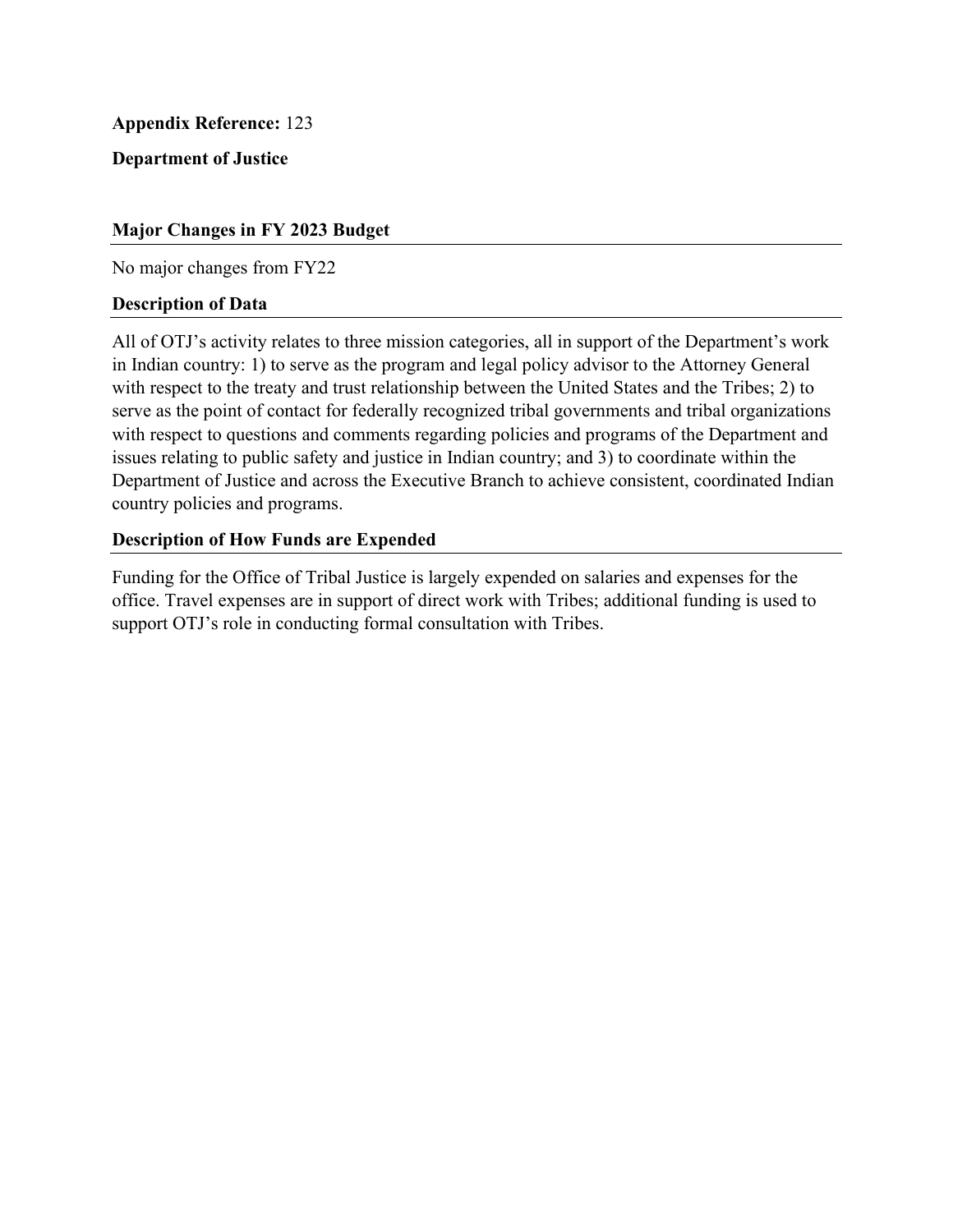**Department of Justice** 

## **Major Changes in FY 2023 Budget**

No major changes from FY22

#### **Description of Data**

 The non-personnel is determined based on programmatic requirements. The personnel amounts are based on the FBI's actual and projected workload specifically related to Native American tribes, communities, and individuals.

 overarching enterprise requirements including improvements to telework capabilities, FY 2020 COVID-19 Supplemental funding is available for use by the Indian Country program as needed. At this time, it has not been specifically budgeted for this purpose, but the COVID-19 Supplemental funds will support all FBI programs indirectly as these funds are directed towards decontamination of work spaces, and bulk purchases of PPE.

### **Description of How Funds are Expended**

 & benefits for the FBI personnel specifically working on these efforts. The funding is expended to support specific FBI programmatic responsibilities, provide tribal assistance, support State & Local partners on the FBI's Safe Trails Task Forces, and provide pay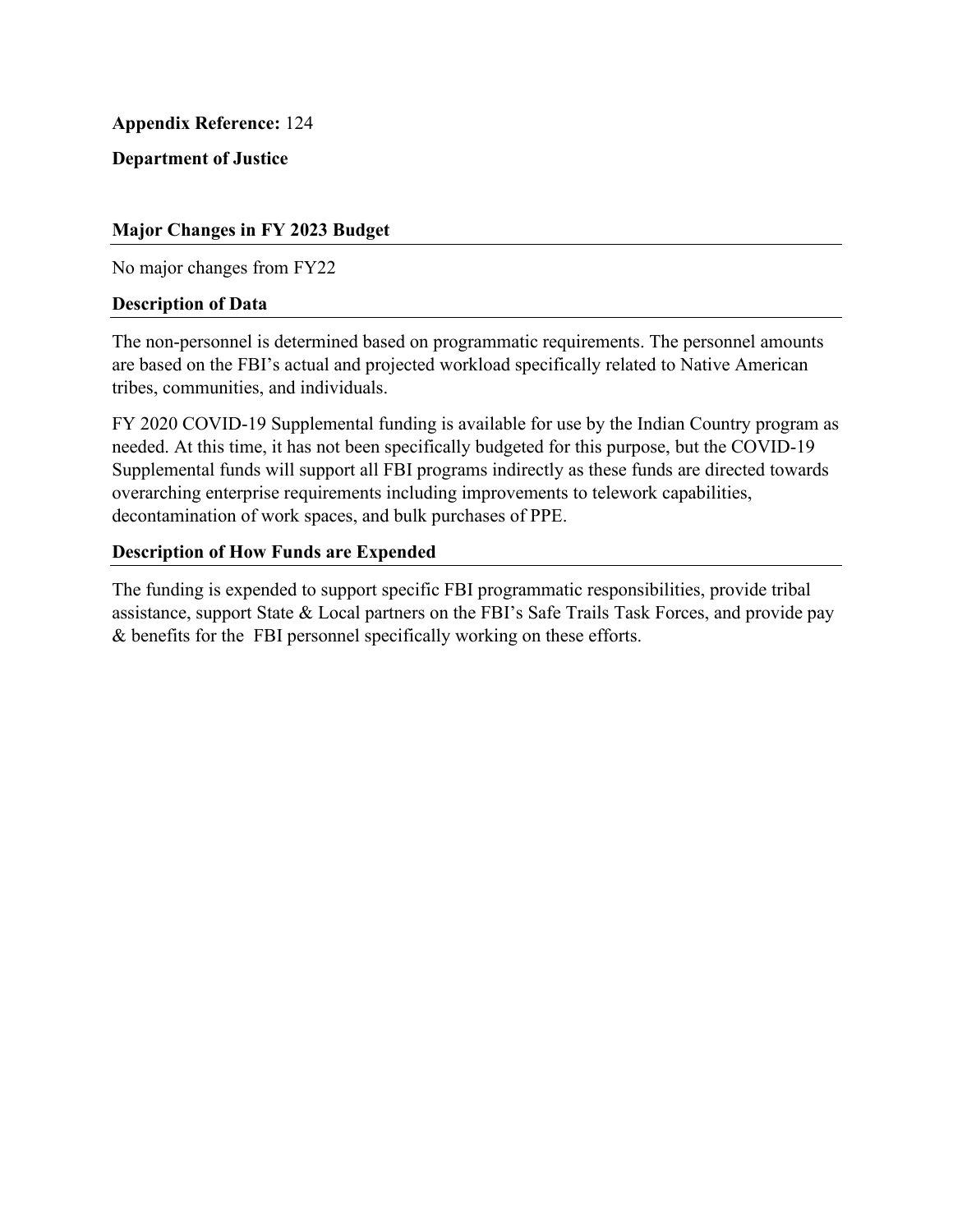### **Department of Labor**

### **Major Changes in FY 2023 Budget**

The Department of Labor is requesting \$63,800,000 in FY 2023 for the period of July 1, 2023, through June 30, 2024 (PY 2023). At this funding level, the program will serve approximately 6,957 unemployed and under-skilled American Indian, Alaska Native, and Native Hawaiian adults in Indian and Native American Program grants administered by the Department of Labor. Additional participants are served through programs administered by BIA through funds transferred from this appropriation.

#### **Description of Data**

Appropriation, authorized under WIOA.

#### **Description of How Funds are Expended**

 These funds are awarded directly to the Federally Recognized tribes and Indian-serving organizations for employment and job training programs.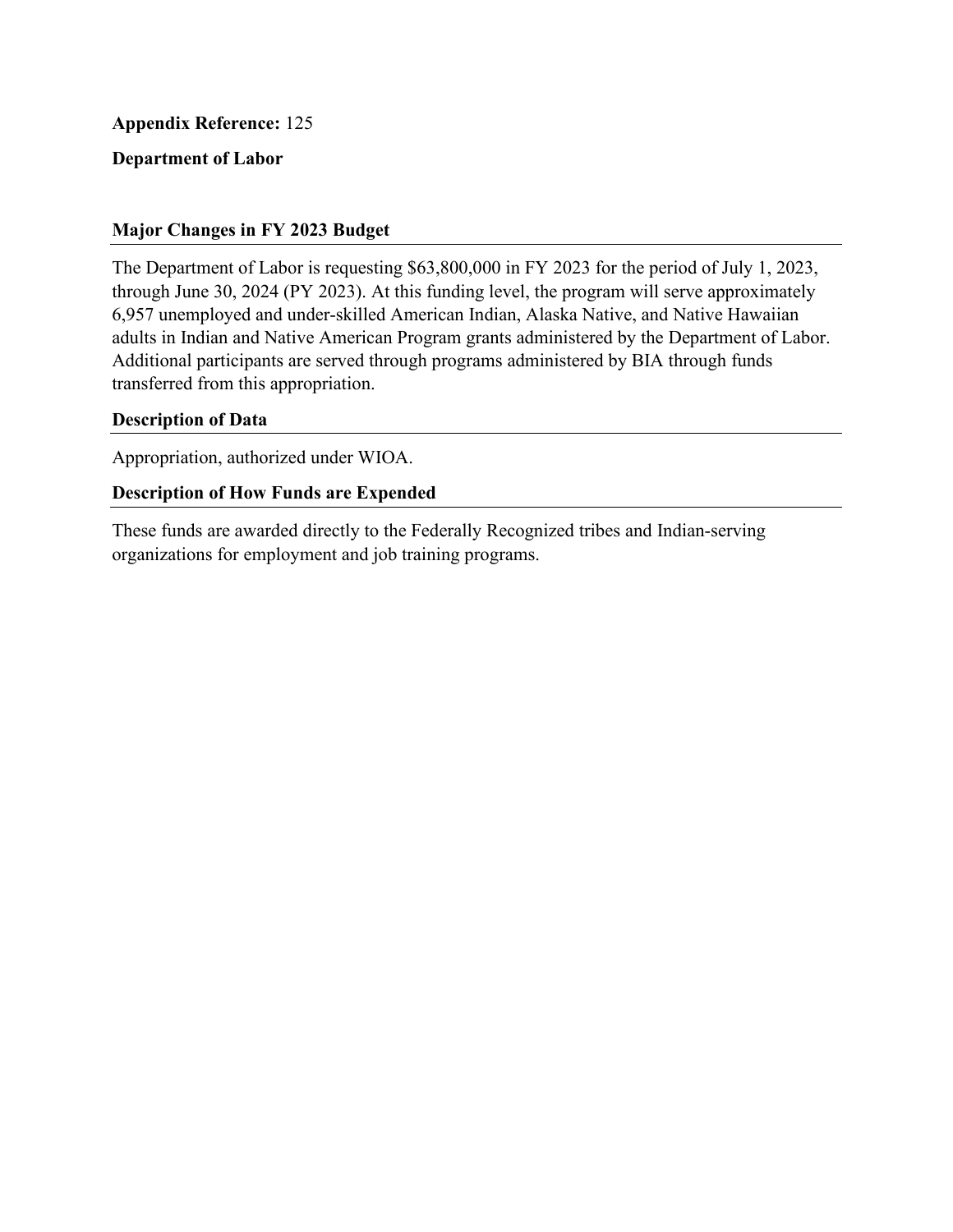**Department of Labor** 

## **Major Changes in FY 2023 Budget**

-

# **Description of Data**

According to WIOA, the Secretary may reserve up to 1.5 percent of the amount that is appropriated under the Youth Formula funds for youth workforce investment activities related to Native Americans. The annual amount in the Funding Tables section reflects the entire 1.5 percent of the Department's Youth Formula funds.

### **Description of How Funds are Expended**

These funds are distributed by formula to tribes for youth-focused employment and job training programs.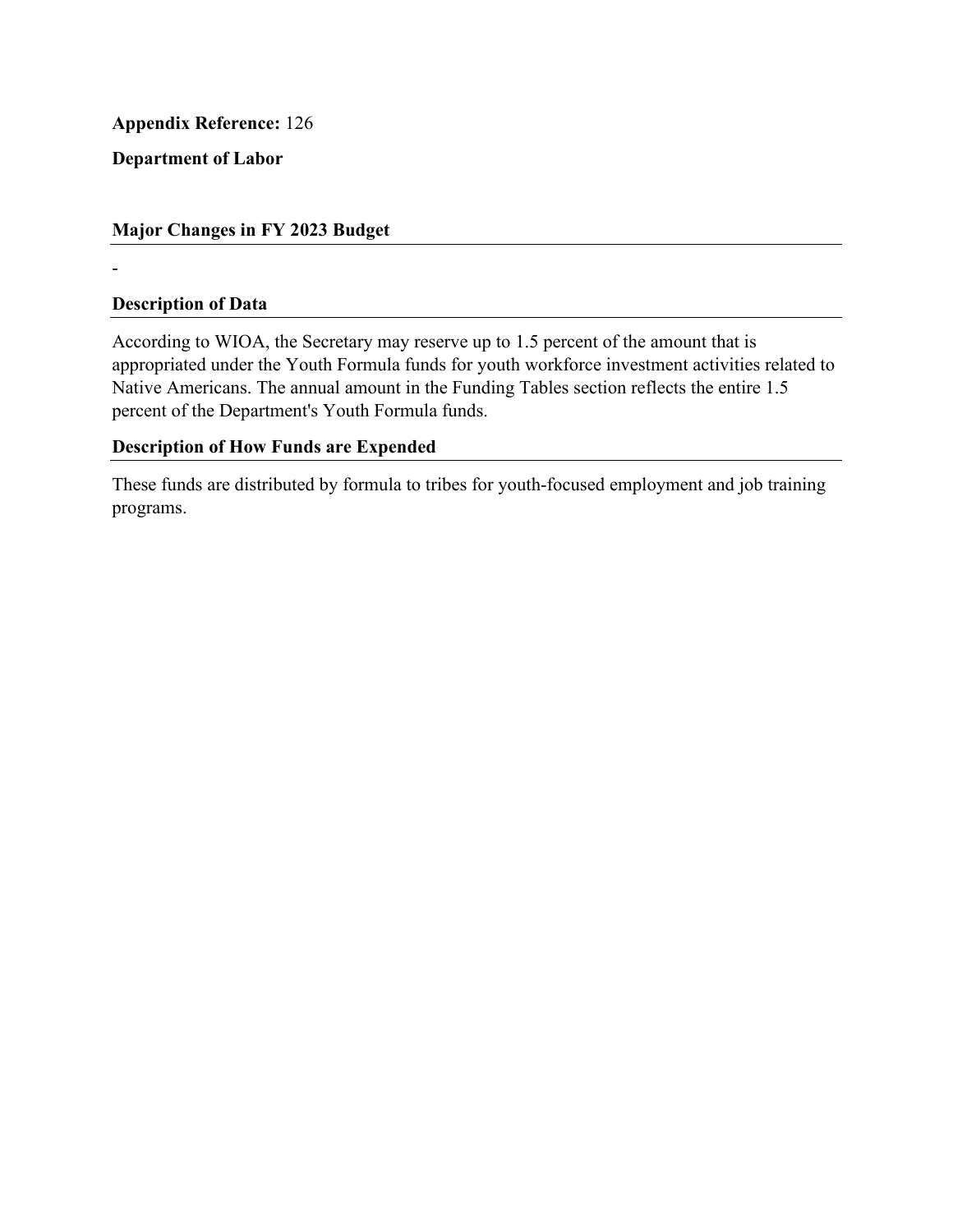**Department of the Treasury** 

### **Major Changes in FY 2023 Budget**

No major changes from FY22

#### **Description of Data**

PL 116-93 states that, of the amount appropriated for the Community Development Financial Institutions Fund Program Account, not less than \$16 million is for financial assistance, technical assistance, training, and outreach programs designed to benefit Native American, Native Hawaiian, and Alaska Native communities and provided primarily through qualified community development lender organizations with experience and expertise in community development banking and lending in Indian country, Native American organizations, tribes and tribal organizations, and other suitable providers.

#### **Description of How Funds are Expended**

Native American CDFI Assistance Program (NACA): P.L. 117-103 states that, of the amount appropriated for the Community Development Financial Institutions Fund Program Account, not less than \$21.5 million is for financial assistance, technical assistance, training, and outreach programs designed to benefit Native American, Native Hawaiian, and Alaska Native communities and provided primarily through qualified community development lender organizations with experience and expertise in community development banking and lending in Indian country, Native American organizations, tribes and tribal organizations, and other suitable providers.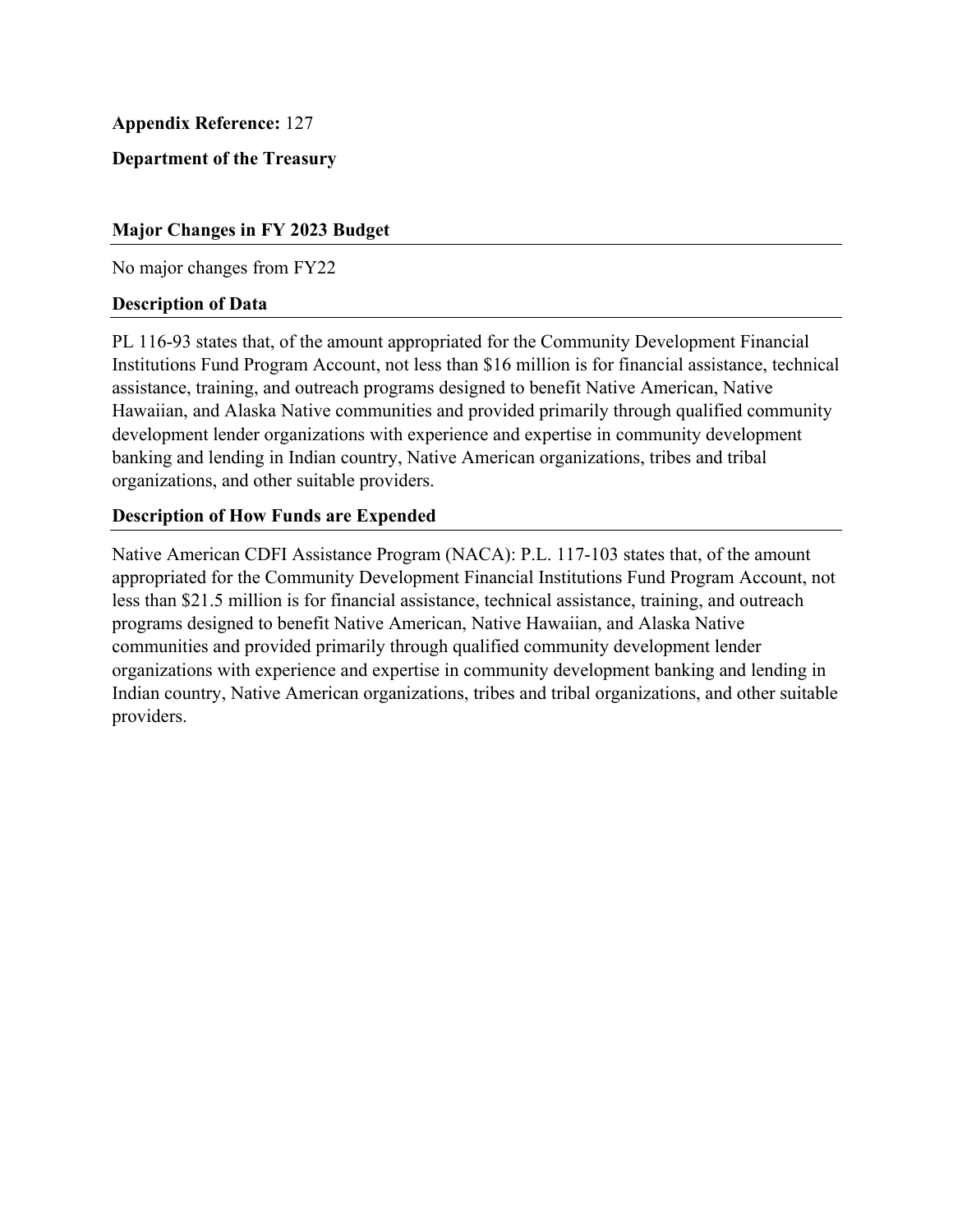**Department of the Treasury** 

### **Major Changes in FY 2023 Budget**

This is a new program authorized in the American Rescue Plan (ARP).

#### **Description of Data**

ARP authorized \$498 million for the Department of the Treasury to provide assistance under the newly established Homeowner Assistance Fund program for Tribes, Tribally designated housing entities (TDHEs), and the Department of Hawaiian Home Lands.

### **Description of How Funds are Expended**

Funds are authorized to prevent mortgage delinquencies and defaults, foreclosures, loss of utilities or home energy services, and displacement of homeowners experiencing financial hardship after January 21, 2020.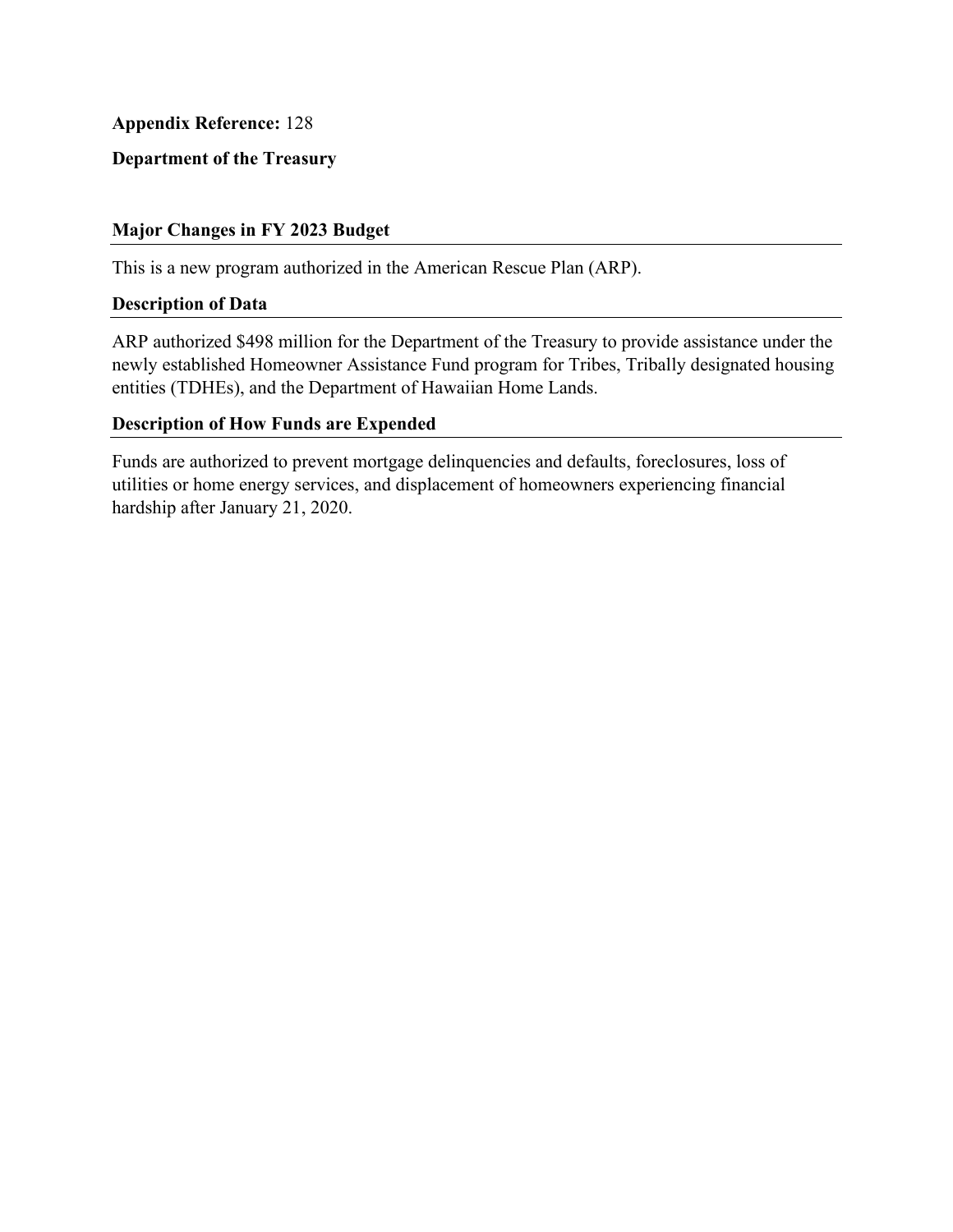### **Department of the Treasury**

### **Major Changes in FY 2023 Budget**

This is a new program authorized in the Consolidated Appropriations Act of 2021 (CAA 2021).

#### **Description of Data**

CAA 2021 authorized Treasury to make payments to an Indian tribe or its tribally designated housing entity, Native American Programs, and the Department of Hawaiian Homelands under the Emergency Rental Assistance I program.

### **Description of How Funds are Expended**

Treasury must make payments to an Indian tribe or its tribally designated housing entity, Native American Programs, and the Department of Hawaiian Homelands to assist households that are unable to pay rent or utilities.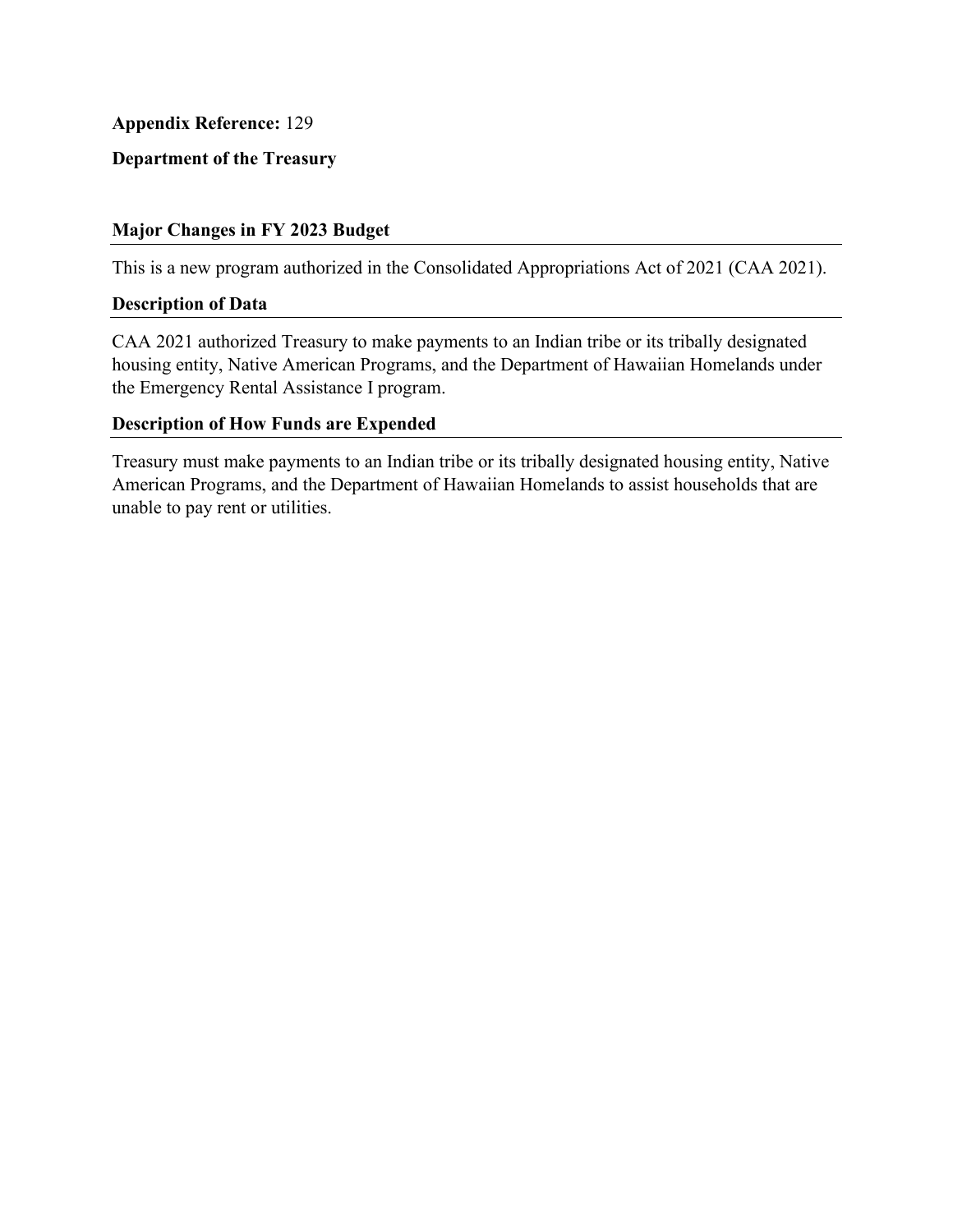### **Department of the Treasury**

### **Major Changes in FY 2023 Budget**

This is a new program authorized in the American Rescue Plan.

#### **Description of Data**

The newly established Coronavirus Capital Projects Fund authorizes Treasury to make to make equal payments of no less than \$50,000 to each Tribal government and the State of Hawaii. It defines a "Tribal government" as the recognized governing body of any federally recognized Tribe identified on the Department of the Interior's Federally Recognized Indian Tribe List Act list and requires the State of Hawaii to use any funds it receives exclusively for the Department of Hawaiian Home Lands and Native Hawaiian Education Programs. It further requires the Department to make these payments no later than 60 days after enactment of the American Rescue Plan Act. The funds will remain available until expended.

#### **Description of How Funds are Expended**

Funds are authorized to carry out critical capital projects including broadband in response to the COVID-19 pandemic.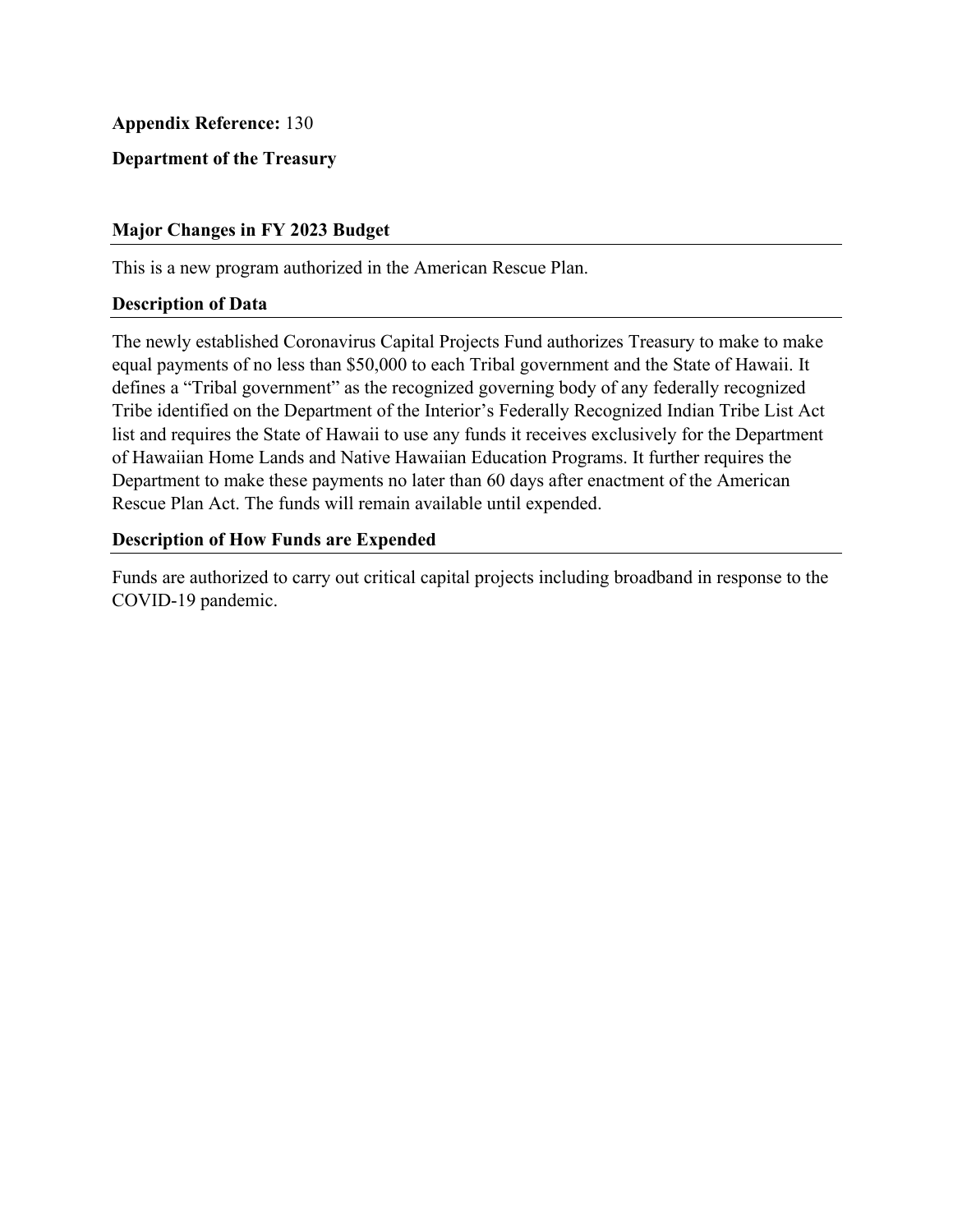# **Department of the Treasury**

### **Major Changes in FY 2023 Budget**

This is a new program authorized in the American Rescue Plan.

#### **Description of Data**

The newly established Local Assistance and Tribal Consistency Fund authorizes \$500 million in direct funding for the Department of the Treasury to make payments to Tribal governments for any governmental activity (aside from lobbying).

## **Description of How Funds are Expended**

Treasury will determine the funding formula based on the economic conditions of counties and tribes. Tribes may use the funding for any governmental purpose, excluding lobbying activity.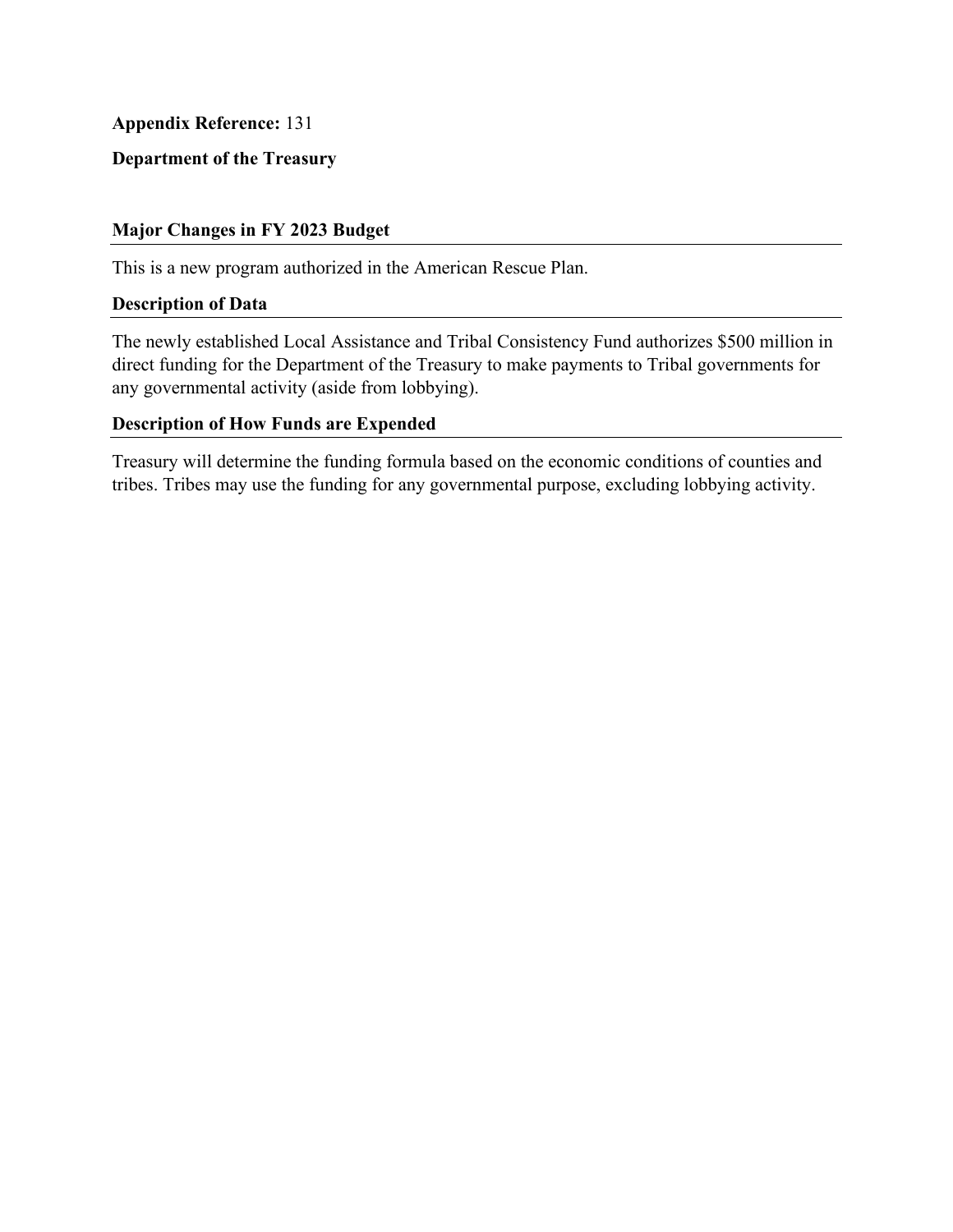## **Major Changes in FY 2023 Budget**

This is a new program authorized in the American Rescue Plan.

### **Description of Data**

The Coronavirus State and Local Fiscal Recovery Funds (SLFRF) program, a part of the American Rescue Plan, set aside \$20 billion to Tribal governments across the country to support their response to and recovery from the COVID-19 public health emergency.

## **Description of How Funds are Expended**

Funds are provided to support the response to and recovery from the COVID-19 public health emergency. Eligible uses include providing government services to address the health and negative economic impacts of the pandemic, providing premium pay for essential workers, and investing in water, sewer, and broadband infrastructure.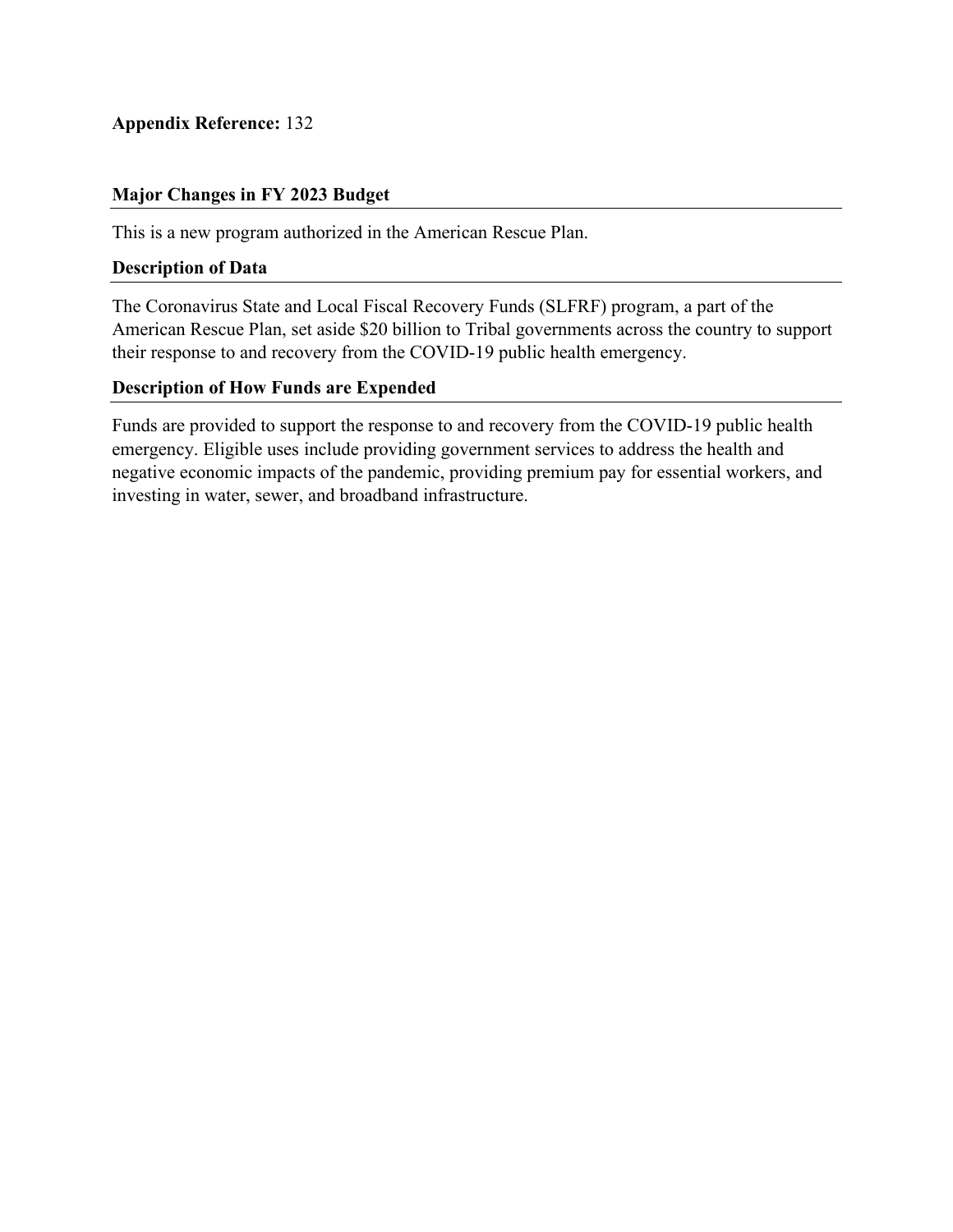## **Department of the Treasury**

### **Major Changes in FY 2023 Budget**

This program was provided additional funds in the American Rescue Plan.

#### **Description of Data**

 the Department of the Interior's Federally Recognized Indian Tribe List Act list as of the date of ARP reauthorizes the Department of the Treasury's State Small Business Credit Initiative and makes Tribal governments eligible to participate for the first time. It allows the Department to require Tribal governments interested in participating in the program, either individually or jointly with other Tribes, to file a notice of intent with the Department. It defines "Tribal governments" as the recognized governing body of any federally recognized Tribe identified on enactment.

### **Description of How Funds are Expended**

Funds are provided to Tribal governments to fund small business credit expansion initiatives.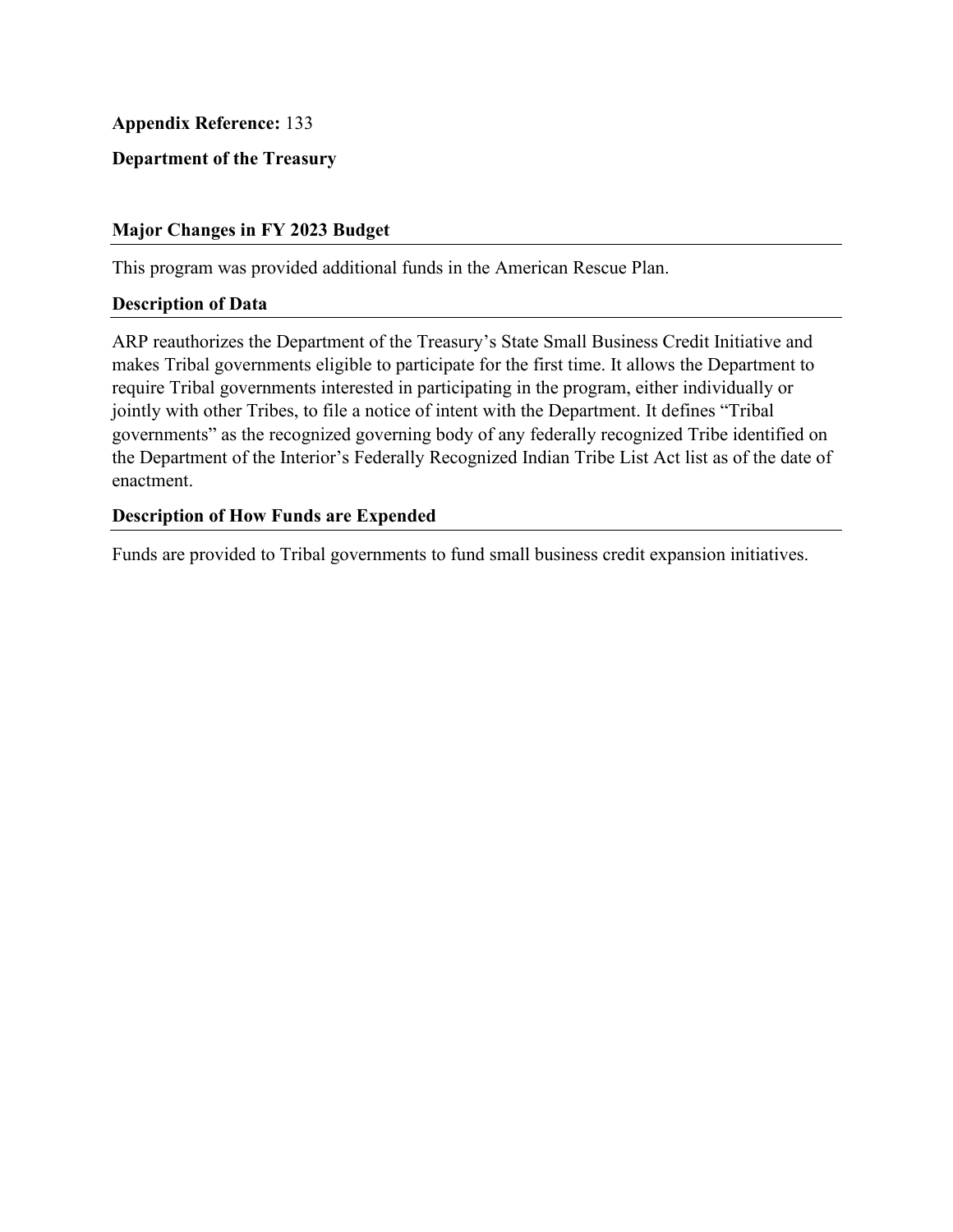## **Department of Transportation**

## **Major Changes in FY 2023 Budget**

For the FY 2022 Enacted and FY 2023 Budget columns, amounts reflect authorized contract authority for the Tribal Transportation Program and the Tribal Transportation Facility Bridge setaside within the Bridge Investment Program. These columns exclude advance appropriations for Tribal Transportation Facility Bridge set-asides provided by IIJA.

### **Description of Data**

 extension. See above for FY 22 Enacted and FY 23 Budget Amounts. FY 22 and FY 23 IIJA The FY 2021 enacted levels of funding for this program are based on the authorized levels in the Fixing America's Surface Transportation (FAST) Act, Public Law 114-94, and its FY 2021 funding reflects obligations for programs funded by IIJA advance appropriations.

## **Description of How Funds are Expended**

Funds are allocated among Tribes using a statutory formula based on tribal population, road mileage, and average tribal shares of the former Tribal Transportation Allocation methodology (TTAM) formula. Tribal Transportation Program funds are provided to the tribes either directly or through the Bureau of Indian Affairs.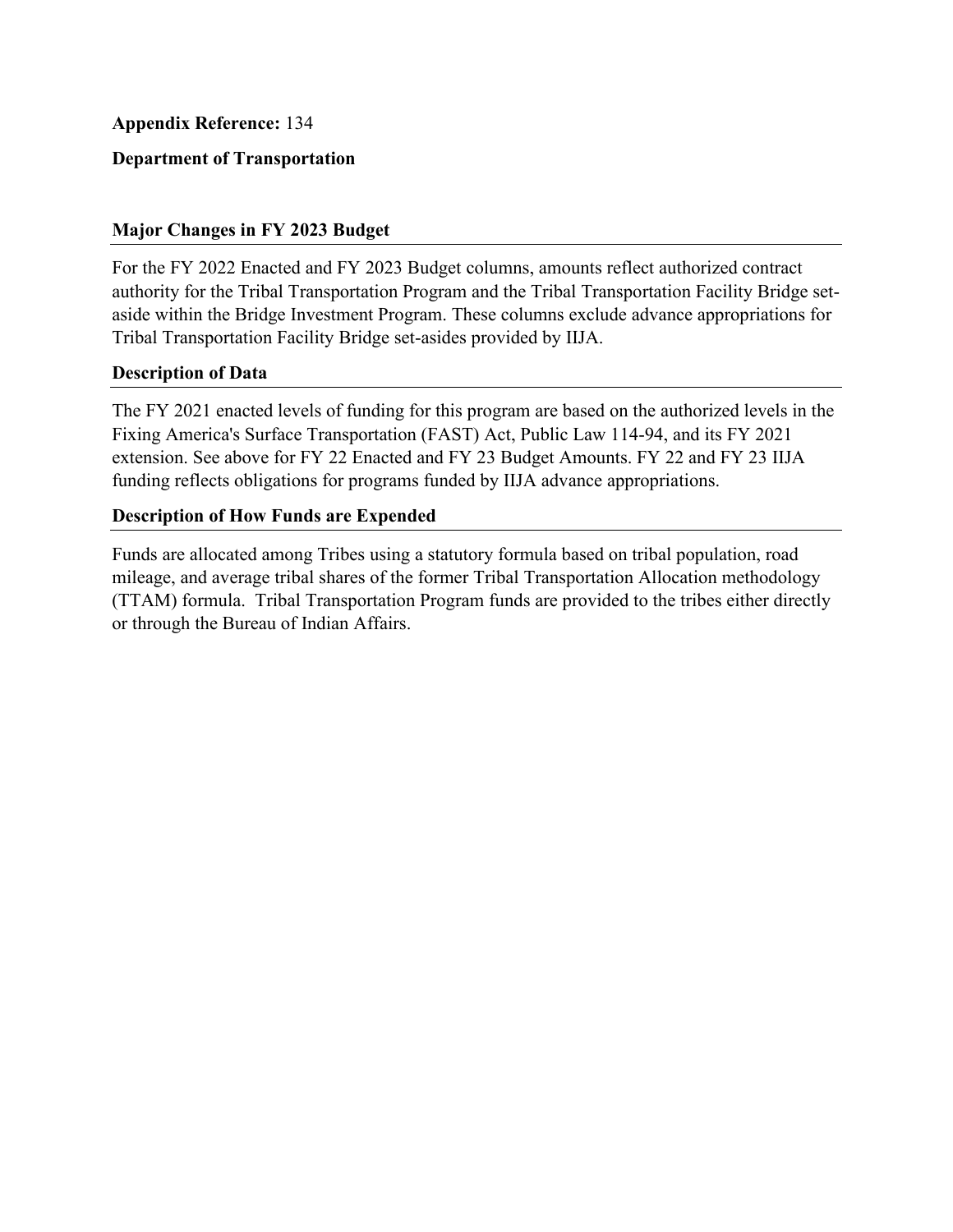## **Department of Transportation**

### **Major Changes in FY 2023 Budget**

The budget authority amounts reported for all fiscal years exclude Supplemental appropriations

The discretionary amounts reported reflect the annual budget request and appropriator action on authorized Contract Authority, where the amounts allocated to Section 402 are authorized outside of annual appropriations acts

#### **Description of Data**

The Bureau of Indian Affairs (BIA) receives Section 402 grant funds determined by the formula set forth in 23 U.S.C. § 402(c). The apportionment to the Secretary of the Interior on behalf of the Indian tribes, is not less than 2 percent of the total apportionment. The BIA is not eligible for any other grant funds that are available to other States via an application process (i.e. Sections 405 – National Priority Safety Programs and 1906 Racial Profiling Data Collection Grants).

### **Description of How Funds are Expended**

Section 402 Formula Grant funds are awarded to the Bureau of Indian Affairs (BIA) as that agency acts in the State Highway Safety Office (SHSO) capacity for Indian Country. As identified in 23 USC 402 (h) (2) and Appendix B to Part 1300 (b), 95 percent of the funds awarded to the BIA shall be expended by Indian tribes to carry out highway safety programs within their jurisdictions. Tribal traffic safety projects typically funded by the BIA fall under Police Traffic Services (PTS) and Child Passenger Safety (CPS) areas. The BIA also funds some full-time tribal traffic law enforcement officers and provides equipment to the tribes. The BIA continues to make significant outreach to the tribes to try to lessen traffic safety disparities among tribal communities.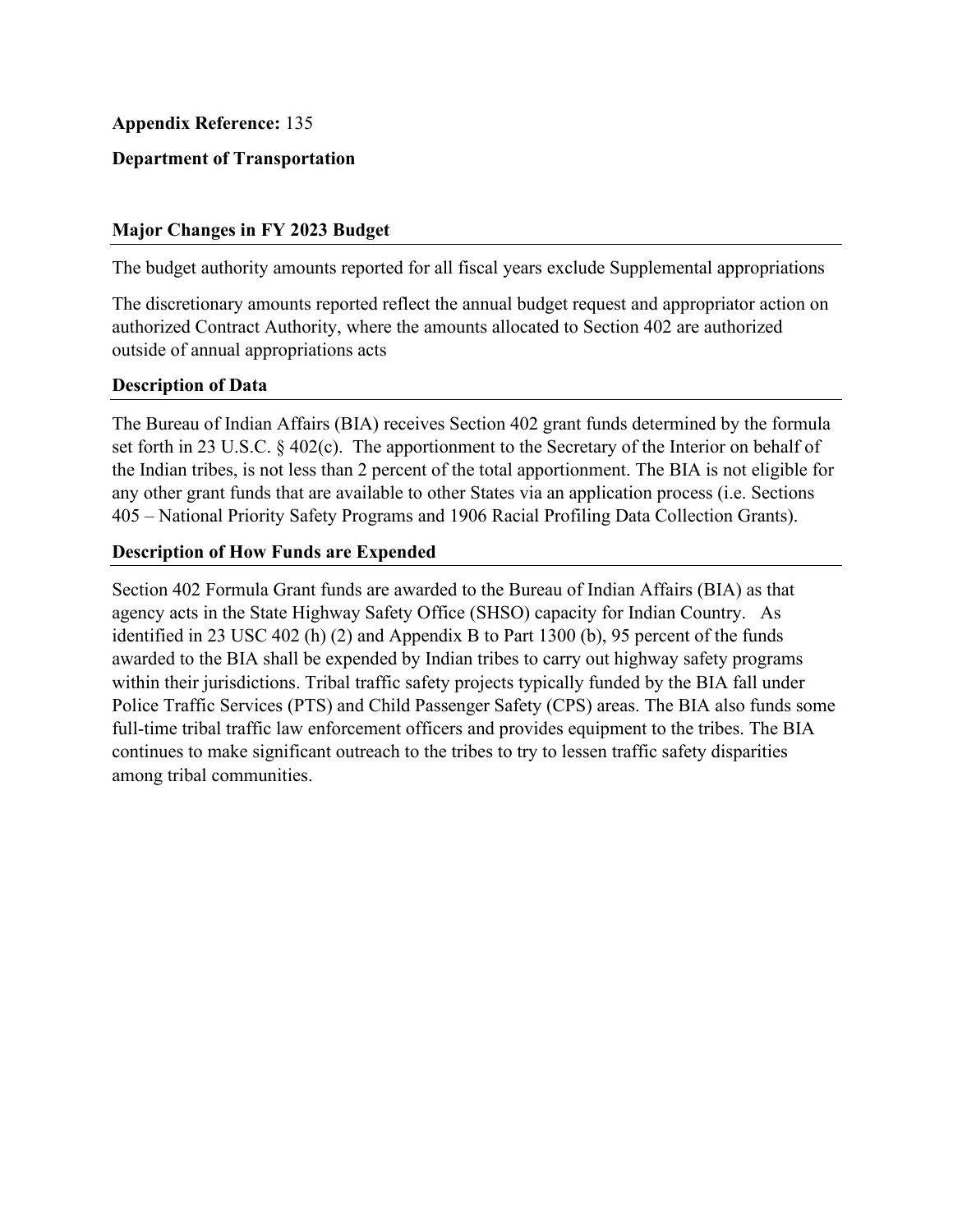## **Department of Transportation**

### **Major Changes in FY 2023 Budget**

The budget authority amounts reported for all fiscal years exclude Supplemental appropriations.

The discretionary amounts reported reflect the annual budget request and appropriator action on authorized Contract Authority, where the amounts allocated to the Public Transportation on Indian Reservations program are authorized outside of annual appropriations acts.

#### **Description of Data**

Authorized Level.

### **Description of How Funds are Expended**

 groups, or communities as identified by the U.S. Department of the Interior Bureau of Indian The Tribal Transit Program provides direct funding to federally recognized Indian tribes to provide public transportation service on and around Indian reservations or tribal land in rural areas. Funds set aside for the Indian tribes are not meant to replace or reduce funds that Indian tribes receive from a state's Section 5311 funds. Eligible recipients under both the discretionary and formula program include federally recognized Indian tribes or Alaska native villages, Affairs (BIA). A tribe must have the legal, financial, and technical capabilities to receive and administer federal funds.

 (see Chapter III for full details on Section 5311 eligibility). The purpose of the Tribal Transit Program is to provide and enhance public transportation on Indian reservations/tribal lands and to provide transit services to serve tribal communities. Tribes must be located in rural areas with populations under fifty thousand, and not identified as an urbanized expansion area by the Bureau of the Census. Tribes must be providing public transit or proposing to provide public transit services. Funds may be used for public transportation capital projects, operating costs of equipment and facilities, transit planning, and acquisition of public transportation services, including service agreements with private providers of public transportation services. Funding may be for planning, start-up transit service, enhancement of existing services, purchase of transit capital items, including vehicles, and operating expenses. Operating expenses include fuel, oil, driver and dispatcher salaries, fringe benefits, and licenses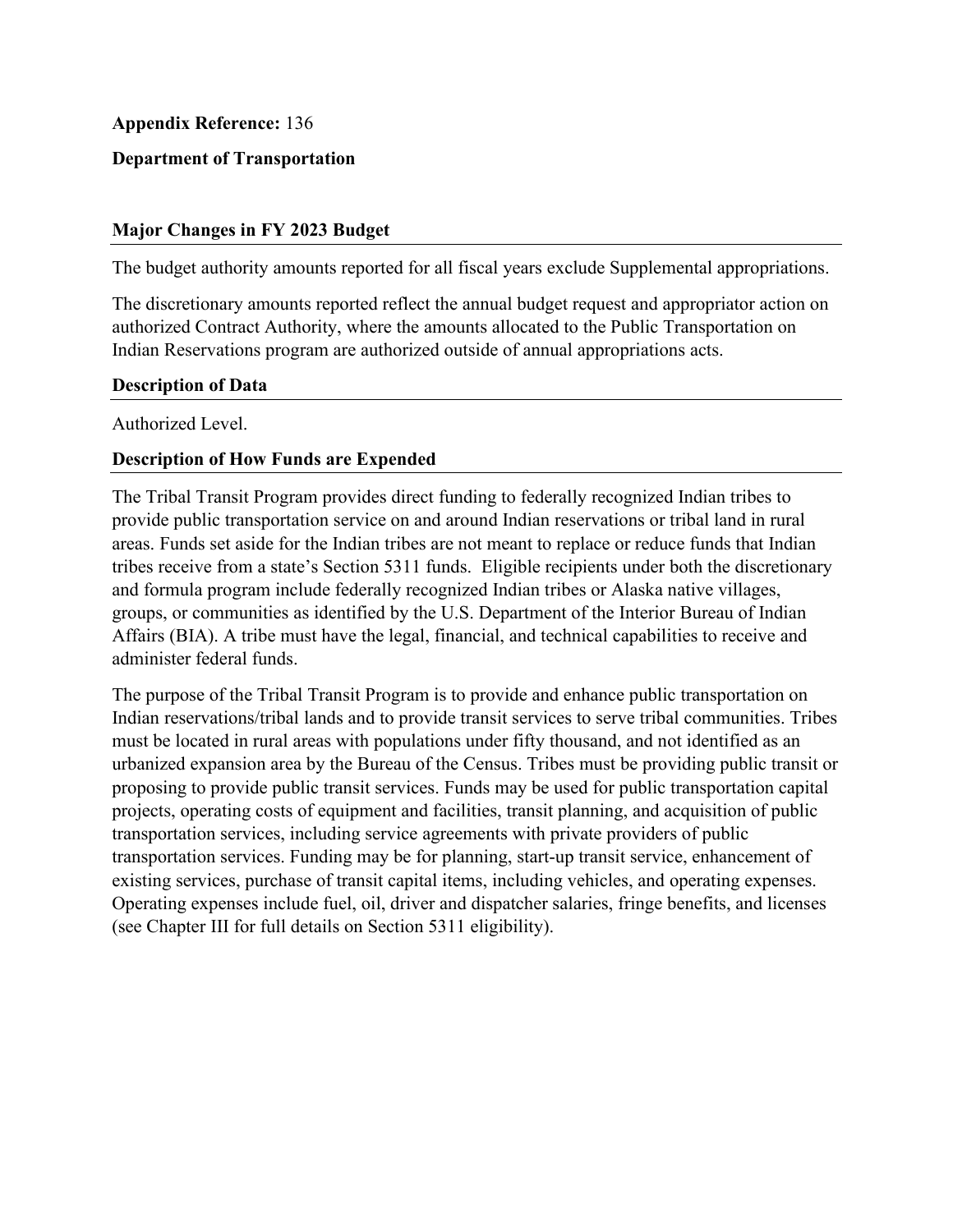## **Department of Transportation**

### **Major Changes in FY 2023 Budget**

The budget authority amounts reported for all fiscal years exclude Supplemental appropriations.

#### **Description of Data**

The Hazardous Materials Emergency Preparedness (HMEP) grant is to protect against the risks to life, property, and the environment that are inherent in the transportation of hazardous material in intrastate, interstate, and foreign commerce (Title 49 U.S.C. § 5101). The HMEP grant supports the emergency preparedness and response efforts of States, federally recognized Native American tribes, and Territories that deal with hazardous materials emergencies, specifically those involving transportation.

## **Description of How Funds are Expended**

 hazmat. If approved, PHMSA offers the agency a Notice of Grant Award (NGA) for acceptance and signature. Once executed, the agency may distribute grant funds in accordance with the Governors in each State, or their counterparts within Territories or Tribes, designate an agency to receive the HMEP grant funds. Agencies submit grant applications to PHMSA annually requesting funds for proposed activities. PHMSA reviews and evaluates applications to make certain the proposed activities support the program mission to ensure the safe transportation of planned activities identified in the grant application within the State, Territory, or Tribe to Local Emergency Planning Committees (LEPCs) and first responder organizations.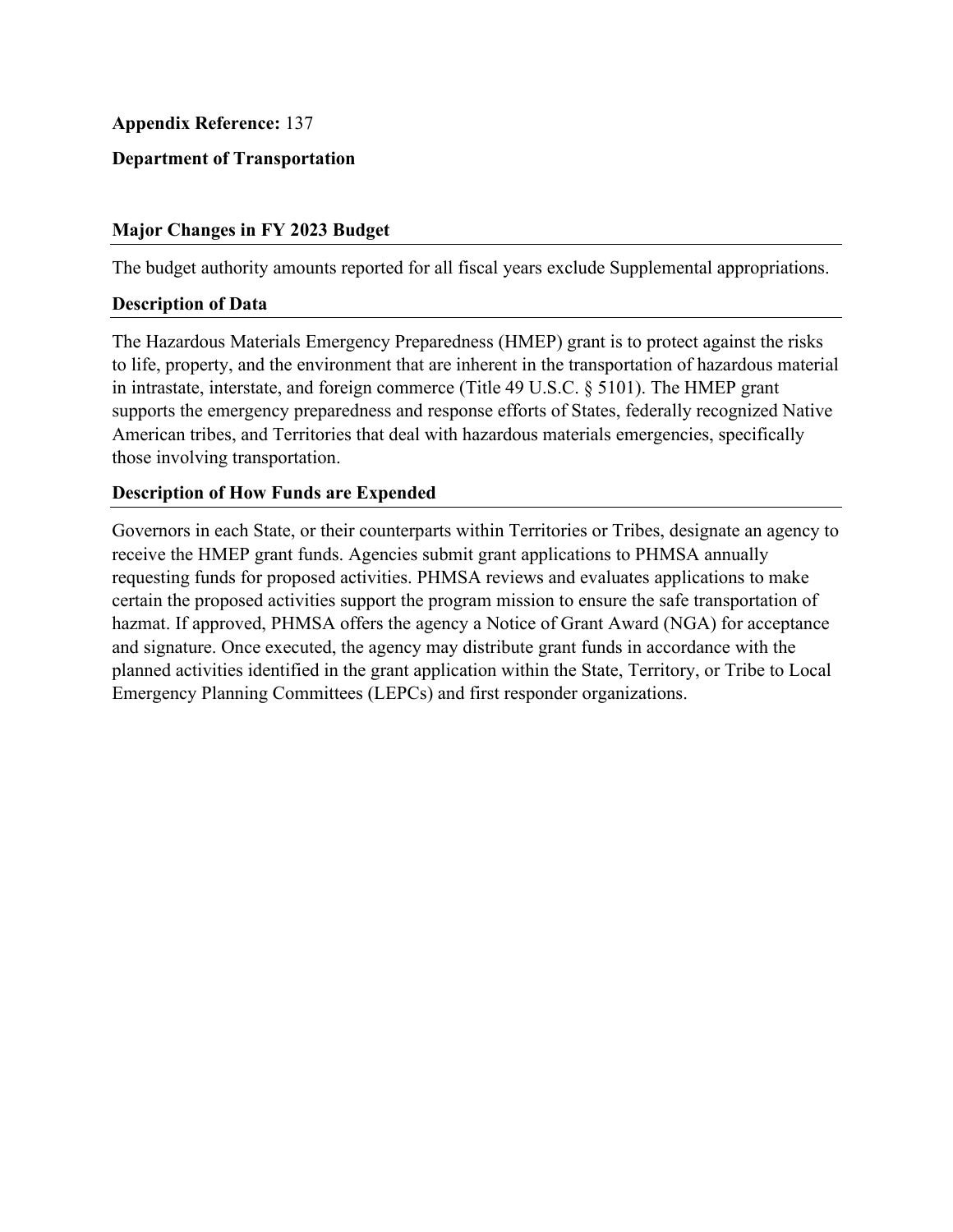## **Department of Veterans Affairs**

## **Major Changes in FY 2023 Budget**

 the Indian Health Service (IHS) and Tribal Health Programs (THPs) for eligible 311, the Proper and Reimbursed Care for Native Veterans Act. In 2022, VA expanded its In 2022, VA continued working with stakeholders to define the scope and processes to reimburse purchased/referred care (PRC) provided to eligible AI/AN Veterans, as authorized in P.L. 116 partnerships to included Urban Indian Organizations (UIO), as authorized in Division FF, Title XI, Western Water and Indian Affairs, section 1113 of P.L. 116-260, Consolidated Appropriations Act, 2021. Two listening sessions were held to gain initial input into a new template (December 2021/January 2022) and a draft template will be brought to tribal consultation prior to adoption. The 2023 funding level supports the expansion of VA reimbursement to include UIOs as well as to reimburse IHS/THPs for eligible purchased/referred care.

## **Description of Data**

Indian Health Service/Tribal Health Program Reimbursement Agreement Program (RAP) projected obligations for FY 2023 are \$32 million. In general, this funding supports an estimated 116 agreements with Tribal Health Programs, in addition to 74 Indian Health Service (IHS) sites included in the National Reimbursement Agreement with IHS. VA anticipates providing reimbursement to more than 5,500 unique veterans per year. The funding level also accounts for expanded services to included Urban Indian Organizations (UIO) as well as to reimburse IHS/THPs for purchased/referred care.

## **Description of How Funds are Expended**

 the necessary paperwork and guidance for the tribe to pursue an agreement. Under the IHS/THP VA and the Indian Health Service (IHS) signed the VA-IHS National Reimbursement Agreement in December 2012. The agreement paved the way for reimbursement agreements negotiated between VA and Tribal Health Programs (THP). Federally recognized tribes with a THP facility can initiate contact with the VHA Office of Community Care, which will provide agreements, VA reimburses for eligible care provided to eligible American Indian/Alaskan Native (AI/IN) Veterans, without preauthorization, and veterans are not subject to a copay for direct care services.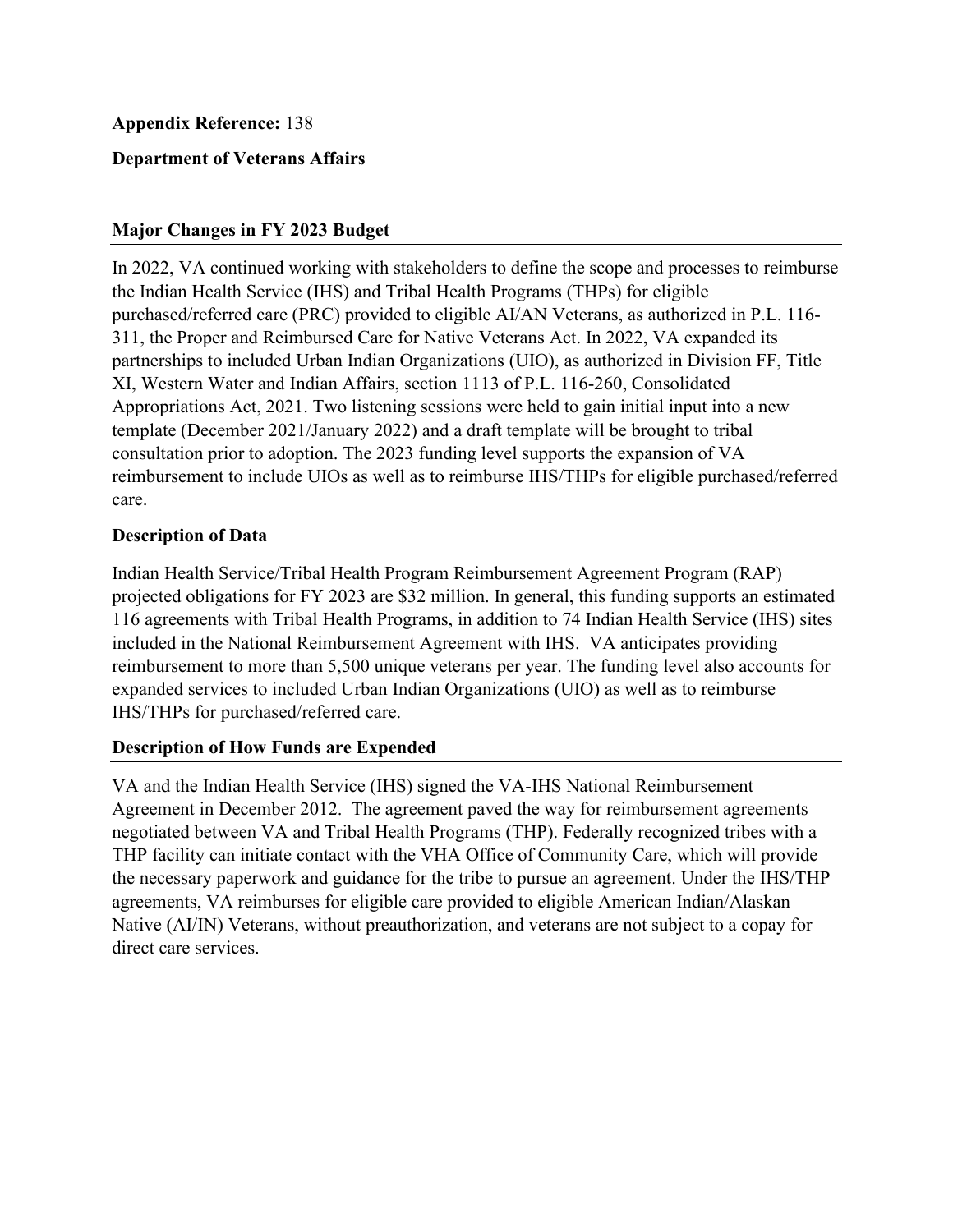## **Department of Veterans Affairs**

#### **Major Changes in FY 2023 Budget**

No major changes from FY22

#### **Description of Data**

The Native American Veterans Housing Loan Program is authorized by 38 U.S.C. chapter 37, section 3761 to provide direct loans to Veterans living on trust lands. These loans are available to purchase, construct or improve homes to be occupies as Veteran residences (and must be occupied as the Veteran's residence). Loans are initiated by the Veterans. Funding is based on the amount of prior year loans.

#### **Description of How Funds are Expended**

Direct loans are made directly to eligible Veterans.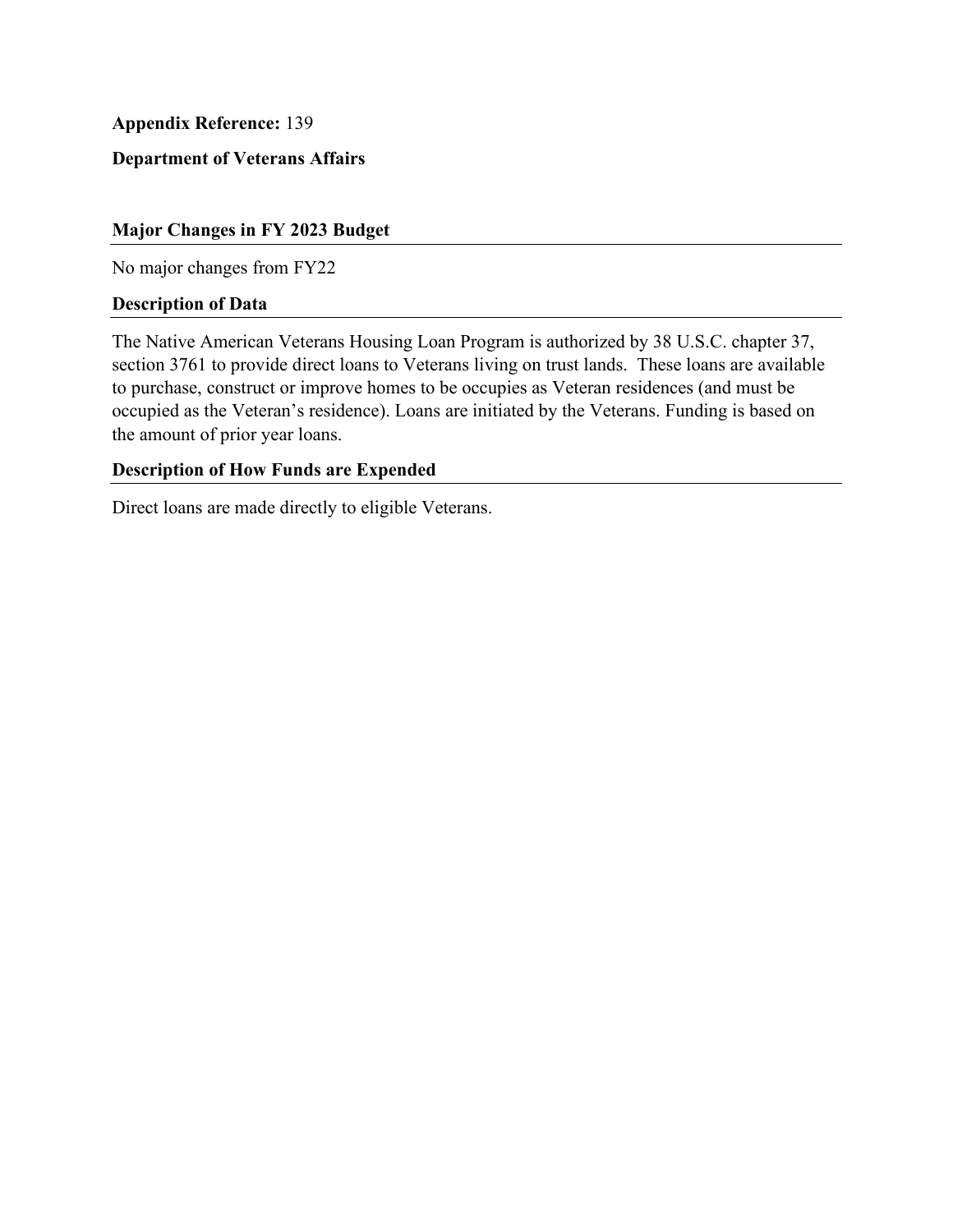# **Department of Veterans Affairs**

#### **Major Changes in FY 2023 Budget**

No major changes from FY22

#### **Description of Data**

The Native American Veterans Housing Loan Program is authorized by 38 U.S.C. chapter 37, section 3761 to provide direct loans to Veterans living on trust lands. These loans are available to purchase, construct or improve homes to be occupies as Veteran residences (and must be occupied as the Veteran's residence). Loans are initiated by the Veterans. Funding is based on the amount of prior year loans.

#### **Description of How Funds are Expended**

Direct loans are made directly to eligible Veterans.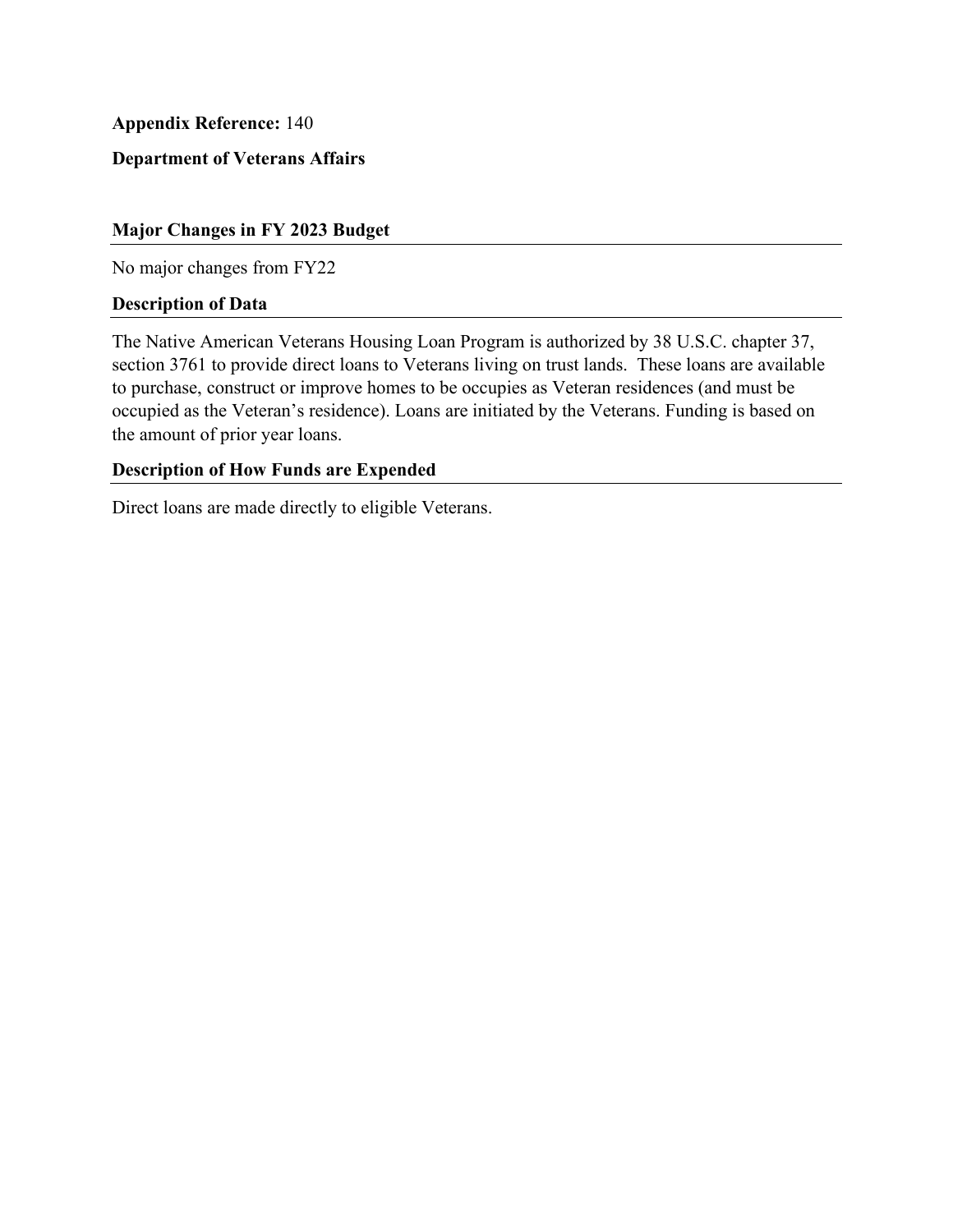## **Environmental Protection Agency**

### **Major Changes in FY 2023 Budget**

The FY 2023 Budget column reflects the increase in the President's budget for the Tribal Air Quality Management program project. This increase is part of the environmental justice and climate change initiatives of the Administration.

### **Description of Data**

The level of funding for Tribal air programs includes both Tribal Air Quality Management Grants, as well as resources from the Federal Support for Air Quality Management Program that assists Tribes in the development, implementation, and evaluation of programs that support clean air.

## **Description of How Funds are Expended**

Through Clean Air Act (CAA) Section 103 and 105 authorities, the EPA funds Tribes and Tribal organizations for the purpose of building Tribal capacity to implement CAA programs and to provide technical support, tools, and training. Additionally, EPA funds and assists Tribes, as appropriate, with implementing CAA programs including assessing air quality in Indian country to set air quality goals and to develop programs to meet those goals.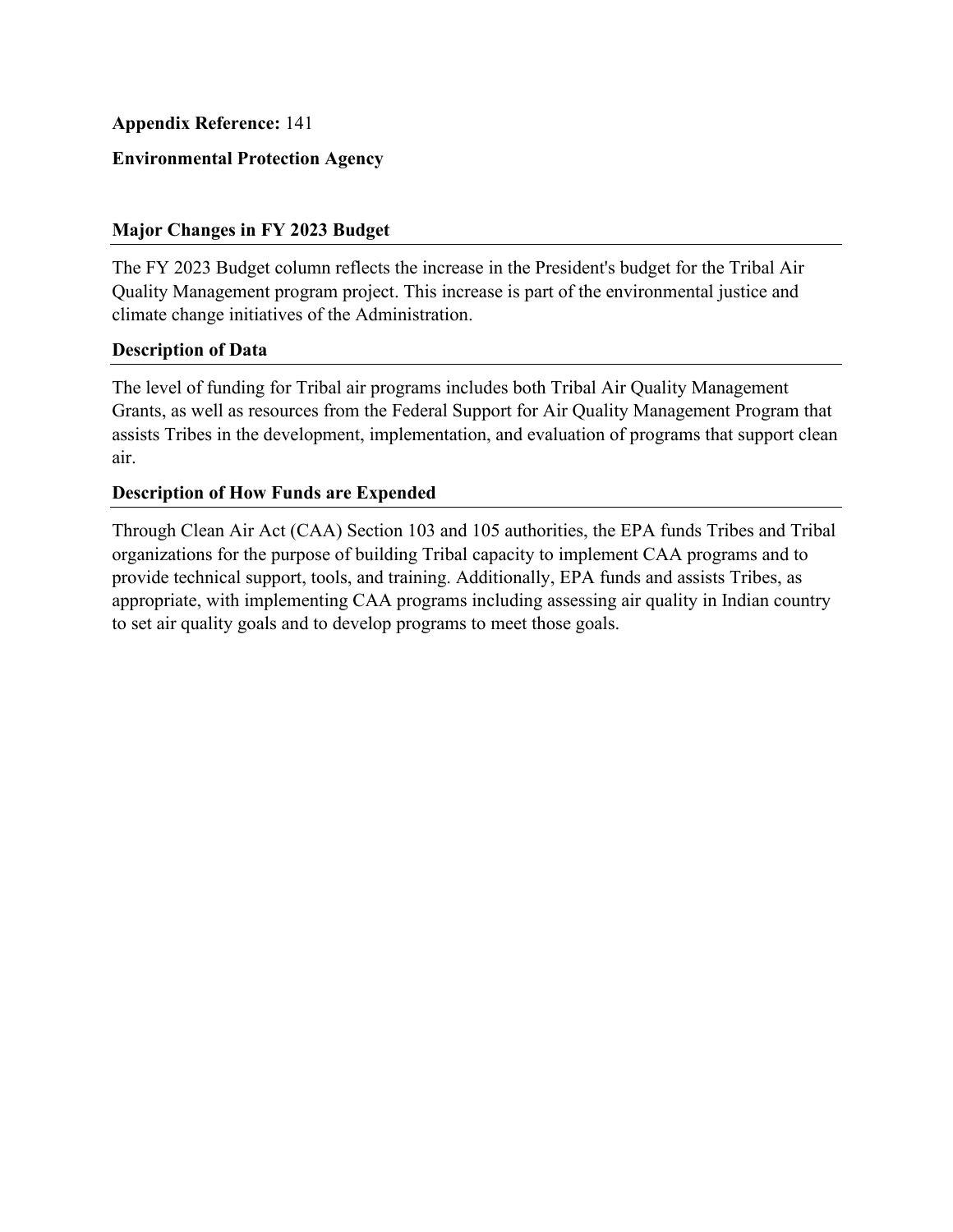## **Environmental Protection Agency**

### **Major Changes in FY 2023 Budget**

The FY 2023 Budget 'major change' column continues strengthening Agency technical assistance and will address inequities by promoting environmental justice and public participations in programs being developed. Tribes depend on GAP support to develop strong environmental programs and recruit and retain qualified environmental professionals.

## **Description of Data**

Agency guidelines define the EPA's direct implementation responsibilities in Indian Country as addressing the most important environmental issues. Under federal environmental statutes, the EPA has responsibility for protecting human health and the environment in Indian Country. Under the EPA's 1984 Indian Policy[1], the Agency works with tribes on a government-togovernment basis in recognition of the federal government's trust responsibility to federally recognized tribes and that the "EPA recognizes tribes as the primary parties for setting standards, making environmental policy decisions, and managing programs for reservations consistent with Agency standards and regulations." [1] EPA Policy for the Administration of Environmental Programs on Indian Reservations.- http://www.epa.gov/tribalportal/pdf/indian-policy-84.pdf.

### **Description of How Funds are Expended**

For the Tribal Capacity Building program, funds are part of the Environmental Programs and Management Appropriation and support EPA tribal, both Headquarters and regional operations. Under the State and Tribal Assistance Grants Appropriation, Congress established the Indian Environmental General Assistance Program (GAP) to provide grants and technical assistance to tribes to cover costs of planning, developing, and establishing Tribal environmental protection programs consistent with other applicable provisions of law administered by the EPA, providing for enforcement of such laws by tribes on Indian lands. GAP currently supports Tribal capacity through financial assistance to Indian Tribal governments and intertribal consortia. GAP has helped tribes receive program delegations, approvals, and primacies for tribes to administer a variety of programs across a number of statutes, including the Clean Water Act, Safe Drinking Water Act, and the Clean Air Act. Tribes also have built their capacity to assist the EPA in implementing federal environmental programs in the absence of an EPA approved Tribal program through Direct Implementation Tribal Cooperative Agreements (DITCAs).

[1] EPA Policy for the Administration of Environmental Programs on Indian Reservations. http://www.epa.gov/tribalportal/pdf/indian-policy-84.pdf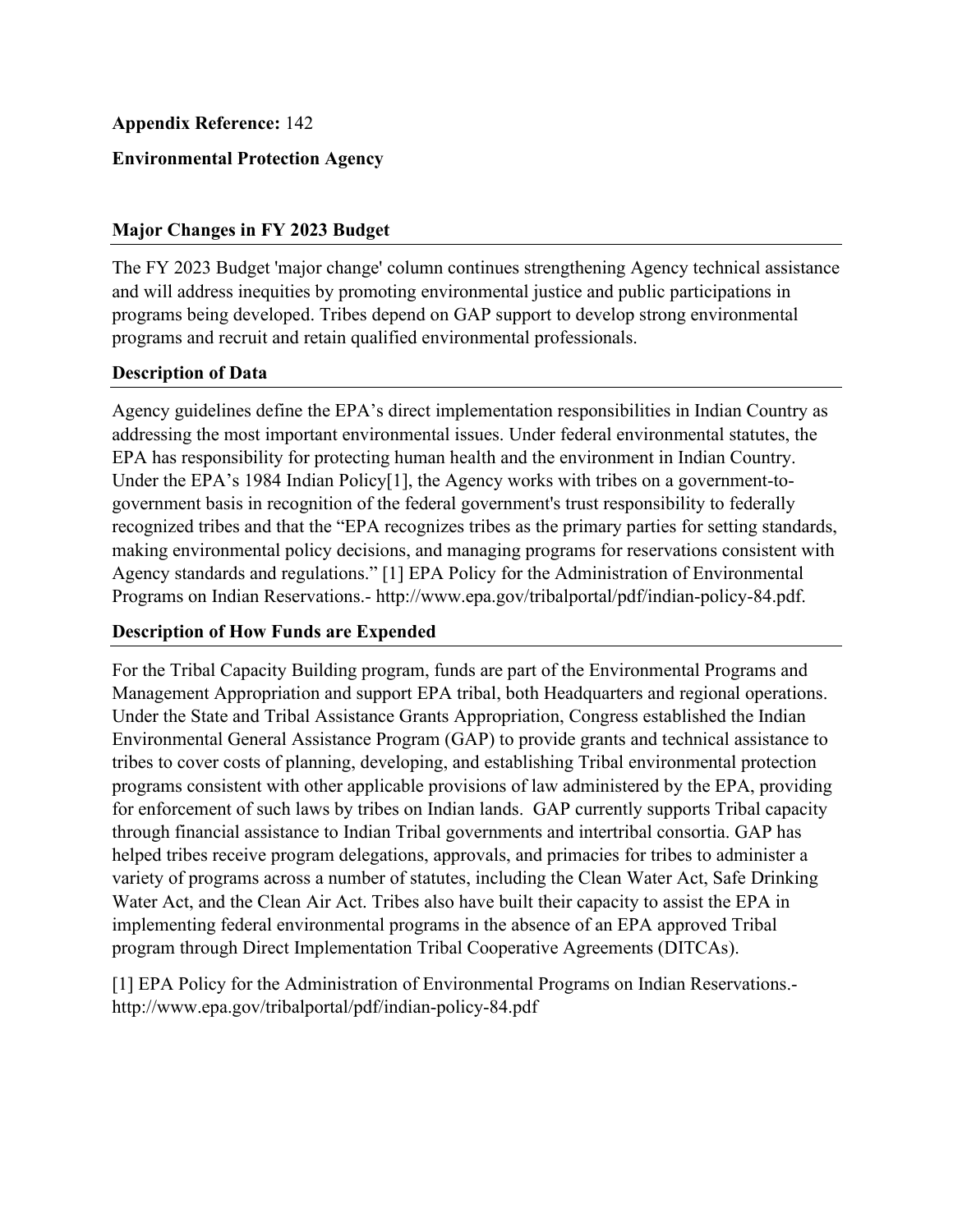## **Environmental Protection Agency**

## **Major Changes in FY 2023 Budget**

Increases, primarily in STAG grant programs, will primarily support core tribal capacity building through direct grants to Tribes for drinking water and wastewater infrastructure, projects to improve water quality, and to expand pollution control programs.

### **Description of Data**

Per Approp bills, IIJA (SRF only), and grants to tribes per formula direct grants to Tribes for drinking water and wastewater infrastructure, projects to improve water quality, and to expand pollution control programs

### **Description of How Funds are Expended**

Funds are expended through direct grants to Tribes for drinking water and wastewater infrastructure, projects to improve water quality, and to expand pollution control programs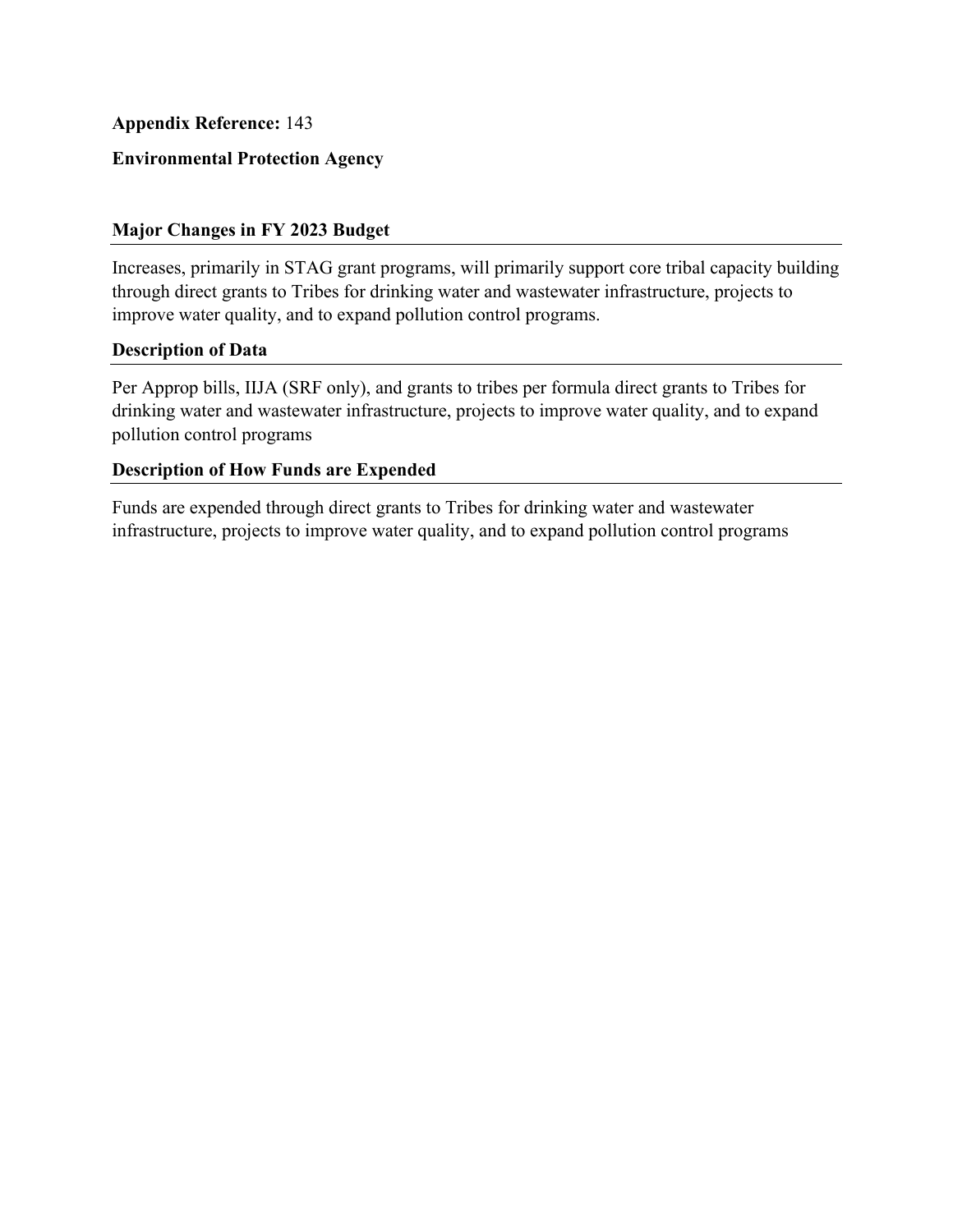## **Environmental Protection Agency**

### **Major Changes in FY 2023 Budget**

The FY 2023 Budget column reflects an increase in Pollution Prevention and Lead Risk Reduction STAG programs as well as Chemical Risk Review and Reduction and Pollution Prevention EPM.

### **Description of Data**

This is a formula driven estimate, which is based on a percentage of funding for programs that have tribal interactions as well as the payroll costs for FTE supporting those activities. OCSPP's funding supports Tribal FIFRA and TSCA assistance agreements as well as two EPA Tribal Partnership Groups, the National Tribal Toxics Council and the Tribal Pesticide Program Council.

### **Description of How Funds are Expended**

OCSPP provides State and Tribal Assistant Grants (STAG) through EPA regions to tribes for the development and implementation of FIFRA pesticide, TSCA lead and Pollution Prevention assistance agreements. OCSPP provides funds to tribes for establishing Pesticide Programs, Lead-Based Paint Programs and Renovation, Repair and Painting Programs and Pollution Prevention Programs to administer program management activities such as such as education, training, technical assistance, and evaluation activities. These funds are also used to for specific projects that benefit tribes such as disseminating bed bug kits to Alaska Native Villages, partnering with Indian Health Service (IHS) to provide education and technical assistance through their Healthy Homes Program, and supporting tribal circuit rider programs that serve multiple tribes.

OCSPP also uses EPM funds to manage two cooperative agreements at headquarters that support the administration of the National Tribal Toxics Council and the Tribal Pesticide Program Council. These Councils are made up of tribal representatives that provide tribes with: an opportunity for greater input on issues related to toxic chemicals, pollution prevention and pesticides; a forum for providing advice on the development of EPA programs that may affect tribes; and technical resources, training, and education.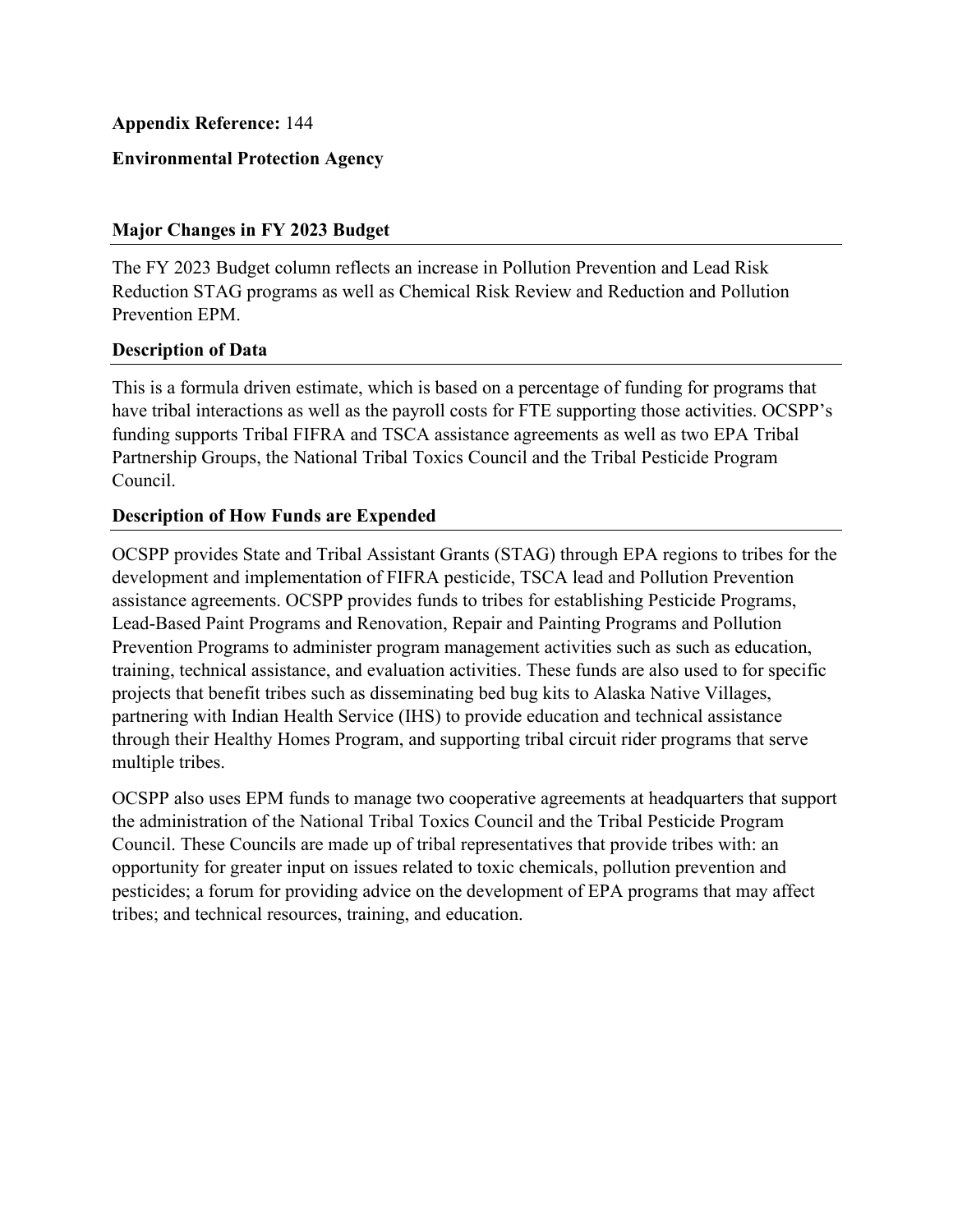## **Environmental Protection Agency**

### **Major Changes in FY 2023 Budget**

No major changes from FY22. The level of funding is determined by each program.

### **Description of Data**

Numbers are estimates based on historical spending. The level of funding is determined by each program.

### **Description of How Funds are Expended**

The Brownfields 128(a) State and Tribal Response Program awards cooperative agreements to build tribal response programs. The Brownfields Assessment, Revolving Loan Fund, and Cleanup (ARC) Program awards cooperative agreements to tribes to cleanup and revitalize brownfield sites. Hazardous Waste Management grants go to tribes to develop hazardous waste management plans and collection and to provide essential support to a wide variety of activities including remedying drinking water contamination and direct exposure to toxins and disease. Underground Storage Tanks grants go to tribes to prevent releases and direct funding to support EPA's cleanup program in Indian Country. Superfund awards cooperative agreements to tribes to address site cleanups and assist tribal involvement in the Remedial Investigation/feasibility study process.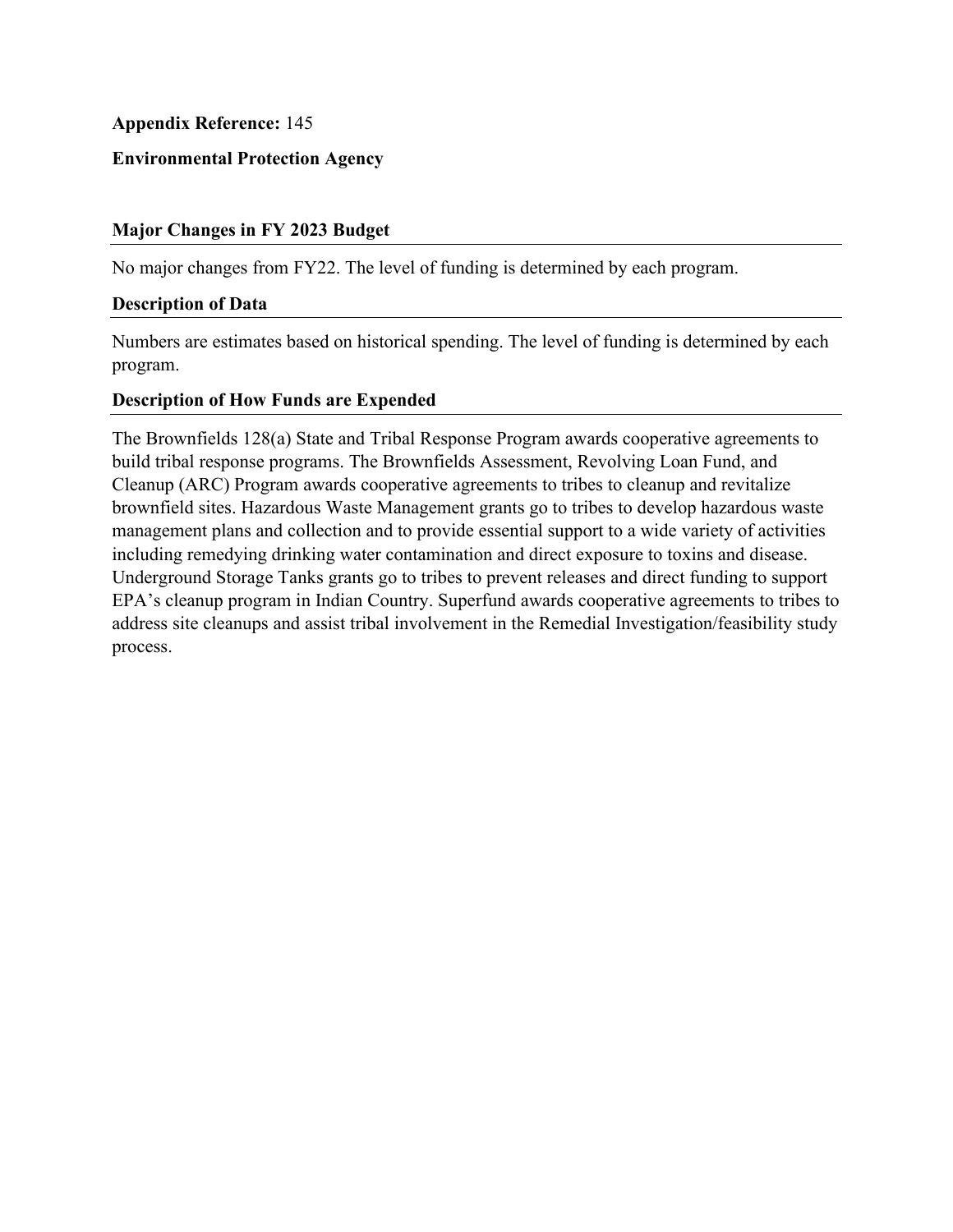## **Environmental Protection Agency**

### **Major Changes in FY 2023 Budget**

New initatives in Civil enforcement and increases in Pesticides Enforement STAG grants make up the bulk of the changes.

### **Description of Data**

We had polled the HQs and Regional offices several years ago to estimate the FTE and resources spent supporting the Native American communities.

## **Description of How Funds are Expended**

Most of the resources spent on the enforcement and compliance assurance efforts is payroll. In FY 2022, OECA did provide \$140K in EPM extramural funds and \$1.3M in STAG from the Categorical Grants: Pesticides Enforcement program.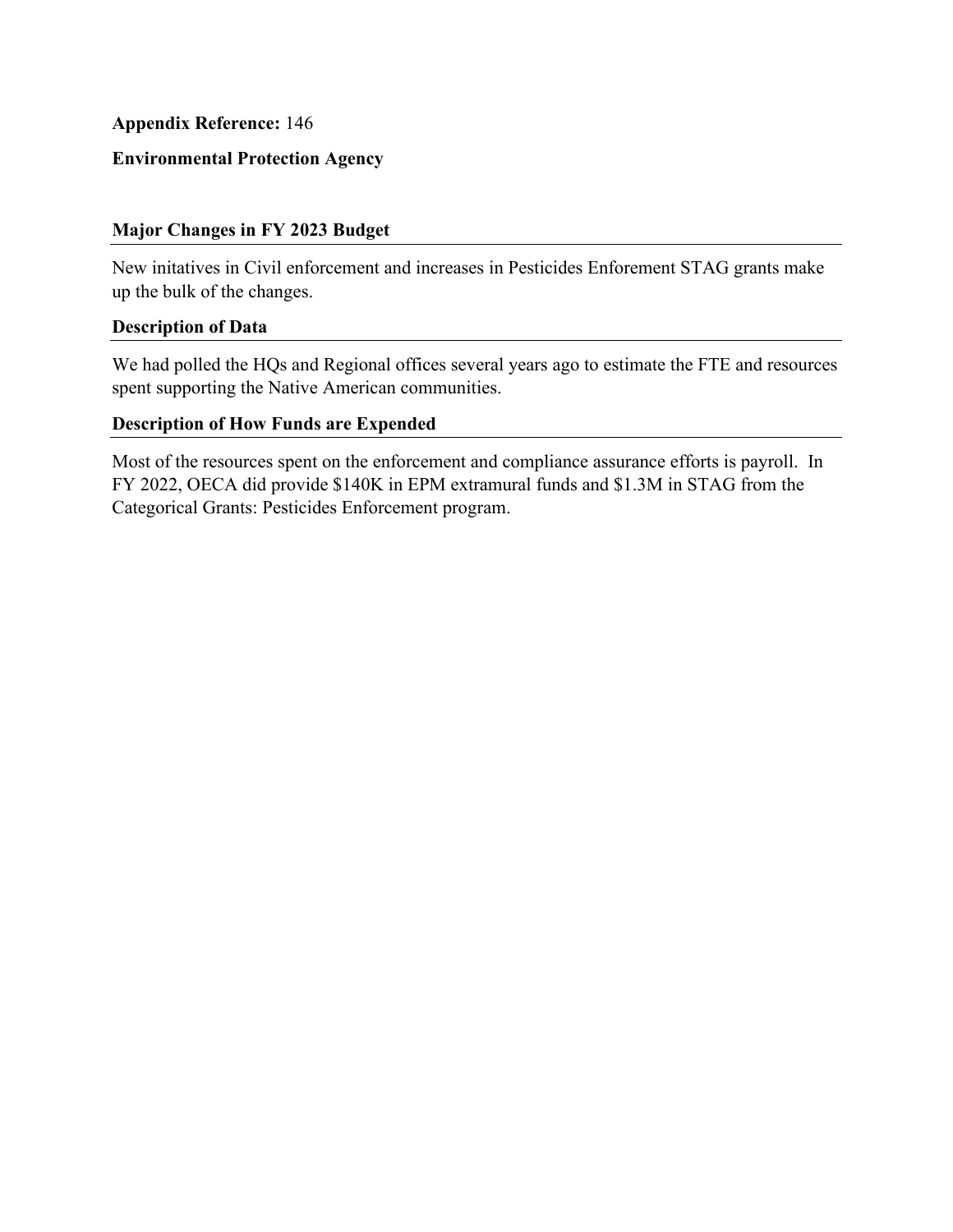# **Environmental Protection Agency**

## **Major Changes in FY 2023 Budget**

No major changes from FY22. The level of funding is determined by each program.

## **Description of Data**

Numbers are estimates based on historical spending. The level of funding is determined by each program.

### **Description of How Funds are Expended**

The funds will be expended on salaries and benefits for 3.8 FTE to support Native American legal cases. The total funding to cover 3.8FTE is  $$684K (3.8 \times $180K = $684,000)$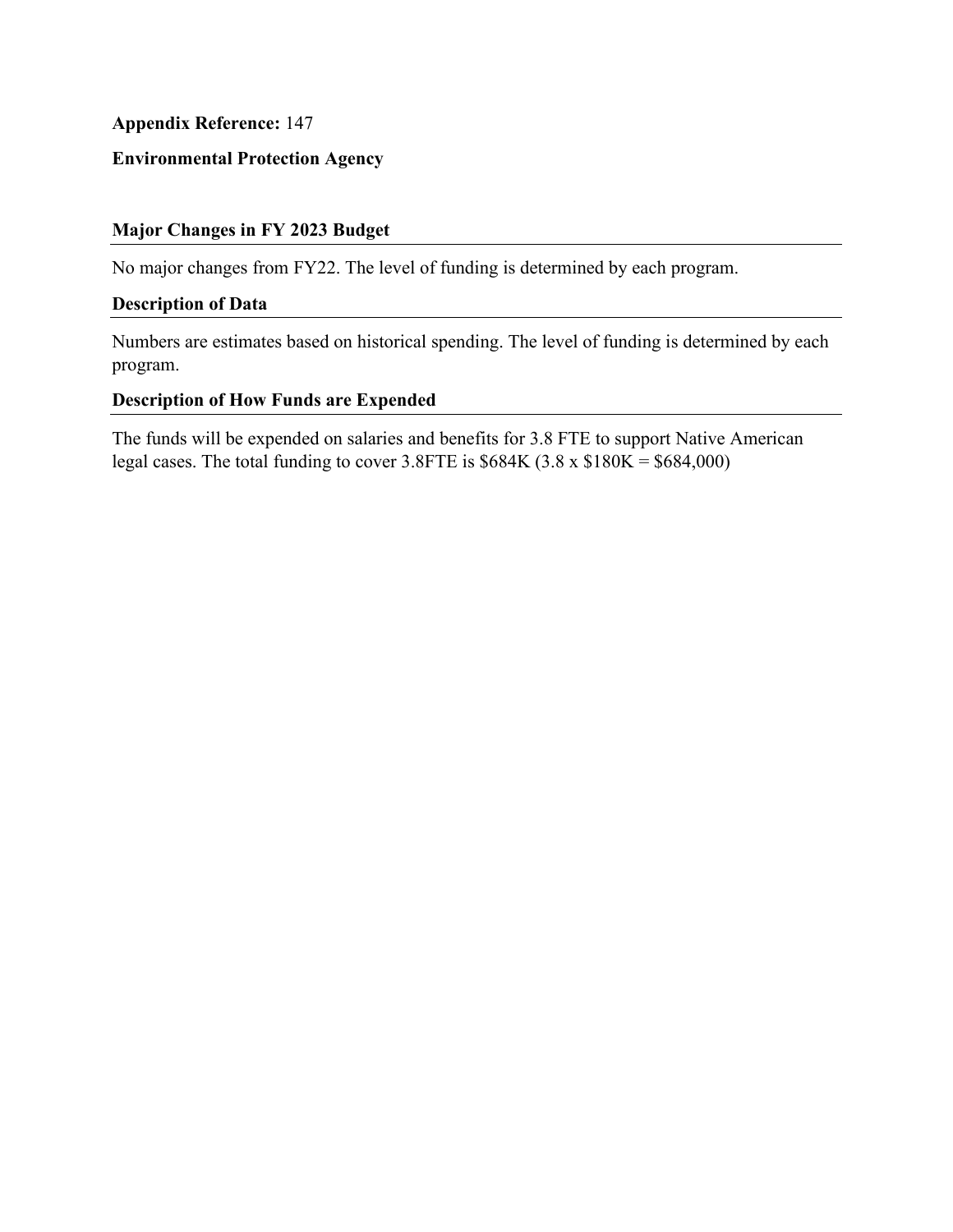## **Environmental Protection Agency**

## **Major Changes in FY 2023 Budget**

FY 2022 is straight lined from FY 2021 data. The data was updated based upon FY 2021 requests and FY 2020 awards. The resources support tribes to participate in the Exchange Network which enables the exchange and sharing of data and technology for improved environmental policy and program decision-making across governmental organizations. These funds are expended as grant resources. Types of grant projects funded in FY 2020 are listed here: https://www.epa.gov/sites/production/files/2020-12/documents/en\_grant\_projects\_-\_2020.pdf

## **Description of Data**

Exchange Network (EN) grants to Tribal partners to enhance collaboration and tribal participation in EN activities.

## **Description of How Funds are Expended**

This funding supports Exchange Network (EN) grants to Tribal partners, to enhance collaboration and tribal participation in EN activities. The EN Grant Program provides funding to states, territories, and federally recognized Indian tribes to support the development of the National Environmental Information Exchange Network. Since FY 2002, EPA has awarded grants to 50 states, five territories, and 87 federally recognized tribes to facilitate their involvement in the development and implementation of the EN. EPA awards these grants annually through a competitive solicitation. EPA remains committed to, at a minimum, awarding tribal assistance agreements equal to approximately 10 percent of the appropriated funds. Grants cover work to build tribal capacity in managing and exchanging data and includes training and mentoring activities across tribal communities. The grants also support projects related to exchanging data required for specific environmental programs. This includes water quality monitoring used for 305(b) reporting and air data flowing to the Emissions Inventory System (EIS).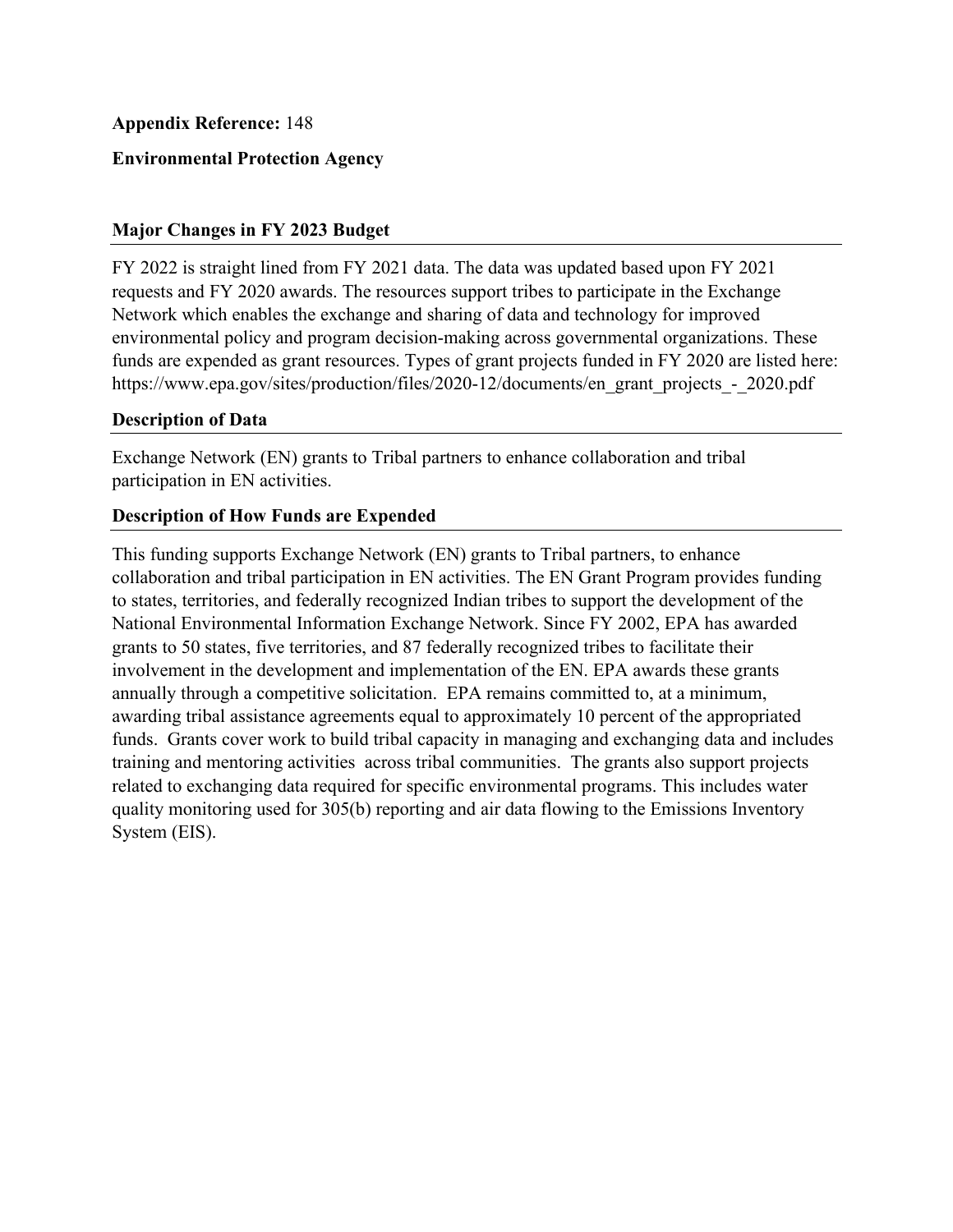# **Environmental Protection Agency**

## **Major Changes in FY 2023 Budget**

EJ Grants in FY 2023.

## **Description of Data**

This funding will be awarded through a competitive grant competition.

# **Description of How Funds are Expended**

This grant support will specifically support Tribal work to eliminate disproportionately adverse human health or environmental effects on environmental justice communities in Tribal and Indigenous communities.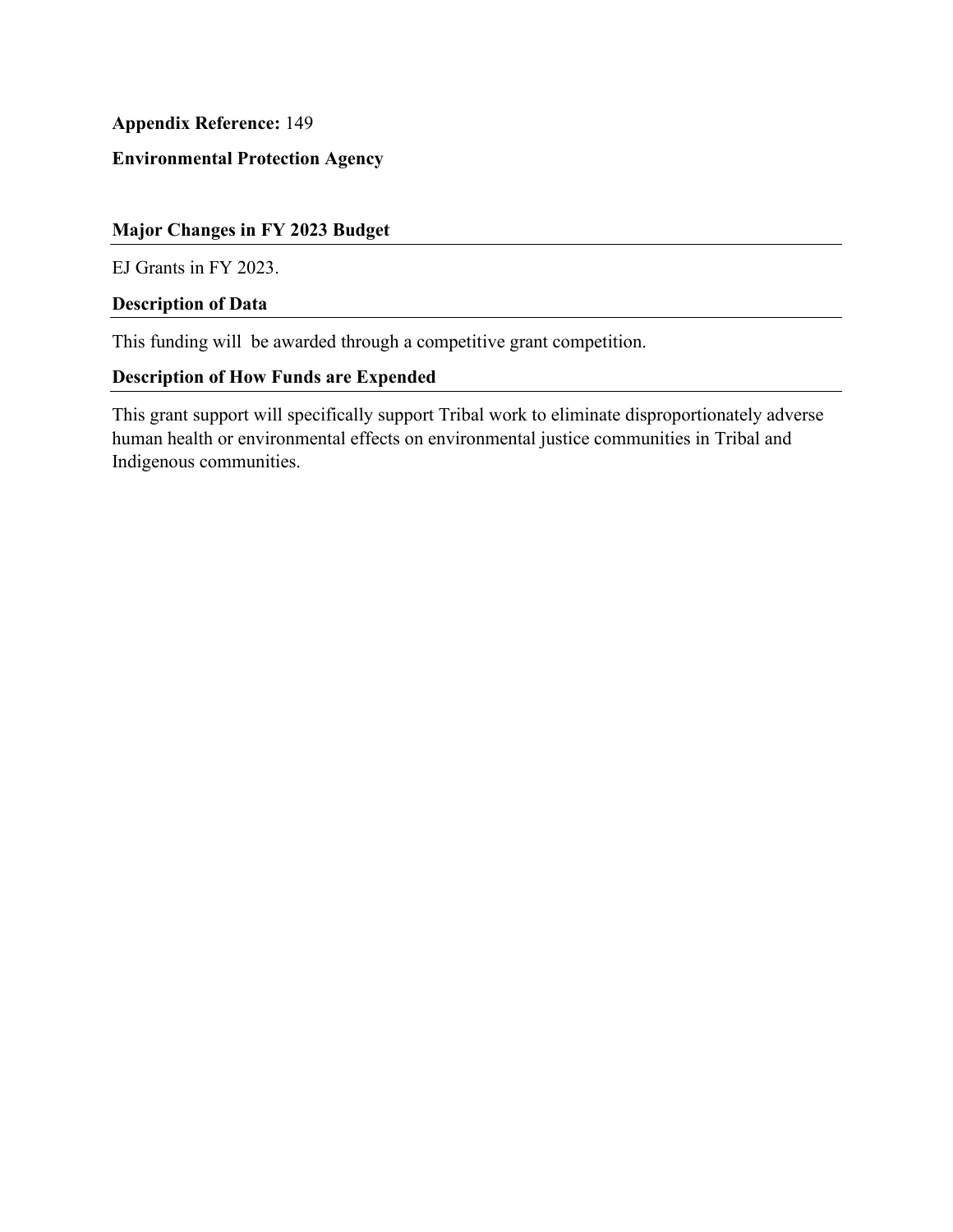## **Federal Communications Commission**

## **Major Changes in FY 2023 Budget**

The Commission is committed to improving broadband deployment in rural and Tribal areas and provides significant funding to carriers that serve Tribal lands, but we do not designate a specific budget or level of funding for Tribal lands.The FCC's Universal Service Fund (USF) supports universal communications service in the United States through programs that fund broadband and/or voice service for schools, libraries, rural health care providers, and low-income households, and subsidizes broadband deployment in high-cost areas. USF programs are paid for by contributions from telecommunications providers, not appropriated dollars. The High Cost Program is the program that accounts for the significant fluctuation in year to year obligations. The increase in FY 2022 (from actual FY 2021) is primarily attributed to obligations for the High Cost Program's Rural Digital Opportunity Fund (RDOF). The RDOF program has shifted the timing of significant obligations from FY 2021 to FY 2022 and FY 2024, so the number reported for FY 2021 Enacted in the FY 2022 Native American Crosscut has decreased significantly. RDOF is expected to provide \$20 billion over 10 years to support broadband networks in rural communities. Looking forward, in FY 2023, FCC anticipates that obligations for the High Cost Program will increase again, primarily for 5G.In addition, the new FCC appropriated programs (COVID-19 Telehealth Program, Emergency Broadband Benefits Program, and Emergency Connectivity Fund) provide funding for broadband beginning FY 2021. With additional funding from the IIJA through the Affordable Connectivity Fund, broadband obligations are estimated to increase by \$44 million in FY 2022 and \$106 million in FY 2023.

### **Description of Data**

 A specific budget is not set for Native American tribes, communities and individuals. Any recipient of funding must be eligible under the respective program's rules and approved to receive discounts and/or funding. The level of funding differs depending on the FCC program.

Actual Native American Obligation data for prior year is used as the Budget/Enacted figures.

Estimates are developed for the current year and budget year. Unless there are program specific issues, the ratio of the actual (FY 2021) Native American Obligation to Annual Obligation is determined. This ratio is applied to the Estimated Total Obligation figure to determine the current year (FY 2022) and budget year (FY 2023) Native American Obligation estimates.

### **Description of How Funds are Expended**

The manner of expending funds differs depending on the FCC program. Any recipient of funding must be eligible under the respective program's rules and approved to receive discounts and/or funding: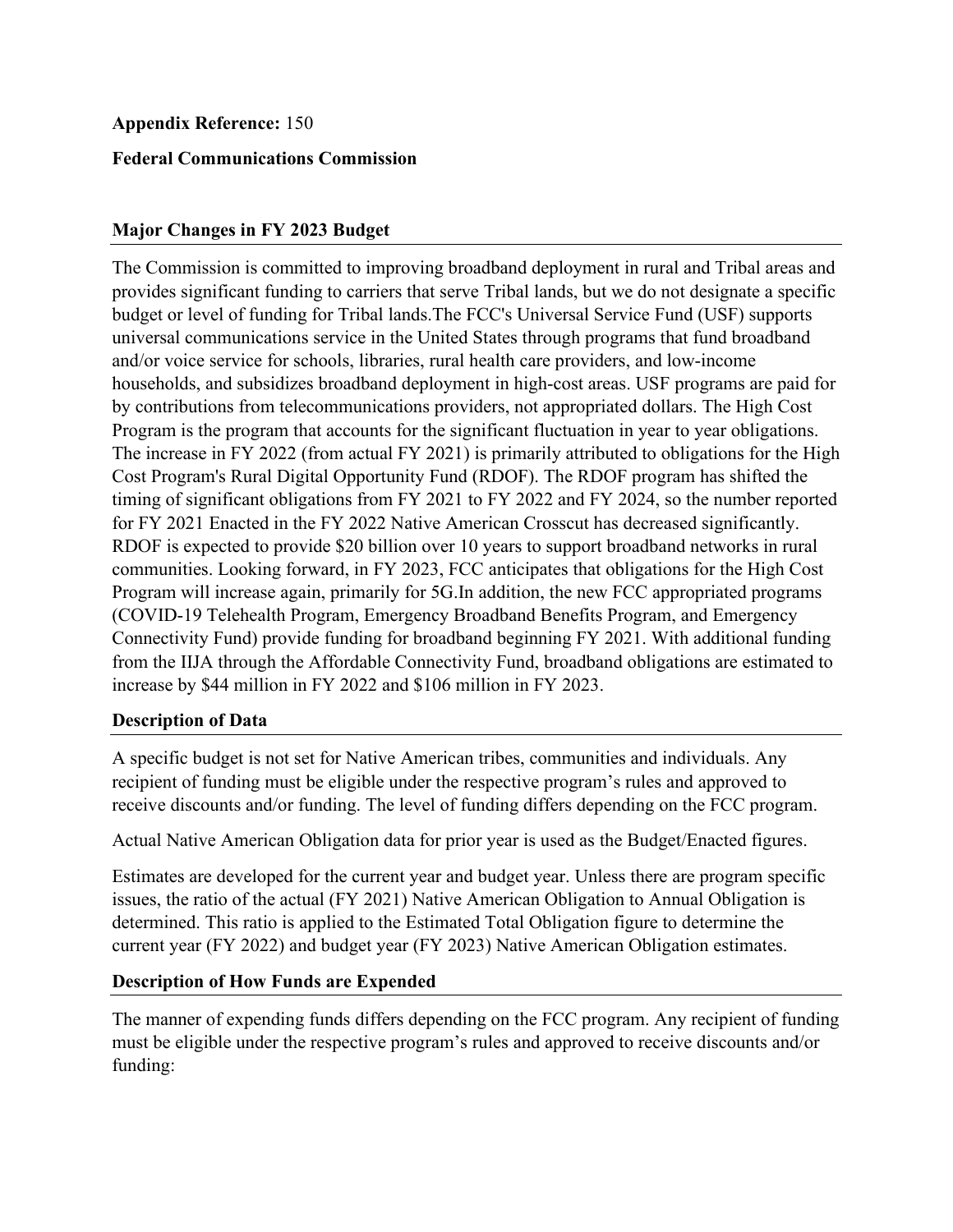# **Federal Permitting Improvement Steering Council (FPISC)**

# **Major Changes in FY 2023 Budget**

The Federal Permitting Improvement Steering Council (Permitting Council) continues to build upon lessons learned and feedback received through its tribal capacity building e-learning courses and other outreach efforts to improve consultation with American Indian and Alaska Native tribes on large, complex infrastructure projects covered under Title 41 of the Fixing America's Surface Transportation Act (FAST-41).

The Infrastructure Investment and Jobs Act (IIJA, Public Law 117-58) amended FAST-41 to prioritize input from tribal nations affected by proposed infrastructure projects and expanded opportunities for tribal involvement in infrastructure developed on tribal lands. The Permitting Council Office of the Executive Director will lead the implementation of these important new policies in the following ways:

- Infrastructure projects sponsored by tribal entities and located on tribal lands have increased access to the benefits of FAST-41, which include public, transparent permitting timetables and increased access to Federal decision-makers with respect to their projects.
- The Permitting Council Executive Director is authorized to transfer funds directly to tribes to participate in the Federal environmental review and authorization of infrastructure projects affecting the tribe, easing the financial burden of participating in project reviews.
- • The IIJA charges the 13 Permitting Council member agencies to develop new, governmentwide best practices to improve agency and project sponsor early engagement with tribal governments to identify potential impacts to natural, archeological, and cultural resources from Federally-authorized infrastructure projects.

 facilitating public engagement events with tribal, local, state, and national leaders to create a In addition, the Permitting Council Office of the Executive Director will continue its ongoing efforts to overcome challenges and barriers to tribal participation in the Federal environmental review and authorization process for FAST-41 projects by: 1) conducting training on effective tribal engagement for Federal agencies in concert with the Morris K. Udall and Stewart L. Udall Foundation's John S. McCain III National Center for Environmental Conflict Resolution (Udall Foundation); 2) working with the Department of Housing and Urban Development (HUD) to expand and improve the Tribal Directory Assistance Tool to serve as a single, public database for identifying and notifying tribes on matters related to FAST-41 covered projects; 3) offering elearning courses to introduce tribes to the Permitting Council and FAST-41; and 4) hosting and two-way, nation-to-nation dialog that brings diverse perspectives and new voices to the table in a way that improves and informs the work of the Permitting Council.

## **Description of Data**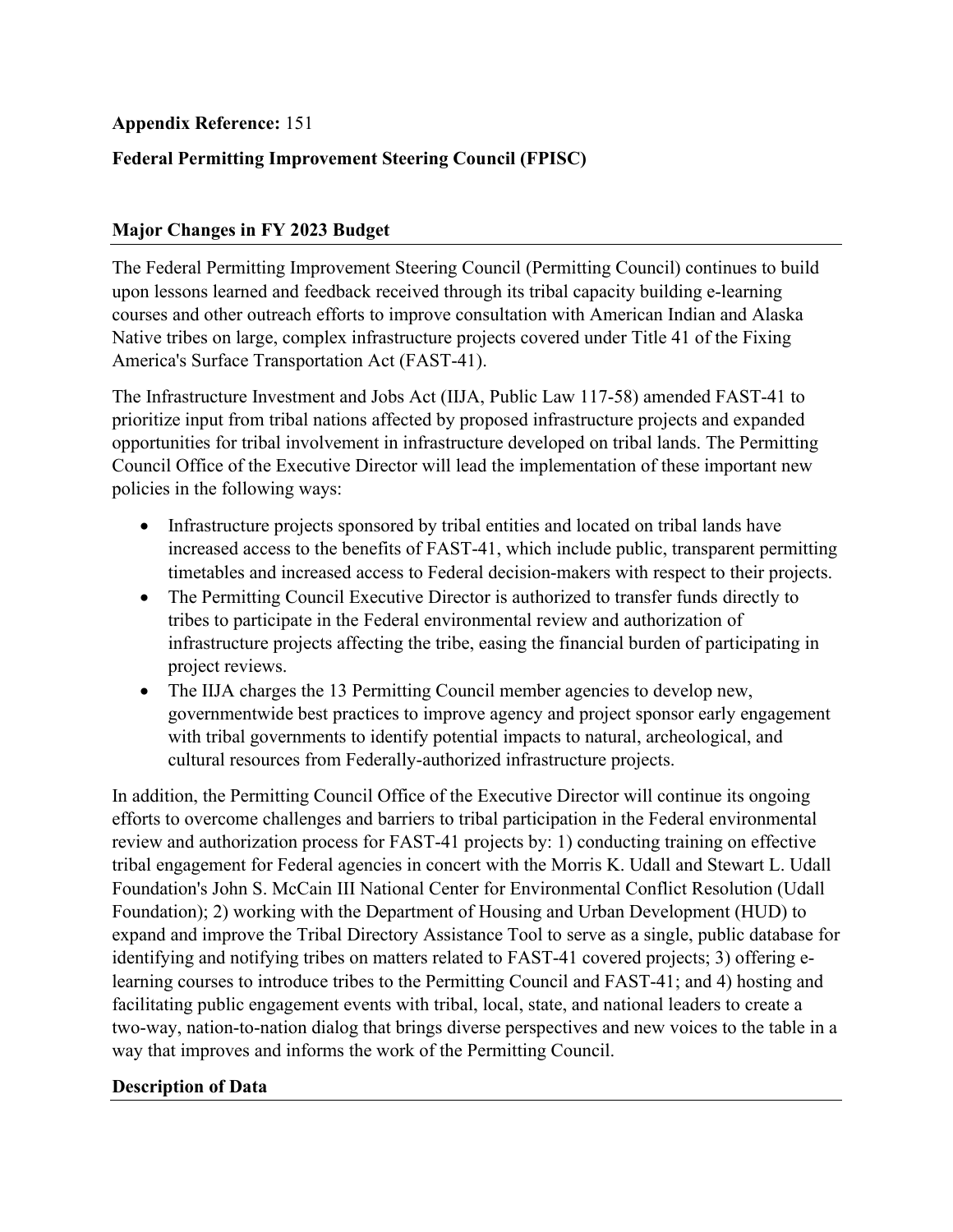Funding levels were developed through discussions with other Federal agencies with which Permitting Council Office of the Executive Director would partner to deliver these programs and initiatives, including the Udall Foundation and HUD, as well as input from Permitting Council member agencies.

# **Description of How Funds are Expended**

 recognizing the financial constraints that could affect tribal participation, may also include Funds will be expended through agreements with other Federal agencies and state, local, and tribal governments to develop and implement the programs and initiatives described above and, providing reasonable accommodations to help support broader participation by tribes than what may otherwise be possible.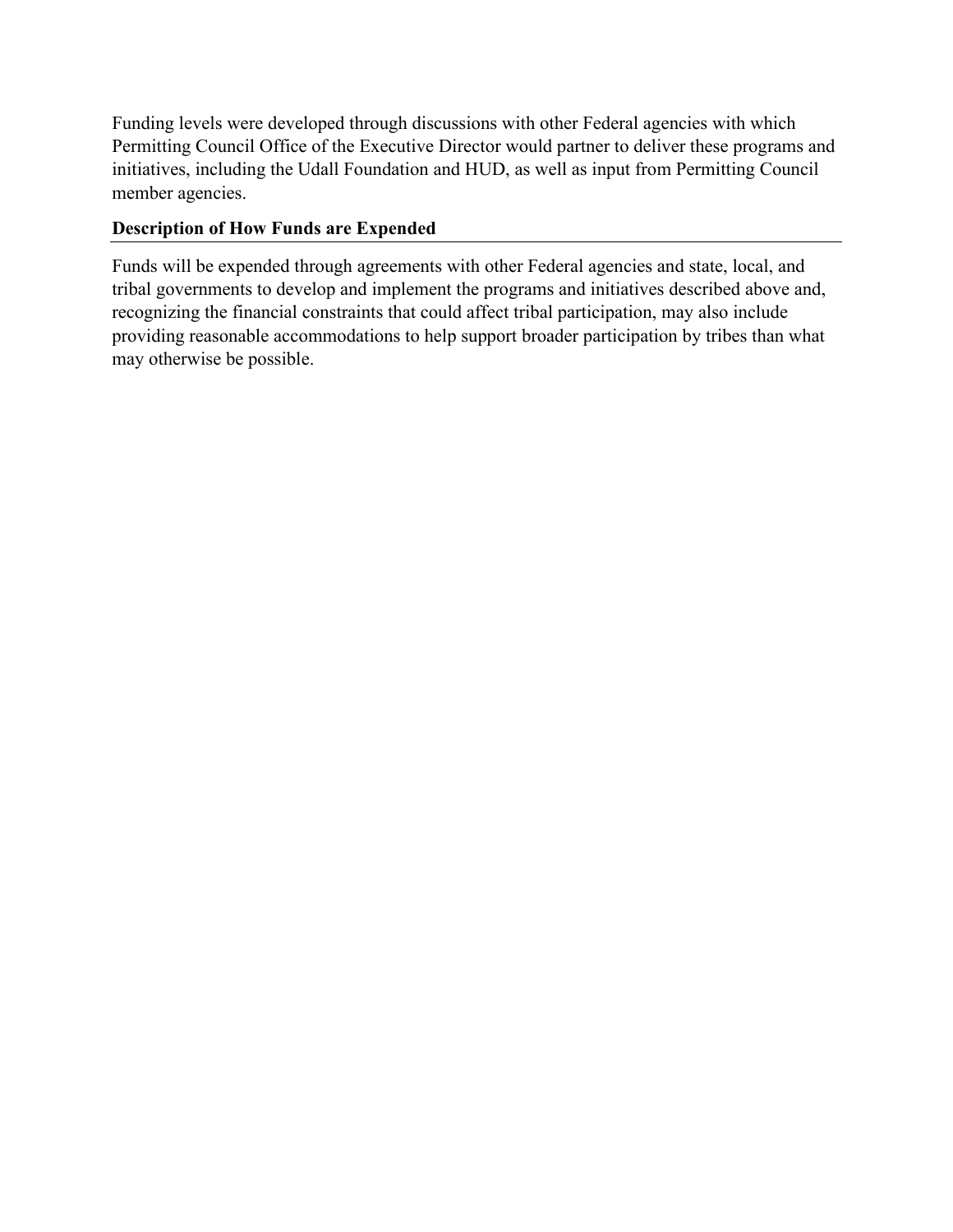## **Institute of American Indian and Alaska Native Culture and Arts (IAIA)**

## **Major Changes in FY 2023 Budget**

### **Description of Data**

Appropriated funds are utilized in full for activities relating to Native Americans. Funds are used to operate the Institute of American Indian and Alaska Native Culture and Arts Development. The Institute is an independent educational institution that serves as a multi-tribal center of higher education for Native Americans and is dedicated to the study, creative application, preservation and care of Indian arts and culture.

 of the Institute is to serve as a multi-tribal center of higher education for Native Americans and is Title XV of Public Law 99–498 established the Institute of American Indian and Alaska Native Culture and Arts Development as an independent non-profit educational institution. The mission dedicated to the study, creative application, preservation and care of Indian arts and culture. The Institute is federally chartered and under the direction and control of a Board of Trustees appointed by the President of the United States. Appropriated funds support operation of the Institute.

## **Description of How Funds are Expended**

Direct service programs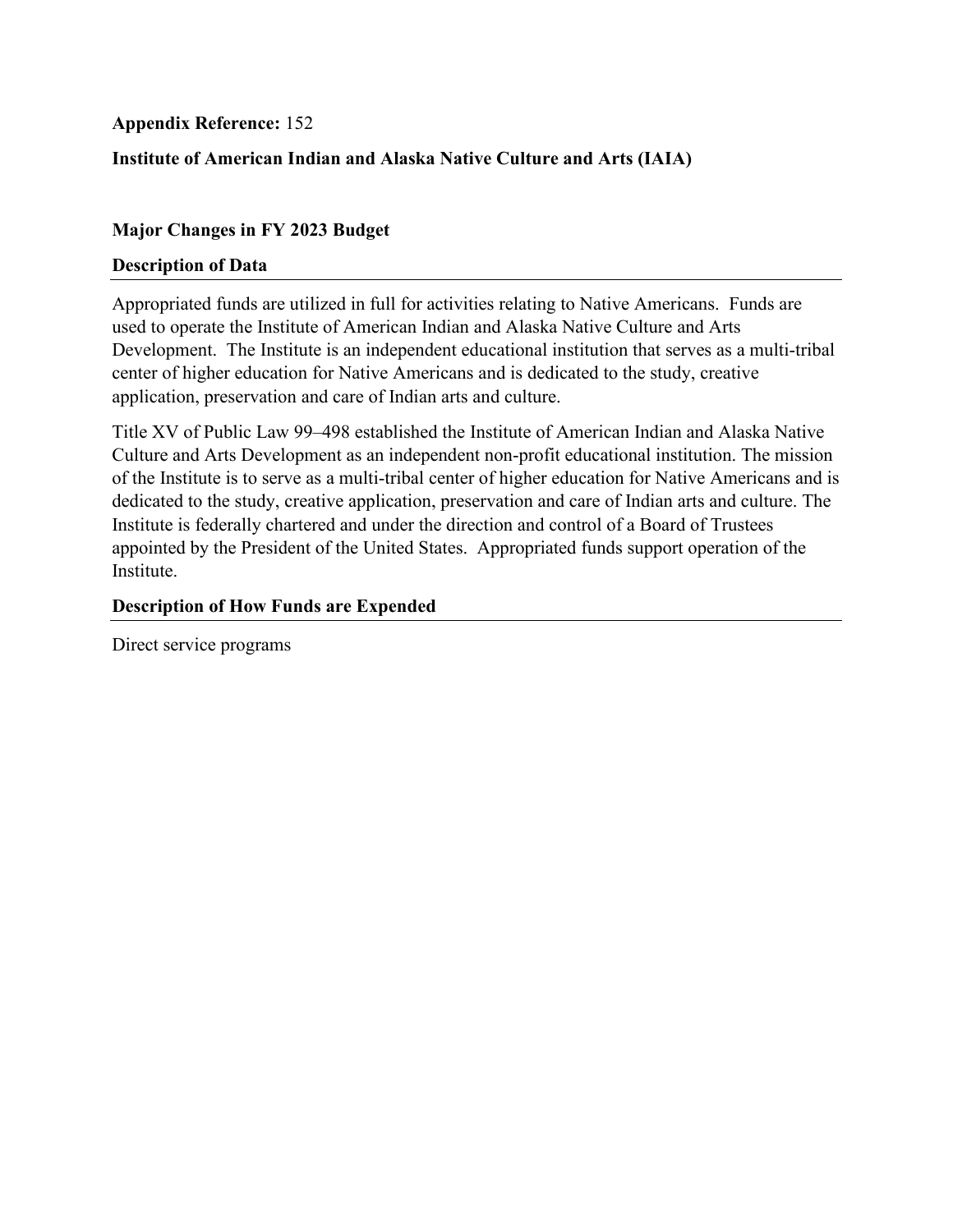## **Institute of Museum and Library Services**

## **Major Changes in FY 2023 Budget**

The Budget proposed to eliminate IMLS in FY21. FY22 funding is planned to be similar to FY21 enacted levels.

## **Description of Data**

The Native American/Native Hawaiian Library Services program is funded through a combination of basic grants and competitive grant funding. The basic grants are up to \$10K based on short application form. The remaining amount left in the program is available for competitive grants. The Native American/Native Hawaiian Museum Services program is funded solely through a competitive NOFO process.

The agency supports library connectivity, digital inclusion, and capacity building in tribal communities, however the need is greater than the planned funded amount. Due to the agency initially having to submit a shutdown budget amount in FY22, the funding in FY22 is planned to be similar to the FY21 enacted amount.

## **Description of How Funds are Expended**

IMLS funds are expended through grant awards.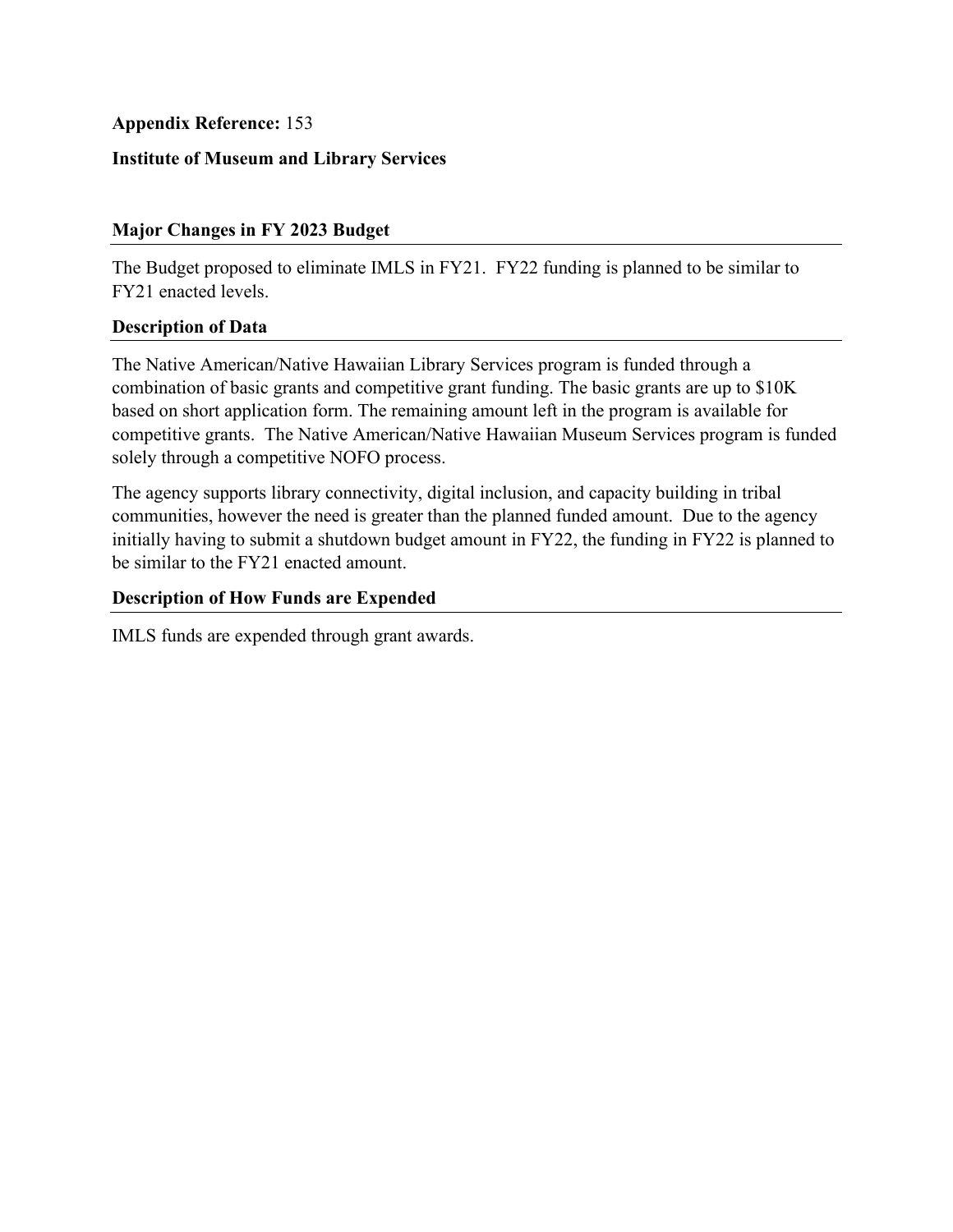## **Morris K. Udall Foundation - Native Nations Institute**

## **Major Changes in FY 2023 Budget**

FY 2023 Native American Congressional Internship program expenses may be higher due to transitioning back to an in-person scholarship orientation program from a virtual orientation program related to the pandemic.

### **Description of Data**

Appropriation language states that "up to \$1,000,000 shall be available to carry out the activities authorized by section 6(7) of Public Law 102–259 and section 817(a) of Public Law 106–568  $(20 U.S.C. 5604(7))$ ".

### **Description of How Funds are Expended**

When \$900,000 is set-aside, \$800,000 of the total is assigned to the Native Nations Institute to help support their work of providing resources to Indigenous nations on self-determination, governance, and development.

The Congressional Native American Internship program will be held in Washington D.C. during the summer and is funded by \$200,000 of this set-aside. Native Nations Institute uses \$125,000 of this funding, and the Foundation pays expenses directly with \$75,000 of the funds.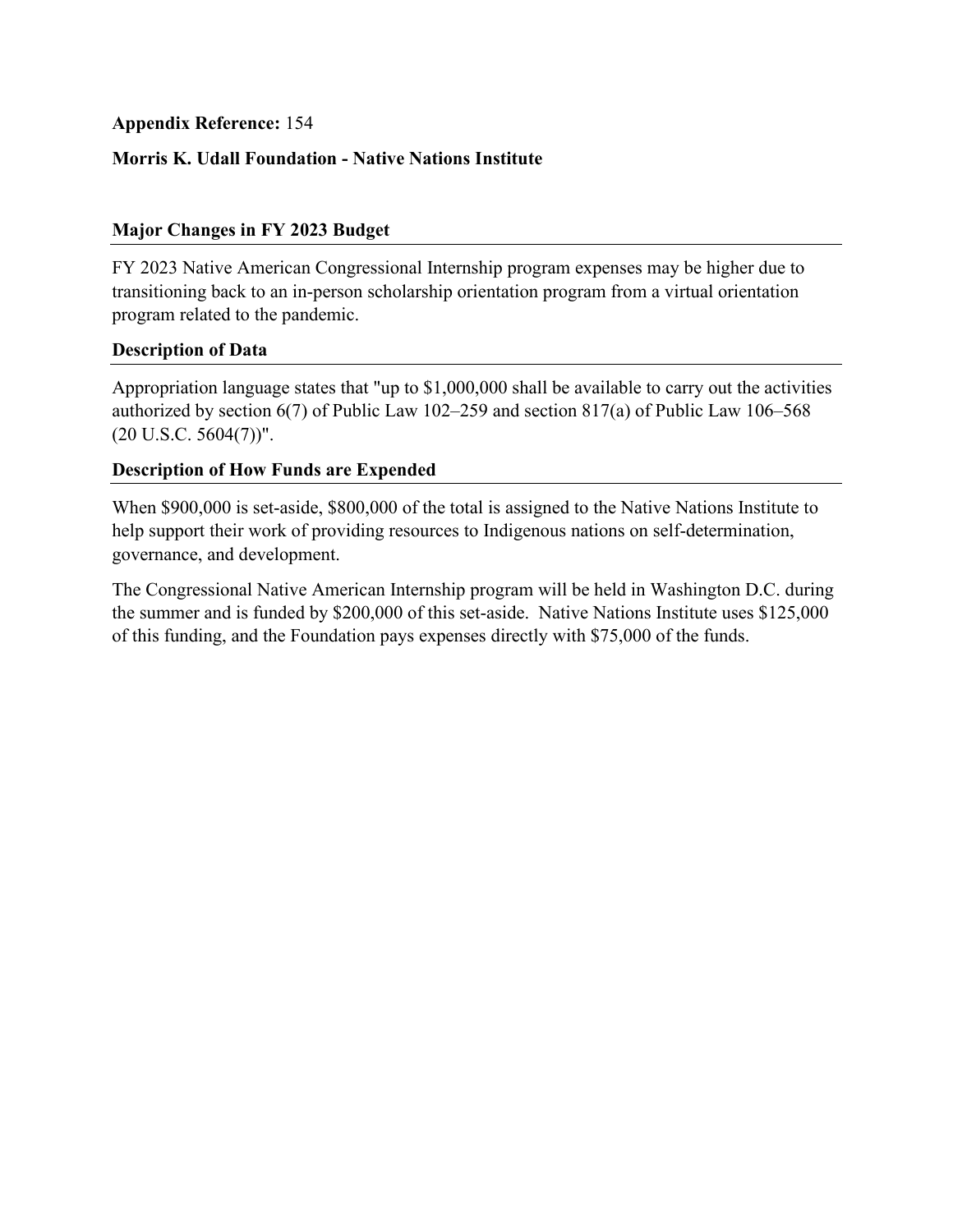## **National Aeronautics and Space Administration**

## **Major Changes in FY 2023 Budget**

Updated original entries per NASA to accurately reflect FY21 enacted and FY22 Budget.

No major changes in FY 2023. Office of STEM Engagement continues seeking to increase American Indian and Alaska Native engagement in science, technology, engineering, and mathematics (STEM) through authentic and unique NASA experiences. Continue to identify opportunities to support/fund indigenous STEM efforts

### **Description of Data**

 universities students, faculty and staff to engage in NASA-related science, technology, MAIANSE: Minority University Research and Education Project (MUREP) for American Indian and Alaska Native Science, Technology, Engineering and Math (STEM) Engagement Activity awards funding through cooperative agreements to tribal colleges and universities (TCUs) or American Indian-Alaskan Native organizations to provide opportunities for tribal colleges and engineering and mathematics (STEM) activities. Winning proposals offer innovative methods, approaches and concepts to make appropriate use of current NASA-unique engineering and scientific resources. Additional funding provided for First Nations Launch (FNL) as part of the Artemis Student Challenges.

### **Description of How Funds are Expended**

Funds are expended through cooperative agreements with institutions. Funds are provided to affinity groups that support indigenous students in STEM as well as student engagement efforts (e.g., competitions, challenges)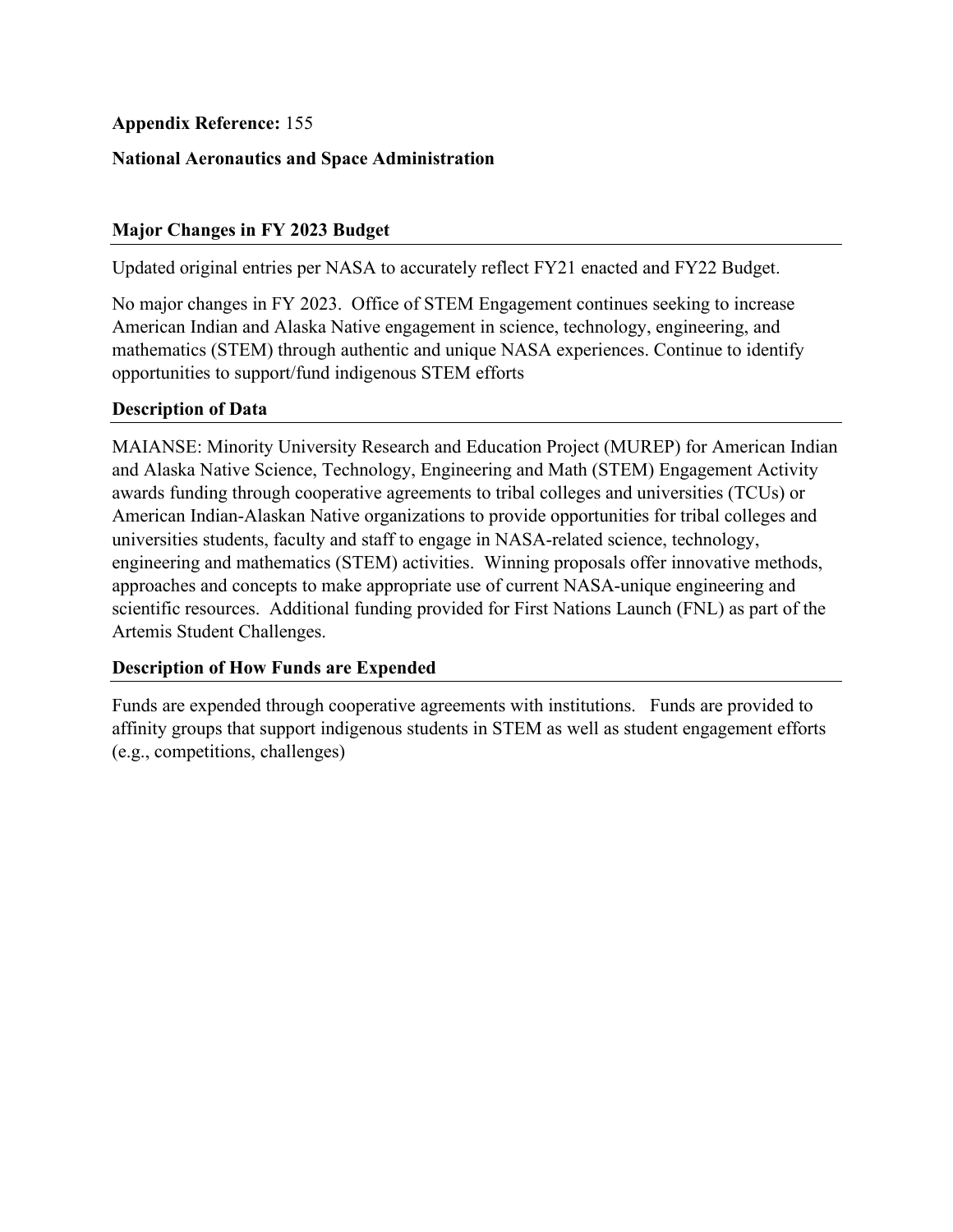# **National Aeronautics and Space Administration**

## **Major Changes in FY 2023 Budget**

No major changes from FY22

## **Description of Data**

-

Onsite Support Services Contract using Wichita Tribal Enterprises, LLC (a Native American tribally-owned business, a small disadvantaged business). This onsite support contract goes through the normal open competition bidding process.

# **Description of How Funds are Expended**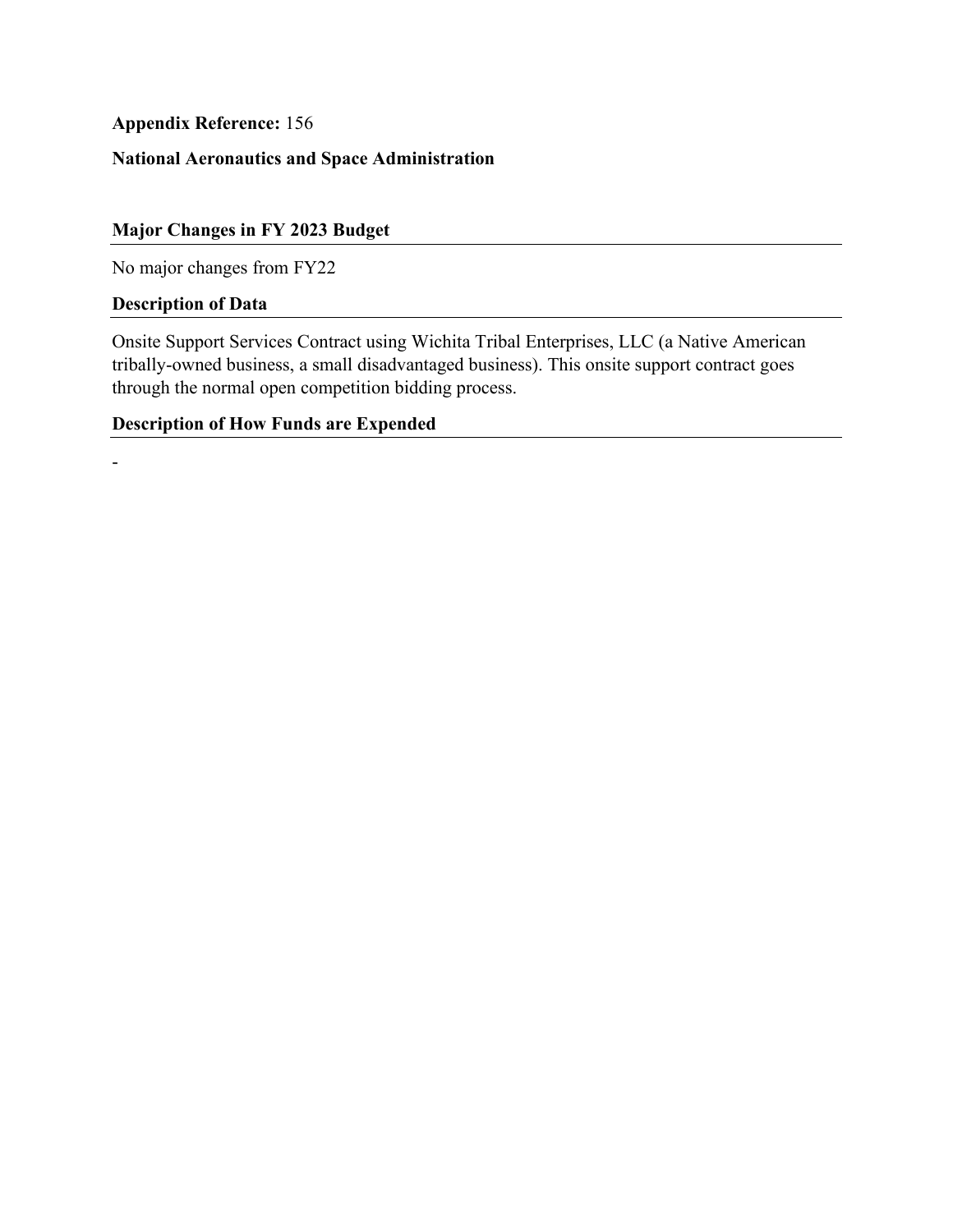# **National Aeronautics and Space Administration**

# **Major Changes in FY 2023 Budget**

No major changes from FY22

## **Description of Data**

NASA's Aeronautics Research Institute (NARI) Interns coordinate food and water delivery to Zuni Tribe (Competitive)

# **Description of How Funds are Expended**

NASA's Aeronautics Research Institute (NARI) Interns coordinate food and water delivery to Zuni Tribe (Competitive)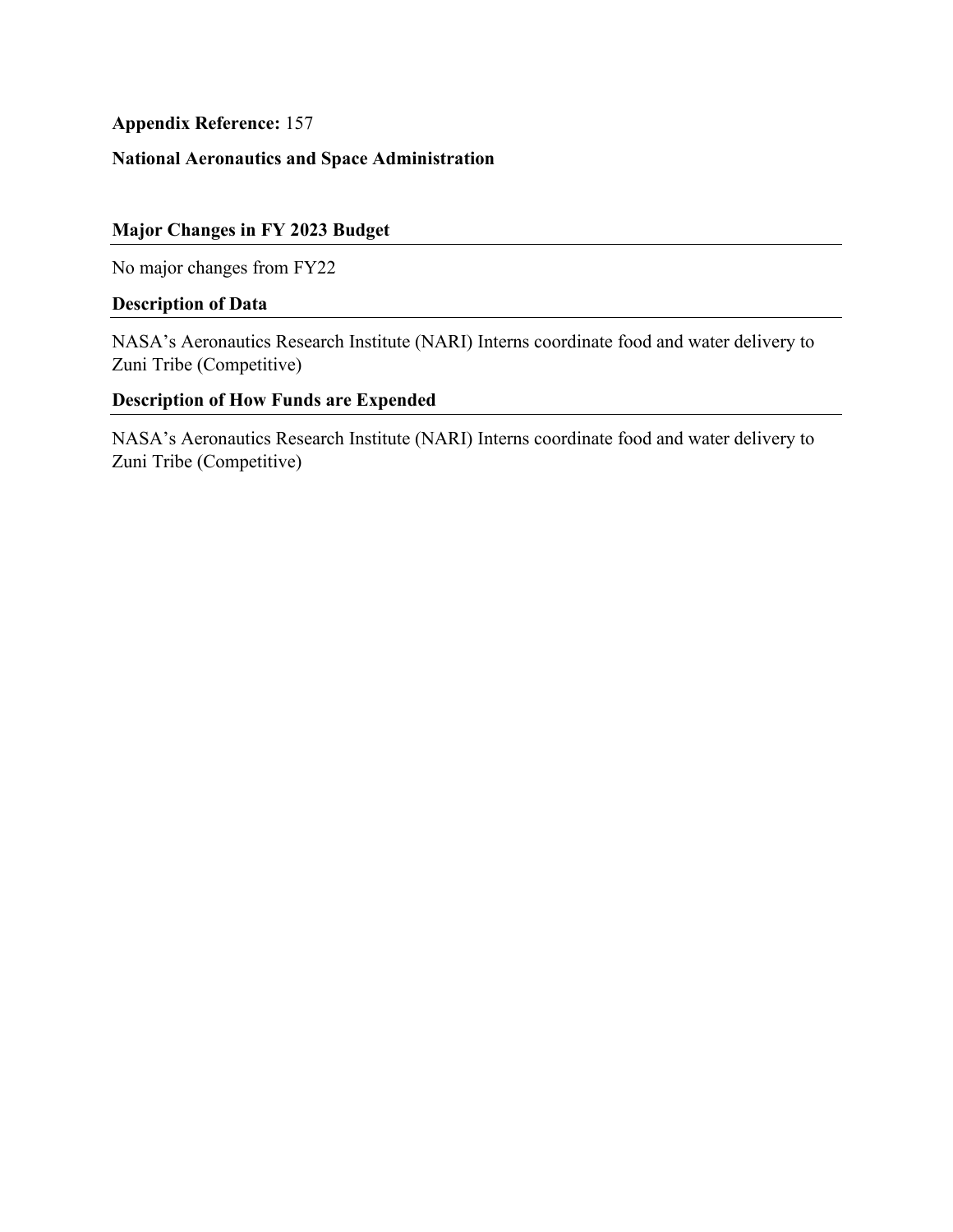# **National Aeronautics and Space Administration**

### **Major Changes in FY 2023 Budget**

FY21 was an estimate; award amount has changed to \$2.4M

#### **Description of Data**

The FY21 data was updated to reflect award selections that occurred after the previous data call.

 For FY22, there are no selections to date for AIAN firms or TCUs. A review of Phase I proposals that were just received there are 8 from firms that indicated AIAN status. Selections will not be made until the end of May.

## **Description of How Funds are Expended**

For the FY21 awards, 2 Phase I awards are complete (\$250k), the remaining awards are still under administration.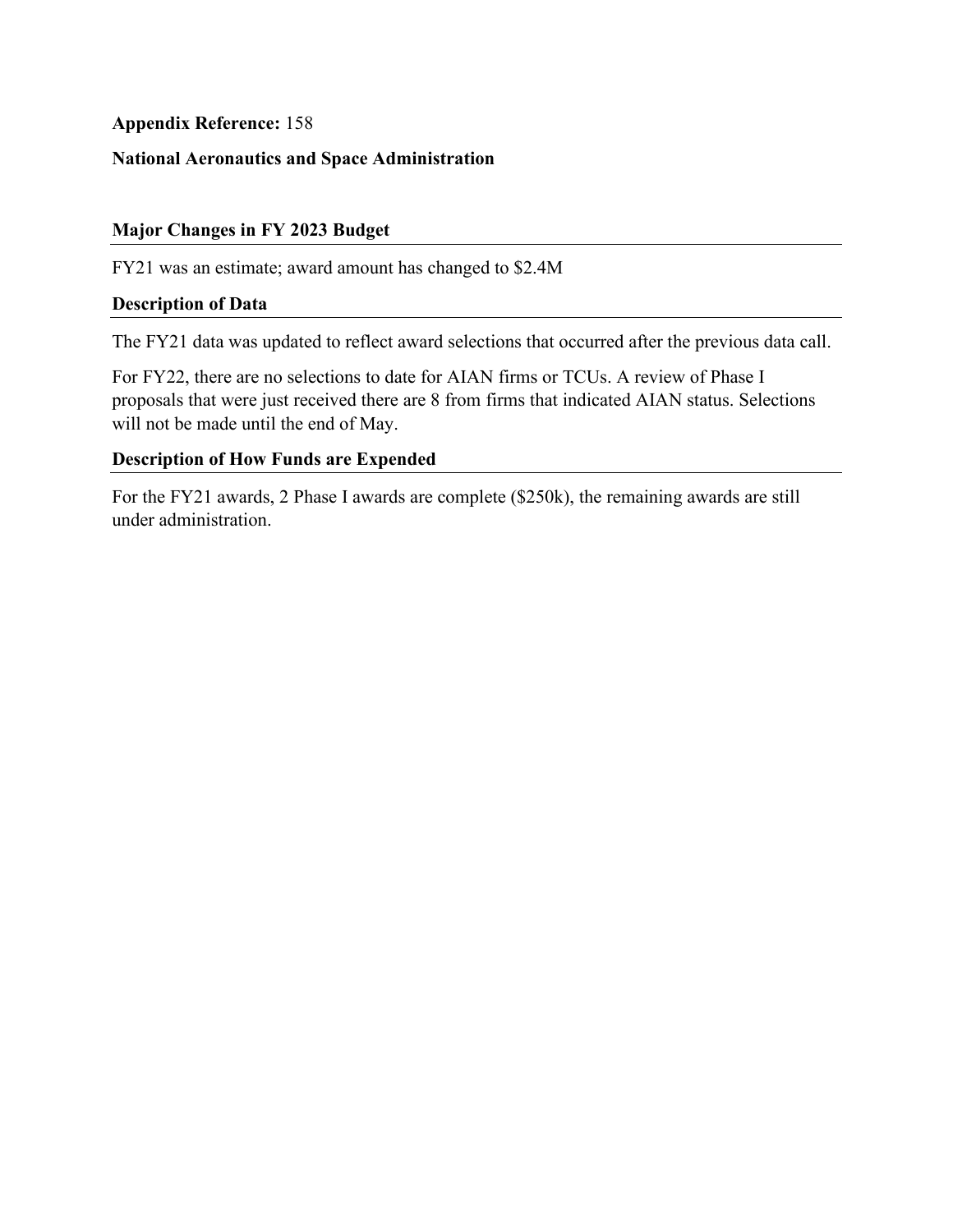# **National Aeronautics and Space Administration**

## **Major Changes in FY 2023 Budget**

No major changes from FY22

#### **Description of Data**

Science Activation is a competitive program to engage learners of all ages to actively participate in NASA science. This report includes the projects awarded to focus on Native American communities, as well as an estimate of the amounts supporting Native communities within projects that have additional audiences.

### **Description of How Funds are Expended**

Funds are expended through competitively-selected cooperative agreements with institutions.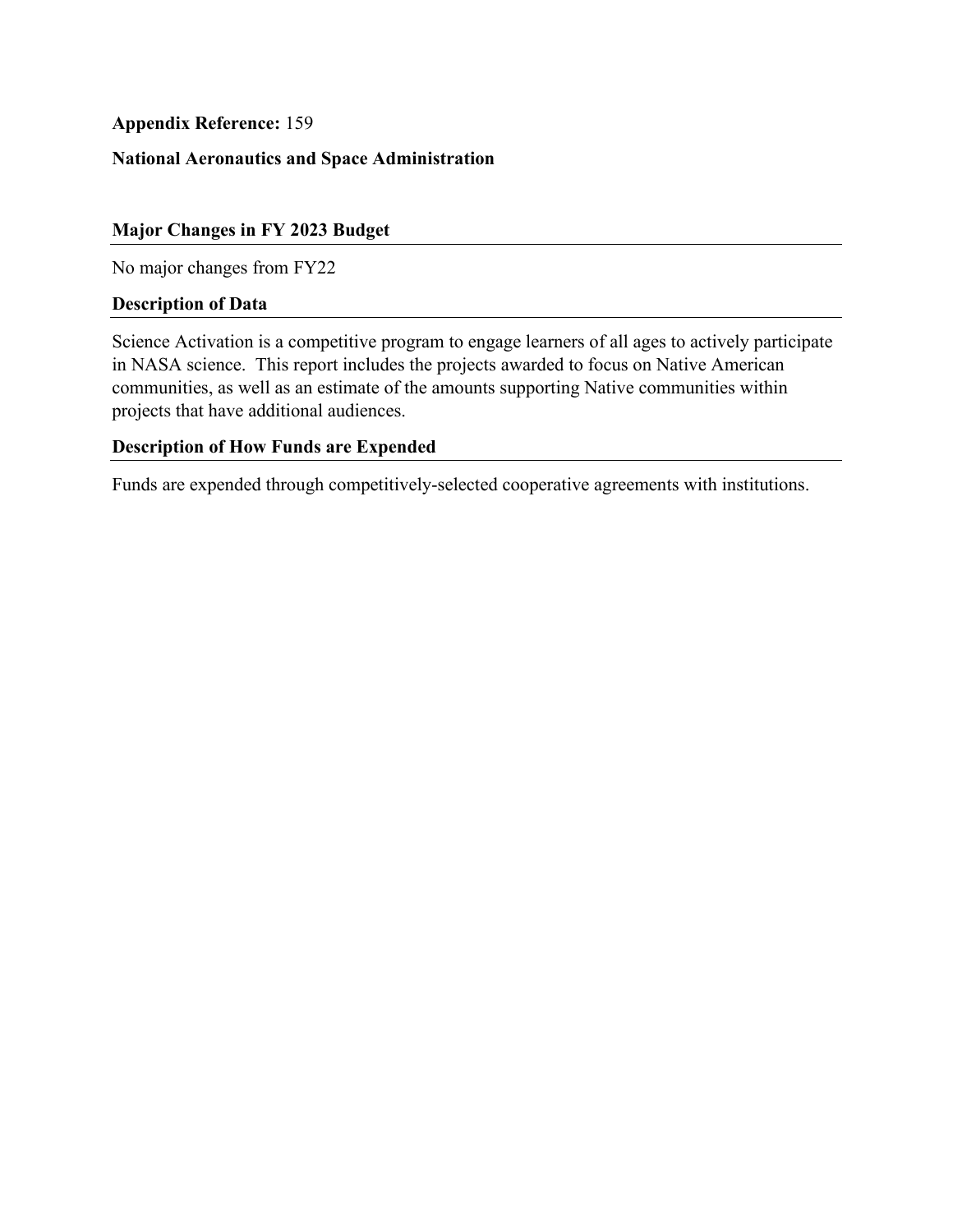**National Science Foundation** 

### **Major Changes in FY 2023 Budget**

No major changes from FY22

#### **Description of Data**

Tribal Colleges and Universities Program: The Directorate for Education and Human Resources (EHR) determined the TCUP FY 2023 Budget level from the Consolidated Appropriations Act 2022 to fund TCUP at \$21,000,000.

### **Description of How Funds are Expended**

Tribal Colleges and Universities Program: Organizations eligible to submit TCUP proposals are Tribal Colleges and Universities, Alaska Native-serving institutions and Native Hawaiianserving institutions. [Executive Order 13021 defines Tribal Colleges and Universities ("tribal colleges") as those institutions cited in section 532 of the Equity in Educational Land-Grant Status Act of 1994 (7 U.S.C. 301 note), and other institutions that qualify for funding under the Tribally Controlled Community College Assistance Act of 1978, (25 U.S.C. 1801 et seq.), as well as Navajo Community College as authorized in the Navajo Community College Assistance Act of 1978, Public Law 95-471, Title II (25 U.S.C. 640a note). The term "Alaska Nativeserving institution" means an institution of higher education that is an eligible institution under section 1058(b) of the Higher Education Act; and that, at the time of submission, has an undergraduate enrollment that is at least 20 percent Alaska Native students. The term "Native Hawaiian-serving institution" means an institution of higher education that is an eligible institution under section 1058(b) of the Higher Education Act; and that, at the time of submission, has an undergraduate enrollment that is at least 10 percent Native Hawaiian students.] Under those specific provisions, TCUP awards are made to those qualified institutions. TCUP awards are not made directly to native students.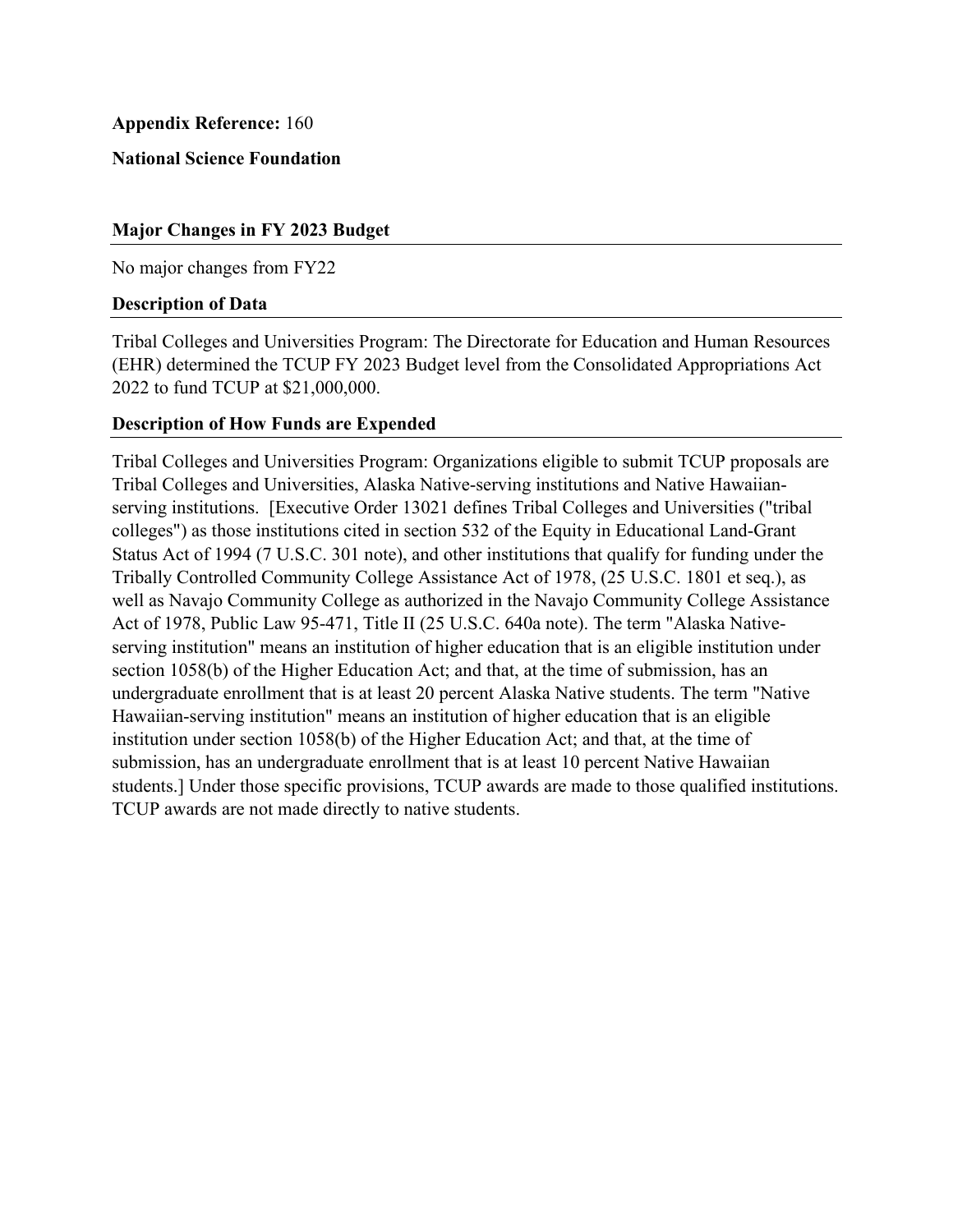## **National Science Foundation**

## **Major Changes in FY 2023 Budget**

No major changes from FY22

## **Description of Data**

Arctic Social Sciences Program: Based on inventory of awards in the Arctic Social Sciences Program.

# **Description of How Funds are Expended**

Arctic Social Sciences Program: Grant awards to Alaska Native American investigators and Alaska Native Serving Institutions.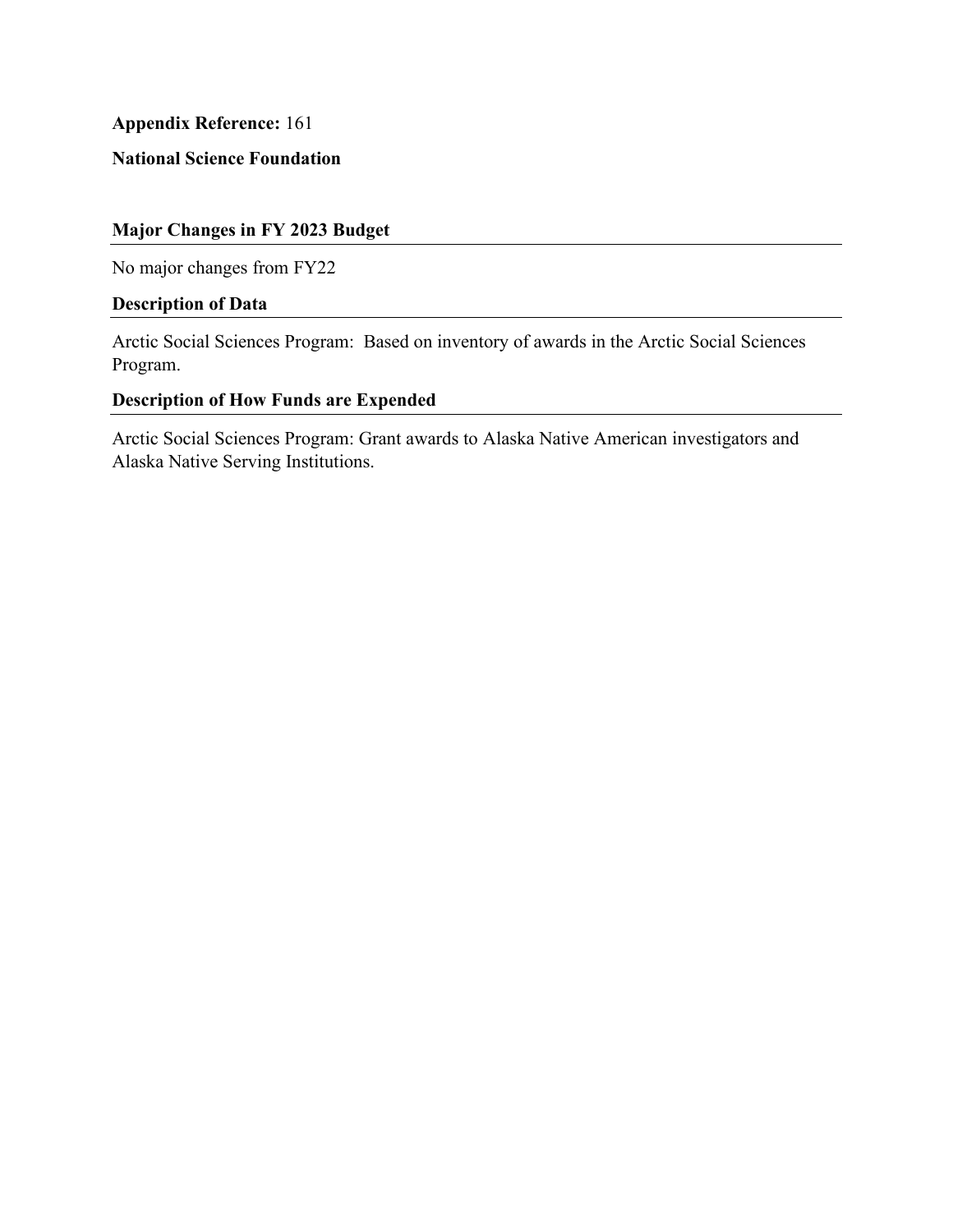# **Major Changes in FY 2023 Budget**

No major changes from FY 2022

## **Description of Data**

The NRC employs the "Tribal Protocol Manual" in implementing the Tribal Liaison Program to foster effective interaction with Native American tribes. This manual embodies the NRC's commitment to acknowledging the sovereign rights of Federally-recognized Tribes in the development and implementation of agency policies and regulatory activities that have Tribal implications. More information about the NRC's tribal program can be found at this link https://tribal.nrc.gov/

The level of funding for Tribal activities was determined by reviewing the staff hours expended on tribal-related issues, as well as considering any anticipated workload. The staff activities include implementation of the Tribal Policy Statement including outreach, guidance, and training to staff on Tribal issues, coordination with other Federal agencies on Tribal matters, supporting NRC projects involving Tribal considerations, updating tribal and state contact databases and mapping tools, collaborating with the NRC's State Liaison Officers, and direct liaison work e.g., information collection and exchange, webinars.

## **Description of How Funds are Expended**

All funds directly support staff hours for working on tribal-related issues. The staff support implementation of the Tribal Policy Statement through development, revision, and implementation of agencywide guidance. Additionally, staff develop and provide Tribal training to agency staff, as well as collaborating with the agency's State Liaison Officers.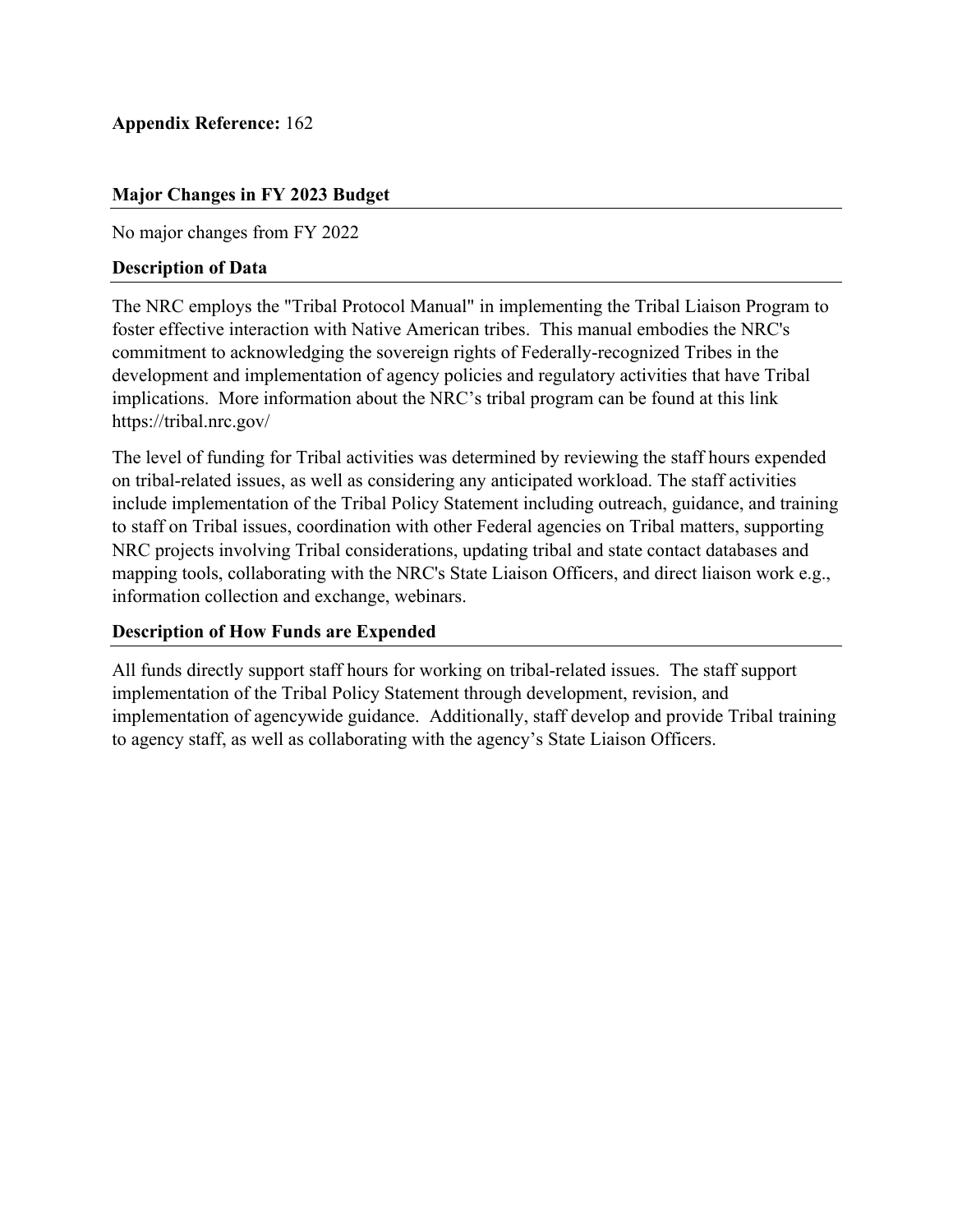## **Office of Navajo and Hopi Indian Relocation**

## **Major Changes in FY 2023 Budget**

The FY23 Budget request reflects the decreased funding needs of ONHIR as activities wind down and it prepares to close in light of its core mission being largely completed. ONHIR was not intended to be a permanent office when it was created.

### **Description of Data**

 support Tribes and tribal members. ONHIR's functions and funding fully relate to Native American-related activities. The Office of Navajo and Hopi Indian Relocation was established by Public Law 93–531 to plan and conduct relocation activities associated with the settlement of a land dispute in northern Arizona between the two Tribes. Discretionary funds are used for activities to support tribal member relocation efforts and other activities (such as tribal trust land management) that directly benefit and

## **Description of How Funds are Expended**

Direct service programs, Non-competitive Grants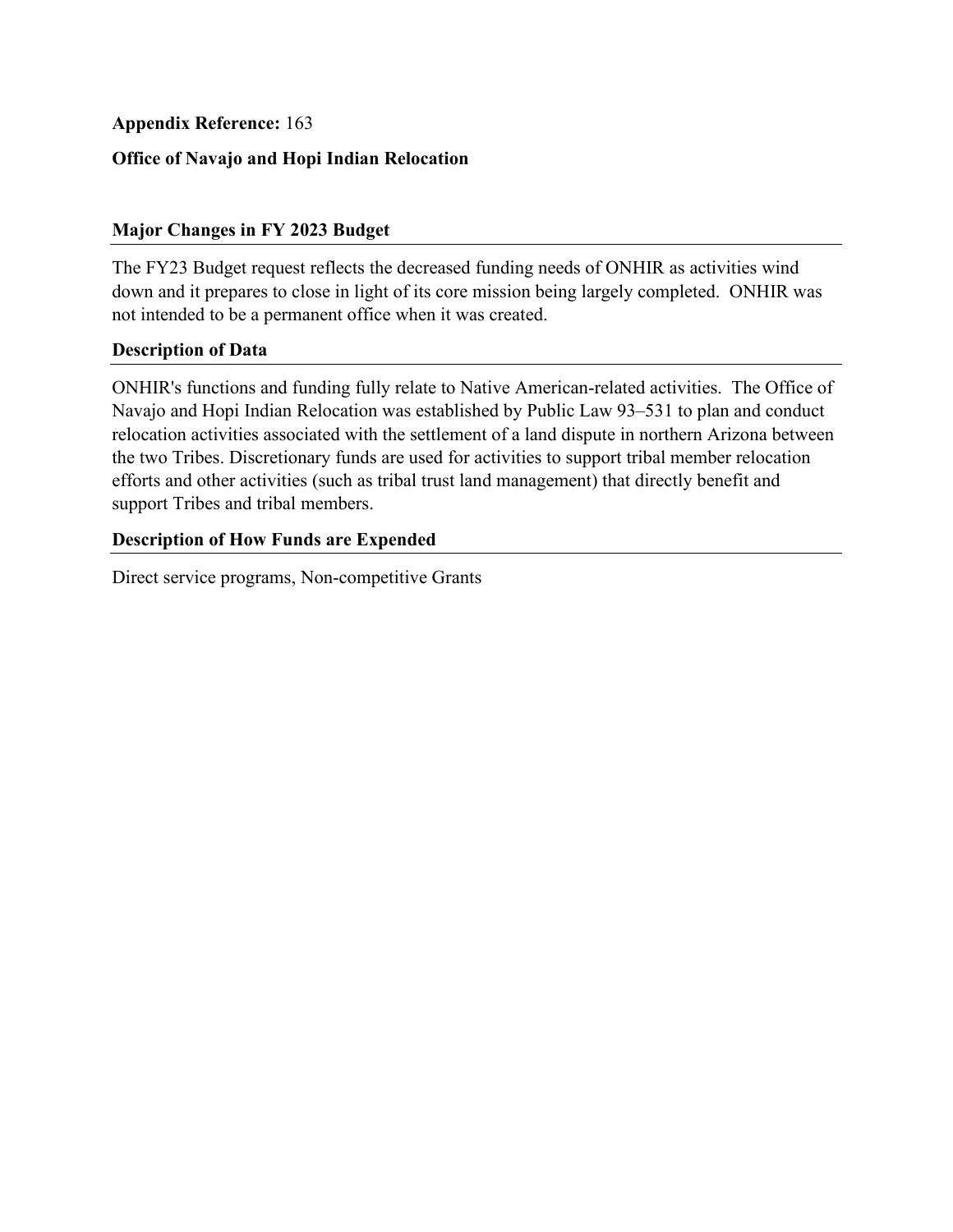## **Office of Personnel Management**

### **Major Changes in FY 2023 Budget**

No major changes from FY22

#### **Description of Data**

 operate and maintain the Tribal Insurance Processing System (TIPS). TIPS is used to enroll Tribes or tribal organizations carrying out programs under the Indian Self-Determination and Education Assistance Act (ISDEAA), as well as urban Indian organizations carrying out programs under Title V of the Indian Health Care Improvement Act (IHCIA), can purchase FEHB coverage for their employees. USDA/NFC and OPM/HI establish an IAA every year to Tribes in the FEHB Program and collect insurance premiums.

## **Description of How Funds are Expended**

Funds are expended for TIPS program management and oversight, continuous improvement and enhancement objectives, readiness for open enrollment, development of standard operation procedure documentation and technology support, customer service and call center support, and system training. In addition, funds are expended to collect FEHB insurance premiums from Tribal enrollees and transferred via IPAC to OPM on a monthly basis.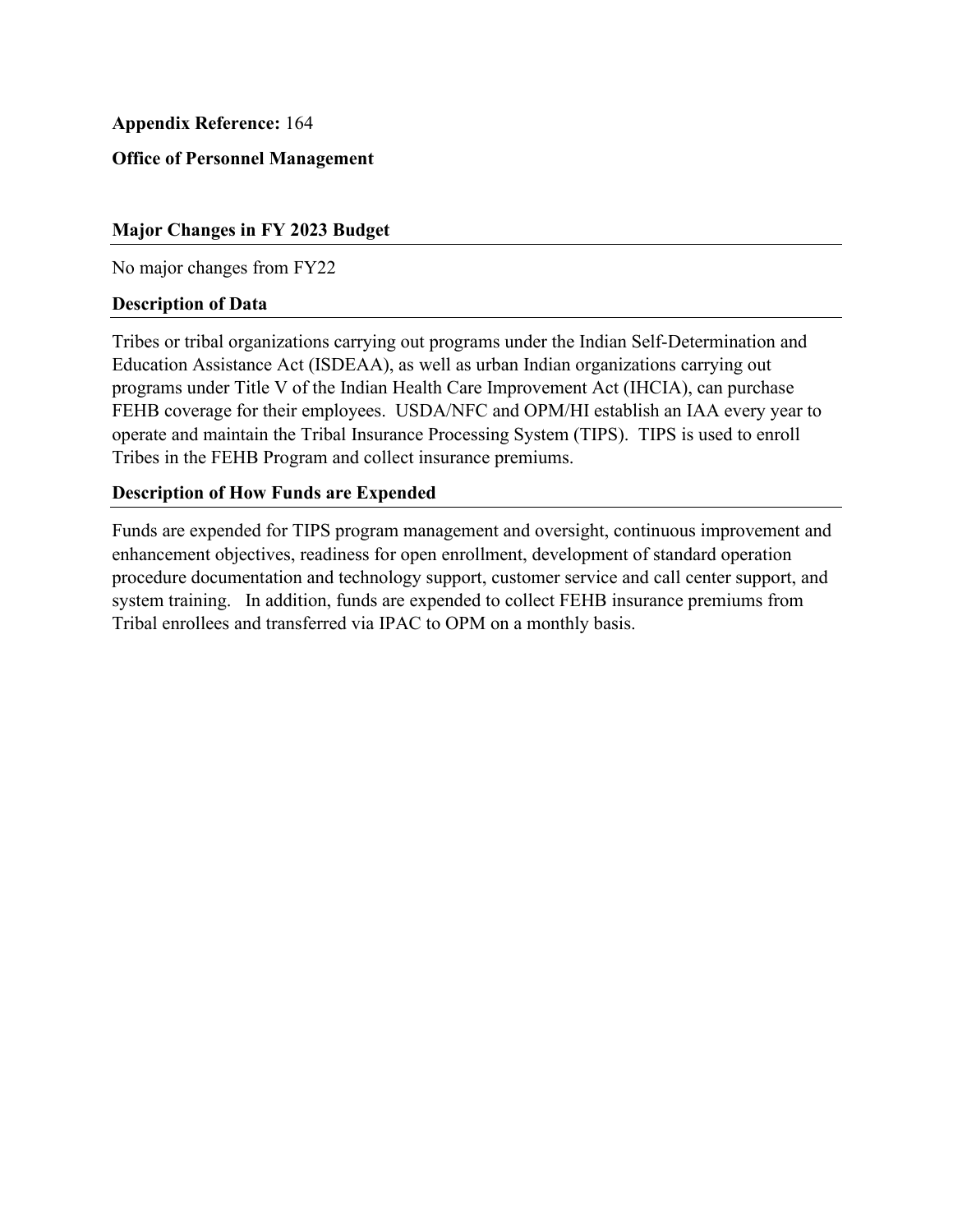**Small Business Administration** 

#### **Major Changes in FY 2023 Budget**

No major changes from FY22

#### **Description of Data**

In FY 2017 and FY 2018, an average of 0.62% of all 7(a) loans and an average of 0.10% of all 504 loans were awarded to self-reported Native American small business owners. The same percentages were applied to forecast loan volumes for the FY 2019 Enacted and FY 2020 Budget, as reported in the FY 2020 Congressional Justification. For FY 2021, a FY 2021 average of 3% of self reported Native American small business owners were applied to the planned performance targets based for 7(a) loans, and PPP loans, and .2% of self reported Native American small business owners were applied to the planned performance targets for 504 loans. The decrease over the prior fiscal year was due to the pandemic. Now that the pandemic is subsiding and there's a return to normalcy, FY 2022, and FY 2023, the FY 2020 average of 6% of self reported Native American small business owners were applied to the planned performance targets based for 7(a) loans, and 1% of self reported Native American small business owners were applied to the planned performance targets based for 504 loans was used.

### **Description of How Funds are Expended**

These are the estimated loan guarantees approved for Native American small businesses. The funding amounts reported for FY 2021, FY 2021 Supplemental, FY 2022, FY 2022 IIJA, FY 2023, and FY 2023 IIJA, are based on the FY21 gross percentage loans approved, with the subsidy rate by program applied where applicable.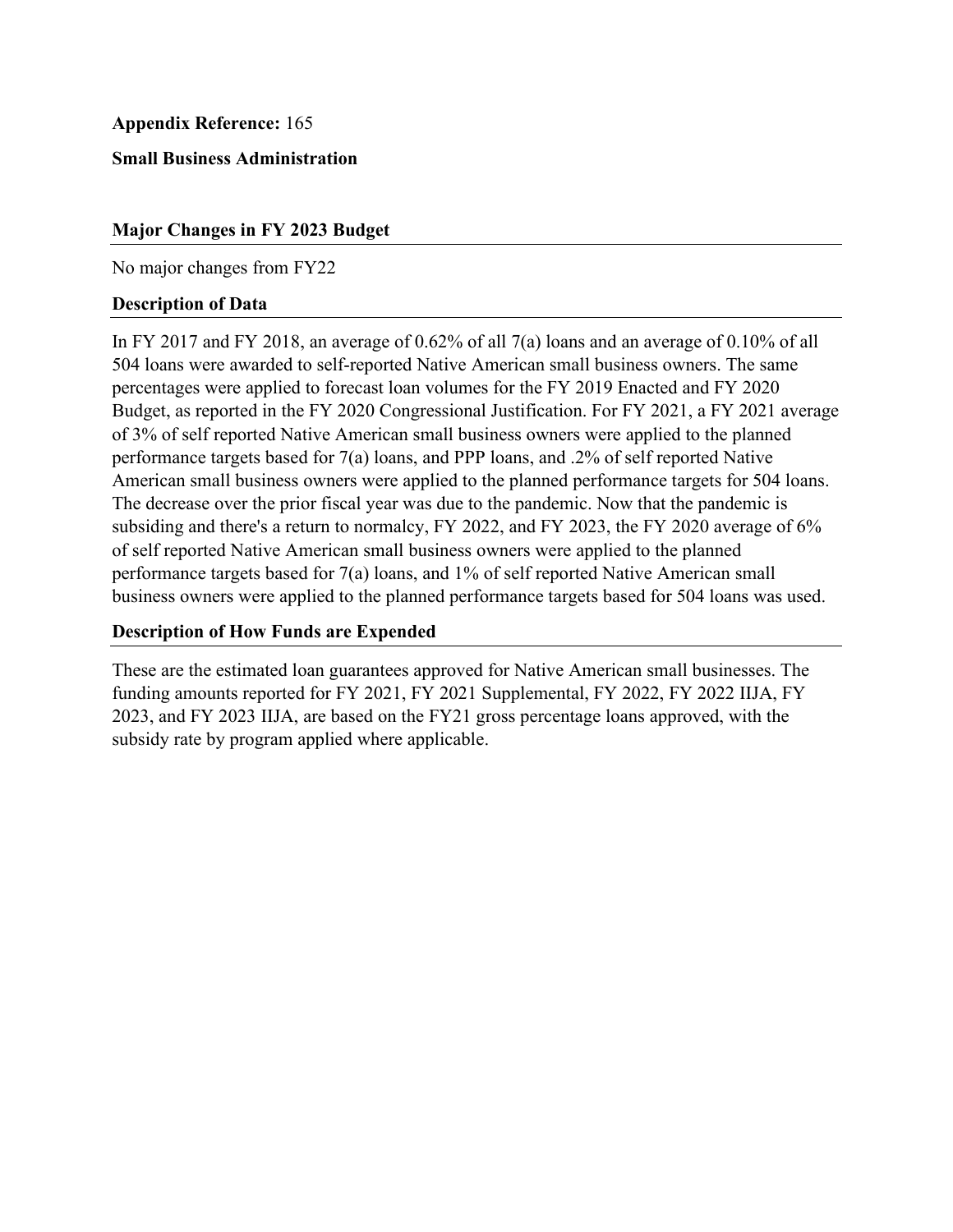## **Appendix Reference:** 166

### **Small Business Administration**

#### **Major Changes in FY 2023 Budget**

 received \$2.0M. The budget request of \$3M for FY 2022 is an increase over FY 2021 to support There are no major changes for FY 2022 to FY 2023. In FY 2021, ONAA requested \$1.5M and underserved communities. The budget request of \$3M for FY 2023.

#### **Description of Data**

The level of funding request for FY 2023 is the same as the prior FY request for continued support underserved communities. The Agency will continue to provide business tools and resources to Native American entrepreneurs, Tribally- owned corporations, Alaska Native Corporations, and Native Hawaiian Organizations. The program will continue to focus on leadership development, economic development, job creation, and the delivery of 7(j) technical assistance programs to Native American communities. In addition, the Agency will continue to offer customized support to enhance economic growth and development by providing strategic short-and long-term community economic development planning and sector growth. Assistance will focus on international trade, manufacturing, business development training, entrepreneurship development, innovative project financing, and economic development strategies.

## **Description of How Funds are Expended**

 Alaska Natives, and Native Hawaiians can create, develop, and expand their small businesses The SBA utilizes the funds to aid Native American communities that often do not have the same access to resources due to their remote locations. The Agency ensures that American Indians, through business development and expansion tools available through the Agency's programs. Native American Entrepreneurial Empowerment Workshops to individual and Tribally-owned businesses via contracts and grants through business development workshops, webinars, online classes, and live entrepreneurial classes. The Agency also utilizes its funds to promote the develop innovative and successful Native American firms that are eligible for assistance under SBA's 7(j) Management and Technical Assistance program.